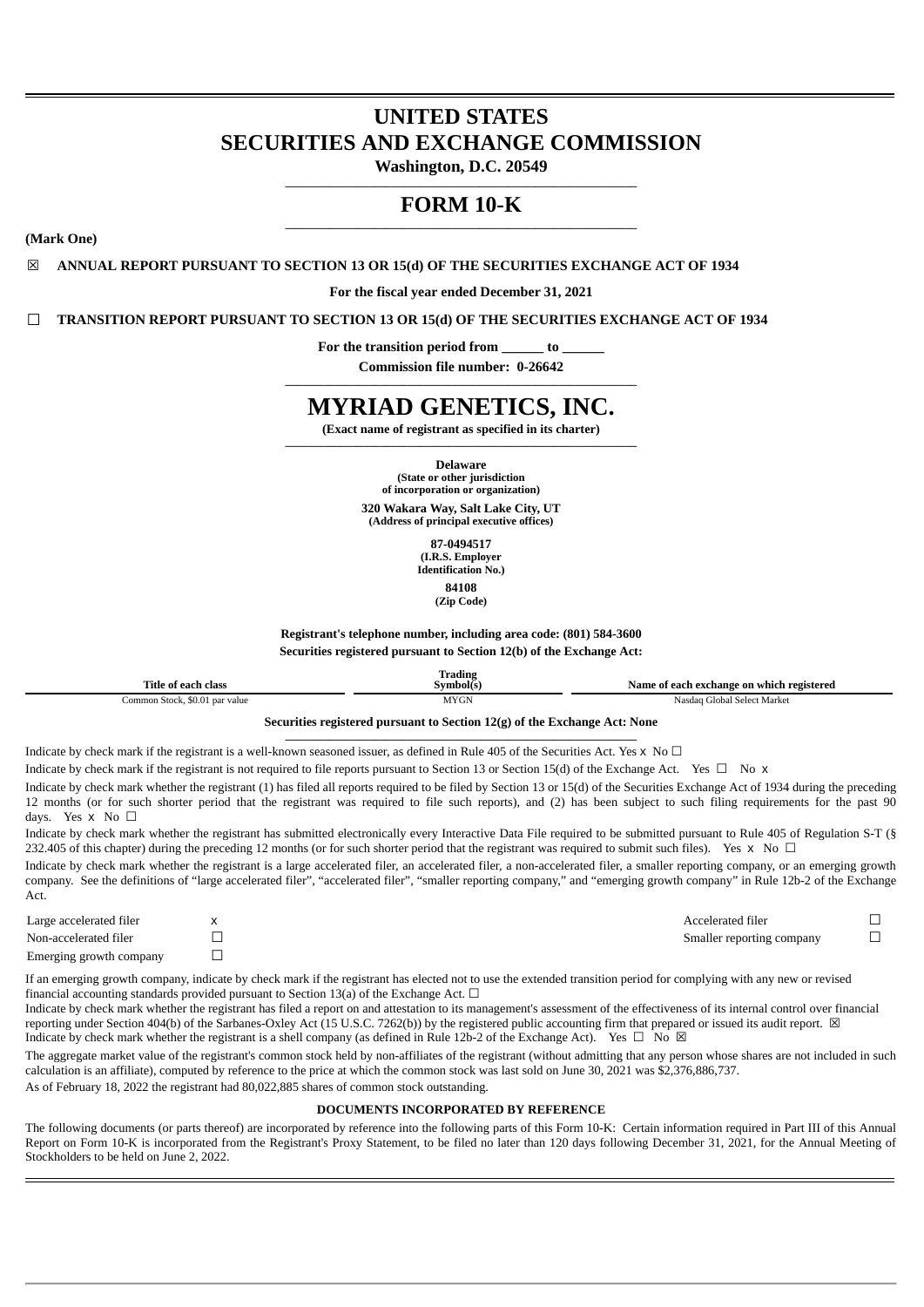# **TABLE OF CONTENTS**

|          |                                                                                                              | Page |
|----------|--------------------------------------------------------------------------------------------------------------|------|
|          | <b>PART I</b>                                                                                                |      |
| Item 1.  | <b>Business</b>                                                                                              | 6    |
| Item 1A. | <b>Risk Factors</b>                                                                                          | 26   |
| Item 1B. | <b>Unresolved Staff Comments</b>                                                                             | 49   |
| Item 2.  | <b>Properties</b>                                                                                            | 49   |
| Item 3.  | <b>Legal Proceedings</b>                                                                                     | 50   |
| Item 4.  | <b>Mine Safety Disclosures</b>                                                                               | 51   |
|          | <b>PART II</b>                                                                                               |      |
| Item 5.  | Market for Registrant's Common Equity, Related Stockholder Matters and Issuer Purchases of Equity Securities | 52   |
| Item 6.  | [Reserved]                                                                                                   | 53   |
| Item 7.  | Management's Discussion and Analysis of Financial Condition and Results of Operations                        | 54   |
| Item 7A. | Quantitative and Qualitative Disclosures About Market Risk                                                   | 63   |
| Item 8.  | <b>Financial Statements and Supplementary Data</b>                                                           | 65   |
| Item 9.  | <b>Changes in and Disagreements with Accountants on Accounting and Financial Disclosure</b>                  | 101  |
| Item 9A. | <b>Controls and Procedures</b>                                                                               | 101  |
| Item 9B. | <b>Other Information</b>                                                                                     | 104  |
| Item 9C. | <b>Disclosure Regarding Foreign Jurisdictions that Prevent Inspections</b>                                   | 104  |
|          | <b>PART III</b>                                                                                              |      |
| Item 10. | <b>Directors, Executive Officers and Corporate Governance</b>                                                | 105  |
| Item 11. | <b>Executive Compensation</b>                                                                                | 105  |
| Item 12. | <b>Security Ownership of Certain Beneficial Owners and Management and Related Stockholder Matters</b>        | 105  |
| Item 13. | Certain Relationships and Related Transactions, and Director Independence                                    | 105  |
| Item 14. | <b>Principal Accountant Fees and Services</b>                                                                | 105  |
|          | <b>PART IV</b>                                                                                               |      |
| Item 15. | <b>Exhibits and Financial Statement Schedules</b>                                                            | 106  |
| Item 16. | Form 10-K Summary                                                                                            | 109  |
|          | <b>Signatures</b>                                                                                            | 110  |
|          |                                                                                                              |      |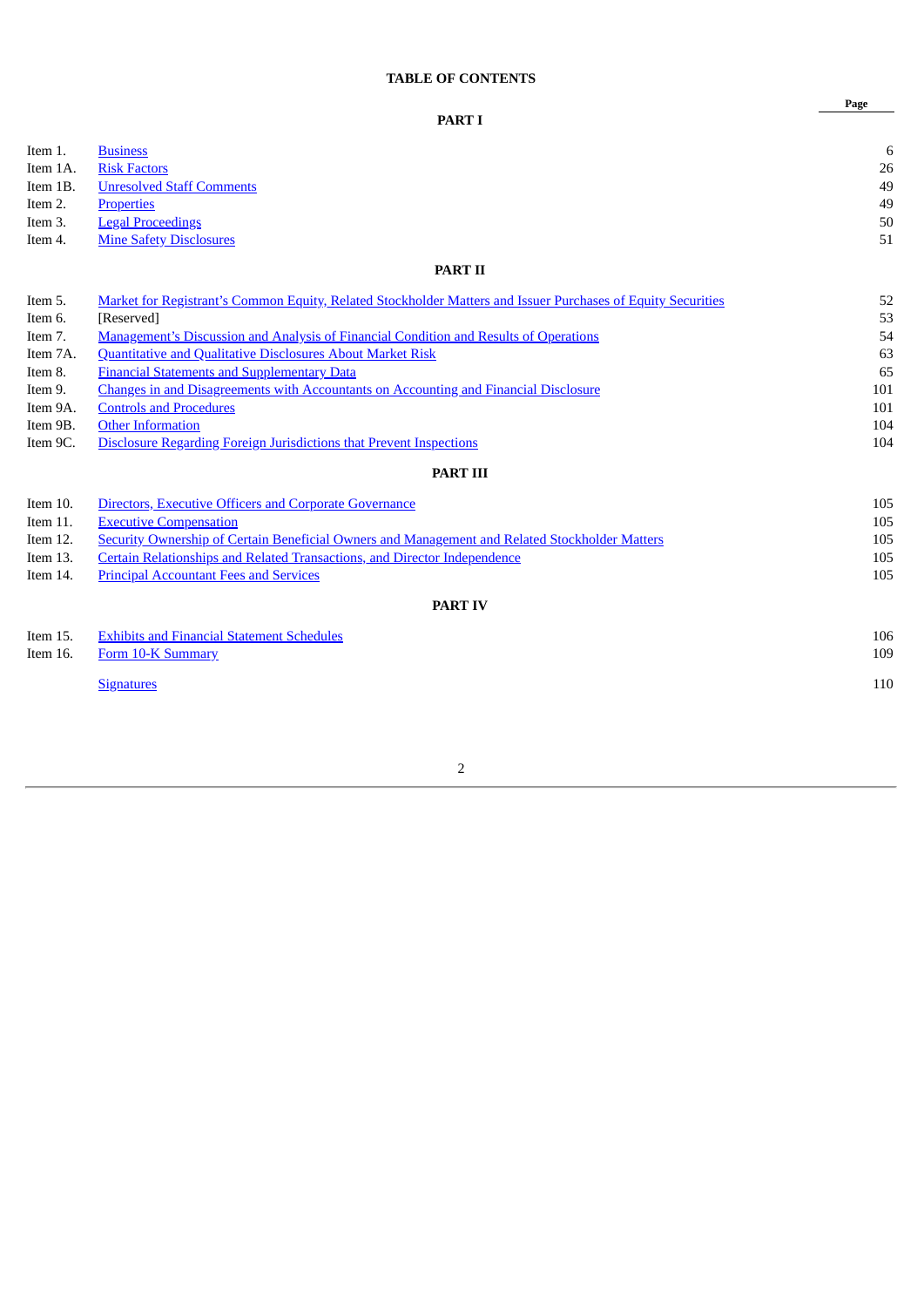# **Cautionary Statement Regarding Forward-Looking Statements**

The Securities and Exchange Commission encourages companies to disclose forward-looking information so that investors can better understand a company's future prospects and make informed investment decisions. This Annual Report on Form 10-K contains such "forward-looking statements" within the meaning of the Private Securities Litigation Reform Act of 1995.

Words such as "may," "anticipate," "estimate," "expects," "projects," "intends," "plans," "believes," "seek," "could," "continue," "likely," "will," "strategy" and "goal" and words and terms of similar substance used in connection with any discussion of future operating or financial performance identify forward-looking statements. All forward-looking statements are management's present expectations of future events and are subject to a number of risks and uncertainties that could cause actual results to differ materially and adversely from those described in the forward-looking statements. These risks include, but are not limited to:

- uncertainties associated with COVID-19, including its possible effects on our operations and the demand for our products and services;
- risks related to our ability to efficiently and flexibly manage our business amid uncertainties associated with COVID-19;
- the risk that sales and profit margins of our existing molecular diagnostic tests may decline or that we may not be able to operate our business on a profitable basis;
- risks related to our ability to generate sufficient revenue from our existing product portfolio or in launching and commercializing new tests;
- risks related to changes in governmental or private insurers' coverage and reimbursement levels for our tests or our ability to obtain reimbursement for our new tests at comparable levels to our existing tests;
- risks related to increased competition and the development of new competing tests and services;
- the risk that we may be unable to develop or achieve commercial success for additional molecular diagnostic tests in a timely manner, or at all;
- the risk that we may not successfully develop new markets for our molecular diagnostic tests, including our ability to successfully generate revenue outside the United States;
- the risk that licenses to the technology underlying our molecular diagnostic tests and any future tests are terminated or cannot be maintained on satisfactory terms;
- risks related to delays or other problems with operating and constructing our laboratory testing facilities;
- risks related to public concern over genetic testing in general or our tests in particular;
- risks related to regulatory requirements or enforcement in the United States and foreign countries and changes in the structure of the healthcare system or healthcare payment systems;
- risks related to our ability to obtain new corporate collaborations or licenses and acquire or develop new technologies or businesses on satisfactory terms, if at all;
- risks related to our ability to successfully integrate and derive benefits from any technologies or businesses that we license, acquire or develop;
- risks related to our projections about the potential market opportunity for our current and future products;
- the risk that we or our licensors may be unable to protect or that third parties will infringe the proprietary technologies underlying our tests;
- the risk of patent-infringement claims or challenges to the validity of our patents;
- risks related to changes in intellectual property laws covering our molecular diagnostic tests, or patents or enforcement, in the United States and foreign countries;
- risks related to security breaches, loss of data and other disruptions, including from cyberattacks;
- risks of new, changing and competitive technologies and regulations in the United States and internationally;
- the risk that we may be unable to comply with financial operating covenants under our credit or lending agreements;
- risks related to the material weaknesses related to our quarterly income tax provision process and general information technology controls, including the impact thereof and our remediation plan, and our inability to achieve and maintain effective disclosure controls and procedures and internal control over financial reporting;
- risks related to current and future lawsuits, including product or professional liability claims; and
- other factors discussed under the heading "Risk Factors" contained in Item 1A of this Annual Report.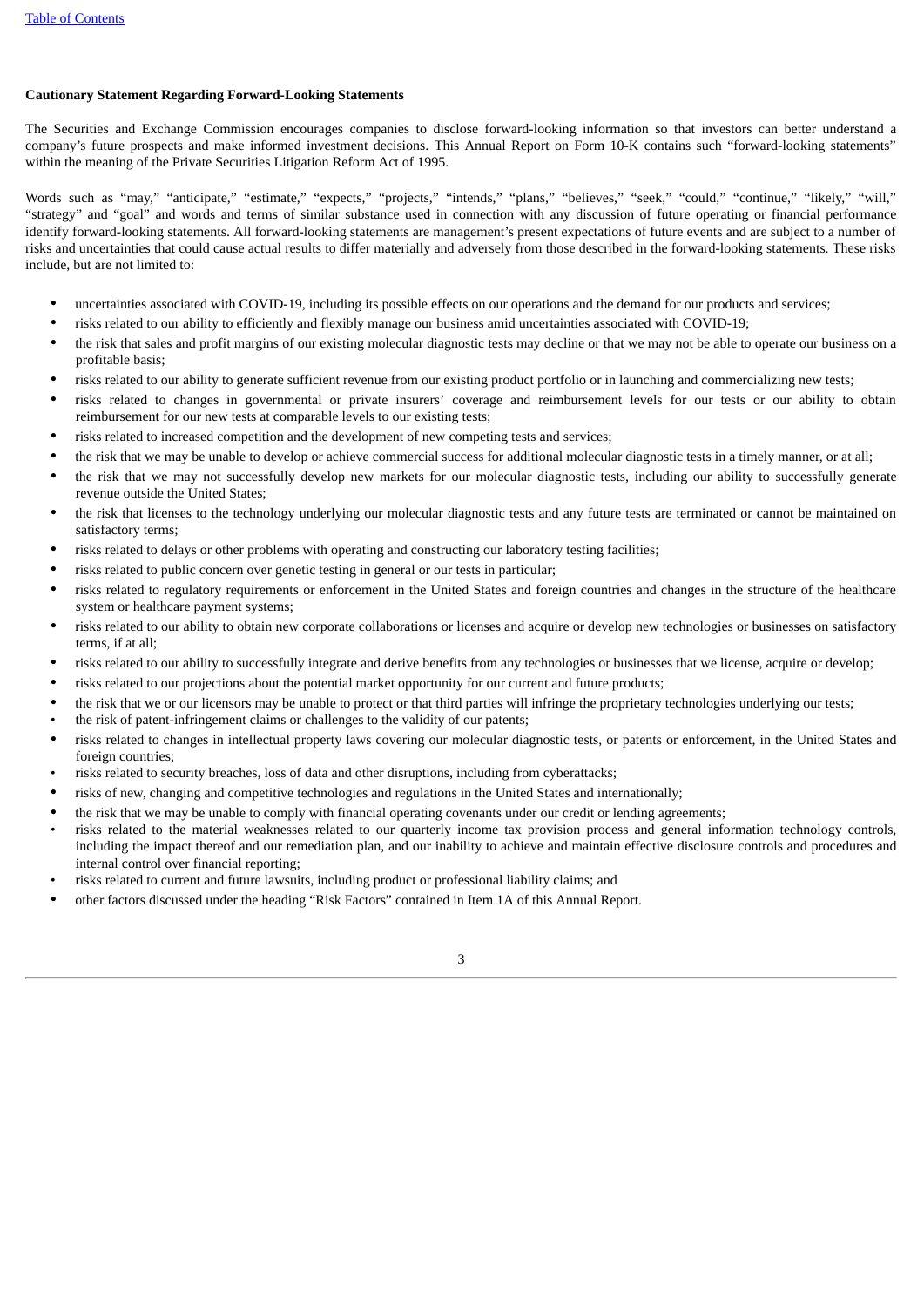In light of these assumptions, risks and uncertainties, the results and events discussed in the forward-looking statements contained in this Annual Report or in any document incorporated by reference might not occur. Stockholders are cautioned not to place undue reliance on the forward-looking statements, which speak only as of the date of this Annual Report. We are not under any obligation, and we expressly disclaim any obligation, to update or alter any forward-looking statements, whether as a result of new information, future events or otherwise. All forward-looking statements in this Annual Report attributable to us or to any person acting on our behalf are expressly qualified in their entirety by the cautionary statements contained or referred to in this section.

"We," "us," "our," "Myriad" and the "Company" as used in this Annual Report on Form 10‑K refer to Myriad Genetics, Inc., a Delaware corporation, and its subsidiaries.

Myriad, the Myriad logo, BRACAnalysis, BRACAnalysis CDx, Colaris, ColarisAP, MyRisk, Myriad myRisk, MyRisk Hereditary Cancer, myChoice, Tumor BRACAnalysis CDx, MyChoice CDx, Prequel, Prequel with Amplify, Amplify, Foresight, Precise, FirstGene, Health.Illuminated., RiskScore, Prolaris, GeneSight, and EndoPredict are registered trademarks or trademarks of Myriad. Solely for convenience, trademarks, trade names and service marks referred to in this Annual Report on Form 10-K may appear without the ®, ™ or SM symbols, but such references are not intended to indicate, in any way, that we will not assert, to the fullest extent under applicable law, our rights or the right of the applicable licensor to these trademarks, trade names and service marks.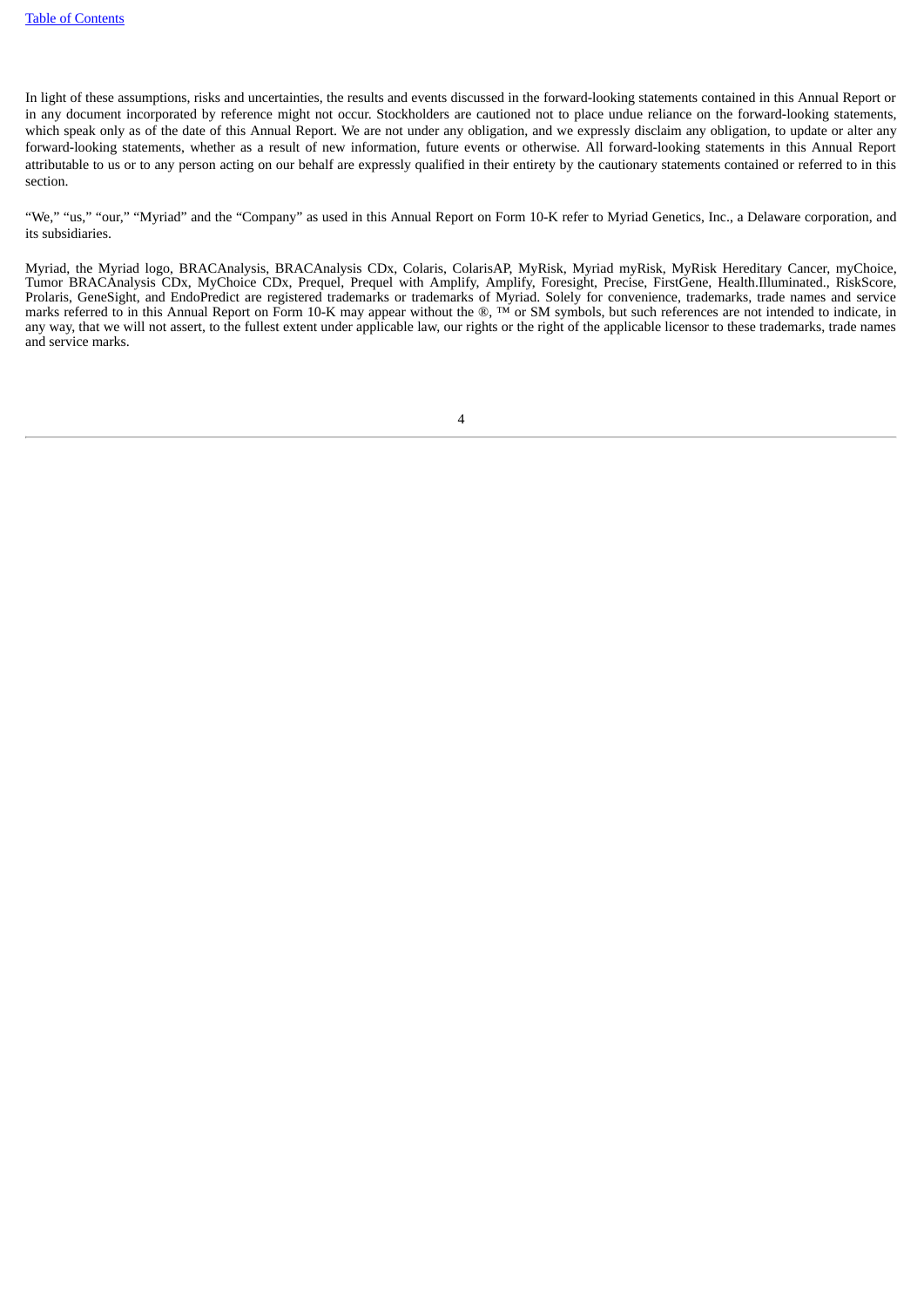# **Market, Industry and Other Data**

<span id="page-4-0"></span>This Annual Report on Form 10-K may contain estimates, projections and other information concerning our industry, our business and relevant molecular diagnostics markets, including data regarding the estimated size of relevant molecular diagnostic markets, patient populations, and the perceptions and preferences of patients and physicians regarding certain therapies, as well as data regarding market research and estimates. Information that is based on estimates, forecasts, projections, market research or similar methodologies is inherently subject to uncertainties and actual events or circumstances may differ materially from events and circumstances that are assumed in this information. Unless otherwise expressly stated, we obtained this industry, business, market and other data from reports, research surveys, studies and similar data prepared by market research firms and other third parties, industry, medical and general publications, government data and similar sources that we believe to be reliable. In some cases, we do not expressly refer to the sources from which this data is derived. In that regard, when we refer to one or more sources of this type of data in any paragraph, you should assume that other data of this type appearing in the same paragraph is derived from the same sources, unless otherwise expressly stated or the context otherwise requires.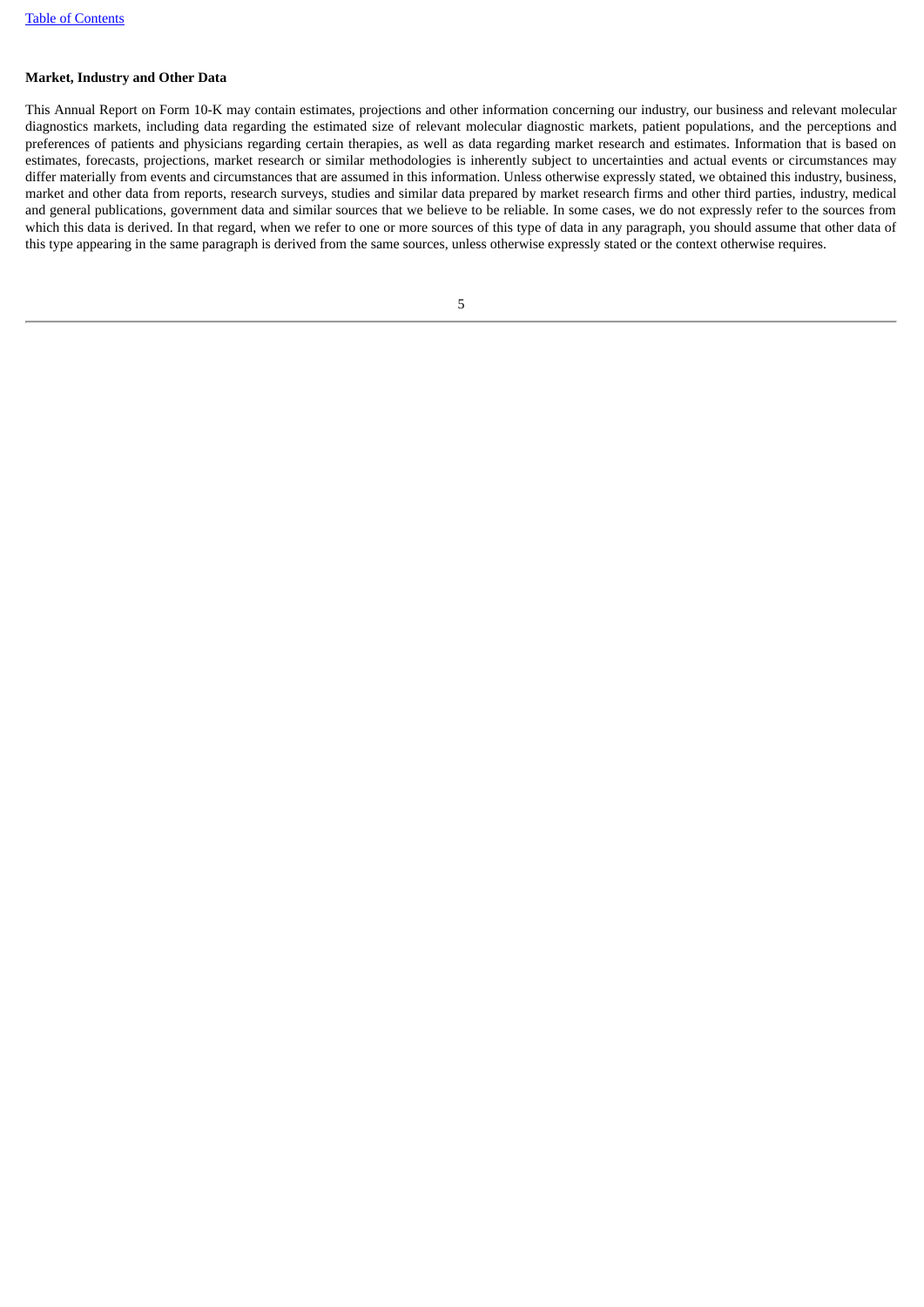# <span id="page-5-0"></span>**Item 1. BUSINESS**

# **Overview and Mission**

We are a leading genetic testing and precision medicine company dedicated to advancing health and well-being for all. We provide insights that help people take control of their health and enable healthcare providers to better detect, treat, and prevent disease. We discover and commercialize genetic tests that determine the risk of developing disease, assess the risk of disease progression, or guide treatment decisions across medical specialties where critical genetic insights can significantly improve patient care and lower health care costs.

#### **Change in Fiscal Year**

Effective January 1, 2021, we changed our fiscal year end from the last day of June to a calendar fiscal year. Our calendar fiscal year commenced on January 1, 2021 and ended on December 31, 2021. The six month period that commenced on July 1, 2020 and ended on December 31, 2020 was a transition period (the "transition period"). In this Annual Report, references to "fiscal year" refer to years ended June 30th or December 31st, as applicable. References in this report to the "transition period" refer to the six-month period ended December 31, 2020.

# **Business Updates**

During the year ended December 31, 2021, we took meaningful steps to fulfill our mission and execute our strategic transformation and growth plan. Our announcements in 2021 included the following:

- Launched a new version of the MyRisk Hereditary Cancer Test with RiskScore, which allows, for the first time, women of all ancestries to receive a personalized polygenic breast cancer risk assessment.
- Entered into a collaboration with Illumina, Inc. ("Illumina") and Intermountain Precision Genomics for a comprehensive offering of germline and somatic tumor testing services. The strategic collaboration combines germline genetic testing, next-generation tumor sequencing and world-class testing capabilities to improve precision oncology care.
- Completed the sales of Myriad RBM, Inc., select operating assets and intellectual property, including the Vectra® test, from the Myriad Autoimmune business unit, and the Myriad myPath, LLC laboratory.
- Announced the hiring of several new Company leaders, including a new Chief Growth Officer, Diversity, Equity and Inclusion Leader, Chief Medical Officer, and Chief Legal Officer, as well as the new appointment of our Chief Marketing Officer, Chief Technology Officer, President of Myriad Oncology, President of Myriad Women's Health and Chief Operating Officer. In January 2022, we also announced the retirement of our Chief Scientific Officer.
- Peer-reviewed journal Psychiatry Research published a new analysis showing that the combinatorial approach available in the GeneSight® Psychotropic test is better than single-gene testing at predicting patient outcomes and medication blood levels.
- Presented new data at the American Society of Clinical Oncology Genitourinary Conference demonstrating that the Prolaris test can accurately predict which patients will benefit from multi-modality therapy. Using the newly established threshold, an estimated 27% of men with newly diagnosed high-risk disease and 73% with unfavorable intermediate-risk disease could avoid multi-modality therapy.
- Received the first reimbursement decision for MyChoice® Diagnostic System in Japan, enabling women with ovarian cancer to benefit from treatment with the PARP inhibitor Zejula® (niraparib). MyChoice is the only companion diagnostic test of its kind to be approved for reimbursement in Japan.

# **Our Business Strategy**

Personalized genetic data, digital, and virtual consumer trends are converging to change traditional models of care. Significant growth opportunities exist to help patient populations with pressing health care needs through innovative solutions and services. We are currently executing a strategic transformation and growth plan that aims to capitalize on those trends by focusing on the following strategic priorities:

Innovation that improves clinical outcomes, ease of use, and access;

<sup>6</sup>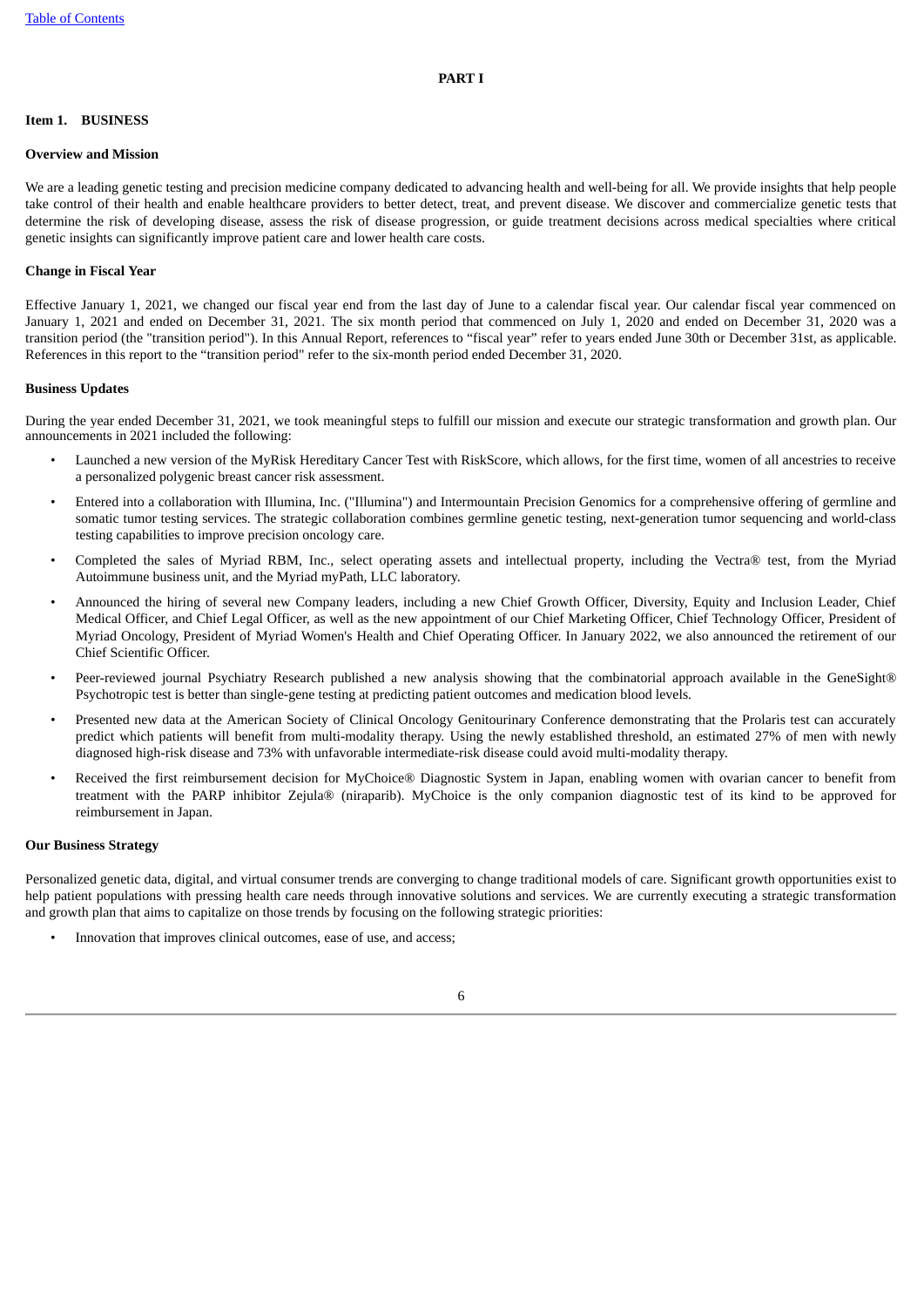- Enterprise capabilities to accelerate growth and scale to market opportunity; and
- Focus on execution and delivery of consistent results.

In connection with these strategic priorities, we are focusing our efforts in three key areas where we have specialized products, capabilities, and expertise: Oncology, Women's Health, and Mental Health. In each of these areas, we intend to develop and enhance best-in-class products to support growth, improve patient and provider experience, and reach more patients of all backgrounds. By investing in tech-enabled commercial tools, we believe we will be able to drive increased engagement, improve revenue cycle management, and reduce complexity and cost. We are committed to disciplined management of a key set of initiatives to fulfill our mission and drive long-term growth and profitability. With a foundation of financial, commercial, operational and technological strength, we expect to accelerate growth as we launch a new enterprise commercial model, launch a unified ordering portal, invest in new sequencing technologies, further develop direct-to-consumer channels, and build commercial capabilities to support new products and offerings.

# **Molecular Diagnostic Testing**

Our molecular diagnostic tests are designed to analyze genes and their expression levels to assess an individual's risk for developing disease, determine a patient's likelihood of responding to a particular drug, or assess a patient's risk of disease progression.

**Oncology:** Genetic testing for cancer patients and companion diagnostic tests that work with corresponding drugs and treatments.

**Women's Health:** Serves women of all ancestries, assesses risk of cancer, and offers prenatal testing solutions.

**Mental Health:** Genetic testing to help physicians understand how genetic alterations impact patient response to anti-depressants and other drugs.

The following tests are included in the respective key areas outlined above:

| <b>Oncology</b>          | <b>Women's Health</b> | <b>Mental Health</b> |
|--------------------------|-----------------------|----------------------|
| MyRisk                   | MyRisk                | GeneSight            |
| Precise Tumor            | Prequel               |                      |
| MyChoice CD <sub>x</sub> | Foresight             |                      |
| <b>BRACAnalysis CDx</b>  |                       |                      |
| EndoPredict              |                       |                      |
| Prolaris                 |                       |                      |

Descriptions of our tests are as follows:

MyRisk™ Hereditary Cancer Test: DNA sequencing test for assessing the risks for hereditary cancers. Our MyRisk test is designed to determine a patient's hereditary cancer risk for breast, ovarian, colorectal, endometrial, melanoma, pancreatic, prostate, and gastric cancers. The test analyzes 35 separate genes to look for deleterious mutations that put a patient at a substantially higher risk than the general population for developing one or more of these cancers. All 35 genes in the panel are well documented in clinical literature for the role they play in hereditary cancer and have been shown to have actionable clinical interventions for the patient to facilitate earlier cancer detection, lower disease risk or reduce risk of cancer recurrence. The MyRisk Genetic Test Result and MyRisk Management Tool® summarize medical society guidelines for managing a patient with a genetic mutation in view of their personal and family history of cancer. MyRisk also includes RiskScore® for all ancestries. RiskScore® incorporates the patient's own clinical risk factors, family history, and unique genetic, ancestry-informed breast cancer risk markers and provides a personalized five-year and lifetime risk of developing breast cancer—regardless of ancestry.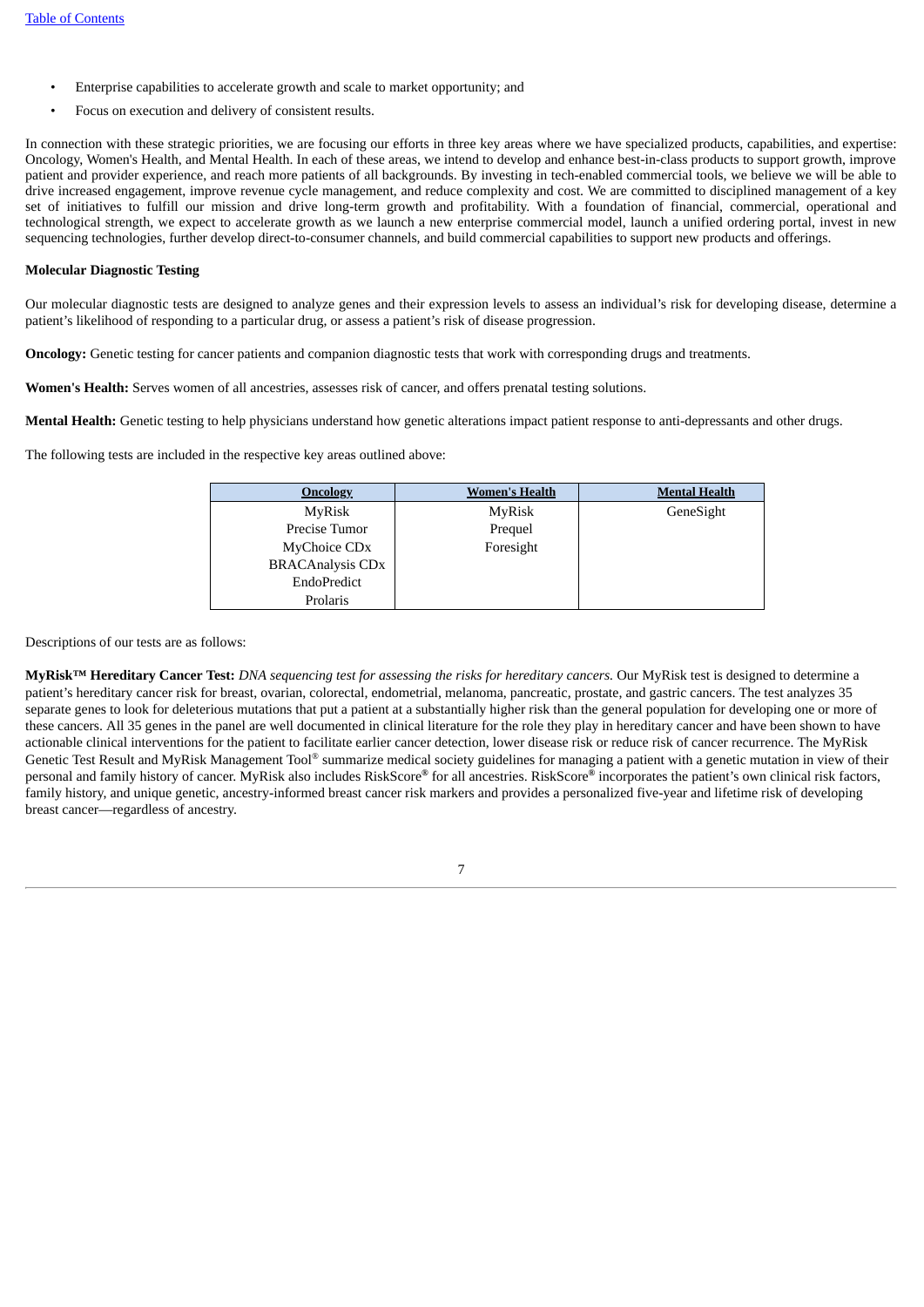BRACAnalysis CDx® Germline Companion Diagnostic Test: DNA sequencing test to help determine the most beneficial therapy for patients with metastatic breast, ovarian, metastatic pancreatic, or metastatic prostate cancer with deleterious or suspected deleterious germline BRCA variants. Results of the test are used as an aid to identify patents who are eligible for treatment with U.S. Food and Drug Administration (FDA) approved poly-ADP ribose polymerase (PARP) inhibitors. This is an in vitro diagnostic device intended for the qualitative detection and classification of variants in the protein coding regions and intron/exon boundaries of the *BRCA1* and *BRCA2* genes using genomic DNA obtained from whole blood specimens collected in ethylenediaminetetraacetic acid (EDTA).

MyChoice® CDx Companion Diagnostic Test: the most comprehensive tumor test that determines homologous recombination deficiency (HRD) status in *patients with ovarian cancer.* This FDA-approved test helps provide information on the magnitude of benefit for PARP inhibitor therapy. HRD status is determined using two independent methods: *BRCA1* and *BRCA2* status that encompasses sequence variants and large rearrangements, and Genomic Instability Status (GIS) encompassing loss of heterozygosity, telomeric allelic imbalance and large-scale state transitions across the entire genome. The combination of these methods is a more comprehensive way to measure HRD status, versus either one alone.

Prolaris® Prostate Cancer Prognostic Test: RNA expression tumor analysis for assessing the aggressiveness of prostate cancer. Our Prolaris test is a gene expression assay that assesses whether a patient is likely to have a slow growing, indolent form of prostate cancer that can be safely monitored through active surveillance, or a more aggressive form of the disease that may warrant aggressive intervention such as a radical prostatectomy or radiation therapy. The Prolaris test was developed to improve physicians' ability to predict disease outcome and thereby to optimize patient treatment.

EndoPredict® Breast Cancer Prognostic Test: RNA expression test for assessing the aggressiveness of breast cancer. The EndoPredict test is a nextgeneration RNA expression test used to determine which women with breast cancer may benefit from chemotherapy. EndoPredict predicts the likelihood of metastases to help guide treatment decisions for chemotherapy and extended endocrine therapy. EndoPredict has been shown to accurately predict risk of distant recurrence in Her 2-, ER+, node negative and node positive breast cancer patients with no confusing intermediate results in 13 published clinical studies with more than 2,200 patients and is Conformitè Europëenne ("CE") marked, which signifies European certification for clinical use.

**Precise™ Tumor**: *a comprehensive solution for advanced precision oncology*. Precise™ Oncology Solutions, which we expect to launch in the first quarter of 2022, combines our leading germline hereditary cancer test (MyRisk/BRACAnalysis CDx), our HRD companion diagnostic test (MyChoice CDx), and a comprehensive genetic tumor panel powered by Intermountain Precision Genomics, a service of Intermountain Healthcare. Precise Oncology Solutions will help providers determine a clear, integrated and personalized treatment plan for patients with cancer.

Prequel® Prenatal Screen: a non-invasive prenatal screening (NIPS) test conducted using maternal blood to screen for severe chromosomal disorders in a *fetus.* The screening test uses whole genome sequencing to assess for trisomies and monosomies in all 23 chromosomal pairs including the sex chromosomes, along with microdeletions associated with common genetic diseases. Prequel has a low test failure rate at less than 1 in 1,000 patients and has been validated in multiple clinical studies to be highly accurate. Prequel uses AMPLIFY™ technology that raises NIPS test performance most significantly for the types of patients who have traditionally had test failures on standard NIPS tests due to certain clinical factors. AMPLIFY is the only NIPS technology that substantially reduces low fetal fraction test failures in order to allow for equity in care across all patients, regardless of body mass index (BMI), race, or ethnicity.

Foresight® Carrier Screen: a prenatal test for future parents to assess their risk of passing on a recessive genetic condition to their offspring. The test screens for carrier status of up to 175 serious and clinically actionable conditions in parents. The test has been shown to have a detection rate of 99% across all ethnicities. Studies have shown that with prior knowledge of recessive genetic conditions, 76% of patients took preventive actions such as in-vitro fertilization with pre-implantation genetic testing to reduce the risk of having an affected offspring.

GeneSight® Psychotropic Mental Health Medication Test: DNA genotyping test to aid psychotropic drug selection for patients suffering from *depression, anxiety, ADHD and other mental health conditions.* The GeneSight® test provides healthcare professionals with information about which medications may require dose adjustments, may be less likely to work for a patient, or may have an increased risk of side effects based on a patient's genetic makeup. Genesight® covers 61 medications commonly prescribed for depression, anxiety, ADHD, and psychiatric conditions. Because genes influence the way a person's body responds to specific medications, the medications may work differently for each person. Using DNA gathered with a simple cheek swab, the GeneSight test analyzes a patient's genes and provides individualized information to help healthcare providers select medications that better match the patient's genetic variations. Multiple clinical studies have shown that when clinicians used the GeneSight test to help guide treatment decisions, patients were more likely to respond to treatment compared to standard of care.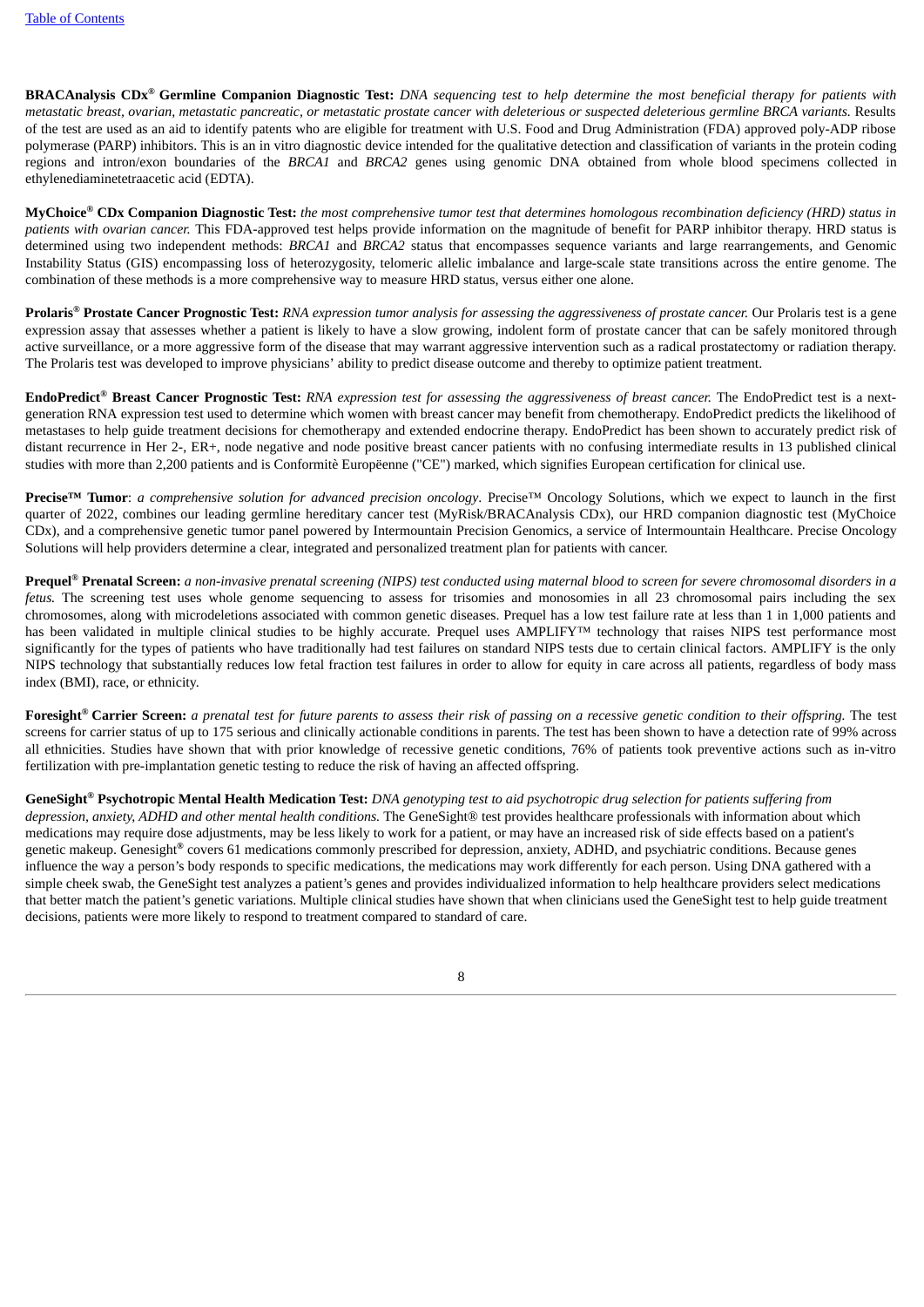# **Sales and Marketing**

We sell our tests through our own direct sales force and marketing efforts in the United States, France, Germany and Japan, and service additional global accounts through indirect sales channels. Our United States sales force is comprised of approximately 500 individuals across our dedicated sales channels. Our inside sales team focuses on a broader base of leads, freeing up the field sales team to target high potential, high revenue clinical leads. We continue to optimize our sales and marketing channels through increased digital marketing, direct to patient marketing, enhanced virtual sales tools, and inside sales teams to drive efficiency in our sales model. As we elevate our existing products to their full potential and further differentiate our products, we intend to increase awareness and access while we reinforce clinical utility data, and maximize cross-selling and synergies across the enterprise.

#### **Research and Development**

Our molecular diagnostic products stem from expert and innovative investigation into the biological underpinnings of serious human disease. We plan to continue to use our proprietary DNA sequencing and RNA expression technologies, including our supporting bioinformatics and robotic technologies, in an effort to efficiently discover and validate important biomarkers. We embed these biomarkers along with relevant clinical information in complex, proprietary tests that are highly accurate and informative and intended to help physicians better manage their patients' health care. We believe that our technologies provide us with a significant competitive advantage and the potential for numerous product opportunities. For the year ended December 31, 2021, the transition period ended December 31, 2020, and the years ended June 30, 2020 and 2019, we incurred research and development expense of \$81.9 million, \$35.8 million, \$77.2 million and \$85.9 million, respectively.

#### **Industry and Competition**

Patients, healthcare providers, payors and health systems are looking to apply the power of genetic insights, molecular diagnostics and precision medicine to achieve improved clinical outcomes and lower cost. Key industry trends include:

- accelerating shifts in consumer engagement, early detection, home-based care models, the rise of low-cost sequencing, telemedicine and virtual care;
- disruption in the way outpatient care is delivered in the midst of the COVID-19 pandemic, coupled with broadened awareness of the vital role of diagnostic testing;
- expanding access to genetic insights, particularly among underserved populations with increased focus on health equity, reducing disparities in health care outcomes and ensuring increased access for challenged communities;
- broader, more innovative use of large data sets and analytics; and
- growth in personalized medicine and the interest in new partnership models to advance companion diagnostics and serve patients with specific treatments based on their own genetic makeup and biology.

These market trends create new opportunities to position Myriad for growth and commercial success through enhanced customer service levels and a stronger alignment of our value proposition with physicians and payors. Our focus is on innovative science that improves health outcomes, access for all, and ease of experience in the genetic testing process. We expect to use our ability to innovate not only in research, development and technology, but also in go-to-market approaches, commercial capabilities, and tech-enabled applications so that we can adapt quickly to customer preferences and market dynamics.

#### *Oncology*

In oncology, we offer genetic testing for patients who have cancer and companion diagnostic tests that work with corresponding drugs and treatments. Our competitors in the oncology market include Invitae Corporation, Ambry Genetics Corporation, Quest Diagnostics Incorporated, Laboratory Corporation of America Holdings, Exact Sciences Corporation, Foundation Medicine, Inc. and other commercial and academic laboratories.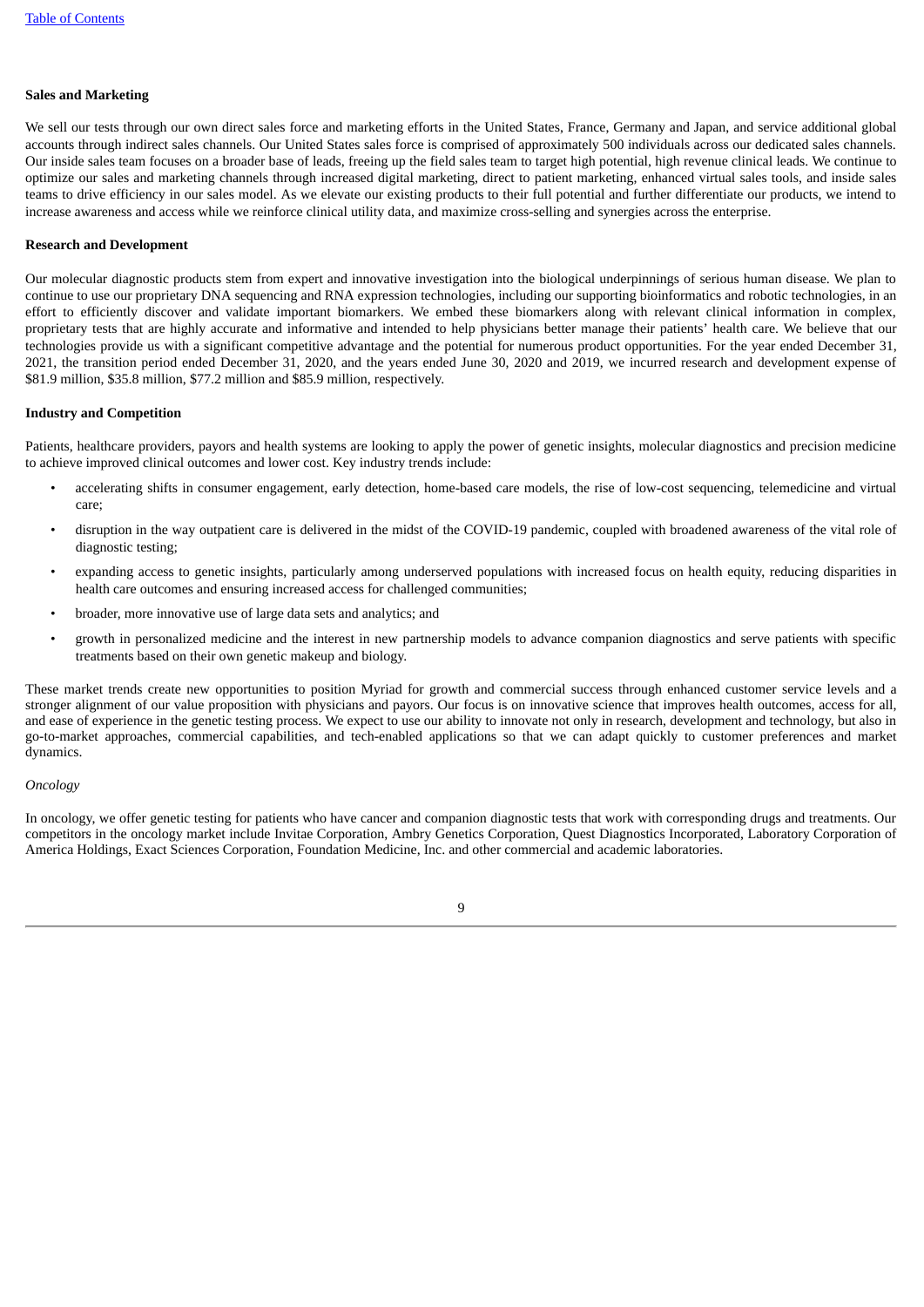We believe that the key opportunities to grow our business are our expansion of companion diagnostics, market expansion through new clinical guidelines, and providing new offerings. In the first quarter of 2022, we plan to launch Precise Tumor, part of a differentiated, comprehensive solution for advanced precision oncology, in partnership with Intermountain Precision Genomics and Illumina. In mid-2021, we launched our MyRisk Hereditary Cancer Test enhanced with RiskScore for all ancestries, creating the first and only hereditary cancer test that incorporates genetic markers for patients without a highrisk gene mutation. In early 2021, we partnered with Illumina to offer a MyChoice CDx kit as part of their Trusight oncology offering. This kit will be marketed to international markets and we expect it will increase global access to our MyChoice CDx solution. This partnership combines Illumina's expertise in next-generation sequencing with Myriad's proprietary MyChoice CDx assay technology to advance comprehensive genetic profiling of tumor samples and drive improved outcomes in oncology. These collaborations reflect our focus on partnering with high-caliber health care leaders to bring innovative solutions to the oncology market.

We currently offer our FDA-approved BRACAnalysis CDx test as a companion diagnostic for the prediction of response to PARP inhibitors. Currently, we are the only laboratory with an FDA-approved germline test for this indication and have received approvals from the FDA in ovarian cancer, metastatic breast cancer, pancreatic cancer, and advanced prostate cancer.

In May 2020, we received FDA approval for the MyChoice CDx® test for use as a companion diagnostic by healthcare professionals to identify advanced ovarian cancer patients with positive homologous recombination deficiency status, who are eligible or may become eligible, for treatment with Lynparza (olaparib) in combination with bevacizumab. We recently received additional approvals from U.S., European, and Japanese regulatory agencies for the use of MyChoice CDx® in predicting response to PARP-inhibitors in ovarian cancer. In addition, we plan to further expand MyChoice CDx® for use as a companion diagnostic indicator for additional cancer types, including pancreatic, prostate, and breast cancer.

#### *Women's Health*

In the women's health market, we serve women assessing their genetic predisposition to cancer, offer prenatal tests for the assessment of fetal chromosomal disorders, and screen prospective parents for recessive genetic conditions that can be passed on to their offspring. We compete with multiple companies including large national reference laboratories, specialty laboratories, academic/university laboratories, and kit-based products with our MyRisk, RiskScore, Foresight, and Prequel tests. Our competitors include Invitae Corporation, Natera, Inc., Ambry Genetics Corporation, Quest Diagnostics Incorporated, Laboratory Corporation of America Holdings, and Sema4 Holdings Corp. We compete mainly based on our test breadth and accuracy, commercial scale in the prenatal market, and the quality of our customer service and informatics tools.

We see opportunities to improve both our economics and the customer experience on these products. We remain focused on the reimbursement for carrier screening and finding streamlined patient payment models. As mentioned above, we recently launched our MyRisk Hereditary Cancer Test enhanced with RiskScore for all ancestries. This test provides a genetically informed breast cancer risk assessment as part of a comprehensive panel, with equity in care for all patients and expanded access to genetic insights for more ethnic groups. We are expanding new channels to interact with patients and for customers to have greater access to our products. We also plan to improve customer experience with a new online MyRisk portal to engage with patients and physicians, patient cost estimators across our product lines, and AI-based tools for interacting with patients.

The launch of our AMPLIFY™ technology in 2020 further increased the accuracy of the Prequel test, enabling more women to receive highly accurate test results regardless of BMI, race, or ethnicity, permitting them to make more informed choices about whether to pursue diagnostic testing. Moving forward we expect to further simplify and advance prenatal care with the launch of FirstGene™ for comprehensive prenatal screening. FirstGene combines the power of our Prequel NIPS with our Foresight Carrier Screen and provides insight into fetal recessive status. This new test, which is expected to launch in 2023, is designed to streamline the testing process and simplify workflow with a single maternal blood draw while providing early insight on the fetus with improved sensitivity for all pregnancies, helping to reduce unnecessary amniocentesis.

#### *Mental Health*

In mental health, we help physicians understand how genetic alterations impact patient response to antidepressants and other drugs. Our GeneSight Mental Health Medication Test meets a significant unmet clinical need and is a leading product to help physicians anticipate patient response to psychotropic drugs, the selection of which has historically been done through trial and error based approaches. The test is clinically proven to improve response rates in patients. Our competitors in this market include Genomind, AltheaDx, Inc., and numerous other commercial and academic laboratories.

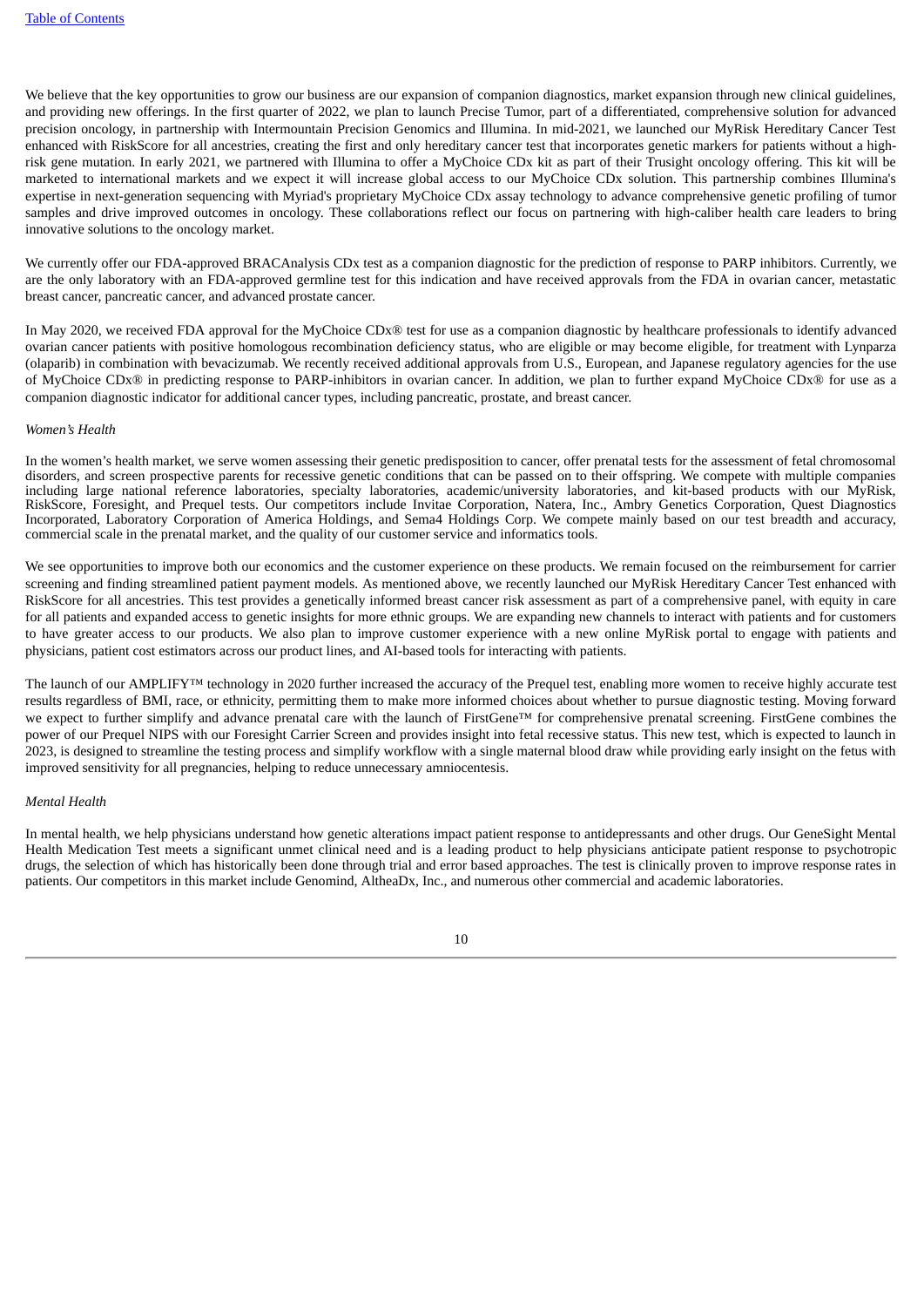Key opportunities to grow our business in this market include primary care expansion, commercial payor reimbursement, and telehealth partnerships. We are broadening access to GeneSight among front-line providers of mental health treatment, including primary care physicians and nurse practitioners who treat the majority of depression and anxiety patients, and through the expansion of sales and digital marketing capabilities. Moving forward we are exploring the extension of GeneSight in other potential areas including postpartum depression through our Women's Health channel. Separately, based on the market need, we are exploring new partnerships to develop tests for early detection and treatment of degenerative neurological conditions such as Alzheimer's disease and dementia.

Across the core specialties of our business – Women's Health, Oncology, and Mental Health – we have numerous opportunities to elevate our products. We have a respected portfolio and internationally recognized scientific know-how.

#### **Seasonality**

We have historically experienced seasonality in our testing business. The quarter ended December 31st is generally strong as we typically experience an increase in volumes from patients who have met their annual insurance deductible. Conversely, in the quarter ended March 31st we typically experience a decrease in volumes due to the annual reset of patient deductibles. Additionally, the volume of testing is negatively impacted by the summer season, which is generally reflected in the quarter ended September 30th. These seasonality patterns have generally continued during the COVID-19 pandemic, but due to the continued uncertainty surrounding the COVID-19 pandemic, we cannot predict if seasonality will follow the same pattern as in prior years.

# **Human Capital Management**

Myriad's mission is to advance health and well-being for all, empower individuals with vital genetic insights and enable healthcare providers to better detect, treat and prevent disease. We believe the success of our mission depends, in part, on our ability to attract and retain qualified personnel. Our key human capital management objectives are to recruit, retain and motivate the exceptional people needed to carry out our mission. To support these objectives and help our employees balance their work and personal lives, we maintain a flexible work environment, competitive compensation and benefits programs.

As of December 31, 2021, we have approximately 2,400 full-time equivalent employees. Most of our employees are engaged directly in customer experience, research, technology, development, production, sales and marketing activities. Our employees are not covered by a collective bargaining agreement, and we consider our relations with our employees to be good.

*Diversity, Equity and Inclusion (DE&I)*: Our DE&I objective is to make Myriad a place where all employees have a sense of belonging. To achieve this objective, we have adopted diversity, equity and inclusion goals into our human capital management strategy. Myriad has three employee-led resource groups (ERGs) that represent and support three diverse communities in our workforce: the Pride Alliance Group, the Black Employees at Myriad Group and the Women's Leadership Group. We plan to add more ERGs that serve other interest and cultural groups. These ERGs mentor, foster, encourage and inspire employees in all stages of their careers by providing access to senior leadership, peer groups, mentoring and other valuable resources to help them pursue their career ambitions.

As of December 31, 2021, 61% of our employees are women and women hold 42% of leadership roles (vice president and above). One third of the members of our Board of Directors are women, including the chairperson.

*Compensation, health, wellness, family resources, and other benefits*: Our compensation program is designed to attract and reward talented individuals who possess the skills necessary to support our business objectives, assist in the achievement of our strategic goals and create long-term value for our stockholders. We provide competitive salaries, stock ownership opportunities, and enhanced incentive and bonus programs. We also provide an expansive benefit offering including medical, dental and vision health care coverage, insurance and disability coverage, 401(k) investment plans with Company matching, tax advantaged savings accounts, paid time off and leaves of absence, employee assistance programs, community outreach programs, training and development opportunities and wellness programs. We provide added work life balance to our employees through hybrid work arrangements. We also provide free mental health resources for employees and their dependents.

*Career Development and Training*: We offer several career development and training opportunities to our employees, including a curriculum of Companysponsored technical, business and leadership courses, on-the-job training and a support network to all new employees, and tuition reimbursement for approved external training and educational pursuits.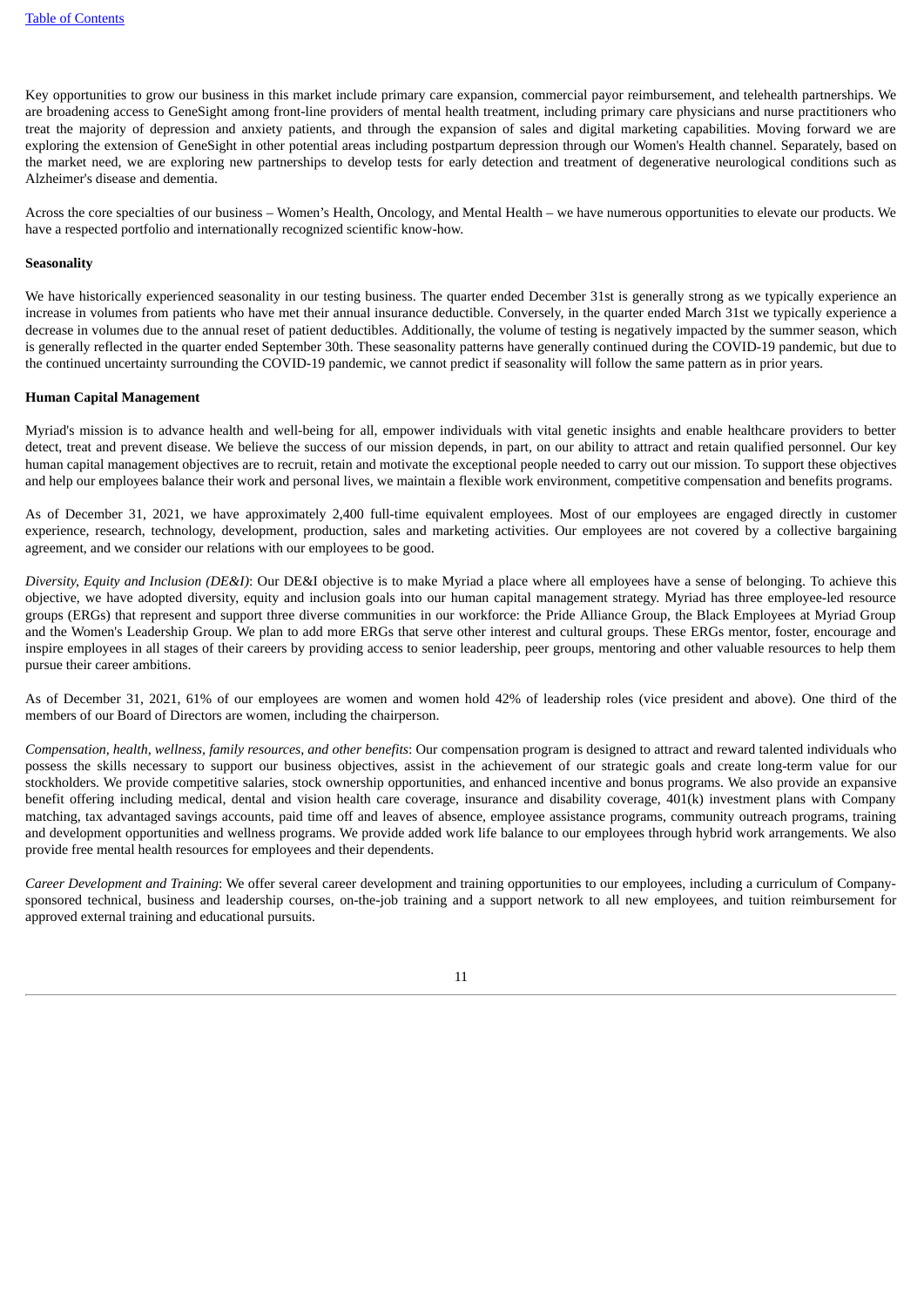*Oversight and Management*: We regularly conduct surveys to seek feedback from our employees on a variety of topics, including but not limited to, employee engagement, Company strengths and focus areas, and culture drivers. The results are reviewed by the Board of Directors, the Compensation and Human Capital Committee and senior leadership, who analyze areas of progress or deterioration and prioritize actions and activities in response to this feedback to drive meaningful improvements in employee engagement.

*Social Responsibility and Community*: At Myriad, corporate responsibility plays an important role in our approach to discovering and delivering valuable and transformative diagnostic tests across major diseases to improve patients' lives. We believe that our corporate social responsibility programs build greater value for our patients, healthcare professionals and stockholders, support and improve the communities where we live and work, and empower our employees to become more engaged in the well-being of their own communities.

The corporate social responsibility programs at Myriad align with a clearly defined set of strategic priorities including:

- *Philanthropy*: Myriad provides financial support to nonprofit organizations and shares the expertise of Myriad employees in the communities where we operate.
- *Advocacy*: Myriad collaborates with and supports key patient advocacy and support organizations where we can make a positive difference in addressing complex health challenges, providing and improving the quality of life for patients.
- *Scholarship*: Myriad provides financial support for academic scholarship and education at both the undergraduate and post-graduate levels and contributes to advancing education and training for women and minorities in medicine and science.
- *Patient Assistance*: Myriad is working to improve overall health care quality and increase access to diagnostic testing for uninsured and underinsured populations by offering robust financial assistance and free testing to those in need.
- *Environmental*: As described further below, Myriad has created a Green Team to foster environmental and sustainability stewardship.

#### **Environmental and Sustainability**

We strive to do business in ways that protect both the health and safety of our employees and the world in which we operate by establishing, promoting, maintaining and improving a culture of sustainability and environmental responsibility. In order to achieve our objectives, we have increased our focus on environmental and sustainability efforts by adopting a Sustainability Strategy and Vision Statement that we are working towards fully implementing. The Nominating, Environmental, Social and Governance Committee of our Board of Directors is responsible for reviewing and evaluating our environmental, climate, safety, social and other corporate responsibility strategies, practices, and initiatives. We have also formed an internal Environmental, Social, and Governance (ESG) Committee, led by our President and Chief Executive Officer, and created a Green Team in an effort to reduce material waste, optimize energy and emissions usage, reduce water use, air pollution, and hazardous material use, perform community outreach, promote employee health and safety and manage other environmental projects.

We are committed to the health and safety of our employees and have formed a health and safety committee. During the COVID-19 pandemic, we have aligned with CDC guidelines to help protect our employees. In addition to requiring all employees to wear masks and adhere to social distancing guidelines, we have also made an effort to track and mitigate internal exposure to COVID-19 when we learn of employee exposure or infection. Additionally, we offer COVID-19 test kits to employees who may have come in contact with someone exposed to COVID-19 as an additional benefit to our employees and to limit disruption to our business operations. We have also postponed all non-essential and international business travel and encouraged all employees to get vaccinated against COVID-19, maintaining a voluntary count of employees that have been vaccinated.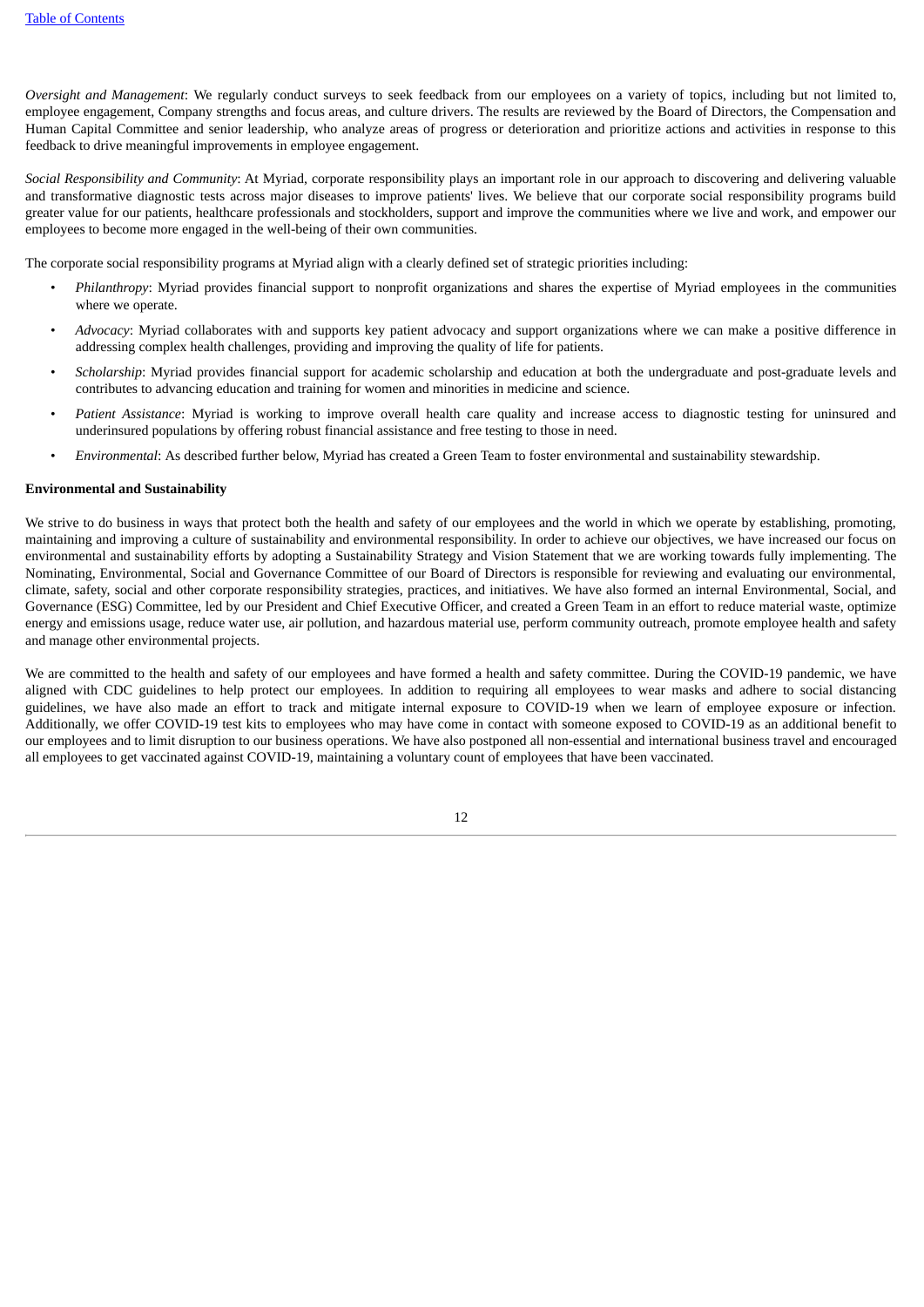# **Patents and Proprietary Rights**

We own or have license rights to various issued patents and patent applications in the United States and foreign countries. These patents and patent applications relate to a variety of subject matter, including diagnostic biomarkers, gene expression signatures, assays, assay reagents, informatics and data analytics, methods for determining genetic predisposition, methods for disease diagnosis, methods for determining disease progression, methods for determining disease treatment, and general molecular diagnostic techniques. For some of the patent assets, we hold rights through exclusive or nonexclusive license agreements. Material patent assets relating to our tests that generate material revenue are described in the table below. These issued patents are expected to begin expiring on the respective dates noted below and any related applications, if issued as patents and depending on term adjustments or terminal disclaimers, if applicable, are expected to have similar expiration timeframes. These patents and applications contain multiple claims including but not limited to those claims described below.

| <b>Test</b>                                                       | <b>Patent Assets</b>                                                                                                                                                                                                                                            | <b>Expiration</b>                                                           | <b>Claims</b>                                                                                                                                                                    |
|-------------------------------------------------------------------|-----------------------------------------------------------------------------------------------------------------------------------------------------------------------------------------------------------------------------------------------------------------|-----------------------------------------------------------------------------|----------------------------------------------------------------------------------------------------------------------------------------------------------------------------------|
| <b>Prolaris Prostate Cancer</b><br><b>Prognostic Test</b>         | We own or hold an exclusive license to one or<br>more issued patents and pending patent<br>applications in the U.S. and other jurisdictions<br>relating to Prolaris <sup>®</sup> testing.                                                                       | These issued U.S. patents have terms expected<br>to begin expiring in 2030. | Claims relating to biomarkers, kits, systems<br>and methods for detecting, diagnosing,<br>prognosing and selecting therapy for prostate<br>cancer.                               |
| <b>EndoPredict Breast</b><br><b>Cancer Prognostic Test</b>        | We own or hold an exclusive license to one or<br>more issued patents and pending patent<br>applications in the U.S., Europe and other<br>jurisdictions relating to EndoPredict® testing.                                                                        | These issued patents have terms expected to<br>begin expiring in 2031.      | Claims relating to biomarkers, kits, systems<br>and methods for prognosing and selecting<br>therapy for breast cancer.                                                           |
| <b>MyChoice CDx</b><br><b>Companion Diagnostic</b><br><b>Test</b> | We own or hold an exclusive license to one or<br>more issued patents and pending patent<br>applications in the U.S. and other jurisdictions<br>relating to MyChoice® CDx testing.                                                                               | These issued patents have terms expected to<br>expire in 2031.              | Claims relating to biomarkers, kits, systems<br>and methods for detecting homologous<br>recombination deficiency and selecting therapy<br>based on such detection.               |
| <b>Medication Test</b>                                            | GeneSight Mental Health We own or hold an exclusive license to one or<br>more issued patents and pending patent<br>applications in the U.S. and other jurisdictions<br>relating to GeneSight® testing.                                                          | These issued patents have terms expected to<br>begin expiring in 2024.      | Claims relating to biomarkers, kits, systems<br>and methods for detecting single nucleotide<br>polymorphisms and selecting and/or optimizing<br>therapy based on such detection. |
|                                                                   | Foresight Carrier Screen We own or hold an exclusive license to one or<br>more issued patents and pending patent<br>applications in the U.S. and other jurisdictions<br>that relate to laboratory and informatic methods<br>used to enhance Foresight® testing. | These issued patents have terms expected to<br>begin expiring in 2032.      | Claims relating to systems and methods for<br>detecting genetic sequences.                                                                                                       |
| <b>Prequel Prenatal Screen</b>                                    | We own or hold a license to one or more issued<br>patents and pending patent applications in the<br>U.S. and other jurisdictions that relate to<br>laboratory and informatic methods used to<br>enhance Prequel™ testing.                                       | These issued patents have terms expected to<br>begin expiring in 2032.      | Claims relating to systems and methods for<br>detecting genetic sequences.                                                                                                       |

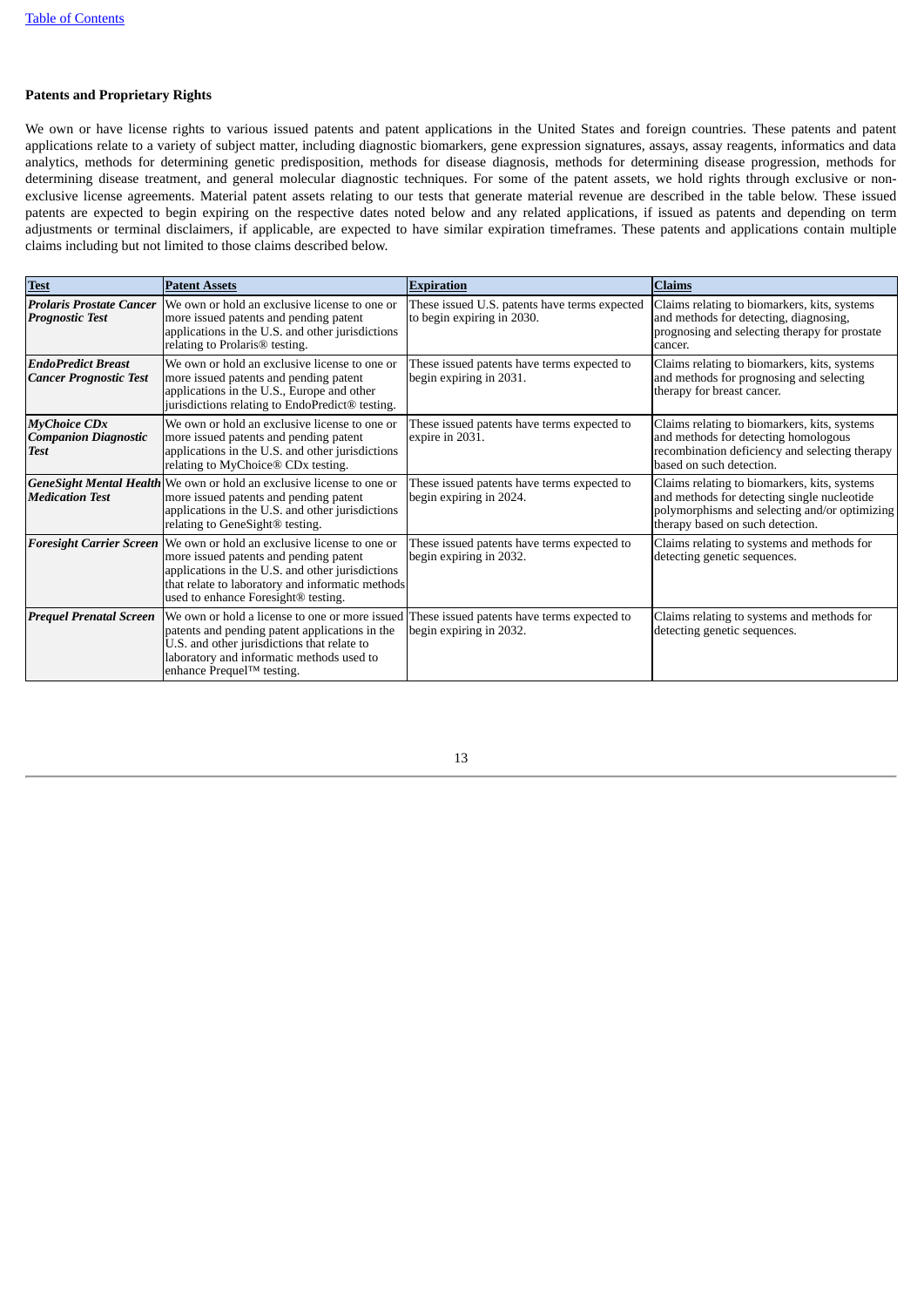We intend to seek patent protection in the United States and major foreign jurisdictions for these and other inventions which we believe are patentable and where we believe our interests would be best served by seeking patent protection. However, any patents issued to us or our licensors may not afford meaningful protection for our products or technology or may be subsequently circumvented, invalidated or narrowed or found unenforceable. Any patent applications which we have filed, or will file, or to which we have licensed or will license rights may not issue, and patents that do issue may not contain commercially valuable claims. In addition, others may obtain patents having claims which cover aspects of our tests or processes which are necessary for or useful to the development, use or performance of our diagnostic products. Should any other group obtain patent protection with respect to our discoveries, our commercialization of our molecular diagnostic tests could be limited or prohibited.

Others may offer clinical diagnostic genomic laboratory testing services which may infringe patents we control. We may seek to negotiate a license to use our patent rights or decide to seek enforcement of our patent rights through litigation. Patent litigation is expensive, the outcome is often uncertain and we may not be able to enforce our patent rights against others.

Our tests and processes may also conflict with patents which have been or may be granted to competitors, academic institutions or others. In addition, third parties could bring legal actions against us seeking to invalidate our owned or licensed patents, claiming damages, or seeking to enjoin clinical testing, development and marketing of our tests or processes. If any of these actions are successful, in addition to any potential liability for damages, we could lose patent coverage for our tests, be required to cease the infringing activity or obtain a license in order to continue to develop or market the relevant test or process. We may not prevail in any such action, and any license required under any such patent may not be made available on acceptable terms, if at all. Our failure to maintain patent protection for our tests and processes or to obtain a license to any technology that we may require to commercialize our tests and technologies could have a material adverse effect on our business.

We also rely upon unpatented proprietary technology, and in the future may determine in some cases that our interests would be better served by protecting certain technologies as trade secrets or through confidentiality agreements rather than patents or licenses. These include some of our genomic, proteomic, RNA expression, mutation analysis, robotic and bioinformatic technologies which may be used in discovering and characterizing new biomarkers and ultimately used in the development or analysis of molecular diagnostic tests. We also maintain a database of gene mutations and their status as either harmful or benign for some of our tests. To further protect our trade secrets and other proprietary information, we require that our employees and consultants enter into confidentiality and invention assignment agreements. However, those confidentiality and invention assignment agreements may not provide us with adequate protection. We may not be able to protect our rights to such unpatented proprietary technology and others may independently develop substantially equivalent technologies. If we are unable to obtain strong proprietary rights to our processes or tests, competitors may be able to market competing processes and tests.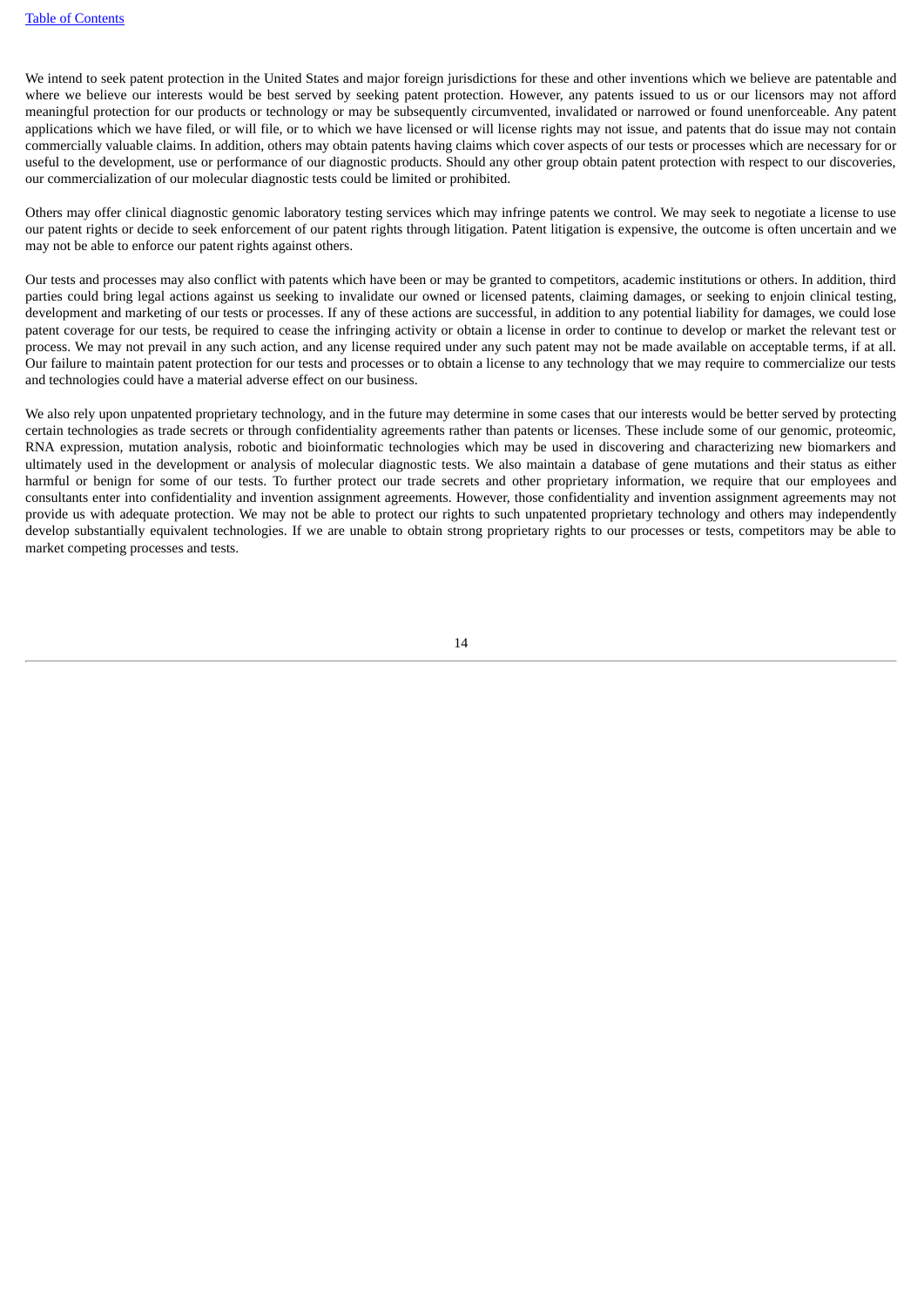# **License Agreements**

We are a party to license agreements which give us the rights to use certain technologies in the research, development, testing processes, and commercialization of our molecular diagnostic tests. These licenses generally end on the expiration of the last to expire patent rights covered by the applicable license agreement. We may not be able to continue to license these technologies on commercially reasonable terms, if at all. In addition, each license may be terminated by the licensor in the event of an uncured breach by us of any material term of the applicable license agreement. Patents underlying our license agreements may not afford meaningful protection for our technology or tests or may be subsequently circumvented, invalidated or narrowed, or found unenforceable. Our failure to maintain rights to this technology could have a material adverse effect on our business. We have licenses with the following entities:

| <b>Entity</b>                                                  | <b>Subject</b>                                                                                                                                                                  | <b>Royalties</b>                                                                                                 | <b>Expiration</b>                                                                                                                                                             |
|----------------------------------------------------------------|---------------------------------------------------------------------------------------------------------------------------------------------------------------------------------|------------------------------------------------------------------------------------------------------------------|-------------------------------------------------------------------------------------------------------------------------------------------------------------------------------|
| Mayo Foundation for Medical Education<br>and Research ("Mayo") | Exclusive world-wide license to certain<br>rights of Mayo in intellectual property<br>relating to our GeneSight testing.                                                        | We pay Mayo a royalty based on net sales   We do not anticipate that this license will<br>of our GeneSight test. | expire until 2024.                                                                                                                                                            |
| University of Texas M.D. Anderson<br>Cancer Center ("UTMDACC") | Exclusive world-wide right to certain<br>rights of UTMDACC in intellectual<br>property relating to our MyChoice® HRD<br>testing.                                                | We will pay UTMDACC a royalty based<br>on net sales of our MyChoice® HRD test.                                   | We do not anticipate that this license will<br>expire until 2032.                                                                                                             |
| Children's Medical Center in Boston<br>("CMCC")                | Exclusive world-wide right to certain<br>rights of CMCC in intellectual property<br>relating to our MyChoice® HRD testing.                                                      | We expect to pay CMCC a royalty based<br>on net sales of our MyChoice® HRD test.                                 | We do not anticipate that this license will<br>expire until 2032.                                                                                                             |
| Institut Curie and INSERM ("INSERM")                           | Exclusive world-wide right to certain<br>rights of INSERM in intellectual property<br>relating to our MyChoice® HRD testing.                                                    | We expect to pay INSERM a royalty<br>based on net sales of our MyChoice®<br>HRD test.                            | We do not anticipate that this license will<br>expire until 2032.                                                                                                             |
| Illumina, Inc.                                                 | Non-exclusive license to certain rights<br>held by or licensed to Illumina to<br>intellectual property relating to non-<br>invasive prenatal screening and the<br>Prequel test. | We pay Illumina a royalty based on the<br>volume of Prequel testing administered by<br>lus.                      | License runs for the term of the Illumina<br>agreement and, in any event, expires upon<br>expiration of the last to expire patent right<br>covered by the Illumina agreement. |

# **Governmental Regulation**

Our operations are regulated by federal, state and foreign governmental authorities. Failure to comply with the applicable laws and regulations can subject us to repayment of amounts previously paid to us, significant civil and criminal penalties, loss of licensure, certification, or accreditation, or exclusion from state and federal health care programs. The significant areas of regulation are summarized below.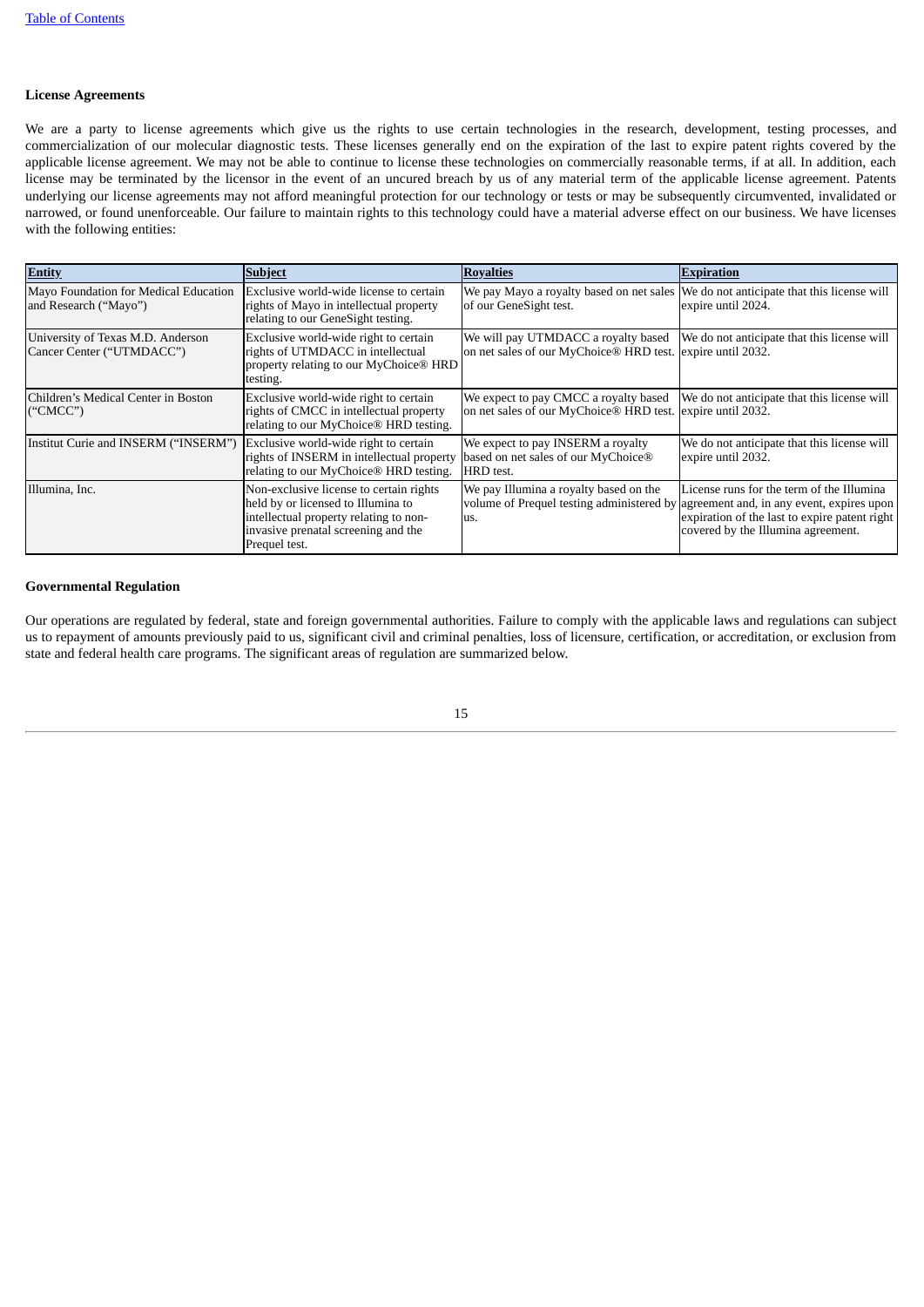# *Clinical Laboratory Improvement Amendments of 1988 and State Regulation*

Each of our clinical laboratories must hold certain federal, state and local licenses, certifications, and permits to conduct our business. Laboratories in the United States that perform testing on human specimens for the purpose of providing information for the diagnosis, prevention, or treatment of disease are subject to the Clinical Laboratory Improvement Amendments of 1988 ("CLIA"). CLIA requires such laboratories to be certified by the federal government and mandates compliance with various operational, personnel, facilities administration, quality and proficiency testing requirements intended to ensure that testing services are accurate, reliable and timely. CLIA certification also is a prerequisite to be eligible to bill state and federal health care programs, as well as many private third-party payors, for laboratory testing services. Our laboratories in Salt Lake City, Utah, Mason, Ohio, and South San Francisco, California are CLIA certified to perform high complexity tests.

In addition, CLIA requires each of our certified laboratories to enroll in an approved proficiency testing program if performing testing in any category for which proficiency testing is required. Each of our laboratories periodically tests specimens received from an outside proficiency testing organization and then submits the results back to that organization for evaluation. If one of our laboratories fails to achieve a passing score on a proficiency test, then it may lose its right to perform testing. Further, failure to comply with other proficiency testing regulations, such as the prohibition on referral of a proficiency testing specimen to another laboratory for analysis, can result in revocation of the laboratory's CLIA certification.

As a condition of CLIA certification, each of our laboratories is subject to survey and inspection every other year, in addition to being subject to additional random inspections. The biennial survey is conducted by the Centers for Medicare & Medicaid Services ("CMS"), a CMS agent (typically a state agency), or a CMS-approved accreditation organization. Because our laboratories are accredited by the College of American Pathologists ("CAP"), which is a CMSapproved accreditation organization, they are typically subject to CAP inspections.

Our laboratories are licensed by the appropriate state agencies in the states in which they operate, if such licensure is required. In addition, our laboratories hold state licenses or permits, as applicable, from various states, including, but not limited to, California, New York, Pennsylvania, Rhode Island and Maryland, to the extent that they accept specimens from one or more of these states, each of which requires out-of-state laboratories to obtain licensure.

If a laboratory is out of compliance with state laws or regulations governing licensed laboratories or with CLIA, penalties may include suspension, limitation or revocation of the license or CLIA certificate, assessment of financial penalties or fines, or imprisonment. Loss of a laboratory's CLIA certificate or state license may also result in the inability to receive payments from state and federal health care programs as well as private third party payors. We believe that we are in material compliance with CLIA and all applicable licensing laws and regulations.

# *Food and Drug Administration*

In the United States, in vitro diagnostic ("IVD") products are subject to regulation by the FDA as medical devices to the extent that they are intended for use in the diagnosis of disease or other conditions, including a determination of the state of health, in order to cure, mitigate, treat, or prevent disease. They are subject to premarket review and post-market controls that will differ depending on how the FDA classifies a specific IVD, which is further defined in FDA's implementing regulations as a device intended for use in the collection, preparation, and examination of specimens taken from the human body. For certain types of tests known as laboratory developed tests ("LDTs")—which are in vitro diagnostic tests that are designed, manufactured and used within a single laboratory—FDA regulation is less clear than for IVDs. Historically FDA has exercised enforcement discretion for LDTs, which means that FDA generally has not enforced premarket review and other applicable FDA requirements. However, as LDTs have increased in complexity, the FDA has taken a risk-based approach to their regulation. Congress has also signaled interest in clarifying the regulatory landscape for LDTs. In 2020, the Verifying Accurate, Leading-edge IVCT Development ("VALID") Act was introduced in both chambers of Congress, and it was reintroduced in revised form for the 117th Congress in July 2021. If enacted, clinical laboratories that develop and offer LDTs and traditional IVD medical device manufacturers would be subjected to the same regulatory oversight. The VALID Act defines both LDTs and IVDs as in vitro clinical tests ("IVCT") and would establish a new regulatory framework separate and apart from the medical device framework under the Food, Drug and Cosmetic Act ("FDCA") for the review and oversight of IVCTs. The proposed regulatory framework adopts various concepts from the FDCA, utilizing a risk-based approach that aims to ensure that all marketed IVCTs have a reasonable assurance of both analytical and clinical validity. The VALID Act would also create a new system for clinical laboratories and hospitals to submit their clinical tests electronically to the FDA for approval. This system is aimed at reducing the amount of time that it takes for the agency to approve such tests, and it establishes a new program to expedite the development of diagnostic tests that can be used to address a current unmet need for patients. It is unclear whether the VALID Act would be passed by Congress in its current form or signed into law by the President.

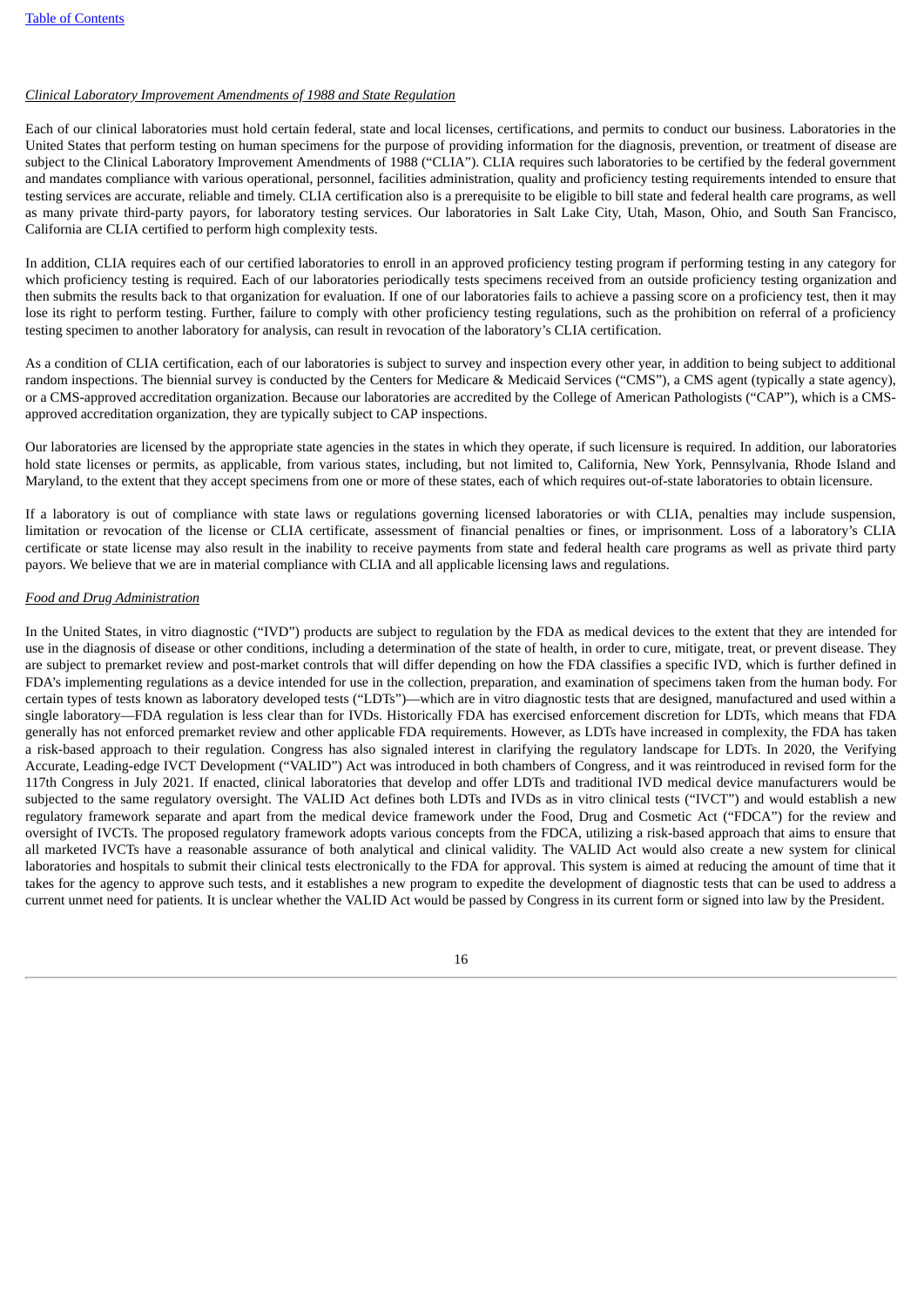# *In Vitro Diagnostics*

The information that must be submitted to the FDA in order to obtain clearance or approval to market a new IVD varies depending on how the device is classified by the FDA. Medical devices are classified into one of three classes on the basis of the controls deemed by the FDA to be necessary to reasonably ensure their safety and effectiveness. Class I devices are subject to general controls, including labeling, and adherence to the FDA's quality system regulations, which are device-specific good manufacturing practices. Class II devices are subject to premarket notification, general controls and sometimes special controls, such as performance standards and post-market surveillance. Class III devices are subject to most of the previously identified requirements as well as to premarket approval. All Class I devices are exempt from premarket review, most Class II devices require 510(k) clearance, and all Class III devices must receive premarket approval before they can be sold in the United States. If a previously unclassified new medical device does not qualify for the 510(k) pathway because no predicate device to which it is substantially equivalent can be identified, the device is automatically classified into Class III. However, if such a device would be considered low or moderate risk, it may be eligible for the De Novo classification process. The De Novo classification process allows a device developer to request that the novel medical device be reclassified as either a Class I or Class II device, rather than having it regulated as a high-risk Class III device subject to the premarket approval requirements. The payment of a fee, typically adjusted annually, to the FDA is usually required when a 510(k) notification, premarket approval application, or De Novo classification request is submitted.

# *510(k) Premarket Notification and De Novo Classification*

A 510(k) notification requires the sponsor to demonstrate that an IVD is substantially equivalent to another marketed device, termed a "predicate device," that is legally marketed in the United States and for which a premarket approval application ("PMA") was not required. A device is substantially equivalent to a predicate device if it has the same intended use and technological characteristics as the predicate; or has the same intended use but different technological characteristics, where the information submitted to the FDA does not raise new questions of safety and effectiveness and demonstrates that the device is at least as safe and effective as the legally marketed device. Clinical trials are almost always required to support a PMA application and are sometimes required for a De Novo classification request or a 510(k) premarket notification.

If the FDA determines that the applicant's device is substantially equivalent to the identified predicate device(s), the agency will issue a 510(k) clearance letter that authorizes commercial marketing of the device for one or more specific indications for use. Requests for additional data, including clinical data, will increase the time necessary to review the notice. If the FDA believes that the IVD is not substantially equivalent to a predicate device, it will issue a "Not Substantially Equivalent" letter, stating that the new device may not be commercially distributed and designating the device as a Class III device, which will require the submission and approval of a PMA before the new device may be marketed. Alternatively, the applicant may be able to submit a De Novo classification request to have it regulated as a Class I or Class II device. In October 2021, the FDA issued a final rule to formally codify requirements for the procedures and criteria for product developers to follow when preparing a De Novo classification request; the new Do Novo regulations became effective on January 3, 2022. Among other things, if the manufacturer seeks reclassification into Class II, the classification request must include a draft proposal for special controls that are necessary to provide a reasonable assurance of the safety and effectiveness of the device.

As an alternative to the De Novo classification process, the manufacturer could also file a reclassification petition seeking to change the automatic Class III designation of a novel post-amendment device under Section 513(f)(3) of the FDCA. The FDA can also initiate reclassification of an existing device type on its own initiative. The FDA issued a final rule in December 2018 to clarify the administrative process through which the agency reclassifies a medical device.

After a new medical device receives 510(k) clearance from the FDA, any modification that could significantly affect its safety or effectiveness, or that would constitute a major change in its intended use, requires a new 510(k) clearance or could require the submission of a PMA. The FDA continues to reevaluate the 510(k) pathway and other medical device programs and has taken what it describes as a risk-based approach to develop innovative regulatory policy to propose a more "contemporary" approach to the life cycle oversight of medical devices and IVDs. We cannot predict what if any additional changes will occur or how they will affect our current or future products.

#### *Premarket Approval*

The PMA process is more complex, costly and time consuming than the 510(k) process. As with a De Novo classification request, a PMA application must be supported by more detailed and comprehensive scientific evidence, including clinical data, to demonstrate the safety and efficacy of the IVD for its intended purpose. If the device is determined to present a "significant risk," the sponsor may not begin a clinical trial until it submits an investigational device exemption ("IDE") to the FDA and obtains approval to begin the trial.

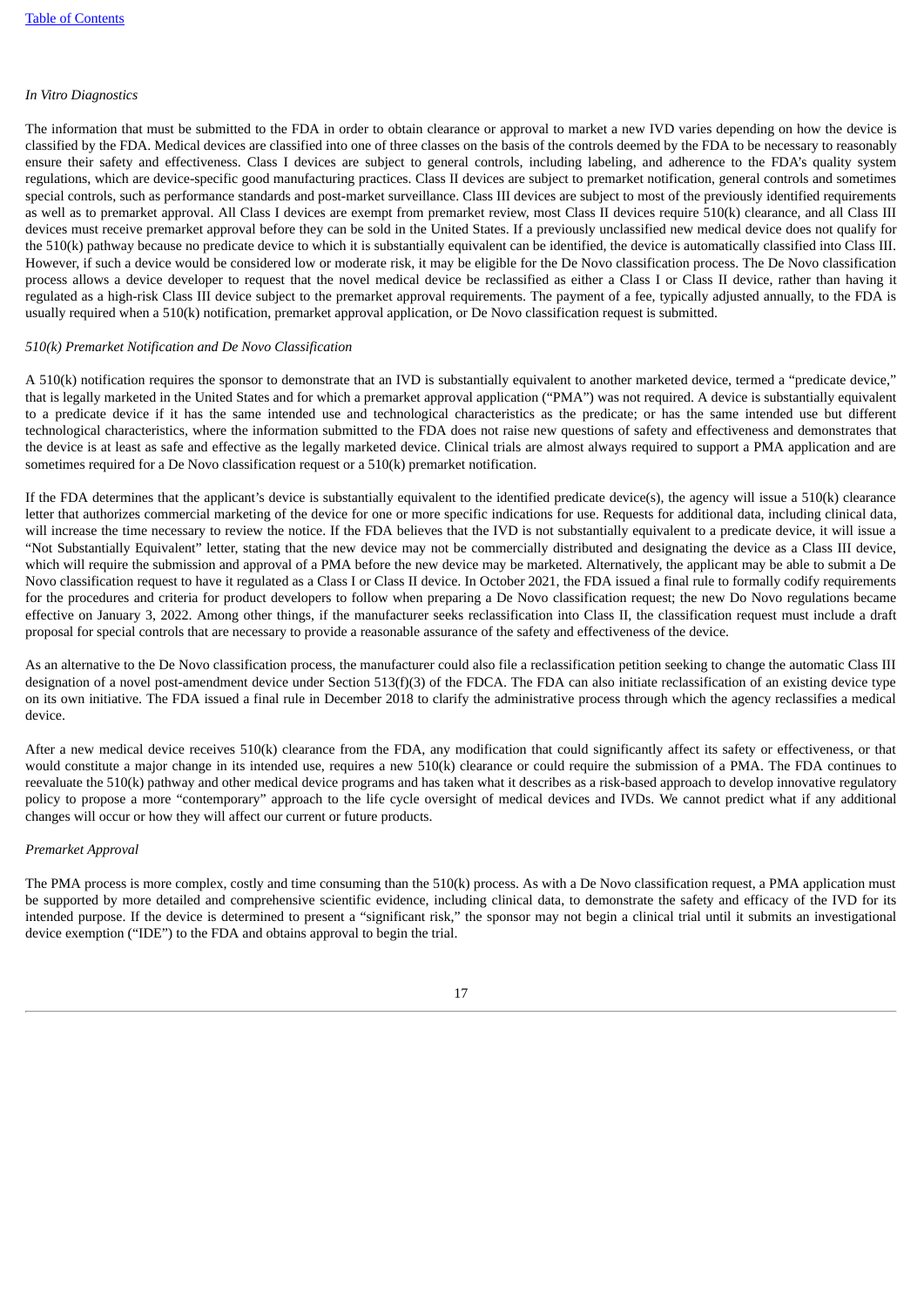After the PMA is submitted, the FDA has 45 days to make a threshold determination that the PMA is sufficiently complete to permit a substantive review. If the PMA is complete, the FDA will file the PMA. The FDA is subject to a performance goal review time for a PMA that is 180 days from the date of filing, although in practice this review time is longer. Questions from the FDA, requests for additional data including additional clinical data and referrals to advisory committees may delay the process considerably. The total process may take several years and there is no guarantee that the PMA will ever be approved. Even if approved, the FDA may limit the indications for which the device may be marketed. New PMA applications or PMA supplements may be required for modifications to the manufacturing process, labeling, device specifications, materials or design of a device that is approved through the PMA process.

#### *Regulation of Companion Diagnostic Devices*

If a sponsor or the FDA believes that a diagnostic test is essential for the safe and effective use of a corresponding therapeutic product, the sponsor of the therapeutic product will typically work with a collaborator to develop an IVD companion diagnostic device. The FDA issued a final guidance document in 2014 entitled "*In Vitro* Companion Diagnostic Devices" that is intended to assist companies developing in vitro companion diagnostic devices and companies developing therapeutic products that depend on the use of a specific in vitro companion diagnostic for the safe and effective use of the product. In the guidance, the FDA defined an IVD companion diagnostic device as a device that provides information that is essential for the safe and effective use of a corresponding therapeutic product. The FDA also noted that in some cases, if evidence is sufficient to conclude that the IVD companion diagnostic device is appropriate for use with a class of therapeutic products, the intended use/indications for use should name the therapeutic class, rather than each specific product within the class. In April 2020, FDA published a final guidance entitled "Developing and Labeling In Vitro Companion Diagnostic Devices for a Specific Group or Class of Oncology Therapeutic Products" that expands on the idea of a class of therapeutic products introduced in the 2014 guidance. The more recent guidance describes considerations for the development and labeling of *in vitro* companion diagnostic devices to support the indicated uses of multiple drug or biological oncology products, when appropriate. The FDA expects that the therapeutic sponsor will address the need for an approved or cleared IVD companion diagnostic device in its therapeutic product development plan and that, in most cases, the therapeutic product and its corresponding IVD companion diagnostic will be developed contemporaneously. To that end, the FDA issued draft guidance in July 2016 entitled "Principles for Codevelopment of an In Vitro Companion Diagnostic Device with a Therapeutic Product" to serve as a practical guide to assist therapeutic product sponsors and IVD sponsors in developing a therapeutic product and an accompanying IVD companion diagnostic.

The FDA has indicated that it will apply a risk-based approach to determine the regulatory pathway for IVD companion diagnostic devices, as it does with all medical devices. This means that the regulatory pathway will depend on the level of risk to patients, based on the intended use of the IVD companion diagnostic device and the controls necessary to provide a reasonable assurance of safety and effectiveness.

If the companion diagnostic test will be used to make critical treatment decisions such as patient selection, treatment assignment, or treatment arm, it will likely be considered a significant risk device for which a clinical trial will be required. The sponsor of the IVD companion diagnostic device will be required to comply with the FDA's IDE requirements that apply to clinical trials of significant risk devices. If the diagnostic test and the therapeutic drug are studied together to support their respective approvals, the clinical trial must meet both the IDE and investigational new drug application (IND) requirements. We expect that any IVD companion diagnostic device developed for use with drug products will utilize the PMA pathway and that a clinical trial performed under an IDE will have to be completed before the PMA may be submitted.

We are developing companion diagnostic tests for use with drug products in development by pharmaceutical companies, such as our collaborations with pharmaceutical companies on PARP inhibitors for the treatment of ovarian, breast and other cancers. The FDA has also introduced the concept of a complementary diagnostic that it defines as a test that is not required but which provides significant information about the use of a drug. A complementary test can help guide treatment strategy and identify which patients are likely to derive the greatest benefit from therapy, and if approved by the FDA information regarding the IVD will be included in the therapeutic product labeling. Although the FDA has not yet issued any written guidance regarding complementary diagnostics, it has already approved some complementary diagnostics, including a supplementary premarket approval for BRACAnalysis CDx and MyChoice CDx as complementary diagnostic tests in ovarian cancer patients associated with enhanced progression-free survival (PFS) when used with the PARP inhibitor Zejula™ (niraparib).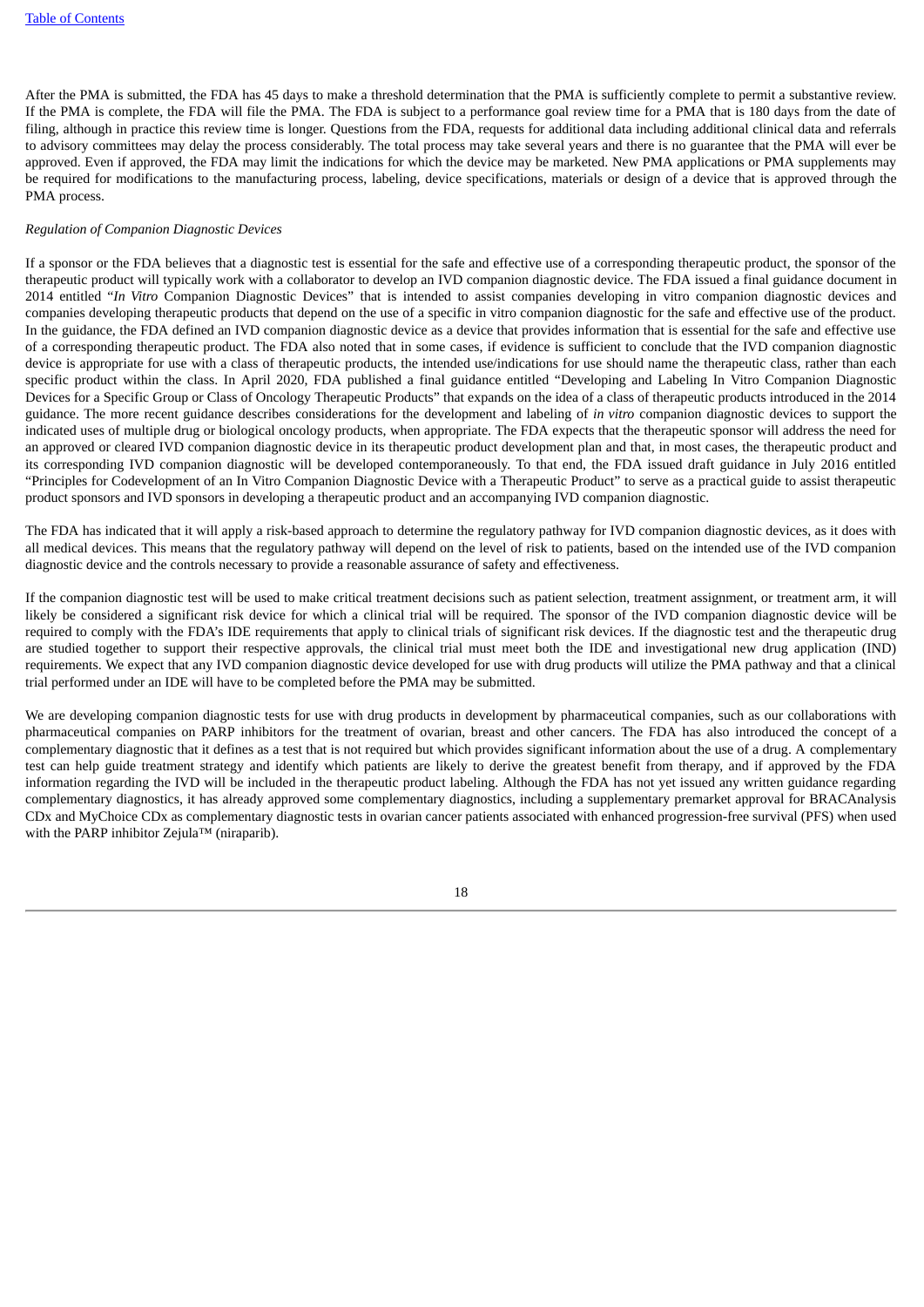In December 2014, we first obtained premarket approval for BRAC*Analysis* CDx, which is used as a companion diagnostic test to identify ovarian cancer patients who may benefit from AstraZeneca's PARP inhibitor Lynparza™ (olaparib). Since then, other indications for BRAC*Analysis* CDx in ovarian, breast, prostate and pancreatic cancer have received supplemental PMA approval as a companion diagnostic for Lynparza. The MyChoice CDx test has also received approvals as a companion diagnostic test. The premarket approval process is a complex, costly and time consuming procedure. Approvals must be supported by valid scientific evidence, submitted as part of a PMA, which typically requires extensive data, including quality technical, preclinical, clinical and manufacturing data to demonstrate to the FDA's satisfaction the safety and effectiveness of the companion diagnostic. We are currently collaborating with several bio-pharmaceutical companies for additional indications and geographical commercialization opportunities for BRACAnalysis CDx and MyChoice CDx as companion diagnostics with other drugs.

#### *Ongoing Post-Market Regulatory Requirements in the United States*

Any products sold by us pursuant to FDA clearances or approvals will be subject to pervasive and continuing regulation by the FDA. In particular, after a medical device is placed on the market, applicable regulatory requirements include:

- compliance with the FDA's Quality System Regulation (QSR), which requires manufacturers to follow stringent design, testing, control, documentation, record maintenance, including maintenance of complaint and related investigation files, and other quality assurance controls during the manufacturing process;
- labeling and advertising regulations, which prohibit the promotion of products for uncleared, or unapproved uses, or "off-label" uses, and impose other restrictions on labeling; and
- medical device reporting obligations, which require that manufacturers investigate and report to the FDA adverse events, including deaths, or serious injuries that may have been or were caused by a medical device and malfunctions in the device that would likely cause or contribute to a death or serious injury if it were to recur.

In addition, device manufacturers are required to register their establishments and list their devices with the FDA and are subject to periodic inspections by the FDA and certain state agencies. Failure to comply with applicable regulatory requirements can result in enforcement action by the FDA and other enforcement agencies, which may include sanctions, including but not limited to, warning letters; fines, injunctions and civil penalties; recall or seizure of the device; operating restrictions, partial suspension or total shutdown of production; refusal to grant 510(k) clearance or approval of PMAs of new devices; withdrawal of clearance or approval; and civil or criminal prosecution.

# *Rest of World Regulation of In Vitro Diagnostics and Companion Diagnostic Devices*

Products intended for use in in vitro diagnostic applications require regulatory approvals in many other countries and geographic areas, some of which also provide for approval of companion diagnostics. For example:

#### *European Union*

In the European Union ("EU"), in vitro diagnostic medical devices have been regulated under the European Union Directive 98/79/EC (the "Directive"), since 2003, and all products and kits used for in vitro diagnostic applications must be compliant with the Directive. IVDs have not been subject to premarket authorization under the Directive, but instead they had to comply with essential requirements based on conformity with harmonized standards. The majority of IVDs have been self-certified by manufacturers which can place a CE mark on most products to show that they meet the conformity assessment. EU Member States must ensure that IVDs are only placed on the market if they conform to the requirements, and must ensure the free movement of such devices in the internal market. Member States will designate independent organizations, or Notified Bodies, that ensure that a conformity assessment is carried out for devices. These Notified Bodies may carry out inspections of certain manufacturers, and manufacturers must report any incident causing death to, or damaging the health of, a patient to the competent authorities.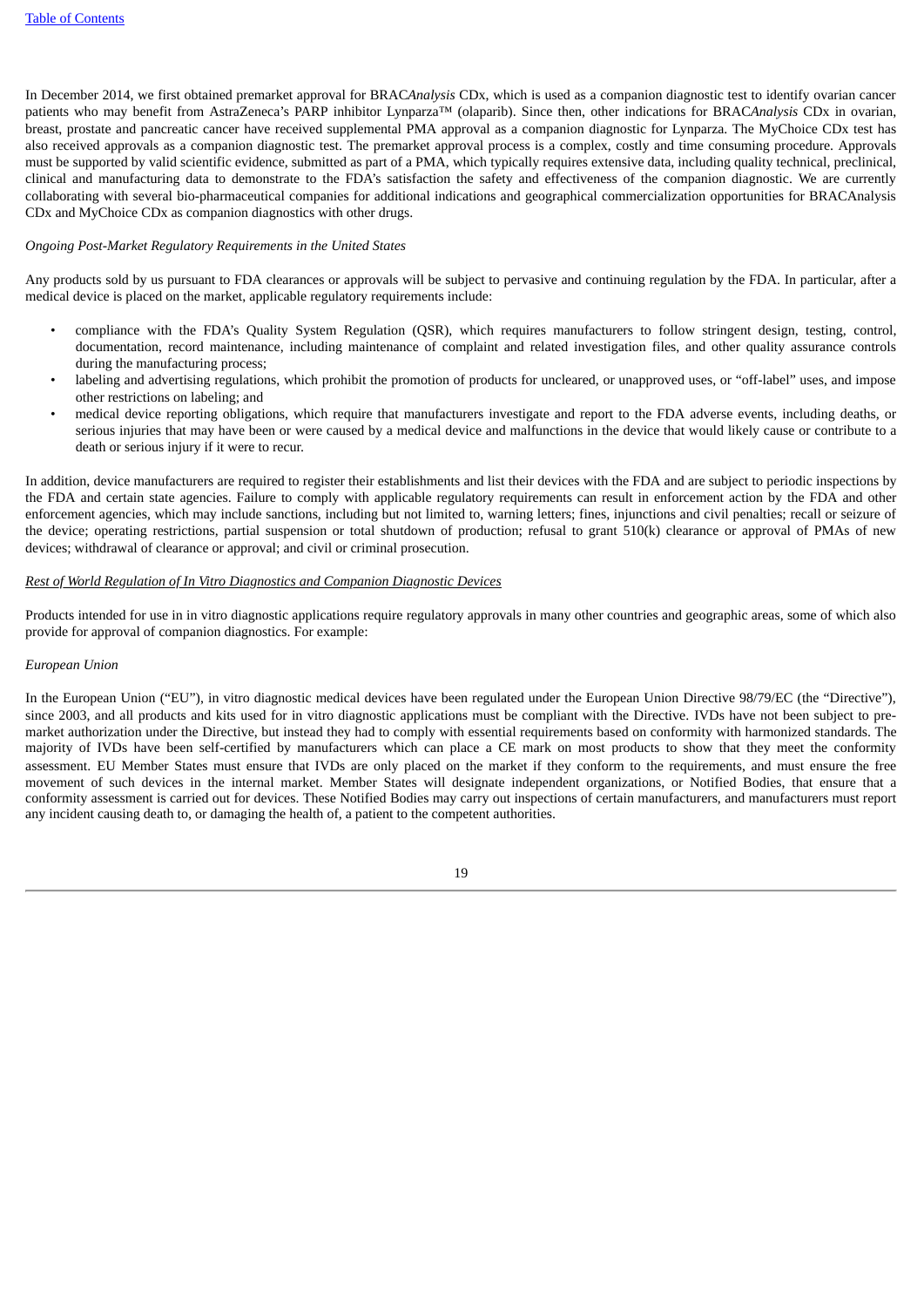In May 2022, the Directive will be replaced by the In Vitro Diagnostic Device Regulation (IVDR) European Union (EU) 2017/746 that was published in May 2017, and given a 5-year transition period until its implementation on May 27, 2022. Unlike the Directive that specifies certain results that must be achieved by each Member State and permits each Member State to decide how to transpose the Directive into national law, the IVDR has binding legal force throughout every Member State and it will become effective on a set date in all the Member States. The major goals of the IVDR are to standardize diagnostic procedures within the EU, increase reliability of diagnostic analysis and enhance patient safety. Under the IVDR, as enacted by the European Commission (EC), in vitro diagnostics will be subject to additional legal regulatory requirements after it comes into full effect. Among other things, the IVDR introduces a new risk classification system and requirements for conformity assessments. Products already certified by a Notified Body may remain on the market until May 25, 2024 under some conditions including fulfillment of specific requirements in the IVDR, but ultimately most products will have to be approved. Compliance with the IVDR may be expensive and time-consuming. Manufacturers will need to provide more data to demonstrate that a device performs safely and effectively. As noted above, the vast majority of IVDs under the Directive are self-certified, so many device manufacturers have not previously been subject to the Notified Body audits that will occur under the IVDR and will have to revise their Quality Management System (QMS) and Technical Documentation which will be reviewed. There will also be a greater emphasis on post-market surveillance and submission of post-market performance follow-up reports.

#### *United Kingdom*

The withdrawal of the United Kingdom ("UK") from the EU has had significant ramifications for IVD manufacturers. Among other things, IVD manufacturers have to follow new procedures in the UK including appointment of UK Responsible Persons rather than relying on European Authorized Representatives to manage their compliance efforts in the UK.

The UK Medicine and Healthcare Products Regulatory Agency ("MHRA") issued guidance on regulation of IVDs in the UK following January 1, 2021. After a transition period, IVDs will require certification in Great Britain, which is defined as England, Scotland and Wales, while companies will still be able to sell tests in Northern Ireland under existing EU IVD regulations.

As described in the guidance, MHRA will continue to recognize CE marks until June 30, 2023. Companies wishing to place IVDs on the UK market have been required to register with MHRA since January 1, 2021, but will still be able to sell CE-IVD marked products until June 30, 2023. Starting July 1, 2023, companies selling in the UK will have to obtain a new marking called a UK Conformity Assessed mark ("UKCA") in order to place a diagnostic device into commerce in Great Britain. This mark will not be automatically recognized in EU countries, meaning that companies that wish to sell in the UK and the EU will have to seek both a UKCA and CE-IVD mark in the future.

#### *Japan*

IVDs are regulated in Japan by the Pharmaceutical and Medical Devices Agency (PMDA) and are assigned to one of three classes depending on the perceived level of risk. Those in the least risky class may be registered and marketed after filing a pre-market submission, while those in the middle class are subject to pre-market certification by a registered certification body. The riskiest IVDs must be approved. Submissions may be made only by marketing authorization holders, which must satisfy specific requirements.

Significant revisions to Japanese regulations of medical devices, IVDs and other health care products are ongoing, with phased implementations of new and updated requirements planned through 2022. The first round of changes to Japan's Pharmaceuticals and Medical Devices Act took effect September 1, 2020 and August 2021, with additional revisions coming into force in December 2022. Some of those changes will affect IVDs, including the ability to qualify for fast track designation.

#### *Additional International Regulation*

We market, directly or through distributors, some of our tests outside of the United States and are subject to foreign regulatory requirements governing laboratory licensure, human clinical testing, use of tissue, privacy and data security, and marketing approval for our tests. These requirements vary by jurisdiction, differ from those in the United States and may require us to implement additional compliance measures or perform additional pre-clinical or clinical testing. In many countries outside of the United States, coverage, pricing and reimbursement approvals are also required. We are also required to maintain accurate information on and control over sales and distributors' activities that may fall within the purview of the Foreign Corrupt Practices Act, its books and records provisions and its anti-bribery provisions, as well the UK Bribery Act and other anti-corruption laws.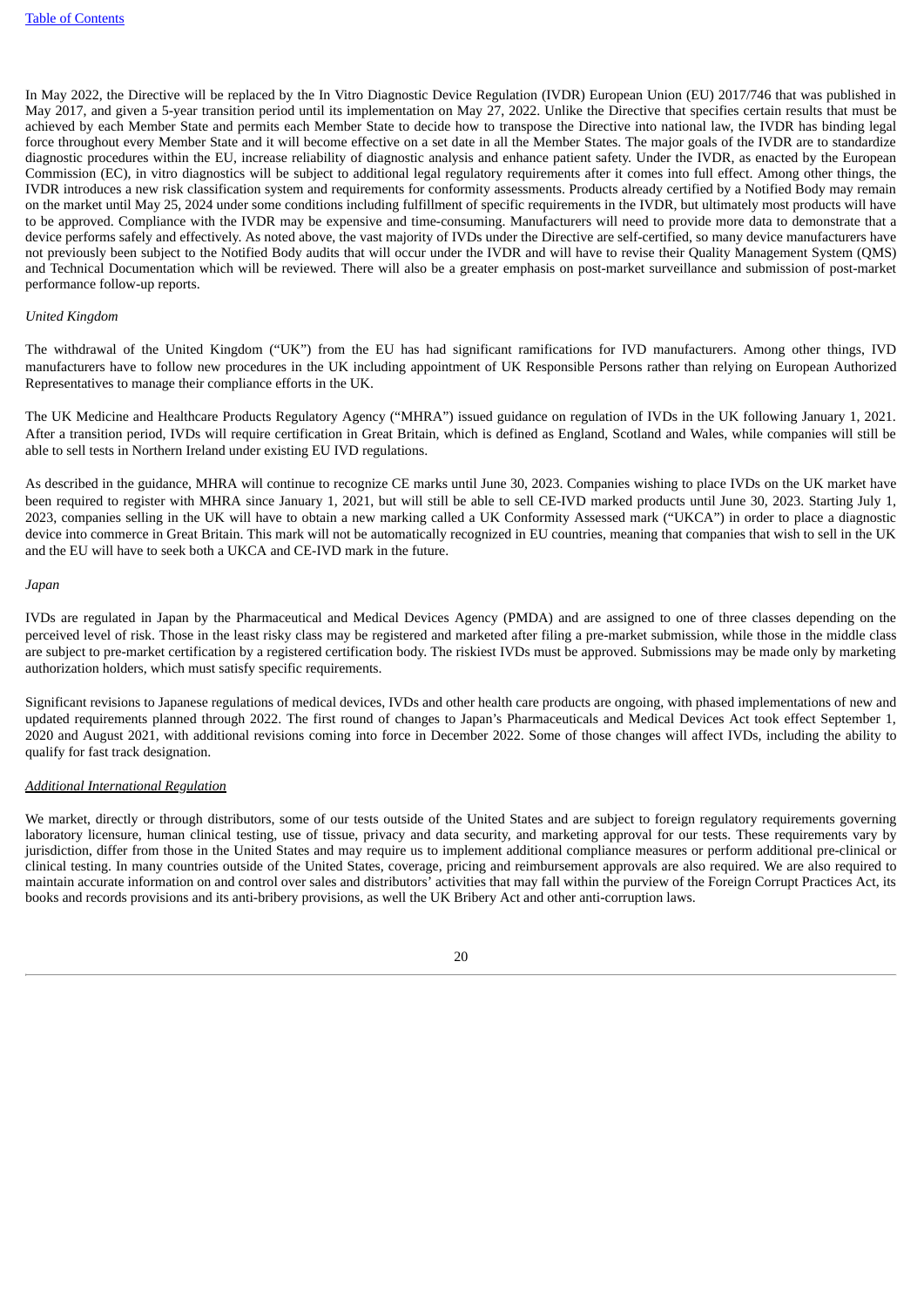# *HIPAA and Other Privacy Laws*

The Health Insurance Portability and Accountability Act of 1996 ("HIPAA"), which applies to health plans, healthcare clearing houses, and healthcare providers that conduct certain health care transactions electronically ("Covered Entities") contains provisions that address the privacy and security of individually identifiable health information (called "protected health information" under HIPAA), the standardization of identifying numbers used in the healthcare system and the standardization of certain health care transactions. HIPAA's privacy regulations protect health information by limiting its use and disclosure to certain purposes, such as treatment or payment, without patient authorization. HIPAA also gives patients certain rights including the right to access their medical records and the right to an accounting of certain disclosures of protected health information. HIPAA's privacy rule also limits many disclosures of protected health information to the minimum amount necessary to accomplish an intended purpose. The HIPAA security standards require the adoption of administrative, physical, and technical safeguards and the adoption of written security policies and procedures.

On February 17, 2009, Congress enacted the Health Information Technology for Economic and Clinical Health Act ("HITECH"), which expanded and strengthened HIPAA, created new targets for enforcement, imposed new penalties for noncompliance and established new breach notification requirements for Covered Entities. Under HITECH's breach notification requirements, Covered Entities must report breaches of protected health information that has not been encrypted or otherwise secured in accordance with guidance from the Secretary of the U.S. Department of Health and Human Services (the "Secretary"). Required breach notices must be made as soon as is reasonably practicable, but no later than 60 days following discovery of the breach. Reports must be made to affected individuals and to the Secretary and, in some cases depending on the size of the breach, they must be reported through local and national media. Breach reports can lead to investigation, enforcement, civil monetary penalties and civil litigation, including class action lawsuits and enforcement by state.

We are currently subject to the HIPAA regulations and maintain an active compliance program that is designed to meet requirements of the privacy and security rules and to identify security incidents and other issues in a timely fashion so that we may remediate, mitigate harm and report if required by law. However, even if we take steps to comply with HIPAA, we may be subject to complaints and investigation at the federal and/or state level. In the event of a breach, even if we mitigate harm and make required reports on a timely basis, we may still be subject to penalties for the underlying breach.

In addition to the federal privacy and security regulations, there are a number of state laws regarding the privacy and security of health information and personal data that are applicable to our clinical laboratories. Many states have also implemented genetic testing and privacy laws imposing specific patient consent requirements and protecting test results by strictly limiting the disclosure of those results. State requirements are particularly stringent regarding predictive genetic tests, due to the risk of genetic discrimination against healthy patients identified through testing as being at risk for disease. We believe that we have taken the steps required of us to comply with health information privacy and security statutes and regulations, including genetic testing and genetic information privacy laws in all jurisdictions, both state and federal. However, these laws often change, and we may not be able to maintain compliance in all jurisdictions where we do business. Failure to maintain compliance with state or federal laws regarding privacy or security could result in civil and/or criminal penalties and significant reputational damage and could have a material adverse effect on our business.

The General Data Protection Regulation ("GDPR"), which imposes requirements regarding the handling of personal data about EU residents, also applies to some of our operations. The GDPR is discussed in more detail under the heading "Risk Factors" contained in Item 1A of this report.

#### *Transparency Laws and Regulations*

A federal law known as the Physician Payments Sunshine Act requires medical device manufacturers to track and report to CMS certain payments and other transfers of value made to covered recipients, which include physicians, physician assistants, nurse practitioners, clinical nurse specialists, certified registered nurse anesthetists, and certified nurse-midwives who are not bona fide employees of the manufacturer, as well as teaching hospitals, and ownership or investment interests held by physicians and their immediate family members. Manufacturers must report data for the previous calendar year by the 90th day of the then-current calendar year. CMS then publishes the data on a publicly available website no later than June 30th. There are also state "sunshine" laws that require manufacturers to provide reports to state governments on pricing and marketing information. Several states have enacted legislation requiring medical device manufacturers to, among other things, establish marketing compliance programs, file periodic reports with the state, and make periodic public disclosures on sales and marketing activities, and such laws may also prohibit or limit certain other sales and marketing practices. These laws may adversely affect our sales, marketing, and other activities by imposing administrative and compliance burdens on us. If we fail to track and report as required by these laws or to otherwise comply with these laws, we could be subject to the penalty provisions of the pertinent state and federal authorities.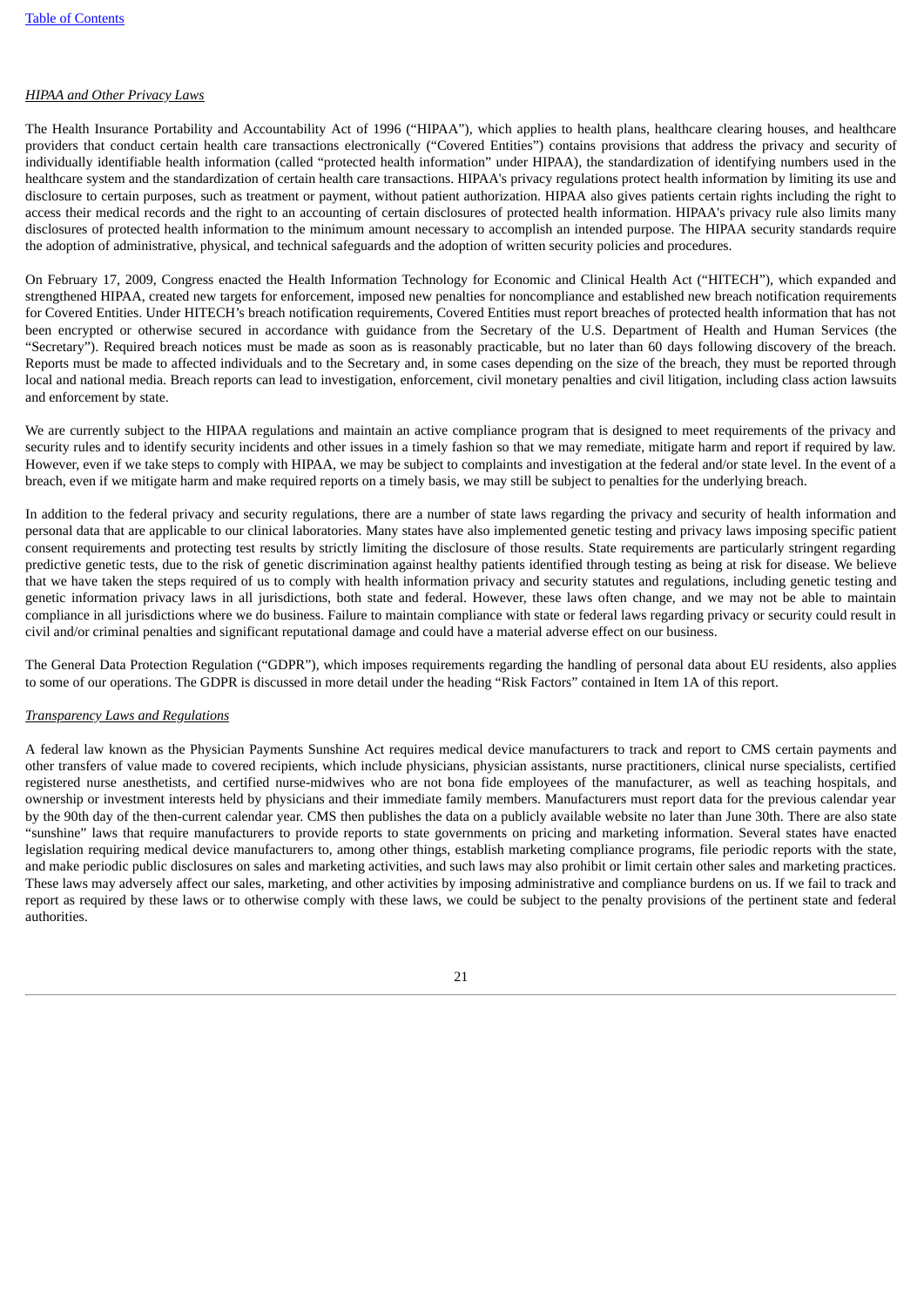# *Reimbursement and Billing*

Reimbursement and billing for diagnostic services is highly complex. Laboratories must bill various payors, such as private third-party payors, including managed care organizations ("MCO"), and state and federal health care programs, such as Medicare and Medicaid, and each may have different billing requirements. Additionally, the audit requirements imposed by these payors, as well as our internal compliance policies and procedures, add further complexity to the billing process. Other factors that complicate billing include:

- variability in coverage and information requirements among various payors;
- patient financial assistance programs;
- missing, incomplete or inaccurate billing information provided by ordering physicians;
- billings to payors with whom we do not have contracts;
- disputes with payors as to which party is responsible for payment; and
- disputes with payors as to the appropriate level of reimbursement.

Depending on the reimbursement arrangement and applicable law, the party that reimburses us for our services may be:

- a third party who provides coverage to the patient, such as an MCO;
- a state or federal health care program; or
- the patient.

Presently, approximately 65% of our revenue comes from private third-party payors.

In April 2014, Congress passed the Protecting Access to Medicare Act of 2014 ("PAMA"), which included substantial changes to the way in which CMS pays for clinical laboratory services under Medicare's Clinical Laboratory Fee Schedule ("CLFS"). PAMA took effect on January 1, 2018 and requires applicable laboratories to report to CMS private insurer payment rates and volumes for their tests. CMS uses the data reported and the HCPCS code associated with the test to calculate a weighted median payment rate for each test, which is used to establish revised Medicare CLFS reimbursement rates for tests that are considered to be clinical diagnostic laboratory tests ("CDLTs"), subject to certain phase-in limits. For tests furnished on or after January 1, 2019, Medicare payments for CDLTs are based on reported private payor rates. For a CDLT that is assigned a new or substantially revised current procedural terminology ("CPT") code, the initial payment rate is assigned using the gap-fill methodology, as under prior law.

If the test falls into the category of new advanced diagnostic laboratory test ("ADLT") instead of a CDLT, the test will be paid based on an actual list charge for an initial period of three quarters before being shifted to the weighted median private payor rate reported by the laboratory performing the ADLT. Laboratories offering ADLTs are subject to recoupment if the actual list charge exceeds the weighted median private payor rate by a certain amount. Accordingly, if newly developed tests receive Medicare coverage in the future, the reimbursement rate we receive for such tests may be affected by payment rates made by private payors for such tests.

On December 20, 2019, the President signed the Further Consolidated Appropriations Act, which included the Laboratory Access for Beneficiaries Act ("LAB Act"). The LAB Act delayed until the first quarter of 2021 reporting of payment data under PAMA for CDLTs that are not ADLTs. The Coronavirus Aid, Relief, and Economic Security Act ("CARES Act"), which Congress passed in March 2020, again delayed the reporting by an additional year, this time until the first quarter of 2022. Then, on December 10, 2021, Congress passed the Protecting Medicare and American Farmers from Sequester Cuts Act, which included a provision that further delayed the next PAMA reporting period for CDLTs that are not ADLTs to January 1, 2023 through March 31, 2023. New CLFS rates for CDLTs will be established based on that data beginning in 2024, subject to phase-in limits.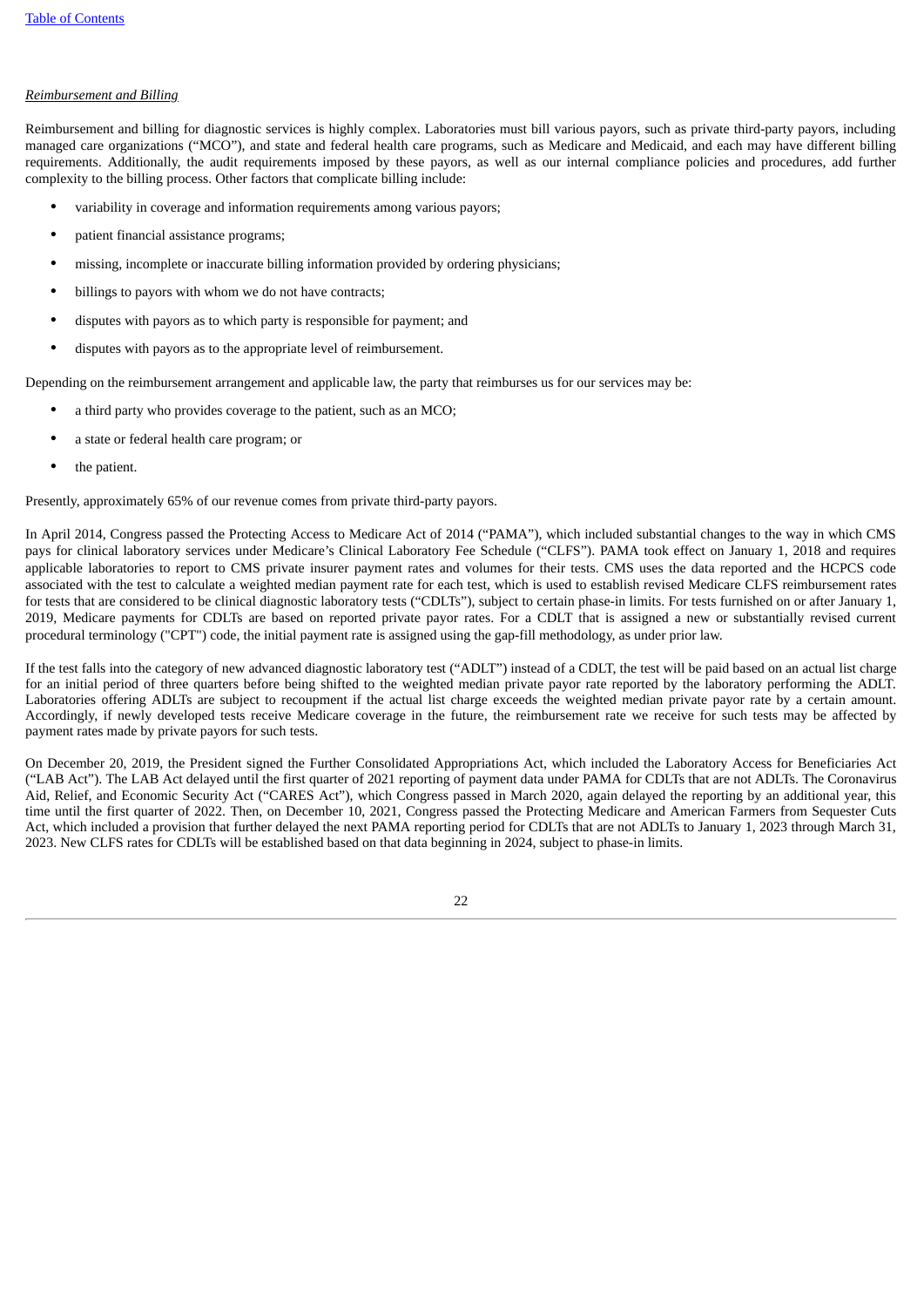CMS's methodology under PAMA (as well as the willingness of commercial insurers to recognize the value of diagnostic testing and pay for that testing accordingly) renders commercial insurer payment levels even more significant. This calculation methodology has resulted in significant reductions in reimbursement, even though CMS imposed caps on those reductions. For example, PAMA (as amended) includes provisions that limit the amount by which payment for testing may be reduced. For example, for 2018 through 2020, a test price could not be reduced by more than 10% per year. Reductions for 2023 through 2025 are limited to 15%. (The CARES Act delayed for one year the 15% cut that was scheduled to take effect on January 1, 2021, and the Protecting Medicare and American Farmers from Sequester Cuts Act further delayed those cuts until 2023.)

The subsequent data reporting period for CDLTs that are not ADLTs will occur in three-year cycles, with the next cycle beginning in 2026. Given the many uncertainties built into PAMA's price-setting process, we cannot predict how payments we receive under the CLFS, and thus our revenue, may change from year to year.

The No Surprises Act was signed into law on December 27, 2020, as part of the Consolidated Appropriations Act, 2021. The Department of Health and Human Services, the Department of Treasury, and the Department of Labor have since released "Tri-Agency" regulations to implement the No Surprises Act, which became effective on January 1, 2022. The law and regulations generally apply to group health plans and health insurance issuers offering group or individual health insurance coverage for plan years starting January 1, 2022, and to certain health care providers and facilities. For non-emergency services provided by an out-of-network provider (such as a laboratory) during a visit at an in-network facility (which includes a hospital but not a physician office), the No Surprises Act requires the non-emergency services provider to hold a patient harmless for amounts beyond the in-network cost-sharing requirement. In other words, balance billing generally is prohibited. Because these billing requirements do not apply to patient specimens collected in a physician office, Myriad is impacted primarily when a patient's specimen is collected at an in-network hospital, and Myriad is out-of-network with the patient's insurance plan. Out-of-network rates for covered services are determined by a state All-Payer Model Agreement, a specified state law, an agreedupon amount, or, if none apply, an amount determined by an independent dispute resolution entity. The cost-sharing amount is limited to an amount determined by an All-Payor Model Agreement, a specified state law, or, if neither applies, the lesser of the billed charge or the "qualifying payment amount," which is generally the plan or issuer's median contracted rate for the same or similar service in the specific geographic area. Non-covered services are not impacted by these rules. In addition, providers, including Myriad, must post consumer notices on their website about the applicability of the law. Providers, including physician offices, must provide a good faith estimate of the service when requested by a patient who is uninsured or seeking to forgo insurance and pay cash instead.

#### *Federal and State Fraud and Abuse Laws*

A variety of state and federal laws prohibit fraud and abuse involving state and federal health care programs, such as Medicare and Medicaid. These laws are interpreted broadly and enforced aggressively by various state and federal agencies, including CMS, the Department of Justice, the Office of Inspector General for the Department of Health and Human Services ("OIG"), and various state agencies. In addition, the Medicare and Medicaid programs increasingly use a variety of contractors to review claims data and to identify improper payments as well as fraud and abuse. Any overpayments must be repaid within 60 days of identification unless a favorable decision is obtained on appeal. In some cases, these overpayments can be used as the basis for an extrapolation by which the error rate is applied to a larger set of claims, which can result in even higher repayments.

# *Anti-Kickback Laws*

The Anti-Kickback Statute prohibits, among other things, knowingly and willfully offering, paying, soliciting, or receiving remuneration, directly or indirectly, in exchange for or to induce either the referral of an individual, or the furnishing, arranging for or recommending of an item or service that is reimbursable, in whole or in part, by a federal health care program. "Remuneration" is broadly interpreted to include anything of monetary value, such as, for example, cash payments, gifts or gift certificates, discounts, or the furnishing of services, supplies or equipment.

Recognizing the potential breadth of interpretation of the Anti-Kickback Statute and the fact that it may technically prohibit many innocuous or beneficial arrangements within the healthcare industry, the OIG has promulgated safe harbors intended to protect such arrangements. Compliance with all requirements of a safe harbor immunizes the parties to the business arrangement from prosecution under the Anti-Kickback Statute. The failure of a business arrangement to fit within a safe harbor does not necessarily mean that the arrangement is illegal or that enforcement agencies will pursue prosecution. Still, in the absence of an applicable safe harbor, a violation of the Anti-Kickback Statute may occur even if only one purpose of an arrangement is to induce referrals. The penalties for violating the Anti-Kickback Statute can be severe. These sanctions include criminal and civil penalties, imprisonment and possible exclusion from federal health care programs. Many states have adopted laws similar to the Anti-Kickback Statute, and some apply to items and services reimbursable by any payor, including private third-party payors.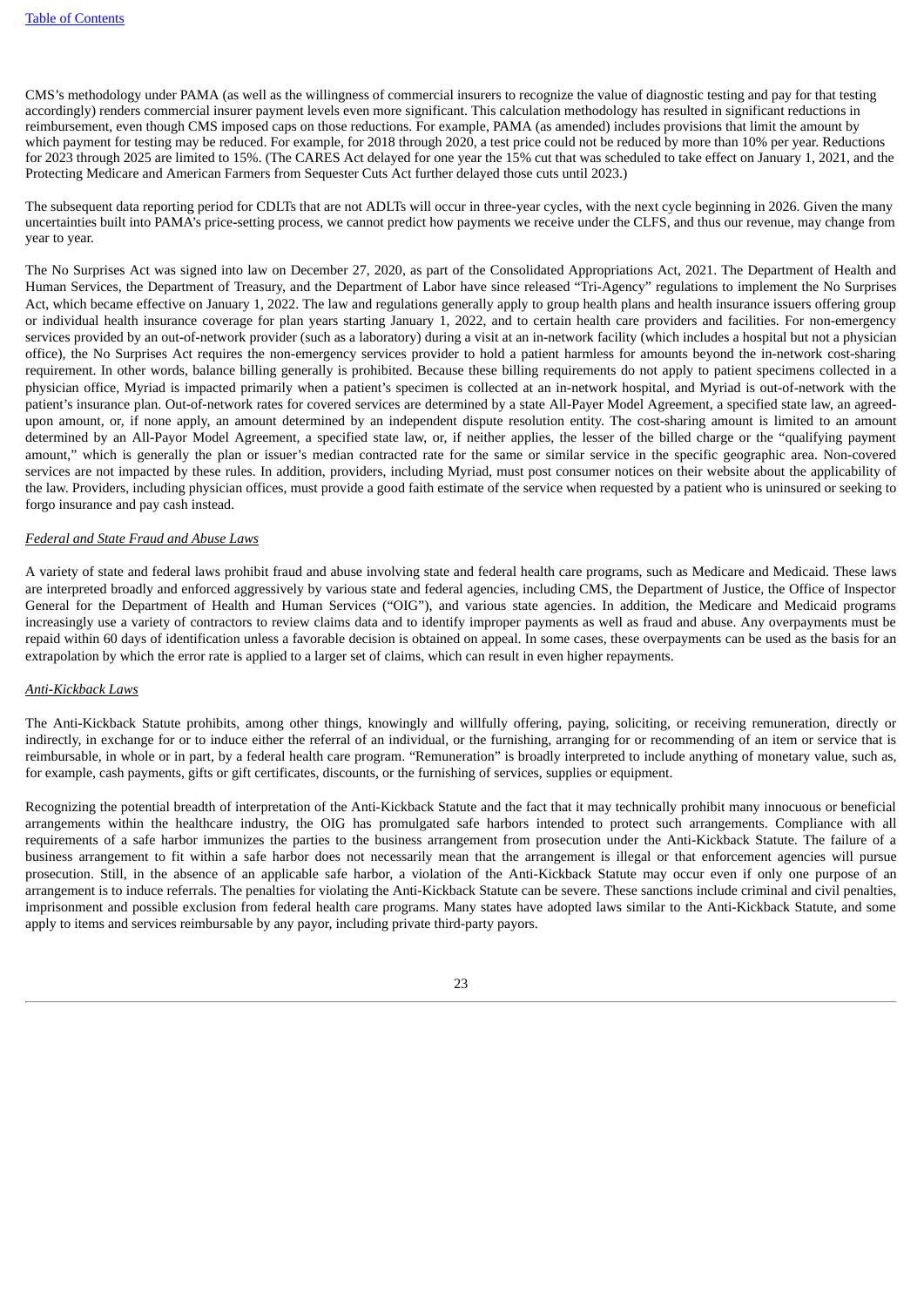In addition, in October 2018, the Eliminating Kickbacks in Recovery Act of 2018 ("EKRA"), was enacted as part of the Substance Use-Disorder Prevention that Promotes Opioid Recovery and Treatment for Patients and Communities Act (the "SUPPORT Act"). EKRA is an all-payor anti-kickback law that makes it a criminal offense to pay any remuneration to induce referrals to, or in exchange for, patients using the services of a recovery home, a substance use clinical treatment facility, or laboratory. Although it appears that EKRA was intended to reach patient brokering and similar arrangements to induce patronage of substance use recovery and treatment, the language in EKRA is broadly written. Further, certain of EKRA's exceptions are inconsistent with the Anti-Kickback Statute regulations. Significantly, EKRA permits the U.S. Department of Justice to issue regulations clarifying EKRA's exceptions or adding additional exceptions, but such regulations have not yet been issued. Further, there is no agency guidance and little court precedent to indicate how and to what extent EKRA will be applied and enforced.

#### *Physician Self-Referral Bans*

The federal ban on physician self-referrals, commonly known as the Stark Law, prohibits, subject to certain exceptions, physician referrals of Medicare patients to an entity providing certain designated health services, which include laboratory services, if the physician or an immediate family member of the physician has any financial relationship with the entity. Several Stark Law exceptions are relevant to arrangements involving clinical laboratories, including but not limited to: (1) fair market value compensation for the provision of items or services; (2) payments by physicians to a laboratory for clinical laboratory services; (3) space and equipment rental arrangements that satisfy certain requirements; and (4) personal services arrangements. Penalties for violating the Stark Law include the return of funds received for all prohibited referrals, fines, civil monetary penalties and possible exclusion from federal health care programs. In addition to the Stark Law, many states have their own self-referral bans, which may extend to all self-referrals, regardless of the payor.

# *State and Federal Prohibitions on False Claims*

The federal False Claims Act imposes liability on any person or entity that, among other things, knowingly presents, or causes to be presented, a false or fraudulent claim for payment to the federal government. Under the False Claims Act, a person acts knowingly if he or she has actual knowledge of the information or acts in deliberate ignorance or in reckless disregard of the truth or falsity of the information. Specific intent to defraud is not required. The qui tam provisions of the False Claims Act allow a private individual to bring an action on behalf of the federal government and to share in any amounts paid by the defendant to the government in connection with the action. Penalties include payment of up to three times the actual damages sustained by the government, plus civil penalties of between \$5,500 and \$11,000 for each false claim, as well as possible exclusion from federal health care programs. However, the civil penalty amounts are adjusted annually for inflation. For civil penalties assessed after December 13, 2021, whose associated violations occurred after November 2, 2015, the civil penalty amount ranges between \$11,803 and \$23,607 per claim. In addition, various states have enacted similar laws modeled after the False Claims Act that apply to items and services reimbursed under Medicaid and other state health care programs, and, in several states, such laws apply to claims submitted to any payor.

#### *Civil Monetary Penalties Law*

The federal Civil Monetary Penalties Law (the "CMP Law"), prohibits, among other things, (1) the offering or transfer of remuneration to a Medicare or state health care program beneficiary if the person knows or should know it is likely to influence the beneficiary's selection of a particular provider, practitioner, or supplier of services reimbursable by Medicare or a state health care program, unless an exception applies; (2) employing or contracting with an individual or entity that the provider knows or should know is excluded from participation in a federal health care program; (3) billing for services requested by an unlicensed physician or an excluded provider; and (4) billing for medically unnecessary services. The penalties for violating the CMP Law include exclusion, substantial fines, and payment of up to three times the amount billed, depending on the nature of the offense.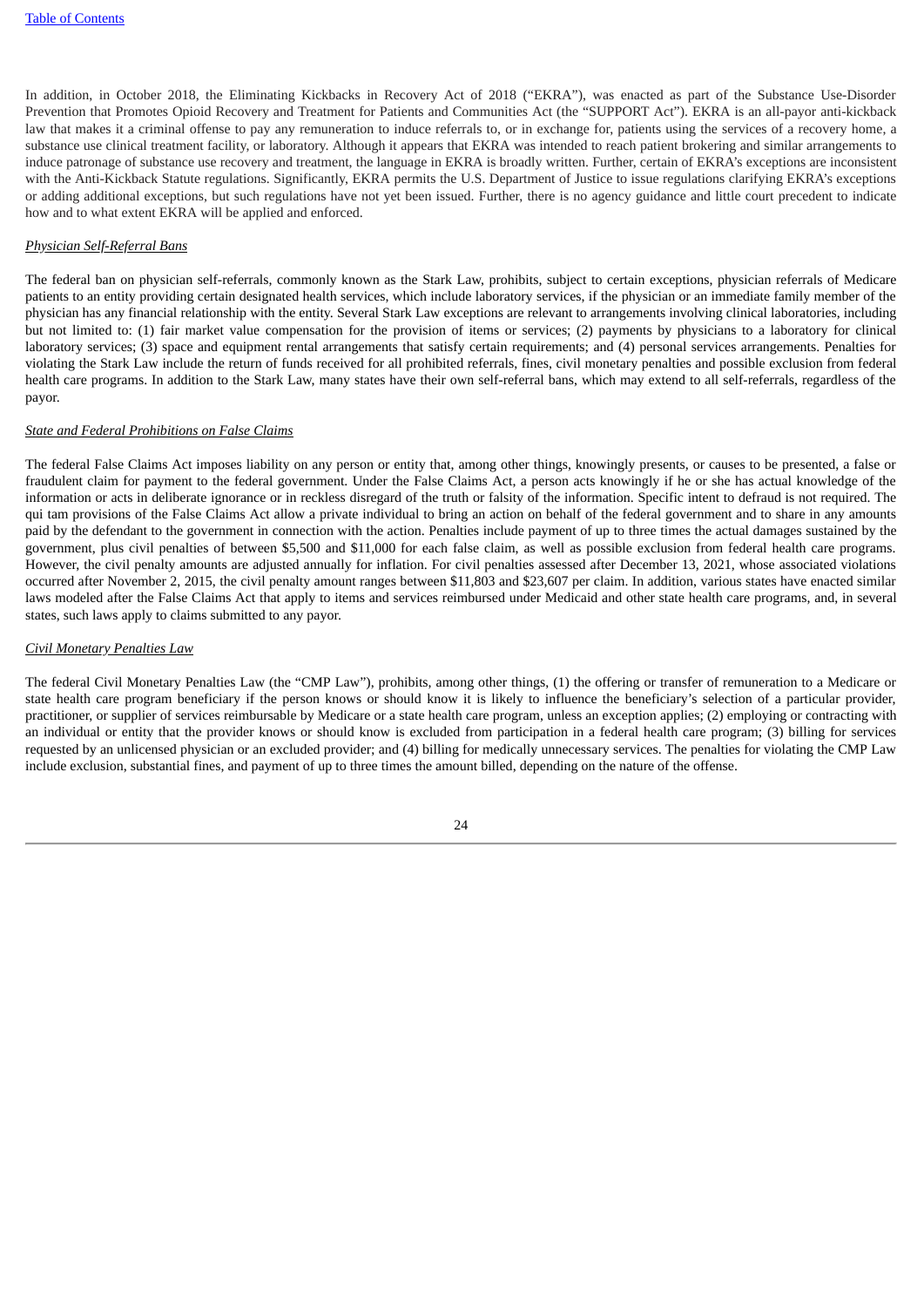# *Other U.S. Regulatory Requirements*

We are subject to laws and regulations related to the protection of the environment, the health and safety of employees and the handling, transportation and disposal of medical specimens, infectious and hazardous waste and radioactive materials. For example, the U.S. Occupational Safety and Health Administration (OSHA) has established extensive requirements relating specifically to workplace safety for healthcare employers in the United States. This includes requirements to develop and implement multi-faceted programs to protect workers from exposure to blood-borne pathogens, including preventing or minimizing any exposure through needle stick injuries. For purposes of transportation, some biological materials and laboratory supplies are classified as hazardous materials and are subject to regulation by one or more of the following agencies: the U.S. Department of Transportation, the U.S. Public Health Service, the United States Postal Service, the Office of Foreign Assets Control, and the International Air Transport Association.

Our laboratories are subject to federal, state and local regulations relating to the handling and disposal of regulated medical waste, radioactive materials, hazardous waste and biohazardous waste, including chemical and biological agents and compounds, blood and bone marrow samples and other human tissue. Typically, we use outside vendors who are contractually obligated to comply with applicable laws and regulations to dispose of such waste. These vendors are licensed or otherwise qualified to handle and dispose of such waste.

# **Available Information**

<span id="page-24-0"></span>We are a Delaware corporation with our principal executive offices located at 320 Wakara Way, Salt Lake City, Utah 84108. Our telephone number is (801) 584-3600 and our website address is *www.myriad.com*. We make available free of charge through the Investor Information section of our website our Code of Conduct, our Audit and Finance Committee and other committee charters and our other corporate governance policies, as well as our Annual and Transition Reports on Form 10-K, Quarterly Reports on Form 10-Q, current reports on Form 8-K and all amendments to those reports as soon as reasonably practicable after such material is electronically filed with or furnished to the Securities and Exchange Commission. The Securities and Exchange Commission maintains an internet site (*http://www.sec.gov*) that contains reports, proxy and information statements, and other information regarding issuers that file electronically with the Securities and Exchange Commission. We include our website address in this Annual Report on Form 10- K only as an inactive textual reference and do not intend it to be an active link to our website.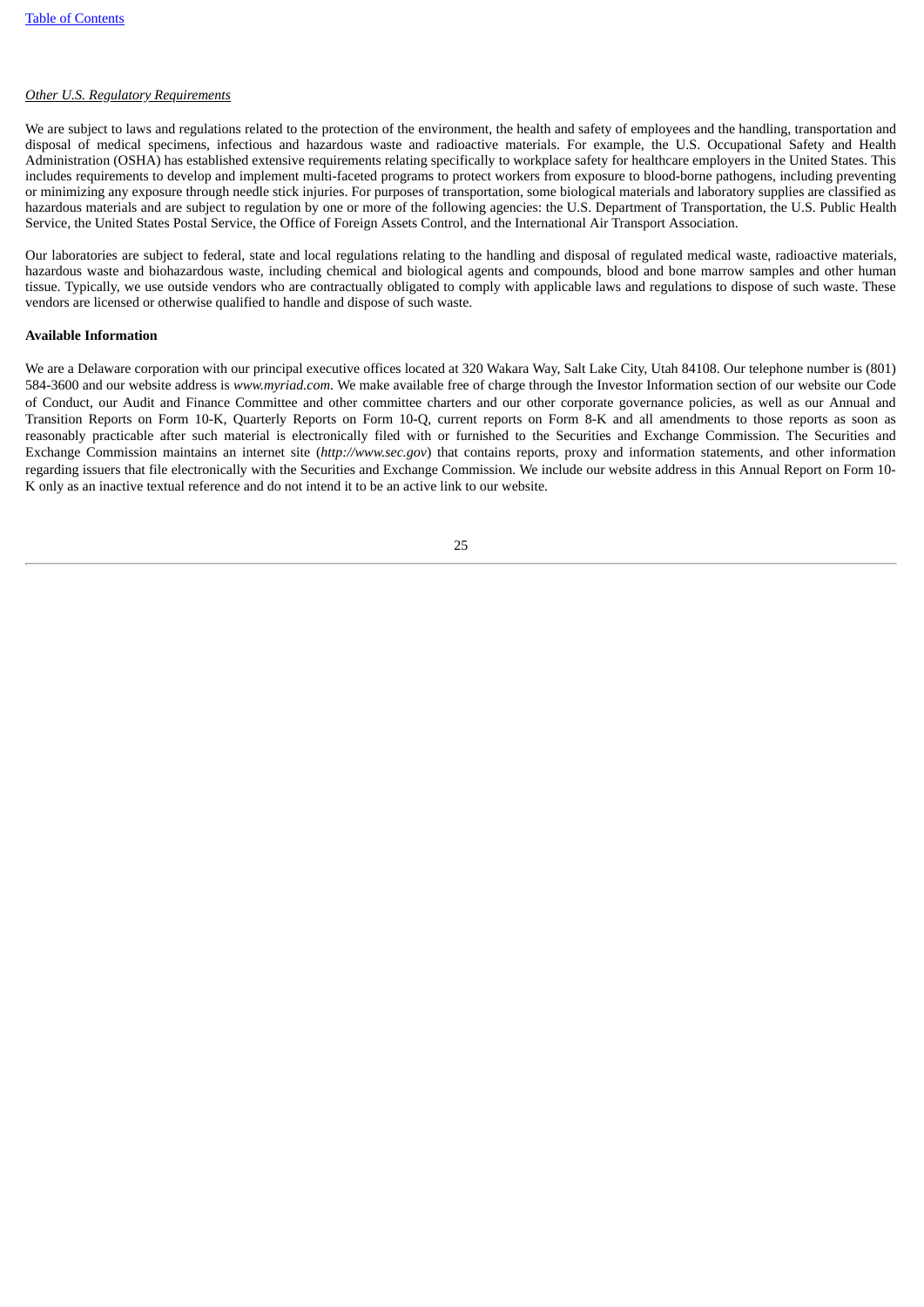# **Item 1A. RISK FACTORS**

# **Risk Factors Summary**

The following is a summary of the principal risks that could adversely affect our business, operations, and financial results:

# **Risks Related to Our Business and Our Strategy**

- Our financial condition and results of operations could be further adversely affected by the ongoing coronavirus pandemic.
- We may not be able to generate sufficient revenue from our existing tests or develop new tests to be profitable.
- *•* We may not be able to maintain revenue growth or operate our business on a profitable basis, and our transformation plan may not achieve the anticipated results.
- If we do not continue to generate sufficient revenue from sales of our molecular diagnostic tests and are unable to secure additional funding, we may have to reduce our operations.
- An inability to attract and retain experienced and qualified personnel, including key management personnel, could adversely affect our business.
- We are subject to debt covenants that impose operating and financial restrictions on us and if we are not able to comply with them, it could have a material adverse impact on our operations and liquidity.
- If our current operating plan changes and we find that our existing capital resources will not meet our needs, we may find it necessary to raise additional funding, which may not be available.
- We may acquire technologies, assets or other businesses that could cause us to incur significant expense and expose us to a number of unanticipated operational and financial risks, which could adversely affect our financial condition, results of operations and business prospects.
- We are currently subject to, and in the future may be subject to, securities class action lawsuits and stockholder derivative actions, as well as product or professional liability claims. These, and potential similar or related litigation, could result in substantial damages and may divert management's time and attention from our business.
- Security breaches, loss of data and other disruptions, including from cyberattacks, could compromise sensitive information related to our business, prevent us from accessing critical information or expose us to liability, which could adversely affect our business and our reputation.
- If we experience a significant disruption in our information technology systems, including security breaches, or if we fail to implement new systems and software successfully, our business operations and financial condition could be adversely affected.
- Our business involves environmental risks that may result in liability for us.
- Changes in health care policy could increase our costs, decrease our revenues and impact sales of and reimbursement for our tests.
- Ethical, legal and social concerns related to the use of genetic information could reduce demand for our tests.
- We rely on commercial courier delivery services to transport biological materials to our facilities in a timely and cost-efficient manner and if these delivery services are disrupted, our business will be harmed.
- We face risks associated with currency exchange rate fluctuations, which could adversely affect our operating results.

# **Risks Related to Commercialization of Our Tests, Our Services and Test Candidates**

- Our molecular diagnostic and companion diagnostic tests in development may never achieve significant commercial market acceptance.
- If we do not compete effectively with scientific and commercial competitors, we may not be able to successfully commercialize our tests, increase our revenue or achieve and sustain profitability.
- Our international business exposes us to business, regulatory, political, operational, financial and economic risks associated with doing business outside of the United States.
- Foreign governments may impose reimbursement standards, which may adversely affect our future profitability.
- Domestic and international data protection laws and regulations may restrict our activities and increase our costs.
- Each of our molecular diagnostic tests is processed in a single one of our laboratory facilities, and any loss or prolonged interruption of our ability to use these laboratories or failure to maintain their operation in compliance with applicable regulations would seriously harm our business.
- We depend on a limited number of third parties for some of our supplies of equipment and reagents. If these supplies become unavailable or are disrupted, including as a result of COVID-19 and responses to it, then we may not be able to successfully perform our research or operate our business on a timely basis or at all.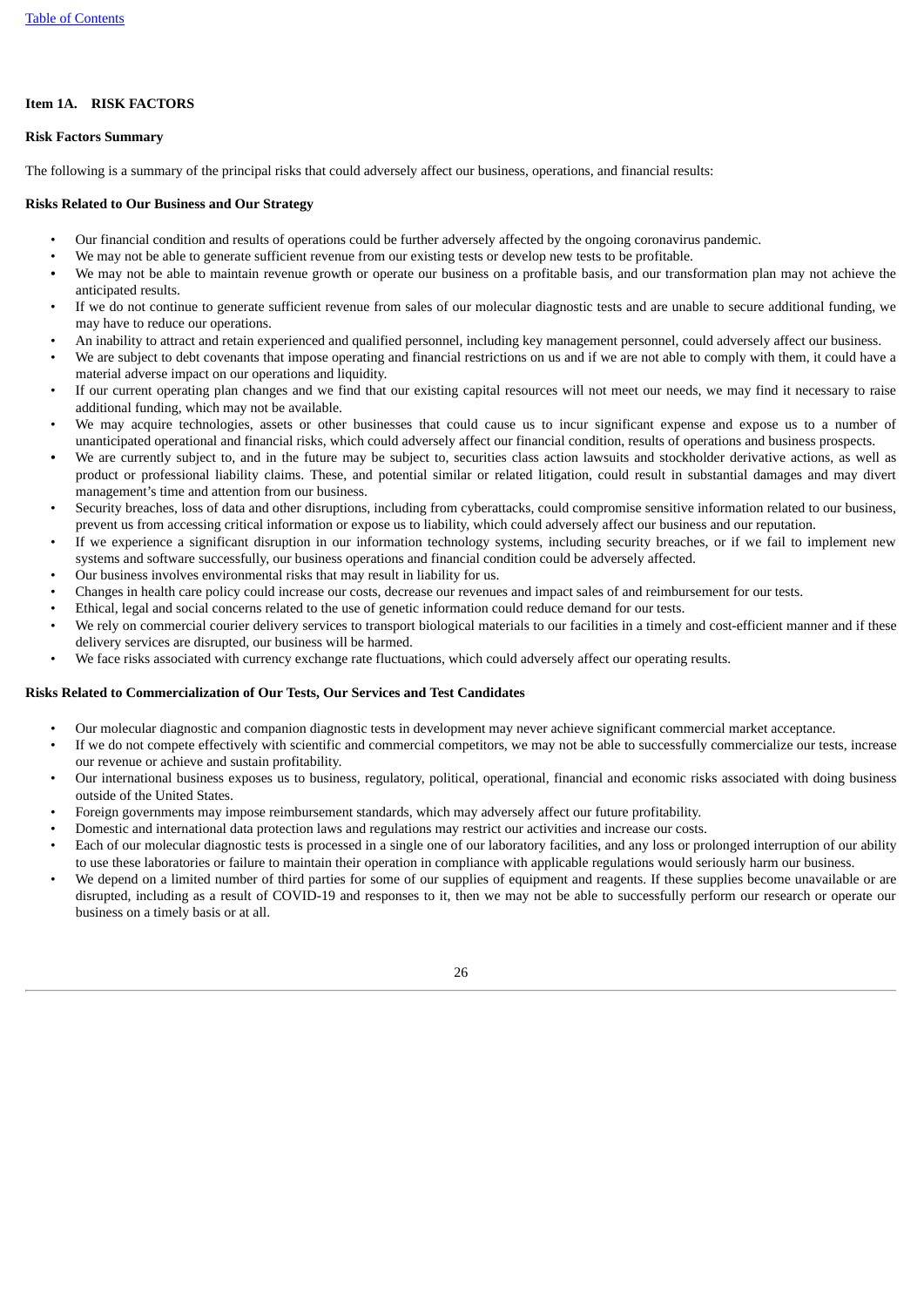If our current research collaborators or scientific advisors terminate their relationships with us or develop relationships with a competitor, our ability to discover genes, proteins, and biomarkers, and to validate and commercialize molecular diagnostic and companion diagnostic tests could be adversely affected.

# **Risks Related to Our Intellectual Property**

- If we are not able to protect our proprietary technology, others could compete against us more directly, which would harm our business.
- If we were sued for patent infringement by third parties, we might incur significant costs and delays in test introduction.
- We may be unable to adequately prevent disclosure of trade secrets, proprietary databases, and other proprietary information.
- If we fail to comply with our obligations under license or technology agreements with third parties, we could lose license rights that are critical to our business.
- We may be subject to claims that we or our employees or consultants have wrongfully used or disclosed alleged trade secrets.

#### **Risks Related to Government Regulation**

- If we fail to comply with the complex federal, state, local and foreign laws and regulations that apply to our business, we could suffer severe consequences that could materially and adversely affect our operating results and financial condition.
- If the government and third-party payors fail to provide coverage and adequate payment for our existing and future tests, if any, our revenue and prospects for profitability will be harmed.
- FDA regulation of our industry generally or our tests specifically could be disruptive to our business.
- Failure to comply with laws and regulations related to submission of claims for our services could result in significant monetary damages and penalties and exclusion from the Medicare and Medicaid programs and corresponding foreign reimbursement programs.
- We may from time to time be subject to government investigation(s), the unfavorable outcome of which may have a material adverse effect on our financial condition, results of operations and cash flows.
- Our business could be harmed by the loss, suspension, or other restriction on a license, certification, or accreditation, or by the imposition of a fine or penalties, under CLIA, its implementing regulations, or other state, federal and foreign laws and regulations affecting licensure or certification, or by future changes in these laws or regulations.
- Changes in the way that the FDA regulates tests performed by laboratories like ours could result in delay or additional expense in offering our tests and tests that we may develop in the future.
- Companion and complementary diagnostic tests require FDA approval and we may not be able to secure such approval in a timely manner or at all.

# **Risks Related to Our Common Stock**

- Our stock price is highly volatile, and our stock may lose all or a significant part of its value.
- We have identified two material weaknesses in our internal control over financial reporting related to our income tax provision process and our general information technology controls and such weaknesses led to a conclusion that our internal control over financial reporting and disclosure controls and procedures were not effective as of December 31, 2021. Our inability to remediate these material weaknesses, our discovery of any additional weaknesses, or our inability to achieve and maintain effective disclosure controls and procedures and internal control over financial reporting could adversely affect our results of operations, our stock price and investor confidence in us.
- Anti-takeover provisions of Delaware law, provisions in our charter and bylaws and re-adoption of our stockholders' rights plan, or poison pill, could make a third-party acquisition of us difficult.
- We do not intend to pay dividends on our common stock so any returns will be limited to changes in the value of our common stock.
- If securities or industry analysts do not publish research or publish inaccurate or unfavorable research about our business, our stock price and trading volume could decline.
- *•* Our restated bylaws provide that a state court located within the State of Delaware is the sole and exclusive forum for certain types of actions and proceedings that may be initiated by our stockholders, which could limit our stockholders' ability to obtain a favorable judicial forum for disputes with us or our directors, officers or employees.

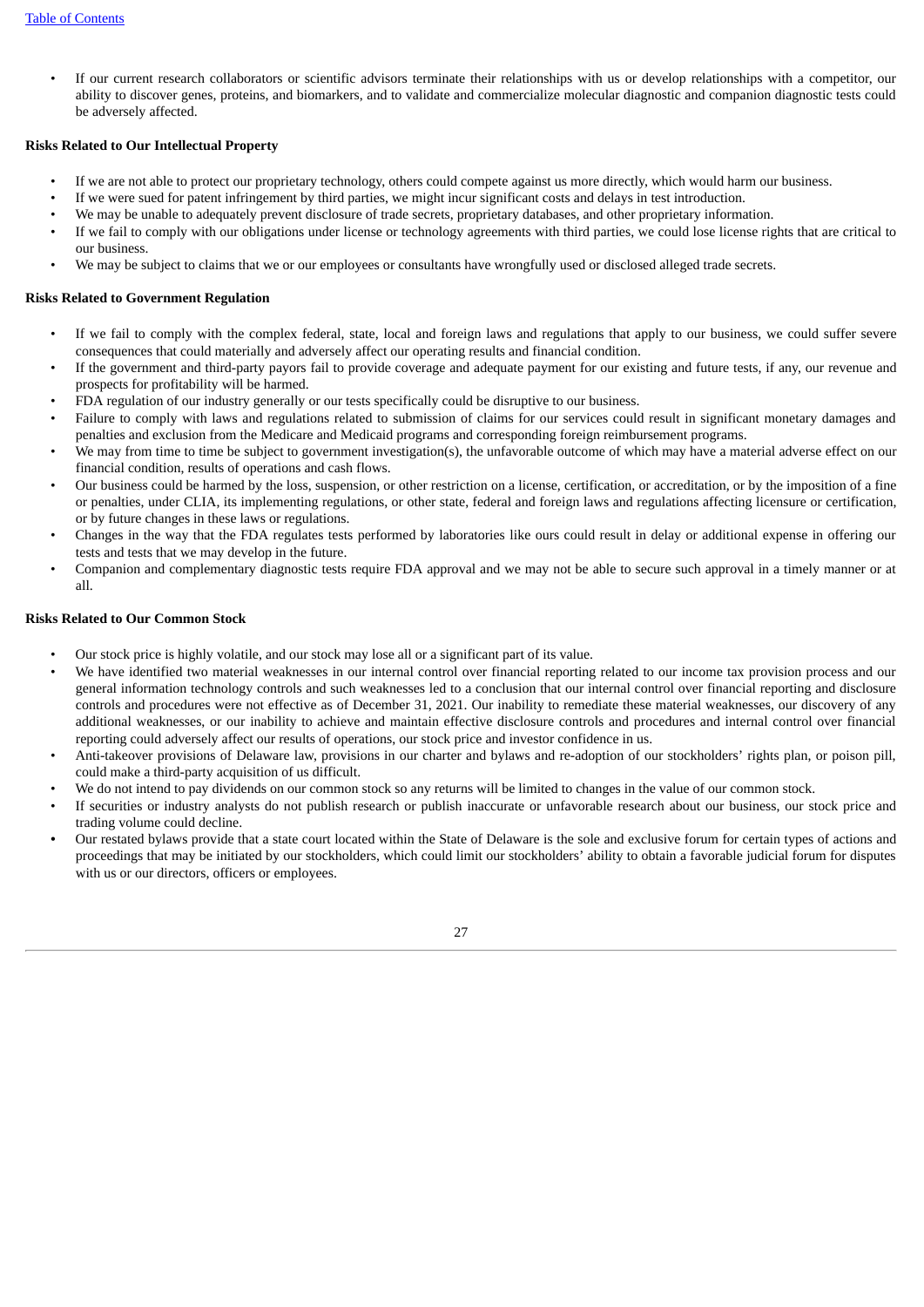# **Risks Related to Our Business and Our Strategy**

# Our financial condition and results of operations could be further adversely affected by the ongoing coronavirus pandemic.

Any outbreaks of COVID-19 (including its variant strains, such as the highly transmissible Omicron and Delta variants) or any other outbreak of contagious disease or adverse public health development, could have a further material and adverse effect on our business operations, financial condition, or results of operations. For example, government public health officials have implemented, and may continue to implement restrictions to curb the spread of COVID-19, which has limited, and may continue to limit, patients' access to our services, and has caused, and may continue to cause, patients to elect to defer certain testing, each of which has impeded, and may continue to impede, our progress in returning to profitability and recovering from the earlier effects of the COVID-19 pandemic. Such adverse effects have included, and may continue to include, diversion or prioritization of health care resources away from the conduct of genetic testing, disruptions, or restrictions affecting the ability of laboratories to process our tests, and delays or difficulties in patients accessing our tests. Future surges in COVID-19 cases and related employee absences may strain our workforce and impact our ability to process tests in a timely way due to reduced staff availability. In addition, failure to comply with potential federal or state regulations requiring us to mandate COVID-19 vaccination for our employees could result in our losing access to government funding or facing monetary penalties.

As COVID-19 continues to affect individuals and businesses around the globe, we will likely experience further disruptions from time to time that could severely impact our business, including:

- decreased volume of testing as a result of disruptions to health care providers and limitations on the ability of providers to administer tests, including the suspension of non-emergency appointments and services;
- disruptions or restrictions on the ability of our customers, our collaborators', or our suppliers' personnel to travel, including as a result of shelterin-place or stay-at-home orders from state and local governments, and temporary closures of our facilities or the facilities of our collaborators or suppliers;
- limitations on employee resources that would otherwise be focused on the development of our products, processing our diagnostic tests, and the conduct of our clinical trials, including because of sickness of employees or their families or requirements imposed on employees to avoid contact with large groups of people; and
- delays in necessary interactions with local regulators, ethics committees and other important agencies and contractors due to limitations in employee resources or access.

In addition, the continued spread of COVID-19 globally could continue to adversely affect our manufacturing and supply chain. Parts of our direct and indirect supply chain are located overseas and both international and domestic components have been, and may continue to be, subject to disruption as a result of COVID-19 and ongoing responses to it. If the supplies and components necessary to manufacture our products become unavailable or are disrupted as a result of COVID-19 and ongoing responses to it, then we may not be able to successfully perform our research, sell our diagnostic tests, or operate our business on a timely basis or at all. Additionally, our results of operations could be adversely affected to the extent that the continued spread of COVID-19 or any other public health emergency harms our business or the economy in general either domestically or in any other region in which we do business.

The extent to which COVID-19 continues to affect our business, results of operations, financial condition and impede our recovery from the earlier effects of the COVID-19 pandemic will depend on future developments, which are highly uncertain and cannot be predicted with confidence, including the duration, spread and severity of COVID-19 outbreaks, the rate of vaccination and efficacy of approved vaccines against COVID-19 and its variant strains, actions taken to contain COVID-19 or treat its impact, new information that may emerge concerning the health effects of COVID-19, and how quickly and to what extent normal economic and operating conditions would resume if the pandemic subsided, any of which could have a further adverse effect on our business and financial condition. Even after the COVID-19 pandemic subsides, we may continue to experience an adverse impact to our business as a result of its global economic impact, including from increased inflation and the prospect that policy responses to inflation could delay economic recovery or lead to another recession.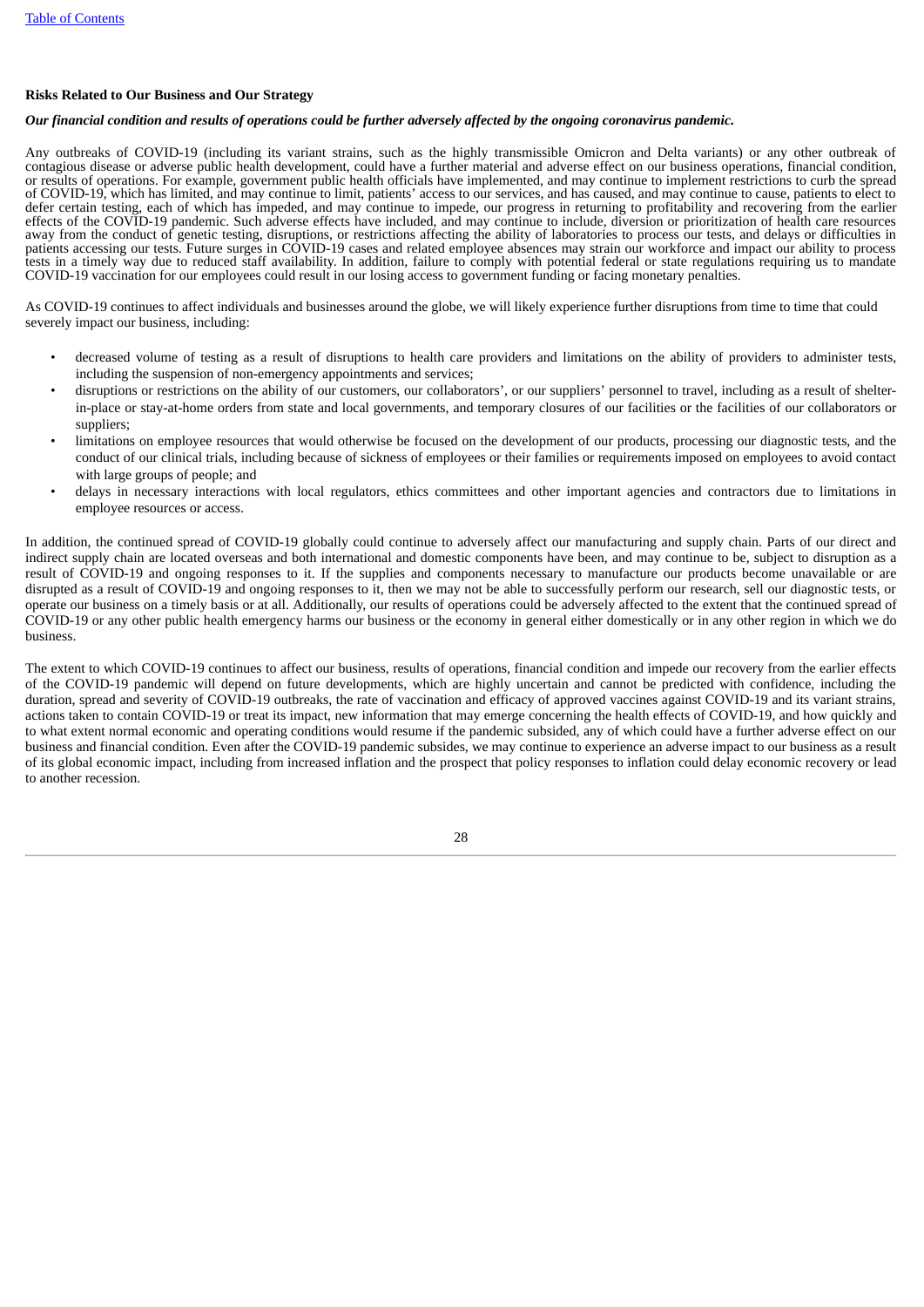# We may not be able to generate sufficient revenue from our existing tests or develop new tests to be profitable.

We believe our future success is dependent upon our ability to successfully market our existing molecular diagnostic tests to additional patients within the United States, to expand into new markets within and outside the United States, and to develop and commercialize new molecular diagnostic and companion diagnostic tests. However, we may not be able to generate sufficient revenue from our existing tests and launching and commercializing our new tests to be profitable. The demand for our existing molecular diagnostic tests may decrease or may not continue to increase at historical rates due to sales of new tests that may replace or cannibalize our existing product portfolio, or for other reasons such as the introduction of competing molecular diagnostic testing products by competitors. For example, because most of our molecular diagnostic tests are only utilized once per patient, we will need to sell our services through physicians to new patients or develop new molecular diagnostic tests in order to continue to generate revenue. Our average reimbursement rate per test may also decline, which may cause our revenues to decrease. Our pipeline of new molecular diagnostic and companion diagnostic test candidates is in various stages of development, some of which may take many more years to develop, and must undergo extensive clinical validation. We may be unable to discover or develop any additional molecular diagnostic or companion diagnostic tests through the utilization of our technologies or technologies we license or acquire from others. Even if we develop tests or services for commercial use, we may not be able to develop tests or services that:

- meet applicable regulatory standards, in a timely manner or at all;
- successfully compete with other technologies and tests;
- avoid infringing the proprietary rights of others;
- are adequately reimbursed by third-party payors;
- can be performed at commercial levels or at reasonable cost; or
- can be successfully marketed.

We must generate significant revenue to achieve profitability. Even if we succeed in marketing our existing molecular diagnostic tests to physicians for use in new patients and in developing and commercializing any additional molecular diagnostic tests and companion diagnostic tests, we may not be able to generate sufficient revenue and we may not be profitable.

# We may not be able to maintain revenue growth or operate our business on a profitable basis, and our transformation plan may not achieve the *anticipated results.*

We may not be able to generate revenue growth or maintain existing revenue levels. Historically, our molecular diagnostic business has operated profitably providing a cash contribution to our funding and operational needs. We may not, however, be able to operate our molecular diagnostic business on a profitable basis in the future. Potential events or factors that may have a significant impact on our ability to sustain revenue growth and achieve or maintain profitability for our molecular diagnostic business include the following:

- the efforts of third-party payors to limit or decrease the amounts that they are willing to pay for our tests, recoup amounts already paid, or institute burdensome administrative requirements for reimbursement, such as prior authorization requirements;
- increased costs of reagents and other consumables required for molecular diagnostic testing;
- increased personnel and facility costs;
- our inability to hire competent, trained staff, including laboratory directors required to review and approve all reports we issue in our molecular diagnostic business, and sales personnel;
- our inability to obtain necessary equipment or reagents to perform molecular diagnostic testing;
- our inability to increase production capacity as demand increases;
- our inability to expand into new markets within or outside the United States;
- increased licensing or royalty costs, and our ability to maintain and enforce the intellectual property rights underlying our tests and services;
- changes in intellectual propriety law applicable to our patents or enforcement in the United States and foreign countries;
- potential obsolescence of our tests;
- our inability to increase commercial acceptance of our molecular diagnostic tests;
- increased competition and loss of market share;
- increased regulatory requirements; and
- material litigation costs and judgments.

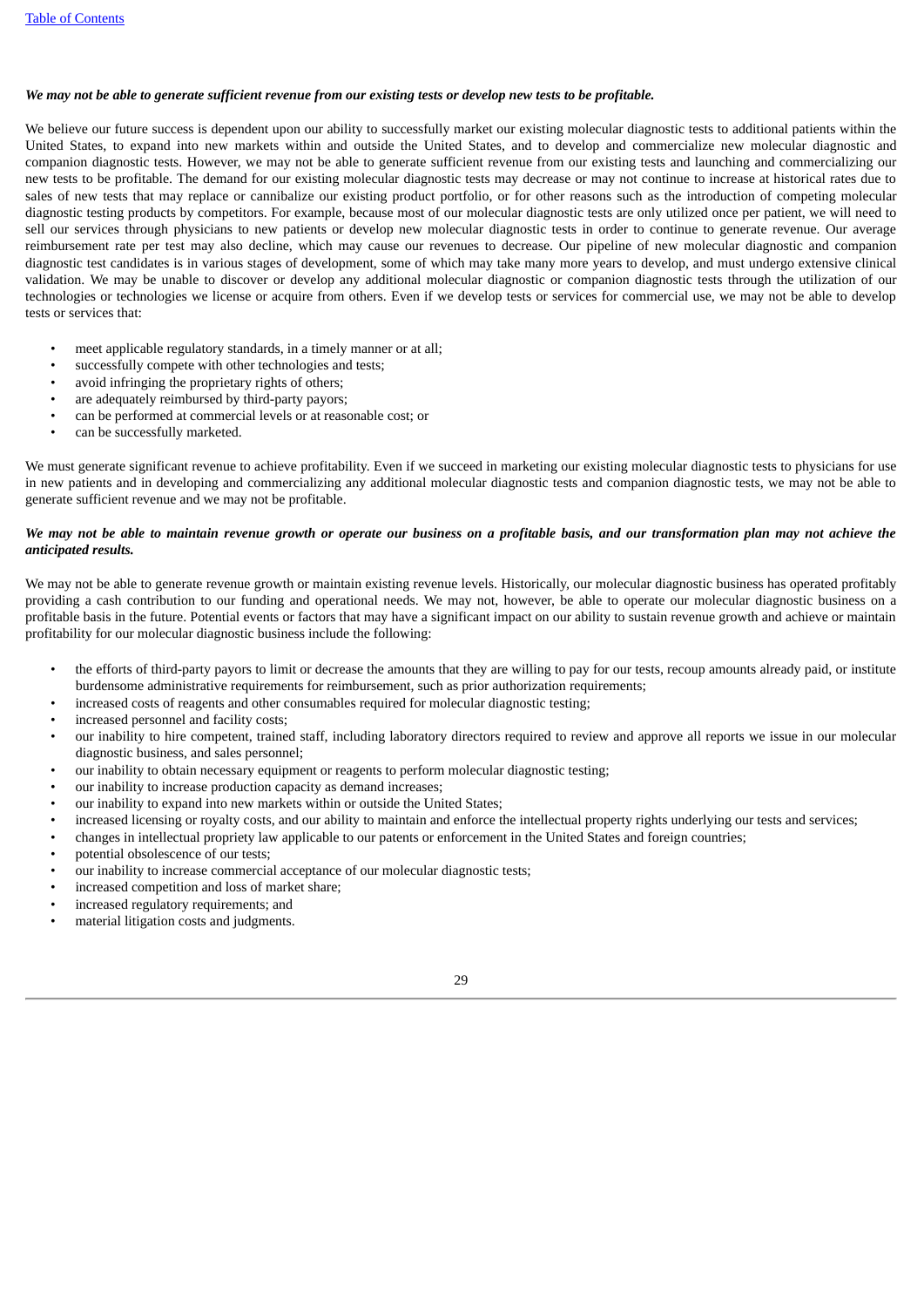We are currently executing upon a strategic transformation plan, which, among other things, is focused on developing and enhancing best-in-class products to support growth, improving the patient and provider experience, and reaching more patients of all backgrounds. In addition, as part of that transformation plan, we intend to accelerate growth through the launch of a new enterprise commercial model, the launch of a unified ordering portal, investment in new sequencing technologies, the development of direct-to-consumer channels, and building commercial capabilities to support new products and offerings. Our future performance and growth depends on the success of our transformation plan, including management's ability to execute upon that plan and the ability of our employees to respond quickly and effectively to transformational projects and rapid changes in our operations and business practices. The implementation of our transformation plan has resulted and is expected to continue to result in changes to business priorities and operations, capital allocation priorities, operational and organizational structures, and increased demands on management. The execution of our transformation plan may take longer than anticipated, and once implemented, we may not realize, in full or part, the anticipated benefits, including growth in our testing volumes and revenue, or such benefits may be realized more slowly than anticipated. The failure to realize benefits, which may be due to our inability to execute plans, delays in the implementation of the transformation plan, global or local economic conditions, competition, changes in the molecular diagnostics industry, the ongoing COVID-19 pandemic, and the other risk factors described herein, could have a material adverse effect on our business, prospects, financial condition, results of operations, cash flows, as well as the trading price of our common stock.

# If we do not continue to generate sufficient revenue from sales of our molecular diagnostic tests and are unable to secure additional funding, we may *have to reduce our operations.*

While we anticipate that our existing cash, cash equivalents and marketable securities, cash flow from operations, and in certain circumstances, amounts available for borrowing under our Amended Facility (as defined below) will be sufficient to fund our current operations for the foreseeable future, changes could occur that would consume available capital resources more quickly than we currently expect and we may need or want to raise additional financing.

On December 23, 2016, we entered into a senior secured revolving credit facility as borrower, with the lenders from time to time party thereto, which was amended on July 31, 2018, May 1, 2020 and February 22, 2021 (the "Amended Facility"). On July 30, 2021, using cash generated from our recent divestitures, we repaid all outstanding borrowings under our Amended Facility.

The Amended Facility restricts our ability to make future borrowings if unrestricted cash, cash equivalents and marketable securities exceed \$150.0 million, unless such borrowings are used in connection with certain permitted acquisitions. Unrestricted cash, cash equivalents and marketable securities totaled \$398.8 million as of December 31, 2021. Our revolving commitment amount is \$250.0 million as of December 31, 2021. As our total unrestricted cash, cash equivalents, and marketable securities exceeded \$150.0 million as of December 31, 2021, we will be unable to make future borrowings unless related to a permitted acquisition. In addition, following the expiration of the waiver of the leverage ratio and interest coverage ratio covenants, which waiver is effective until March 31, 2022, our ability to borrow under the Amended Facility will be limited if we are unable to comply with those financial covenants.

We may not be able to secure additional financing in a timely manner or on favorable terms, if at all. In addition, we are subject to financial covenants as part of our Amended Facility that could limit our ability to incur additional indebtedness. Without additional funds, we may be forced to delay, scale back or eliminate some of our sales and marketing activities, research and development activities, or other operations, and potentially delay development of our diagnostic tests in an effort to provide sufficient funds to continue our operations. If any of these events occur, our ability to achieve our development and commercialization goals could be adversely affected.

Our future capital requirements will depend on many factors that are currently unknown to us, including:

- the scope, progress, results and cost of development, clinical testing and pre-market studies of any new molecular diagnostic tests that we may discover or acquire;
- the progress, results, and costs to develop additional molecular diagnostic tests;
- our ability to operate our business on a profitable basis;
- the costs of preparing, filing and prosecuting patent applications, maintaining and enforcing our current issued patents, and defending intellectual property-related claims;
- our ability to enter into collaborations, licensing or other arrangements favorable to us;
- the costs of acquiring technologies or businesses, and our ability to successfully integrate and achieve the expected benefits of our business development activities and acquisitions;
- the progress, cost and results of our international efforts;

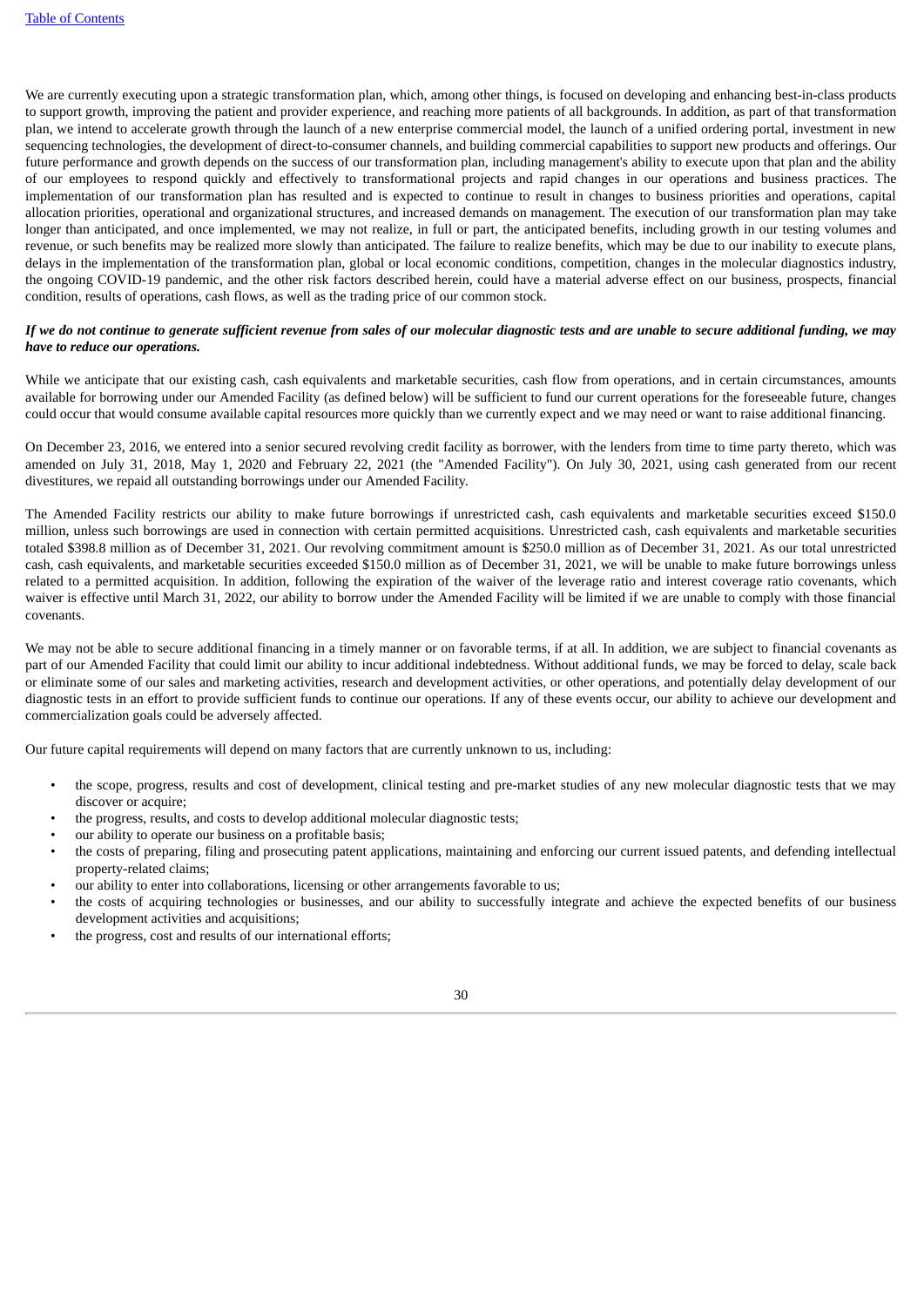- the costs of expanding our sales and marketing functions and commercial operation facilities in the United States and in new markets;
- the costs, timing and outcome of any litigation against us; and
- the costs to satisfy our current and future obligations.

# An inability to attract and retain experienced and qualified personnel, including key management personnel, could adversely affect our business.

Because of the specialized scientific nature of our business, we are highly dependent upon our ability to attract and retain highly qualified and experienced personnel, including key management personnel. Competition for these personnel is intense, especially for management, sales, scientific, medical, information technology, research and development and other technical personnel. We may not be able to attract or retain qualified personnel in the future due to the competition for qualified personnel among life science and technology businesses as well as universities and public and private research institutions, particularly in the San Francisco Bay Area, where we have office and laboratory facilities. We have from time to time experienced, and we expect to continue to experience, difficulty in hiring and retaining employees with appropriate qualifications. Our compensation arrangements, such as our equity award programs, may not be successful in attracting new employees and retaining and motivating our existing employees. Our agreements with our employees generally provide for employment that can be terminated by either party without cause at any time, subject to specified notice requirements. Further, the non-competition provision that certain key employees are subject to may not be enforceable under certain state, particularly California, or federal laws or such provisions may be prohibitively expensive to enforce. Competition and compensation for highly qualified and experienced personnel increased as employment vacancies surged over the past year, which has increased the difficulty and cost of hiring and retaining qualified personnel. Our transformation and commercial activities have placed a greater workload and strain on our existing employees, increasing the risk that our employees experience fatigue or burnout or terminate their employment with us. Potential federal or state regulations may require us to mandate COVID-19 vaccinations for our employees, or any future decision on our part to voluntarily require our employees to receive a COVID-19 vaccine, could also impact our ability to hire and retain employees. In addition, inflation has had, and we expect that it will continue to have, an impact on the costs that we incur to attract and retain qualified personnel, and may make it more difficult for us to attract and retain such personnel.

Our success also depends on the skills, experience and performance of key members of our senior management team, who are critical to directing and managing our growth and development in the future. The loss of any member of our senior management team may cause us to experience difficulties in competing effectively, developing our technologies, and implementing our business strategies. Furthermore, the loss of the services of or failure to recruit key scientific and technical personnel and other qualified personnel who are necessary to operate our business would adversely affect our molecular diagnostic business and it may have a material adverse effect on our business as a whole.

### We are subject to debt covenants that impose operating and financial restrictions on us and if we are not able to comply with them, it could have a *material adverse impact on our operations and liquidity.*

Covenants in the Amended Facility impose operating and financial restrictions on us. These restrictions may prohibit or place limitations on, among other things, our ability to incur additional indebtedness, create certain types of liens, and complete mergers, consolidations, or change in control transactions. Under the Amended Facility, a change in control of the Company, which means that a stockholder or a group of stockholders is or becomes the beneficial owner, directly or indirectly, of more than 35% of the total voting power of the voting stock of the Company, would require mandatory prepayment of any outstanding debt. The Amended Facility may also prohibit or place limitations on our ability to sell assets, pay dividends or provide other distributions to stockholders. These restrictions could also limit our ability to take advantage of business opportunities.

We must maintain specified leverage and interest ratios measured as of the end of each applicable quarter as financial covenants in the Amended Facility. The Amended Facility, through Amendment No. 2 entered into on May 1, 2020 and Amendment No. 3 entered into on February 22, 2021, modified compliance with the leverage covenant and the interest coverage ratio covenant, which were waived through March 31, 2022, and added a minimum liquidity covenant. If we are unable to improve our results of operations, it is possible that we could be in violation of certain financial covenants contained in the Amended Facility in the future. If we are unable to comply with the covenants and ratio in the Amended Facility, we may be in default under the agreement. A default would result in an increase in the rate of interest and limits on our ability to incur certain additional indebtedness and it could potentially cause any loan repayment to be accelerated, any of which could have a material adverse impact on our operations and liquidity.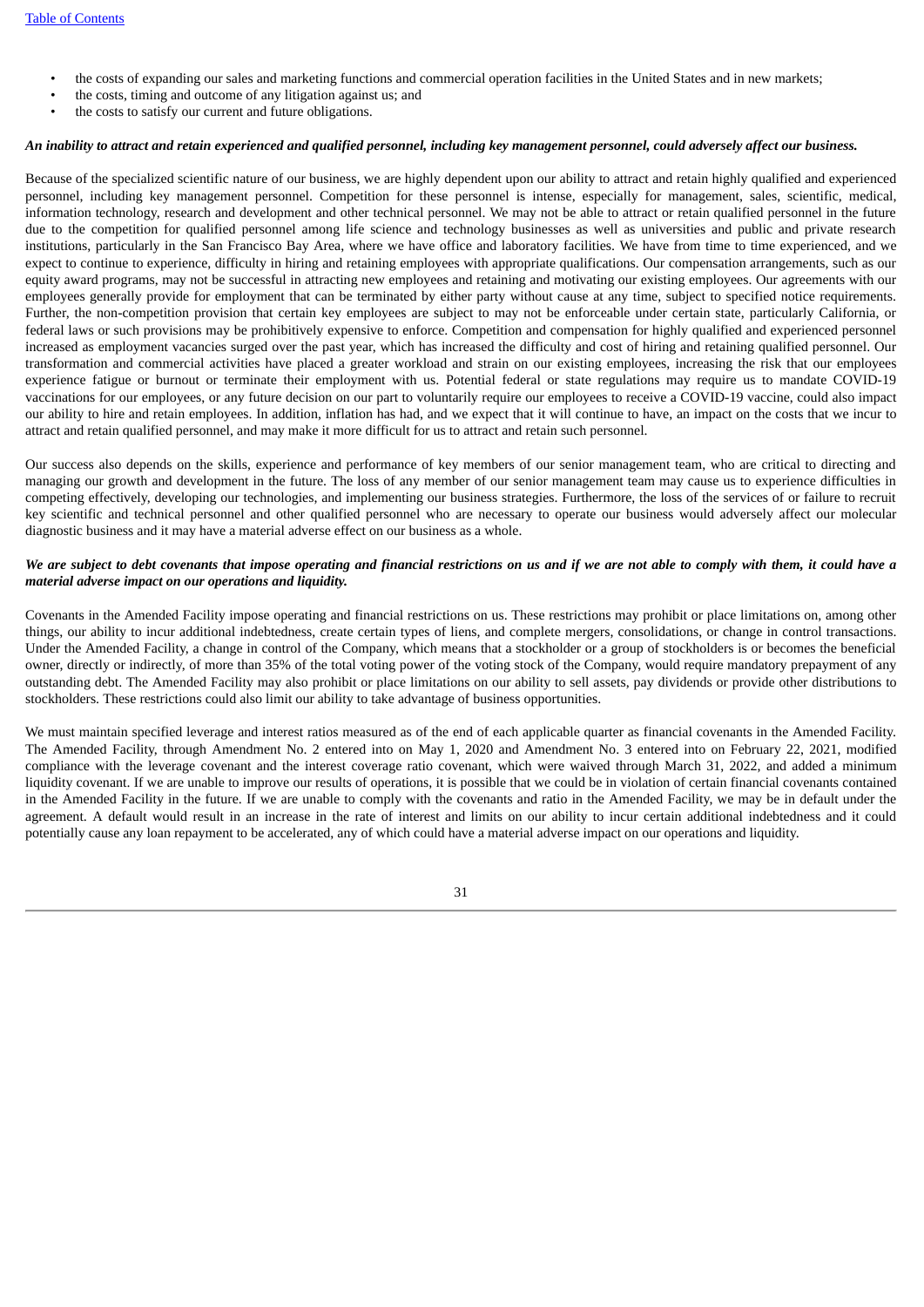# If our current operating plan changes and we find that our existing capital resources will not meet our needs, we may find it necessary to raise *additional funding, which may not be available.*

We anticipate that our existing capital resources and expected net cash to be generated from sales of our molecular diagnostic tests will enable us to maintain our currently planned operations for the foreseeable future. However, we base this expectation on our current operating plan, which may change. We have incurred, and will continue to incur, significant costs in the discovery, development and marketing of current and prospective molecular diagnostic and companion diagnostic tests. Our ongoing efforts to develop tests and expand our business, which may be through internally developed products, partnerships, in-licensing and mergers and acquisitions, will require substantial cash resources. If, due to changes in our current operating plan, adequate funds are not available, we may be required to raise additional funds. Sources of potential additional capital resources may include, but are not limited to, public or private equity financings, expanding or supplementing our Amended Facility, or selling convertible or non-convertible debt securities. This additional funding, if necessary, may not be available to us on reasonable terms, or at all. If we issue shares of stock or other securities to acquire new companies or technologies, the ownership interests of our existing stockholders may be significantly diluted.

Because of our potential long-term capital requirements, we may access the public or private equity or debt markets whenever conditions are favorable, even if we do not have an immediate need for additional capital at that time. Under Securities and Exchange Commission rules, we currently qualify as a well-known seasoned issuer, or WKSI, and can at any time file a registration statement registering securities to be sold to the public which would become effective upon filing. If additional funds are raised by issuing equity securities, existing stockholders may suffer significant dilution. Debt financing, if available, may involve agreements that include covenants limiting or restricting our ability to take specific actions, such as incurring debt, making capital expenditures or declaring dividends. If we raise additional funds through collaborations, strategic alliances, partnerships and licensing arrangements with third parties, we may have to relinquish valuable rights to our technologies or tests or grant licenses on terms that are not favorable to us.

# We may acquire technologies, assets or other businesses that could cause us to incur significant expense and expose us to a number of unanticipated operational and financial risks, which could adversely affect our financial condition, results of operations and business prospects.

In addition to organic growth, we intend to continue to pursue growth through the acquisition of technology, assets or other businesses that may enable us to enhance our technologies and capabilities, expand our geographic market and sales channels, add experienced management personnel and increase our test offerings. However, these acquisitions may not achieve profitability or generate a positive return on our investment. Additionally, we may be unable to implement our growth strategy if we cannot identify suitable acquisition candidates, reach agreement on potential acquisitions on acceptable terms, successfully integrate personnel or assets that we acquire or for other reasons. We may also experience increased expenses, distraction of our management, and personnel and customer uncertainty. Our acquisition efforts may involve certain risks, including:

- we may have difficulty integrating operations and systems;
- key personnel and customers of the acquired company may terminate their relationships with the acquired company as a result of the acquisition;
- we may not be successful in launching new molecular diagnostic tests or companion diagnostic tests, or if those tests are launched, they may not prove successful in the marketplace;
- we may experience additional financial and accounting challenges and complexities in areas such as tax planning and financial reporting;
- we may assume or be held liable for risks and liabilities as a result of our acquisitions, including for legal, compliance, recoupment, and environmental-related costs and liabilities, some of which we may not discover during our due diligence;
- we may incur significant additional operating expenses;
- we may experience inconsistencies in standards, controls, procedures, policies and compensation structures;
- we may encounter risks and limitations on our ability to consolidate our corporate and administrative infrastructures;
- our ongoing business may be disrupted or receive insufficient management attention; and
- we may not be able to realize synergies, the cost savings or other financial and operational benefits we anticipated, or such synergies, savings or benefits may take longer than we expected.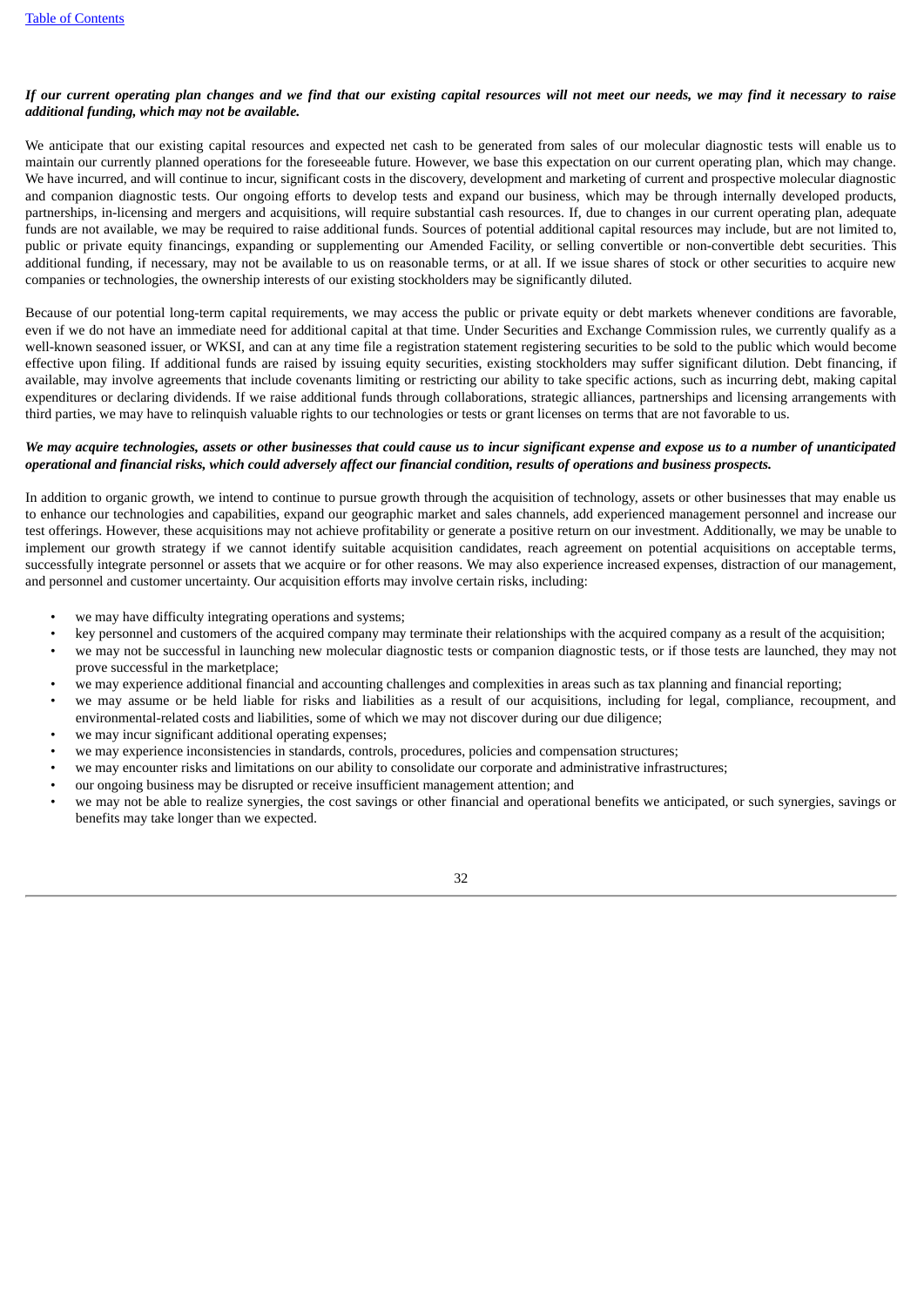The process of negotiating acquisitions and integrating acquired tests, services, technologies, personnel or businesses might result in operating difficulties and expenditures and might require significant management attention that would otherwise be available for ongoing development of our business, whether or not any such transaction is ever consummated. Moreover, we might never realize the anticipated benefits of any acquisition such as increase in our scale, diversification, cash flows and operational efficiency and meaningful accretion to our diluted earnings per share. Future acquisitions could result in the use of our available cash and marketable securities, potentially dilutive issuances of equity securities, the need to incur additional debt, contingent liabilities, or impairment expenses related to goodwill, and impairment or amortization expenses related to other intangible assets, which could harm our financial condition. In addition, if we are unable to integrate any acquired businesses, tests or technologies effectively, our business, financial condition and results of operations may be materially adversely affected.

We may also seek to divest assets from time to time, including but not limited to, large capital equipment, diagnostic tests, intellectual property, business units, or corporate affiliates. The prices that we receive we are able to command for such assets may not be high and, in some cases, may be lower than the amount we invested in or paid for such assets.

# We are currently subject to, and in the future may be subject to, securities class action lawsuits and stockholder derivative actions, as well as product or professional liability claims. These, and potential similar or related litigation, could result in substantial damages and may divert management's time *and attention from our business.*

We are currently subject to a variety of litigation, including a securities class action lawsuit filed in the United States District Court for the District of Utah, and stockholder derivative actions filed in the Delaware Court of Chancery and the United States District Court for the District of Delaware, each of which could result in substantial damages and may divert management's time and attention from our business. We also may be subject to future securities class action and stockholder derivative claims, which may adversely impact our business, results of operations, financial condition or cash flows and divert management's time and attention from our business.

In addition, the marketing, sale and use of our genetic tests could subject us to liability for errors in, misunderstandings of, or inappropriate reliance on, information we provide to clinicians, geneticists or patients, and lead to claims against us if someone were to allege that a test failed to perform as it was designed or marketed, if we failed to provide a correct test result to a patient, if we failed to correctly interpret the test results, if we failed to update the test results due to a reclassification of the variants according to new published guidelines, or if the ordering physician or patient were to misinterpret test results or improperly rely on them when making a clinical decision. We could also be subject to claims, lawsuits or liability if the biological materials we receive for analysis were not properly attributed to the correct patient or if we failed to maintain custody of or properly track the biological materials. A product liability or professional liability claim could result in substantial damages and be costly and time-consuming for us to defend. Although we maintain liability insurance for certain claims, including for errors and omissions, we cannot assure you that such insurance would fully protect us from the financial impact of defending against these types of claims or any judgments, fines or settlement costs arising out of any such claims. Any liability claim, including an errors and omissions liability claim, brought against us, with or without merit, could increase our insurance rates or prevent us from securing insurance coverage in the future. If we were successfully sued for product or professional liability claims, we could face substantial liabilities that exceed our insurance coverage and our other resources. Additionally, any liability lawsuit could cause injury to our reputation or cause us to suspend sales of our tests. The occurrence of any of these events could have an adverse effect on our reputation and results of operations.

# Security breaches, loss of data and other disruptions, including from cyberattacks, could compromise sensitive information related to our business, prevent us from accessing critical information or expose us to liability, which could adversely affect our business and our reputation.

In the ordinary course of our business, we collect and store sensitive data, including legally protected patient health information, credit card information, personally identifiable information about our employees, intellectual property, and proprietary business information, including that of our customers, payors and collaboration partners. We manage and maintain our applications and data utilizing on-site, remote, or cloud-based systems. These applications and data encompass a wide variety of business-critical information including research and development information, commercial information and business and financial information.

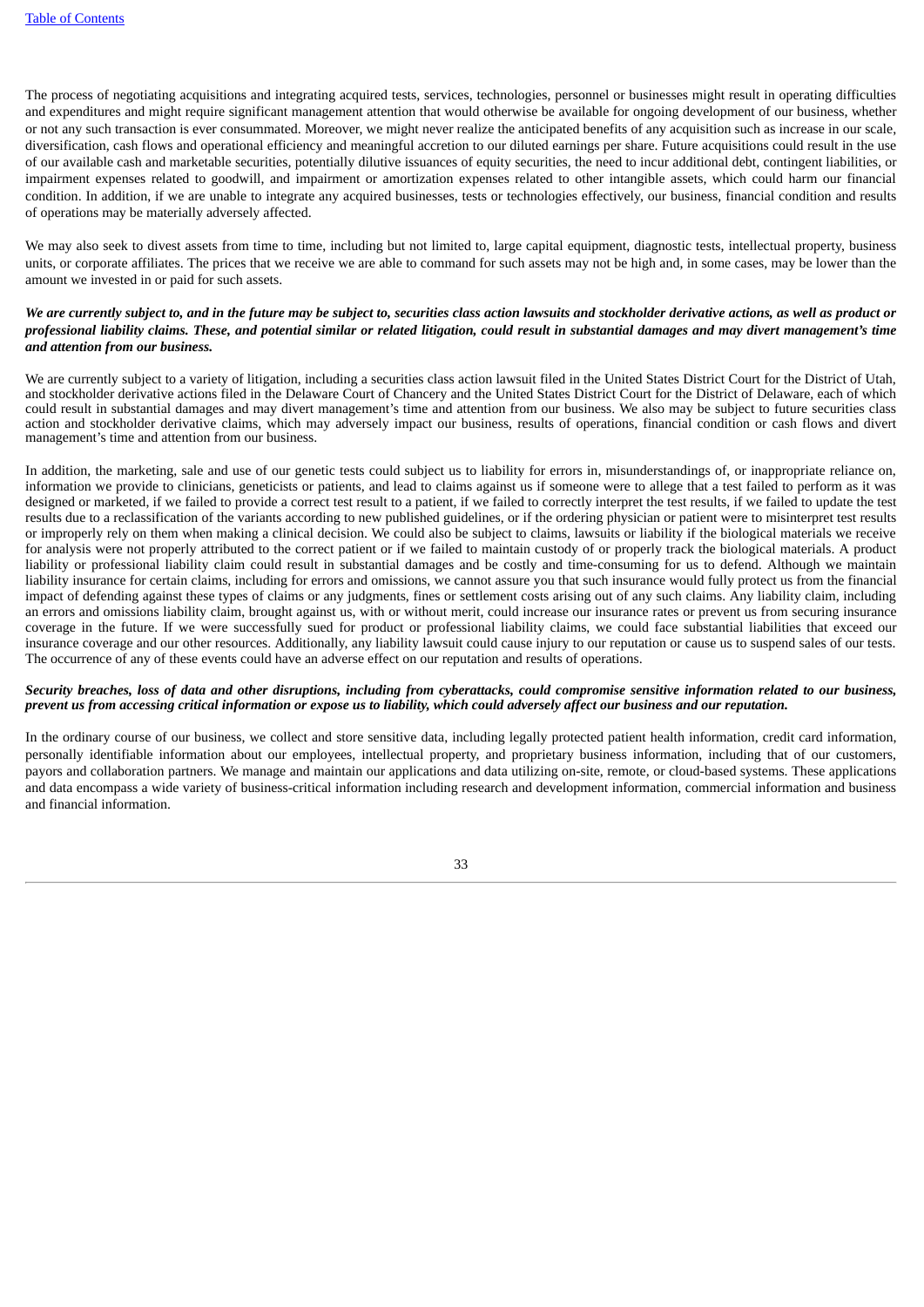The secure processing, storage, maintenance and transmission of this critical information is vital to our operations and business strategy, and we devote significant resources to protecting such information. Although we take measures to protect sensitive information from unauthorized access or disclosure, our information technology and infrastructure may be vulnerable to attacks by hackers, or viruses, malware, including ransomware, breaches or interruptions due to employee error, malfeasance or other disruptions, or lapses in compliance with privacy and security mandates. Any such malicious cyberattack, virus, breach or interruption could compromise our networks and the information stored there could be accessed by unauthorized parties, publicly disclosed, held for ransom, lost or stolen. We have measures in place that are designed to prevent, and if necessary, to detect and respond to such cybersecurity incidents and breaches of privacy and security mandates. While we have experienced unauthorized accesses to our information technology systems and infrastructure in the past, which may occur again in the future, our security measures have been able to detect, respond to and prevent any material adverse effect to our information systems and business operations from such breaches. However, in the future, any such access, disclosure or other loss of information could result in legal claims or proceedings, liability under laws that protect the privacy of personal information, such as HIPAA, government enforcement actions and civil or even criminal penalties. Unauthorized access, loss or dissemination could also disrupt our operations, including our ability to process samples, provide test results, bill payors or patients, provide customer support services, conduct research and development activities, process and prepare company financial information, and manage various general and administrative aspects of our business, and may damage our reputation, any of which could adversely affect our business, financial condition and results of operations.

In addition, we face increased cybersecurity risks and potential disruption to our technology infrastructure due to the number of employees that are working remotely as a result of remote work policies and other hybrid work arrangements. Increased levels of remote access create additional opportunities for cybercriminals to exploit vulnerabilities, and employees may be more susceptible to phishing and social engineering attempts.

# If we experience a significant disruption in our information technology systems, including security breaches, or if we fail to implement new systems *and software successfully, our business operations and financial condition could be adversely affected.*

Information technology and communication systems are an important part of our business operations. These IT and communications systems support a variety of functions, including sample processing, tracking, quality control, customer service and support, billing, research and development activities, and various general and administrative activities. The availability of our products and services and fulfillment of our customer contracts depends on the continuing operation of our information technology and communication systems. Our information technology and communication systems may be susceptible to damage, disruptions or shutdowns due to power outages, hardware failures, computer viruses, attacks by computer hackers, telecommunication failures, user errors, catastrophes or other unforeseen events. Our information technology and communication systems also may experience interruptions, delays or cessations of service or produce errors in connection with system integration, upgrades or system migration work that takes place from time to time. If we were to experience a prolonged system disruption in the information technology and communication systems that involve our interactions with customers, providers or suppliers, it could result in the loss of sales and customers and significant incremental costs, which could adversely affect our business. In addition, security breaches of our information technology systems could result in the misappropriation or unauthorized disclosure of confidential information belonging to us or to our employees, partners, customers or suppliers, which could result in our suffering significant financial or reputational damage.

#### *Our business involves environmental risks that may result in liability for us.*

In connection with our research and development activities, we are subject to federal, state and local laws, rules, regulations and policies governing the use, generation, manufacture, storage, air emission, effluent discharge, handling and disposal of certain materials, including hazardous materials, biological specimens, chemicals and waste. The cost of compliance with these laws and regulations may become significant and could negatively affect our operating results. Although we believe that we have complied with the applicable laws, regulations and policies in all material respects and have not been required to correct any material noncompliance, we may be required to incur significant costs to comply with environmental and health and safety regulations in the future. Although we believe that our safety procedures for handling and disposing of controlled materials comply with the standards prescribed by state and federal regulations, accidental contamination or injury from these materials may occur. In the event of such an occurrence, we could be held liable for any damages that result and any such liability could exceed our resources or any applicable insurance coverage we may have.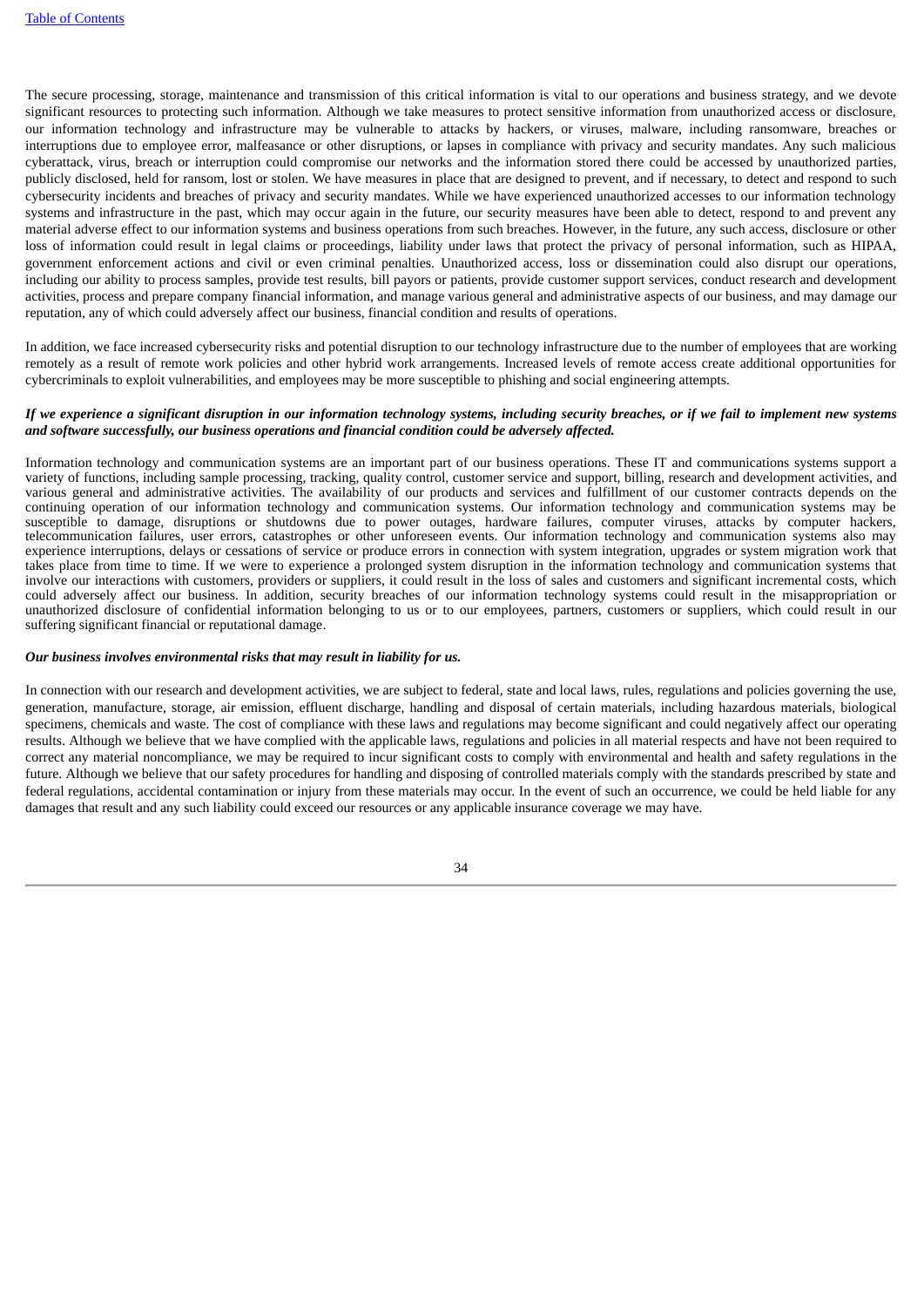# Changes in health care policy could increase our costs, decrease our revenues and impact sales of and reimbursement for our tests.

In March 2010, the Patient Protection and Affordable Care Act, as amended by the Health Care and Education Affordability Reconciliation Act, collectively called the ACA, became law. This law substantially changed the way health care is financed by both government and private third-party payors and continues to significantly impact our business and operations in ways we cannot currently predict. Since its enactment, there have been judicial and Congressional challenges to certain aspects of the ACA, and as a result, certain sections of the ACA have not been fully implemented or were effectively repealed. However, following several years of litigation in the federal courts, in June 2021, the U.S. Supreme Court upheld the ACA when it dismissed a legal challenge to the ACA's constitutionality. Further legislative and regulatory changes under the ACA remain possible, although the federal administration under President Biden has signaled that it plans to build on the ACA and expand the number of people who are eligible for health insurance subsidies under it. Future changes or additions to the ACA or the Medicare and Medicaid programs, such as changes allowing the federal government to directly negotiate drug prices, or changes stemming from other health care reform measures, especially with regard to health care access, financing or other legislation in individual states, could have a material adverse effect on the health care industry in the United States. The uncertainty around the future of the ACA, and in particular the impact to reimbursement levels and the number of insured individuals, may lead to delay in the purchasing decisions of our customers, which may in turn negatively impact our product sales. Further, if reimbursement levels are inadequate, our business and results of operations could be adversely affected.

In addition to the ACA, there will continue to be proposals by legislators at both the federal and state levels, regulators and private third-party payors to reduce costs while expanding individual health care benefits. Certain of these changes could impose additional limitations on the prices we will be able to charge for our tests or the amounts of reimbursement available for our tests from governmental agencies or private third-party payors. Any future changes to legal or regulatory requirements or new cost containment initiatives could have a materially adverse effect on our business, financial condition, results of operation, and cash flows.

# Ethical, legal and social concerns related to the use of genetic information could reduce demand for our tests.

Genetic testing has raised ethical, legal and social issues regarding privacy rights and the appropriate uses of the resulting information. Governmental authorities could, for social or other purposes, limit or regulate the use of genetic information or genetic testing or prohibit testing for genetic predisposition to certain conditions, particularly for those that have no known cure. Similarly, these concerns may lead patients to refuse to use, or clinicians to be reluctant to order, genomic tests even if permissible; they may also refuse genetic testing due to concerns regarding eligibility for life or other insurance. Ethical and social concerns may also influence U.S. and foreign patent offices and courts with regard to patent protection for technology relevant to our business. Although the Genetic Information Non-discrimination Act has criminalized the disallowance of health insurance on the basis of genetic information, modification or retraction of this federal law could dramatically reduce public demand for genetic testing. These and other ethical, legal and social concerns may limit market acceptance of our tests or reduce the potential markets for our tests, either of which could have an adverse effect on our business, financial condition or results of operations.

# We rely on commercial courier delivery services to transport biological materials to our facilities in a timely and cost-efficient manner and if these *delivery services are disrupted, our business will be harmed.*

Our core business depends on our ability to quickly and reliably deliver test results to our customers. We typically receive biological material for analysis at our laboratory facilities within days of collection from the patient. Disruptions in delivery service, whether due to errors by the courier service, labor disruptions, bad weather, natural disasters, terrorist acts or threats or other reasons, some of which we have experienced in the past, could adversely affect specimen integrity, our ability to process or store samples in a timely manner and to service our customers, and ultimately our reputation and our business. In addition, if we are unable to continue to obtain expedited delivery services on commercially reasonable terms, our operating results may be adversely affected.

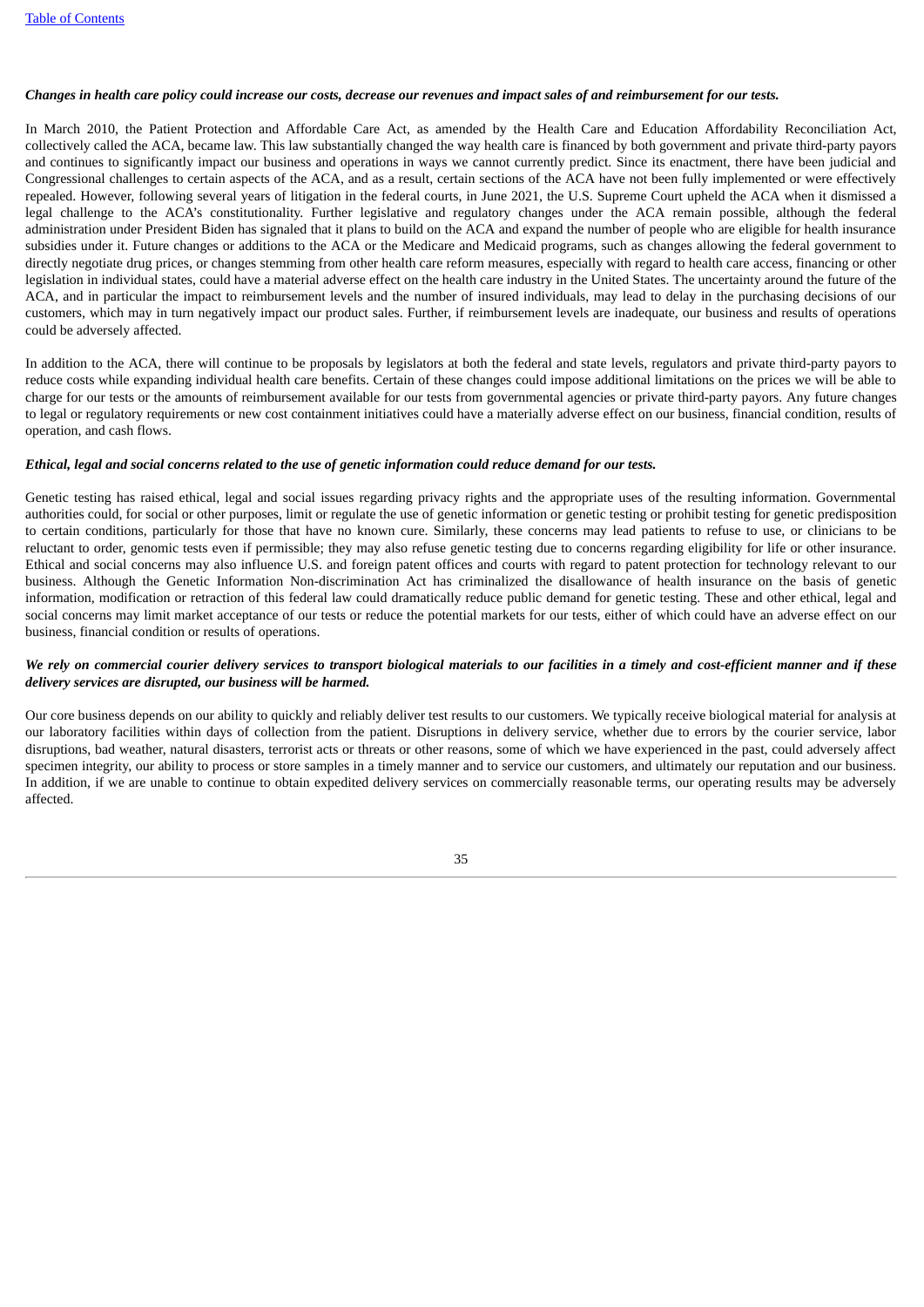# We face risks associated with currency exchange rate fluctuations, which could adversely affect our operating results.

We receive a portion of our revenues and pay a portion of our expenses in currencies other than the United States dollar, such as the Euro, the Swiss franc, the Japanese yen, and the British pound. As a result, we are at risk for exchange rate fluctuations between such foreign currencies and the United States dollar, which could affect the results of our operations. If the U.S. dollar strengthens against foreign currencies, the translation of these foreign currency denominated transactions will result in decreased revenues and operating expenses. We may not be able to offset adverse foreign currency impact with increased revenues. We do not currently utilize hedging strategies to mitigate foreign currency risk and even if we were to implement hedging strategies to mitigate foreign currency risk, these strategies might not eliminate our exposure to foreign exchange rate fluctuations and would involve costs and risks of their own, such as ongoing management time and expertise, external costs to implement the strategies and potential accounting implications.

#### **Risks Related to Commercialization of Our Tests, Our Services and Test Candidates**

#### Our molecular diagnostic and companion diagnostic tests in development may never achieve significant commercial market acceptance.

We may not succeed in achieving significant commercial market acceptance of our diagnostic test offerings that we have launched in recent years or are currently developing. Our ability to successfully develop and commercialize our current molecular diagnostic and companion diagnostic tests, as well as any future molecular diagnostic and companion diagnostic tests that we may develop, will depend on several factors, including:

- our ability to convince the medical community of the clinical utility of our tests and their potential advantages over existing tests;
- our ability to collaborate with biotechnology and pharmaceutical companies to develop and commercialize companion diagnostic tests for their therapeutic drugs and drug candidates;
- the agreement by third-party payors to reimburse our tests, the scope and extent of which will affect patients' willingness or ability to pay for our tests and will likely heavily influence physicians' decisions to recommend our tests; and
- the willingness of physicians to utilize our tests, which can be difficult to interpret. This difficulty is caused by the ability of our tests to predict only as to a probability, not certainty, that a tested individual will develop the disease, will benefit from a particular therapy or has an aggressive form of the disease that the test is intended to predict.

These factors present obstacles to commercial acceptance of our tests, which we would have to spend substantial time and money to overcome, if we can do so at all. Our inability to successfully do so would harm our business.

# If we do not compete effectively with scientific and commercial competitors, we may not be able to successfully commercialize our tests, increase our *revenue or achieve and sustain profitability.*

The clinical laboratory and genetics testing fields are intense, highly competitive and characterized by rapid technological change, frequent new product introductions, reimbursement challenges, emerging competition, intellectual property disputes and litigation, price competition, aggressive marketing practices, evolving industry standards, and changing customer preferences. Our competitors in the United States and abroad are numerous and include, among others, major diagnostic companies, reference laboratories, molecular diagnostic firms, direct-to-consumer genetic companies, low-priced competitors, clinical laboratories, universities and other research institutions. Some of our competitors and potential competitors have larger customer bases, greater brand recognition and market penetration, better selling and marketing capabilities, more experience with third-party payors and considerably greater financial, technical, marketing and other resources than we do, which may allow these competitors to discover important genes and determine their function before we do, respond more quickly to changes in customer preferences, devote greater resources to the development, promotion and sale of their tests than we do, sell their tests at prices designed to win significant levels of market share, or obtain reimbursement from more third-party payors and at higher prices than we do. We could be adversely affected if we do not discover genes, proteins or biomarkers and characterize their function, develop molecular diagnostic tests based on these discoveries, obtain required regulatory and other approvals and launch these tests and their related services before our competitors. We may also not be able to keep pace with the rapid technological changes in our industry, or properly leverage new technologies to achieve or sustain competitive advantages in our tests, systems and processes. We also expect to encounter significant competition with respect to any molecular diagnostic and companion diagnostic tests that we may develop or commercialize. Those companies that bring to market new molecular diagnostic and companion tests before we do may achieve a significant competitive advantage in marketing and commercializing their tests. We may not be able to develop additional molecular diagnostic tests successfully and we or our licensors may not obtain or enforce patents covering these tests that provide protection against our competitors.

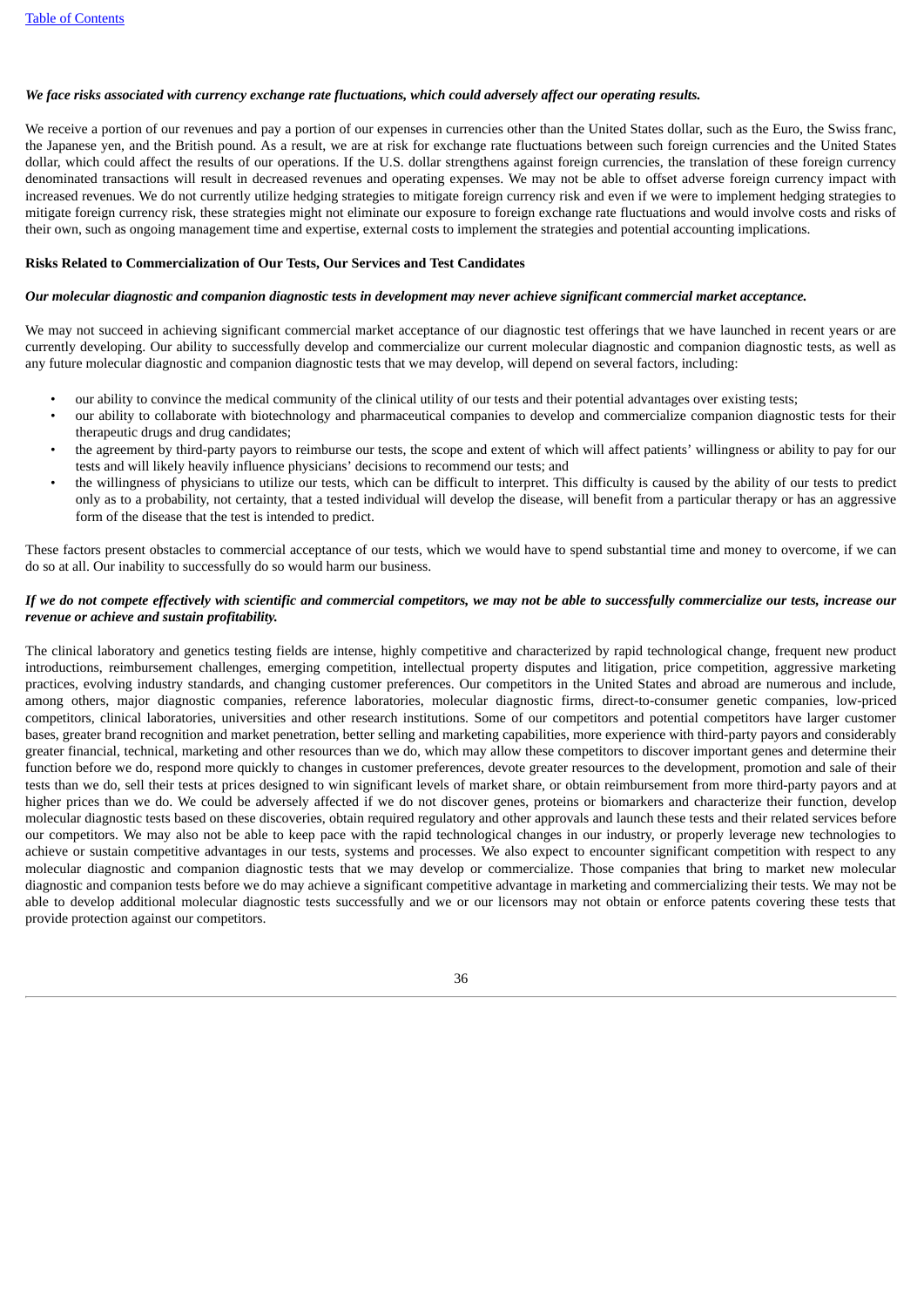Moreover, our competitors may succeed in developing molecular diagnostic and companion diagnostic tests that circumvent our technologies or tests. Furthermore, our competitors may succeed in developing technologies or tests that are more effective or less costly than those developed by us or that would render our technologies or tests less competitive or obsolete. Increased competition and cost-saving initiatives on the part of governmental entities and third-party payors are likely to result in pricing pressures, which could harm our sales, profitability or ability to gain market share. We expect competition to intensify in the fields in which we are involved as technical advances in these fields occur and become more widely known and changes in intellectual property laws generate challenges to our intellectual property position.

## Our international business exposes us to business, regulatory, political, operational, financial and economic risks associated with doing business *outside of the United States.*

As part of our business strategy, we operate in international markets. Although we recently narrowed our international operations, we have active sales operations in Germany, France, and Japan and production operations in Germany. We may establish additional operations or acquire additional properties outside the United States in order to advance our international sales. Doing business internationally involves a number of risks, including:

- multiple, conflicting and changing laws and regulations such as tax laws, export and import restrictions, employment laws, data and privacy laws such as the EU GDPR, regulatory requirements and other governmental approvals, permits and licenses;
- failure by us to obtain regulatory approvals or adequate reimbursement for the use of our tests in various countries;
- ineffective marketing campaigns leading to failure in establishing a viable, profitable, and sustainable presence in our international markets;
- difficulty in staffing and managing foreign operations;
- managing multiple payor reimbursement regimes, government payors and self-pay systems;
- complexities and difficulties in obtaining protection and enforcing our intellectual property;
- logistics and regulations associated with shipping patient samples, including infrastructure conditions, customs and transportation delays, including compliance with the Office of Foreign Assets Control and other international trade sanctions;
- limits in our ability to penetrate international markets if we are not able to process tests locally;
- financial risks, such as longer payment cycles, difficulty collecting accounts receivable and exposure to foreign currency exchange rate fluctuations;
- political and economic instability, including wars, terrorism, and political unrest, outbreak of disease, boycotts, curtailment of trade and other business restrictions;
- regulatory and compliance risks that relate to maintaining accurate information and control over sales and distributors' activities that may fall within the purview of the U.S. Foreign Corrupt Practice Act, UK Bribery Act, anti-boycott laws and other anti-corruption laws; and
- risks related to the disruptions caused by COVID-19 and ongoing responses to it.

Any of these factors could significantly harm our international operations and, consequently, our revenues and results of operations. In addition, any failure to comply with applicable legal and regulatory obligations could impact us in a variety of ways that include, but are not limited to, significant criminal, civil and administrative penalties, including imprisonment of individuals, fines and penalties, denial of export privileges, seizure of shipments, and restrictions on certain business activities. Also, the failure to comply with applicable legal and regulatory obligations could result in the disruption of our distribution and sales activities.

Our international operations could be affected by changes in laws, trade regulations, labor and employment regulations, and procedures and actions affecting approval, production, pricing, reimbursement and marketing of tests, as well as by inter-governmental disputes. Any of these changes could adversely affect our business. Our success internationally will depend, in part, on our ability to develop and implement policies and strategies that are effective in anticipating and managing these and other risks in the countries in which we do business. Failure to manage these and other risks may have a material adverse effect on our operations in any particular country and on our business as a whole.

#### *Foreign governments may impose reimbursement standards, which may adversely affect our future profitability.*

We market our tests in foreign jurisdictions and as such may be subject to rules and regulations in those jurisdictions relating to our testing. In some foreign countries, the reimbursement of diagnostic tests is subject to governmental control. In these countries, reimbursement negotiations with governmental authorities can take considerable time after the receipt of marketing approval for a test candidate. If reimbursement of our future tests is unavailable or limited in scope or amount, or if reimbursement rates are set at unsatisfactory levels, we may be unable to achieve or sustain profitability.

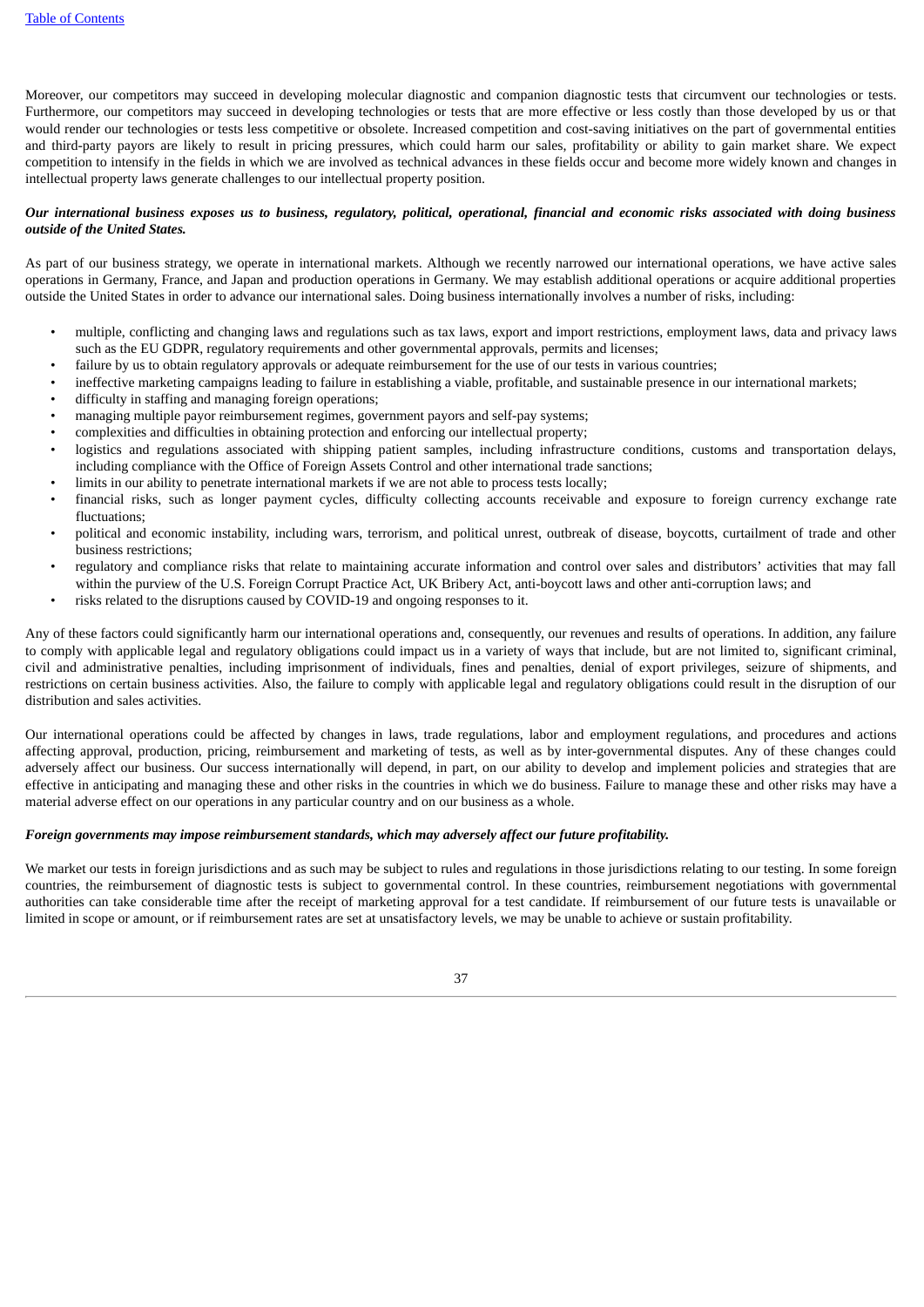## Domestic and international data protection laws and regulations may restrict our activities and increase our costs.

Domestic and international data protection laws and regulations may affect our collection, use, storage, and transfer of information obtained within and outside of the United States. State privacy and data security laws in the United States are becoming more stringent. For example, California adopted the California Consumer Privacy Act of 2018 ("CCPA"), which was effective in January 2020. The CCPA establishes a new privacy framework for covered businesses by creating an expanded definition of personal information, establishing new data privacy rights for consumers in the State of California, imposing special rules on the collection of consumer data from minors, and creating a new and potentially severe statutory damages framework for violations of the CCPA and for businesses that fail to implement reasonable security procedures and practices to prevent data breaches. In addition to the CCPA, other states are introducing similar legislation which will impact compliance obligations and increase complexity and cost of compliance.

The European Union ("EU") has adopted the GDPR, which applies to all EU member states. The GDPR requires us to meet new and more stringent requirements regarding the handling of personal data about European Union residents. Failure to meet GDPR requirements could result in penalties of up to \$20 million Euros or 4% of our worldwide revenue, whichever is higher.

The GDPR has increased our responsibility and liability in relation to personal data that we process, and we may be required to put in place additional procedures to ensure compliance with the new EU data protection rules. The GDPR is a complex law with still evolving regulatory guidance, including with respect to how the GDPR should be applied in the context of clinical studies or other transactions from which we may gain access to personal data. Furthermore, many of the countries within the European Union are still in the process of drafting supplementary data protection legislation in key fields where the GDPR allows for national variation, including the fields of clinical study and other health-related information. These variations in European data protection laws may raise our costs of compliance and result in greater legal risks. Failure to comply with data protection laws and regulations could result in government enforcement actions, which may involve civil and criminal penalties, private litigation and/or adverse publicity and could negatively affect our operating results and business. Claims that we have violated individuals' privacy rights or breached our contractual obligations, even if we are not found liable, could be expensive and time-consuming to defend and could result in adverse publicity that could harm our business.

#### Each of our molecular diagnostic tests is processed in a single one of our laboratory facilities, and any loss or prolonged interruption of our ability to use these laboratories or failure to maintain their operation in compliance with applicable regulations would seriously harm our business.

We rely on a CLIA-certified facility in Salt Lake City, Utah to perform most of our molecular diagnostic tests; a CLIA-certified laboratory in South San Francisco, California to perform our Foresight and Prequel tests; a single laboratory facility in Cologne, Germany to perform and produce our EndoPredict test kits; and a CLIA-certified laboratory in Mason, Ohio to perform our GeneSight test. Our laboratory in South San Francisco is near major earthquake faults known for seismic activity and in a region affected by wildfires. These facilities and certain pieces of laboratory equipment would be difficult to replace and may require significant lead time to replace and qualify for use if they became inoperable. We currently have no backup or redundant facility to perform each of our molecular diagnostic tests. In the event any of our clinical testing facilities were to lose its CLIA certification or other required certifications or licenses or were affected by a pandemic or man-made or natural disaster, such as an earthquake, severe weather, flooding, rising sea levels, other physical effects of climate change, power outages or contamination, we would be unable to continue our molecular diagnostic business at current levels to meet customer demands for a significant period of time. Although we maintain insurance on these facilities, including business interruption insurance, it may not be adequate to protect us from all potential losses if these facilities were damaged or destroyed. In addition, any interruption in our molecular diagnostic business would result in a loss of goodwill, including damage to our reputation. If our molecular diagnostic business were interrupted, it would seriously harm our business.

## We depend on a limited number of third parties for some of our supplies of equipment and reagents. If these supplies become unavailable or are disrupted, including as a result of COVID-19 and responses to it, then we may not be able to successfully perform our research or operate our business *on a timely basis or at all.*

We currently rely on a small number of suppliers to provide our gene sequencing equipment, content enrichment equipment, multiplex protein analysis equipment, robots, and specialty reagents and laboratory supplies required in connection with our testing and research. We believe that currently there are limited alternative suppliers of the equipment, robots, and reagents. The equipment, robots, or reagents may not remain available in commercial quantities at acceptable costs. If we are unable to obtain when needed additional or alternative equipment or robots, or an adequate supply of reagents or other ingredients at commercially reasonable rates, our ability to continue to identify genes and perform molecular diagnostic testing would be adversely affected.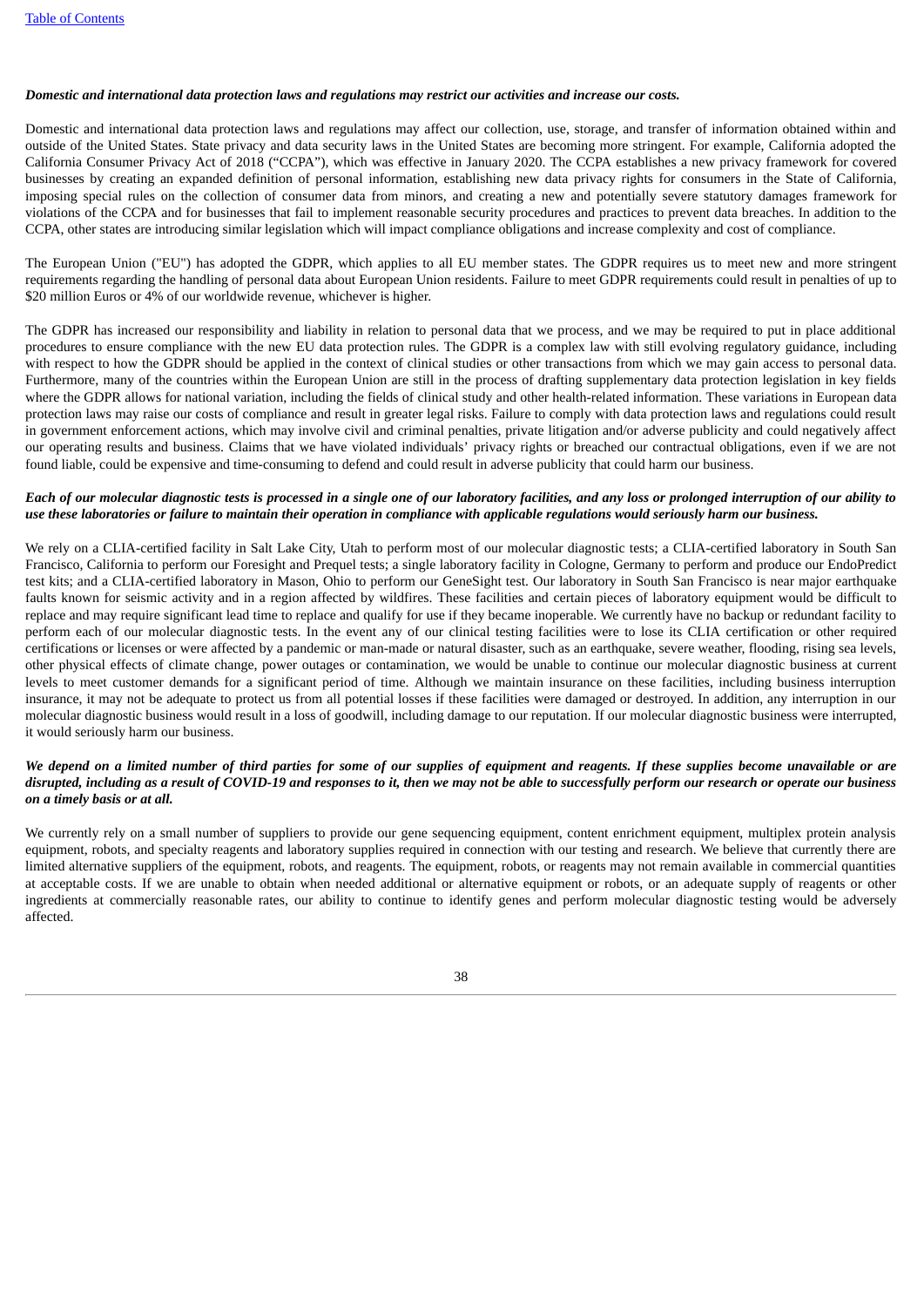In addition, the continued spread of COVID-19 globally could further adversely affect our manufacturing and supply chain. Parts of our direct and indirect supply chain are located overseas and both international and domestic components may continue to be subject to disruption as a result of COVID-19 and ongoing responses to it. We have experienced and may continue to experience a shortage of certain laboratory supplies and equipment, and we may experience a suspension of services from other laboratories or third parties as a result of COVID-19 and ongoing responses to it. Political, administrative, legislative, legal or regulatory actions in response to COVID-19, including the possible use of the Defense Production Act in the United States to compel manufacturers to prioritize other products or customers over us, could create additional supply shortages, disruptions or other uncertainties affecting our research and business. If the supplies and components necessary to manufacture our products become unavailable or are disrupted as a result of COVID-19 and ongoing responses to it, then we may not be able to successfully perform our research or operate our business on a timely basis or at all.

#### If our current research collaborators or scientific advisors terminate their relationships with us or develop relationships with a competitor, our ability to discover genes, proteins, and biomarkers, and to validate and commercialize molecular diagnostic and companion diagnostic tests could be adversely *affected.*

We have relationships with research collaborators at academic and other institutions who conduct research at our request. These research collaborators are not our employees. As a result, we have limited control over their activities and, except as otherwise required by our collaboration agreements, can expect only limited amounts of their time to be dedicated to our activities. Our ability to discover genes, proteins, and biomarkers involved in human disease and validate and commercialize molecular diagnostic and companion diagnostic tests will depend in part on the continuation of these collaborations. If any of these collaborations are terminated, we may not be able to enter into other acceptable collaborations. In addition, our existing collaborations may not be successful.

Our research collaborators and scientific advisors may have relationships with other commercial entities, some of which could compete with us. Our research collaborators and scientific advisors sign agreements which provide for the confidentiality of our proprietary information. We may not, however, be able to maintain the confidentiality of our technology and other confidential information related to all collaborations. The dissemination of our confidential information to third parties could have a material adverse effect on our business.

#### **Risks Related to Our Intellectual Property**

#### If we are not able to protect our proprietary technology, others could compete against us more directly, which would harm our business.

As of December 31, 2021, our patent portfolio included issued patents owned or licensed by us and numerous patent applications in the United States and other countries with claims protecting our intellectual property rights. Our commercial success will depend, in part, on our ability to obtain additional patents and licenses and protect our existing patent position, both in the United States and in other countries, for compositions, processes, methods and other inventions that we believe are patentable. Our ability to preserve our trade secrets, proprietary data bases and other intellectual property is also important to our long-term success. If our intellectual property is not adequately protected, competitors may be able to use our technologies and erode or negate any competitive advantage we may have, which could harm our business and ability to achieve profitability. Patents may also issue to third parties which could interfere with our ability to bring our molecular diagnostic tests to market. The laws of some foreign countries do not protect our proprietary rights to the same extent as U.S. laws, and we may encounter significant problems in protecting our proprietary rights in these countries.

The patent positions of diagnostic companies, including our patent position, are generally highly uncertain and involve complex legal and factual questions, and, therefore, any patents issued to us may be challenged, deemed unenforceable, invalidated or circumvented. We will be able to protect our proprietary rights from unauthorized use by third parties only to the extent that our proprietary technologies and any future tests are covered by valid and enforceable patents or are effectively maintained as trade secrets. Our patent applications may never issue as patents, and the claims of any issued patents may not afford meaningful protection for our technology or tests. In addition, any patents issued to us or our licensors may be challenged, and subsequently narrowed, invalidated or circumvented.

Where necessary, we may initiate litigation to enforce our patent or other intellectual property rights. Any such litigation may require us to spend a substantial amount of time and money and could distract management from our day-to-day operations. Moreover, there is no assurance that we will be successful in any such litigation.

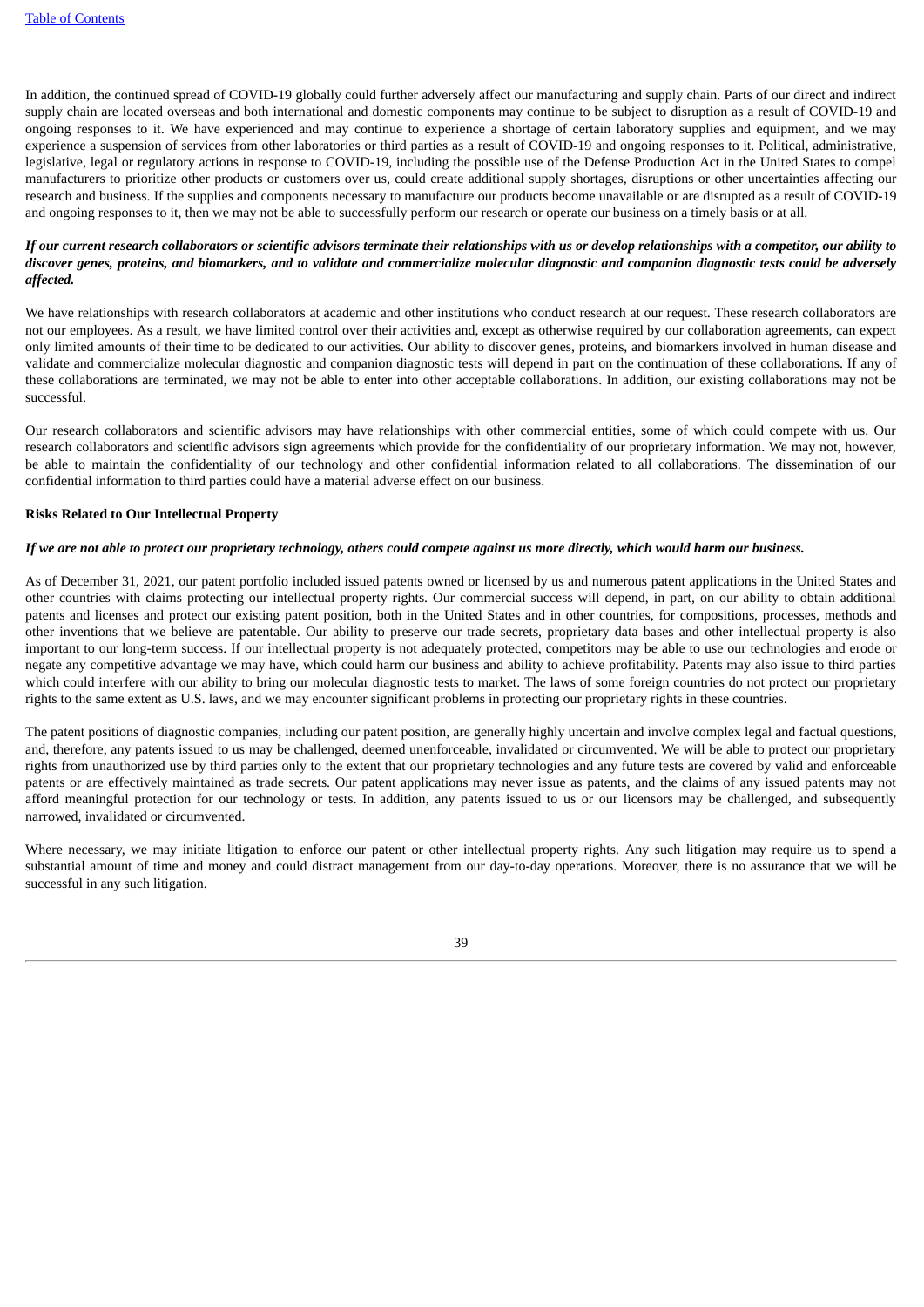The degree of future protection for our proprietary rights is uncertain, and we cannot ensure that:

- we or our licensors were the first to make the inventions covered by each of our patent applications;
- we or our licensors were the first to file patent applications for these inventions;
- others will not independently develop similar or alternative technologies or duplicate any of our technologies;
- any of our or our licensors' patent applications will result in issued patents;
- any of our or our licensors' patents will be valid or enforceable;
- any patents issued to us or our licensors and collaborators will provide a basis for commercially viable tests, will provide us with any competitive advantages or will not be challenged by third parties;
- we will develop additional proprietary technologies or tests that are patentable;
- the patents of others will not have an adverse effect on our business; or
- our patents or patents that we license from others will survive legal challenges and remain valid and enforceable.

If a third party files a patent application with claims to subject matter we have invented, the United States Patent and Trademark Office ("USPTO") may declare interference between competing patent applications. If an interference is declared, we may not prevail in the interference. If the other party prevails in the interference, we may be precluded from commercializing services or tests based on the invention or may be required to seek a license. A license may not be available to us on commercially acceptable terms, if at all.

We also rely upon unpatented proprietary technologies and databases. Although we require employees, consultants and collaborators to sign confidentiality agreements, we may not be able to adequately protect our rights in such unpatented proprietary technologies and databases, which could have a material adverse effect on our business. For example, others may independently develop substantially equivalent proprietary information or techniques or otherwise gain access to our proprietary technologies or disclose our technologies to our competitors.

# If we were sued for patent infringement by third parties, we might incur significant costs and delays in test introduction.

Our tests may also conflict with patents that have been or may be granted to others. Our industry includes many organizations that have or are seeking to discern biomarkers and develop genomic, proteomic and other technologies. To the extent any patents are issued or have been issued to those organizations, the risk increases that the sale of our molecular diagnostic and companion diagnostic tests currently being marketed or under development may give rise to claims of patent infringement. Others may have filed and in the future are likely to file patent applications covering biomarkers that are similar or identical to our tests. Any of these patent applications may have priority over our patent applications and these entities or persons could bring legal proceedings against us seeking damages or seeking to enjoin us from testing or marketing our tests. Patent litigation is costly, and even if we prevail, the cost of such litigation could have a material adverse effect on us. If the other parties in any such actions are successful, in addition to any liability for damages, we could be required to cease the infringing activity or obtain a license. Any license required may not be available to us on commercially acceptable terms, if at all. Our failure to obtain a license to any technology that we may require to commercialize our tests could have a material adverse effect on our business. In addition, we could experience delays in product introductions or sales growth while we attempt to develop non-infringing alternatives.

We believe that there may be significant litigation in the industry regarding patent and other intellectual property rights. If we become involved in this litigation, it could consume a substantial portion of our managerial and financial resources.

# We may be unable to adequately prevent disclosure of trade secrets, proprietary databases, and other proprietary information.

We rely on trade secrets to protect our proprietary technologies and databases, especially where we do not believe patent protection is appropriate or obtainable. However, trade secrets are difficult to protect. We rely in part on confidentiality agreements with our employees, consultants, outside scientific collaborators, sponsored researchers and others to protect our trade secrets and other proprietary information. These agreements may not effectively prevent disclosure of confidential information and may not provide an adequate remedy if unauthorized disclosure of confidential information occurs. In addition, others may independently discover our trade secrets and proprietary information. Costly and time-consuming litigation could be necessary to enforce and determine the scope of our proprietary rights, and failure to obtain or maintain trade secret protection could adversely affect our competitive position.

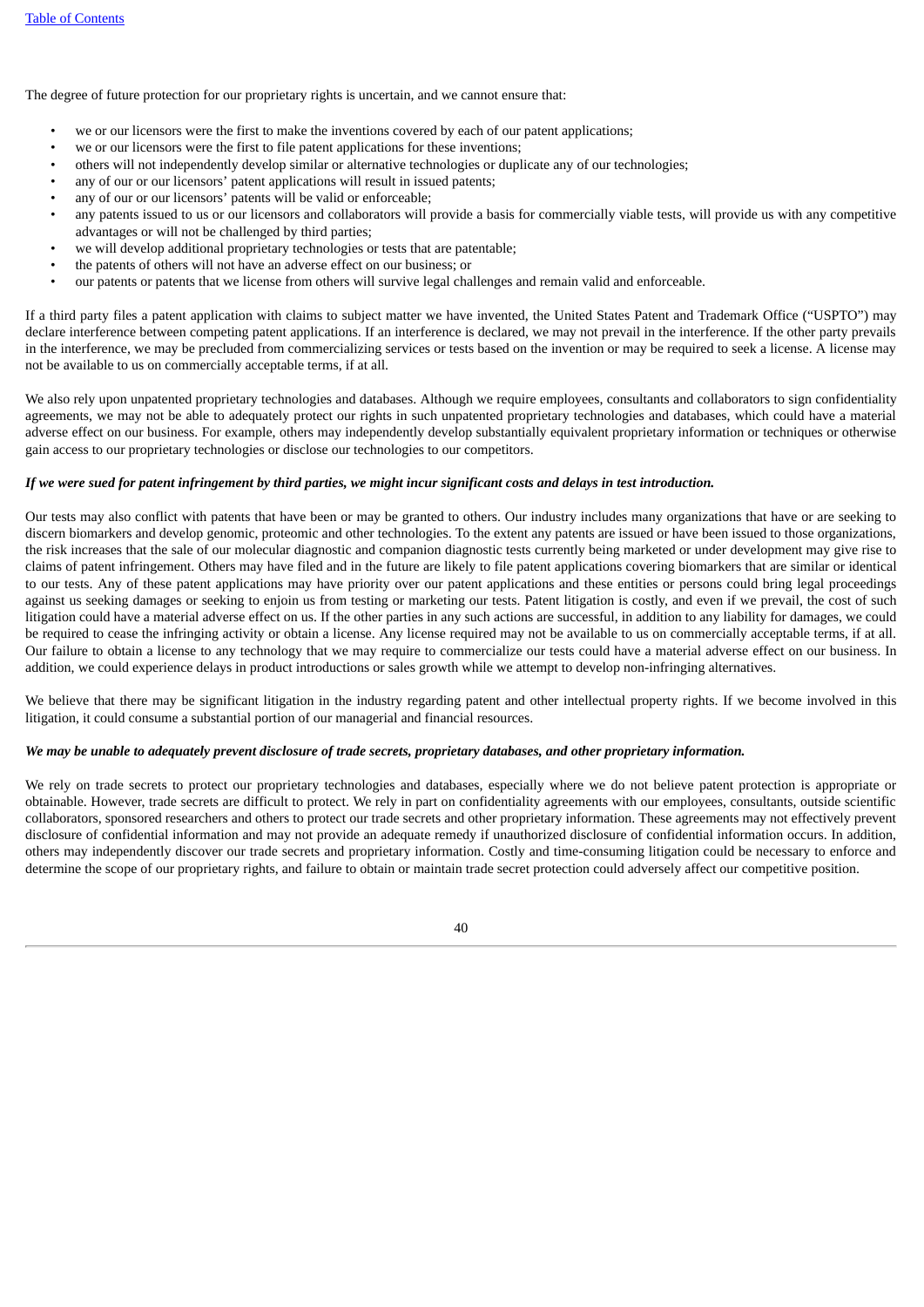## If we fail to comply with our obligations under license or technology agreements with third parties, we could lose license rights that are critical to our *business.*

We license intellectual property that is important to our business, including licenses underlying the technology in our molecular diagnostic tests, and in the future, we may enter into additional agreements that provide us with licenses to valuable intellectual property or technology. These licenses impose various royalty payments, milestones, and other obligations on us. If we fail to comply with any of these obligations, the licensor may have the right to terminate the license. Termination by the licensor would cause us to lose valuable rights, and could prevent us from distributing our current tests, or inhibit our ability to commercialize future test candidates. Our business would suffer if any current or future licenses terminate, if the licensors fail to abide by the terms of the license, if the licensors fail to prevent infringement by third parties, if the licensed patents or other rights are found to be invalid or unenforceable, or if we are unable to enter into necessary licenses on acceptable terms.

### We may be subject to claims that we or our employees or consultants have wrongfully used or disclosed alleged trade secrets.

As is commonplace in our industry, we employ individuals who were previously employed at universities or genetic testing, diagnostic, biotechnology or other health care companies, including our competitors or potential competitors. Although we try to ensure that our employees and consultants do not use the proprietary information or know-how of others in their work for us, we may be subject to claims that we or our employees or consultants have inadvertently or otherwise used or disclosed trade secrets or other proprietary information of a former employer or other third parties. Litigation may be necessary to defend against these claims, and if we are unsuccessful, we could be required to pay substantial damages and could lose rights to important intellectual property. Even if we are successful in defending against these claims, litigation could result in substantial costs and be a distraction to management.

#### **Risks Related to Government Regulation**

## If we fail to comply with the complex federal, state, local and foreign laws and regulations that apply to our business, we could suffer severe *consequences that could materially and adversely affect our operating results and financial condition.*

Our operations are subject to extensive federal, state, local and foreign laws and regulations, all of which are subject to change. These laws and regulations currently include, among other things:

- CLIA, which requires that laboratories obtain certification from the federal government, and state licensure laws;
- FDA laws and regulations that apply to medical devices such as our in vitro diagnostics;
- HIPAA, which imposes comprehensive federal standards with respect to the privacy and security of protected health information and requirements for the use of certain standardized electronic transactions; amendments to HIPAA under HITECH, which strengthened and expanded HIPAA privacy and security compliance requirements, increased penalties for violators, extended enforcement authority to state attorneys general and imposed requirements for breach notification;
- state laws regulating genetic testing and protecting the privacy of genetic test results, as well as state laws protecting the privacy and security of health information and personal data and mandating reporting of breaches to affected individuals and state regulators;
- the federal Anti-Kickback Statute, which prohibits knowingly and willfully offering, paying, soliciting, or receiving remuneration, directly or indirectly, in exchange for or to induce either the referral of an individual, or the furnishing, arranging for, or recommending of an item or service that is reimbursable, in whole or in part, by a federal health care program;
- the Eliminating Kickbacks in Recovery Act of 2018 (EKRA), which is an all-payor anti-kickback prohibition on, among other things, knowingly and willfully paying or offering any remuneration directly or indirectly to induce a referral of an individual to a clinical laboratory;
- the federal physician self-referral prohibition (Stark Law), which, absent an exception, prohibits a physician from making a referral for certain designated health services, including clinical laboratory services, if the physician or an immediate family member of the physician has an applicable financial relationship with the entity providing the designated health services;
- the federal False Claims Act, which imposes liability on any person or entity that, among other things, knowingly presents, or causes to be presented, a false or fraudulent claim for payment to the federal government;
- the federal Civil Monetary Penalties Law, which prohibits, among other things, the offering or transfer of remuneration to a Medicare or state health care program beneficiary if the person knows or should know it is likely to influence the beneficiary's selection of a particular provider, practitioner, or supplier of services reimbursable by Medicare or a state health care program, unless an exception applies;

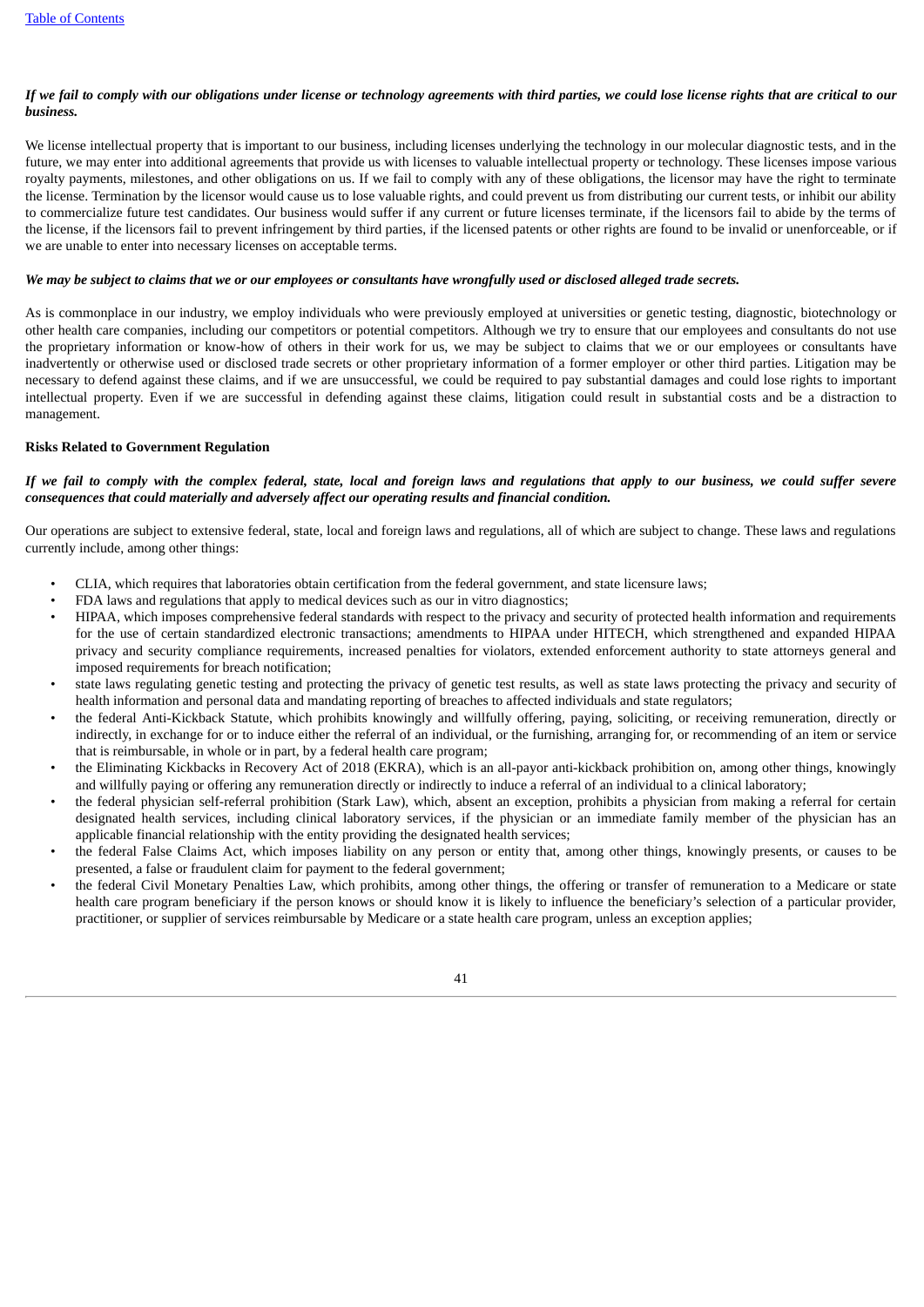- other federal and state fraud and abuse laws, such as anti-kickback laws, prohibitions on self-referral, and false claims acts, which may extend to services reimbursable by any third-party payor, including private insurers;
- the federal Physician Payments Sunshine Act, which requires medical device manufactures to track and report to the federal government certain payments and other transfers of value made to physicians and teaching hospitals and ownership or investment interests held by physicians and their immediate family members;
- Section 216 of the federal Protecting Access to Medicare Act of 2014 ("PAMA"), which requires the Centers for Medicare & Medicaid Services to set Medicare rates for clinical laboratory testing based on private payor data reported by applicable laboratories;
- the U.S. Foreign Corrupt Practices Act of 1977, as amended, which prohibits companies and their intermediaries from making payments in violation of law to non-U.S. government officials for the purpose of obtaining or retaining business or securing any other improper advantage;
- state laws that impose reporting and other compliance-related requirements; and
- similar foreign laws and regulations that apply to us in the countries in which we operate.

As a clinical laboratory, our business practices may face heightened scrutiny from government enforcement agencies such as the Department of Justice, the OIG, and CMS. The OIG has issued fraud alerts in recent years, including a fraud alert relating to speaker programs in November 2020, that identify certain arrangements between clinical laboratories and referring physicians as implicating the Anti-Kickback Statute. The OIG has stated that it is particularly concerned about these types of arrangements because the choice of laboratory, as well as the decision to order laboratory tests, typically are made or strongly influenced by the physician, with little or no input from the patient. Moreover, the provision of payments or other items of value by a clinical laboratory to a referral source could be prohibited under the federal self-referral prohibition, commonly known as the Stark Law or the Physician Self-Referral Law, unless the arrangement meets all criteria of an applicable exception. The government has actively enforced these laws against clinical laboratories in recent years.

These laws and regulations are complex and are subject to interpretation by the courts and by government agencies. Our failure to comply could lead to civil or criminal penalties, exclusion from participation in state and federal health care programs, or prohibitions or restrictions on our laboratories' ability to provide or receive payment for our services. We believe that we are in material compliance with all statutory and regulatory requirements, but there is a risk that one or more government agencies could take a contrary position, or that a private party could file suit under the qui tam provisions of the federal False Claims Act or a similar state law. Such occurrences, regardless of their outcome, could damage our reputation and adversely affect important business relationships with third parties, including managed care organizations, and other private third-party payors.

The growth of our business and our expansion outside of the United States may increase the potential of violating similar foreign laws or our internal policies and procedures. The risk of us being found in violation of these or other laws and regulations is further increased by the fact that many have not been fully interpreted by the regulatory authorities or the courts, and their provisions are open to a variety of interpretations. Any action brought against us for violation of these or other laws or regulations, even if we successfully defend against it, could cause us to incur significant legal expenses and divert our management's attention from the operation of our business. Any of the foregoing consequences could seriously harm our business and our financial results.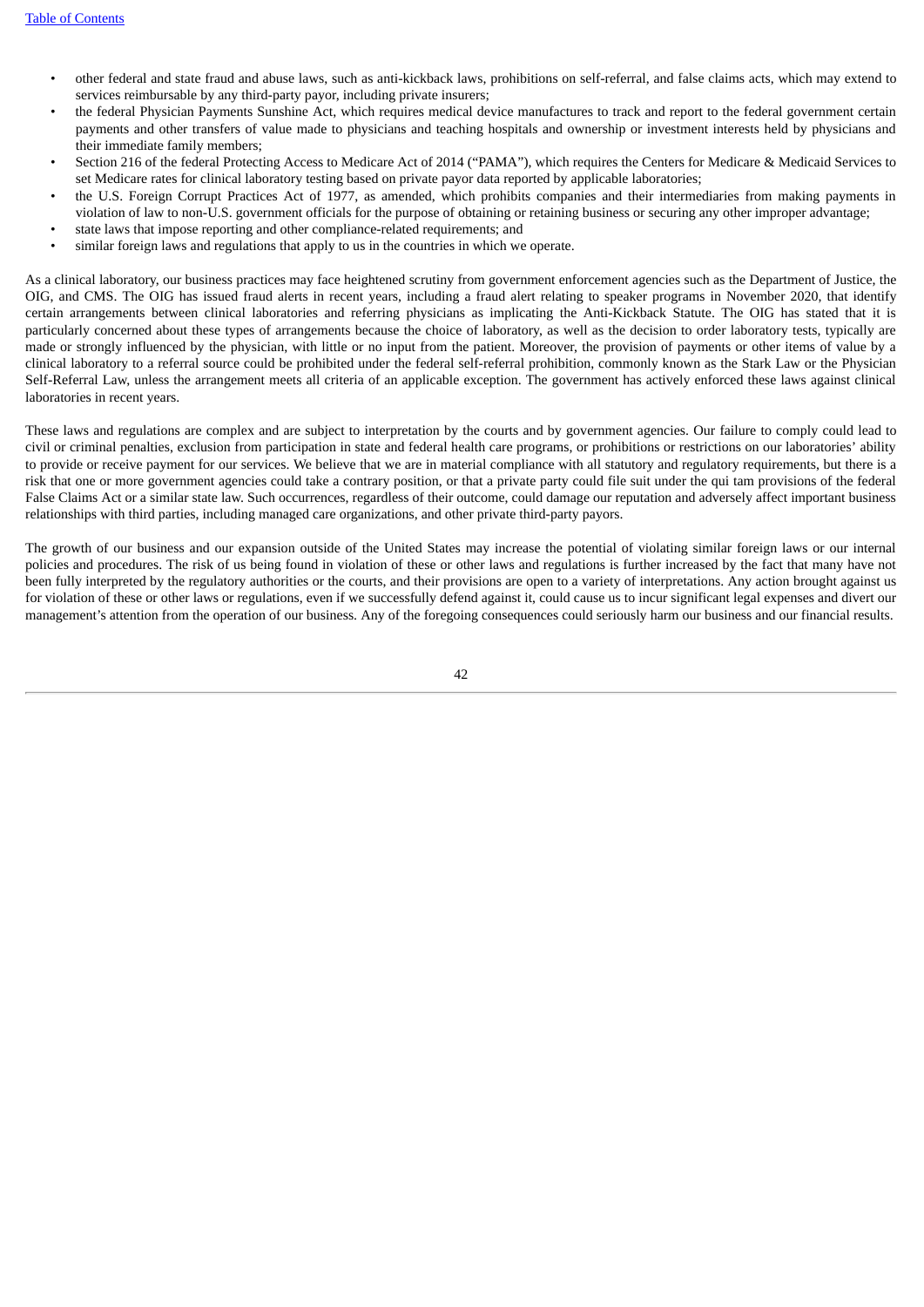## If the government and third-party payors fail to provide coverage and adequate payment for our existing and future tests, if any, our revenue and *prospects for profitability will be harmed.*

In both domestic and foreign markets, sales of our molecular diagnostic tests or any future diagnostic tests will depend in large part, upon the availability of reimbursement from third-party payors. Such third-party payors include state and federal health care programs such as Medicare, managed care organizations, private health insurers and other organizations. These third-party payors are increasingly attempting to contain health care costs by demanding price discounts and limiting both coverage regarding which diagnostic tests they will pay for and the amounts that they will pay for existing and new molecular diagnostic tests. We have experienced price reductions from CMS for some of our products, including for our GeneSight® psychotropic test subsequent to the July 2020 release of the final pharmacogenomics LCD, and we may experience future price reductions from CMS, managed care organizations, and other third-party payors. The fact that a diagnostic test has been approved for reimbursement in the past, for any particular indication or in any particular jurisdiction, does not guarantee that such a diagnostic test will remain approved for reimbursement, that the reimbursement amount approved for such test will not be reduced in the future, or that similar or additional diagnostic tests will be approved in the future. Moreover, there can be no assurance that any new tests we have launched or may launch will be reimbursed at rates that are comparable to the rates that we historically obtained for our existing product portfolio. As a result, third-party payors may not cover or provide adequate payment for our current or future molecular diagnostic tests to enable us to maintain past levels of revenue or profitability with respect to such tests. Further, third-party reimbursement might not be available to enable us to maintain price levels sufficient to realize an appropriate return on investment in product development. In addition, under PAMA, Medicare reimbursement for any given diagnostic test is based on the weighted-median of the payments made by private payors for such test, rendering private payor payment levels even more significant. As a result, future Medicare payments may fluctuate more often and become subject to the willingness of private payors to recognize the value of diagnostic tests generally and any given test individually. On December 10, 2021, Congress passed the Protecting Medicare and American Farmers from Sequester Cuts Act, which included a provision that delays the next PAMA reporting period for clinical laboratory tests that are not advanced diagnostic tests to January 1, 2023 through March 31, 2023. In addition, the next round of rate cuts will not be implemented until 2023, with tests receiving cuts of up to 15 percent a year from 2023 through 2025. Any declines in average selling prices of our products due to pricing pressures may have an adverse impact on our business, results of operations and financial condition.

U.S. and foreign governments continue to propose and pass legislation designed to reduce the cost of health care. For example, in some foreign markets, the government controls the pricing of many health care products. We expect that there will continue to be federal and state proposals to implement governmental controls or impose health care requirements. In addition, the Medicare program and increasing emphasis on managed care in the United States will continue to put pressure on product pricing. Cost control initiatives could decrease the price that we would receive for any tests in the future, which would limit our revenue and profitability.

### *FDA regulation of our industry generally or our tests specifically could be disruptive to our business.*

As described further below, the FDA has long claimed authority to regulate laboratory-developed tests but has exercised its "enforcement discretion" to limit enforcement of in vitro diagnostic regulatory requirements on this category of products. The FDA has from time to time appeared to increase its attention to the marketing of pharmacogenetic tests. For example, in late 2018, the FDA issued a safety communication regarding "genetic tests that claim results can be used to help physicians identify which antidepressant medication would have increased effectiveness or side effects compared to other antidepressant medications." This safety communication explained that the FDA had reached out to several firms marketing such pharmacogenetic tests where the FDA believed the relationship between genetic variations and a medication's effects had not been established, including a warning letter to Inova Genomics Laboratory.

In early 2019, we provided the FDA with clinical evidence and other information to support our GeneSight Psychotropic test. Later that year, the FDA requested changes to the GeneSight test offering. Although we disagreed that changes to the test were required, we submitted a proposal regarding the reporting of GeneSight test results to healthcare providers that we believed addressed the FDA's principal concerns and would not affect the benefits that we believe are provided by the GeneSight test.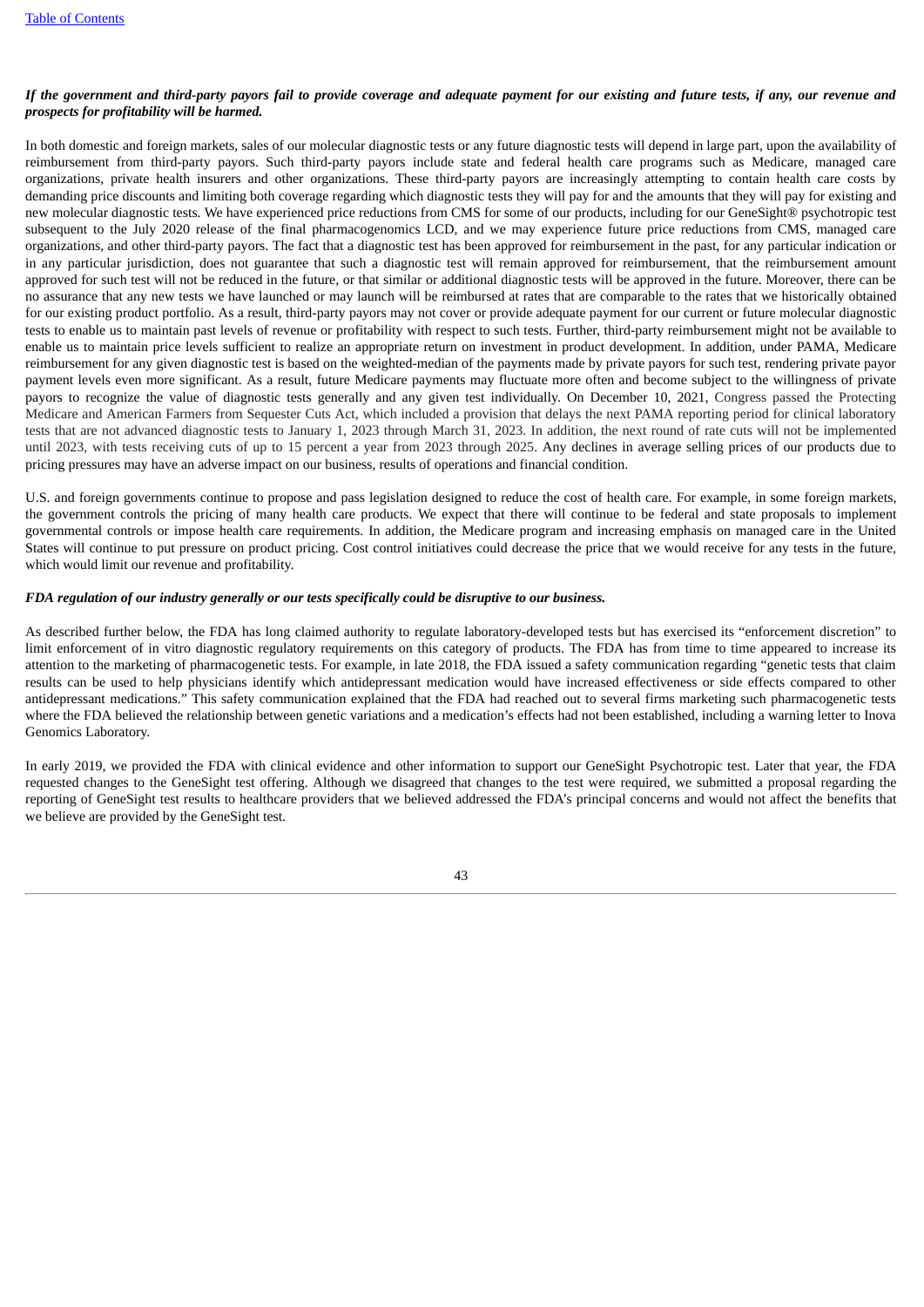Since submitting our proposal to the FDA, we engaged with our trade association in their efforts to defend the offering of pharmacogenomic tests as LDTs and to monitor broader developments across the stakeholder community. In response to public letters from the national laboratory trade association and patient groups, on February 20, 2020, the FDA announced a new "collaboration between FDA's Center for Devices and Radiological Health and Center for Drug Evaluation and Research intended to provide the agency's view of the state of the current science in pharmacogenetics." Although the announcement again asserted that some of these test offerings may be potentially dangerous, the agency also acknowledged that pharmacogenetic testing "offers promise for informing the selection or dosing of some medications for certain individuals." In conjunction with the announcement, the FDA also released an updated "Table of Pharmacogenetic Associations," which lists gene-drug interactions that the agency believes are supported by FDA-approved drug labeling and/or "sufficient scientific evidence based on published literature." The Table has been updated periodically since that time. Based on our discussions with the agency and these recent developments, we have not implemented our earlier proposal. While we see these developments as signaling a positive shift in the FDA's approach to regulating pharmacogenetic tests, we cannot predict with certainty the outcome of this matter or its timing, or whether the ultimate form of the GeneSight Psychotropic test offering will have an adverse effect on our revenues from the test.

## Failure to comply with laws and regulations related to submission of claims for our services could result in significant monetary damages and penalties *and exclusion from the Medicare and Medicaid programs and corresponding foreign reimbursement programs.*

We are subject to laws and regulations governing the submission of claims for payment for our services, such as those relating to: coverage of our services under Medicare, Medicaid and other state, federal and foreign health care programs; the amounts that we may bill for our services; and the party to which we must submit claims. Our failure to comply with applicable laws and regulations could result in our inability to receive payment for our services or in attempts by state and federal health care programs, such as Medicare and Medicaid, to recover payments already made. Submission of claims in violation of these laws and regulations can result in recoupment of payments already received, substantial civil monetary penalties, and exclusion from state and federal health care programs, and can subject us to liability under the federal False Claims Act and similar laws. The failure to report and return an overpayment to the Medicare or Medicaid program within 60 days of identifying its existence can give rise to liability under the False Claims Act. Further, a government agency could attempt to hold us liable for causing the improper submission of claims by another entity for services that we performed if we were found to have knowingly participated in the arrangement at issue.

#### We may from time to time be subject to government investigation(s), the unfavorable outcome of which may have a material adverse effect on our *financial condition, results of operations and cash flows.*

We may from time to time be subject to government investigations, which may divert management resources and attention, cause us to incur substantial costs, and/or result in negative publicity, and any unfavorable outcome arising from such investigation may have a material adverse effect on our financial condition, results of operations and cash flows. In June 2016, our wholly-owned subsidiary, Crescendo Bioscience, LLC (formerly known as Crescendo Bioscience, Inc.) ("CBI"), received a subpoena from the Office of Inspector General of the Department of Health and Human Services requesting that CBI produce documents relating to entities that received payment from CBI for the collection and processing of blood specimens for testing, including a named unrelated company, healthcare providers and other third party entities. On January 30, 2020, the United States District Court for the Northern District of California unsealed a qui tam complaint, filed on April 16, 2016 against CBI, alleging violations of the Federal and California False Claims Acts and the California Insurance Fraud Prevention Act. On January 22, 2020, after a multi-year investigation into CBI's and the Company's alleged conduct, the United States declined to intervene. On January 27, 2020, the State of California likewise filed its notice of declination. The Company was not aware of the complaint until after it was unsealed. On April 16, 2020, CBI filed a motion to dismiss the action with prejudice. On May 23, 2020, the court denied that motion. We have accrued \$48.0 million for a potential settlement of this qui tam lawsuit against CBI and the Company, which is included in Accrued liabilities in the Company's Consolidated Balance Sheet. If no settlement is reached, we intend to continue to vigorously defend against this action, but we cannot predict with any degree of certainty the ultimate resolution of this matter or determine whether, or to what extent, any loss with respect to this matter may exceed the amount that we have accrued. We may be subject to future claims or investigations under the Federal False Claims Act or a similar state law, and any unfavorable outcome arising from such claims or investigation could have a material adverse effect on our financial condition, results of operations and cash flows.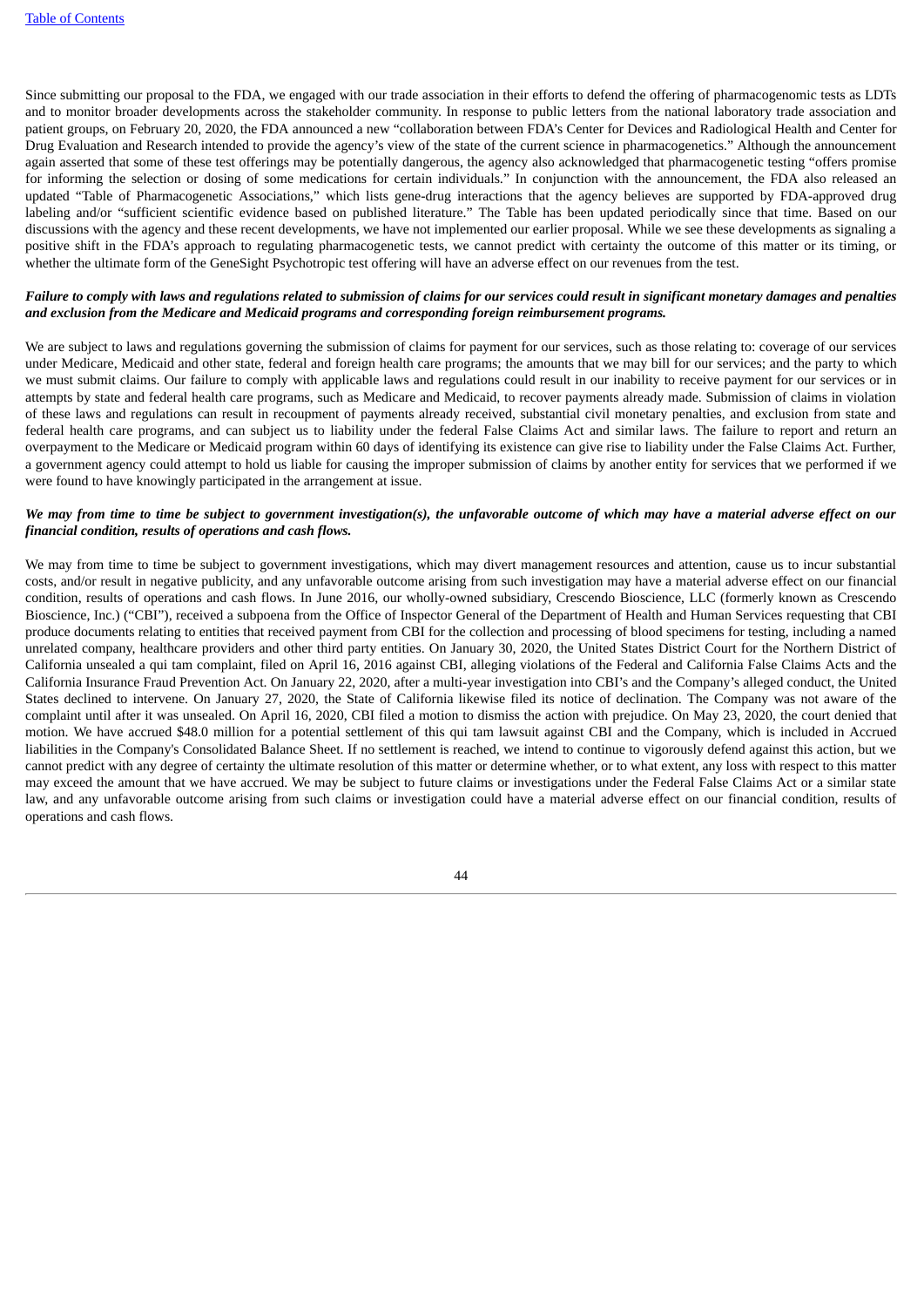## Our business could be harmed by the loss, suspension, or other restriction on a license, certification, or accreditation, or by the imposition of a fine or penalties, under CLIA, its implementing regulations, or other state, federal and foreign laws and regulations affecting licensure or certification, or by *future changes in these laws or regulations.*

The diagnostic testing industry is subject to extensive laws and regulations, many of which have not been interpreted by the courts. CLIA requires virtually all laboratories to be certified by the federal government and mandates compliance with various operational, personnel, facilities administration, quality and proficiency testing requirements intended to ensure that testing services are accurate, reliable and timely. CLIA certification is also a prerequisite to be eligible to bill state and federal health care programs, as well as many private third-party payors, for laboratory testing services. As a condition of CLIA certification, each of our laboratories is subject to survey and inspection every other year, in addition to being subject to additional random inspections. The biennial survey is conducted by CMS, a CMS agent (typically a state agency), or, if the laboratory holds a CLIA certificate of accreditation, a CMSapproved accreditation organization. Sanctions for failure to comply with CLIA requirements, including proficiency testing violations, may include suspension, revocation, or limitation of a laboratory's CLIA certificate, which is necessary to conduct business, as well as the imposition of significant fines or criminal penalties. In addition, we are subject to regulation under state laws and regulations governing laboratory licensure. Some states have enacted state licensure laws that are more stringent than CLIA. We are also subject to laws and regulations governing our reference laboratory in Germany. Changes in state or foreign licensure laws that affect our ability to offer and provide diagnostic services across state or foreign country lines could materially and adversely affect our business. In addition, state and foreign requirements for laboratory certification may be costly or difficult to meet and could affect our ability to receive specimens from certain states or foreign countries.

Any sanction imposed under CLIA, its implementing regulations, or state or foreign laws or regulations governing licensure, or our failure to renew a CLIA certificate, a state or foreign license, or accreditation, could have a material adverse effect on our business. If the CLIA certificate of any one of our laboratories is revoked, CMS could seek revocation of the CLIA certificates of our other laboratories based on their common ownership or operation, even though they are separately certified.

## Changes in the way that the FDA regulates tests performed by laboratories like ours could result in delay or additional expense in offering our tests *and tests that we may develop in the future.*

Historically, the FDA has exercised enforcement discretion with respect to most LDTs and has generally not required laboratories that furnish LDTs to comply with the agency's requirements for medical devices (e.g., establishment registration, device listing, quality systems regulations, premarket clearance or premarket approval, and post-market controls). In recent years, however, the FDA publicly announced its intention to regulate certain LDTs and issued two draft guidance documents that set forth a proposed phased-in risk-based regulatory framework that would apply varying levels of FDA oversight to LDTs. However, these guidance documents were not finalized, and the framework was abandoned and replaced by an informal discussion paper reflecting some of the feedback that FDA had received on LDT regulation. The FDA acknowledged that the January 2017 discussion paper does not represent the formal position of the FDA and is not enforceable. Nevertheless, the FDA wanted to share its synthesis of the feedback that it had received in the hope that it might advance public discussion on future LDT oversight. Notwithstanding the discussion paper, the FDA continues to exercise enforcement discretion and may attempt to regulate certain LDTs on a case-by-case basis at any time, which could result in delay or additional expense in offering our tests and tests that we may develop in the future.

In addition to potential enforcement priority changes from the FDA, in December 2018, bipartisan members of Congress released a discussion draft of a legislation to regulate in vitro clinical tests including LDTs under a shared FDA/CMS framework, and provided opportunities for stakeholders to comment on the proposed legislation. In 2020, the Verifying Accurate, Leading-edge IVCT Development ("VALID") Act was formally introduced in both chambers of Congress, and it was reintroduced in revised form for the 117th Congress in July 2021. If enacted, the VALID Act would codify into law the term "in vitro clinical test" (IVCT) to create a new medical product category separate from medical devices that includes products currently regulated as in vitro diagnostics (IVDs) as well as LDTs. The framework would give the FDA the authority to ensure IVCTs are both analytically and clinically valid. CMS would retain the authority to ensure the quality of operations within laboratories. All LDTs on the market prior to enactment of the legislation would be grandfathered and not subject to the new regulation.

It is unclear whether the VALID Act will be passed by Congress in its current form or signed into law by the President. Until the FDA finalizes its regulatory position regarding LDTs, or the VALID Act or other legislation is passed reforming the federal government's regulation of LDTs, it is unknown how the FDA may attempt to regulate our tests in the future and what testing and data may be required to support any required clearance or approval of our tests by the agency. If the VALID Act is implemented as drafted it could have an adverse material impact on our results of operations.

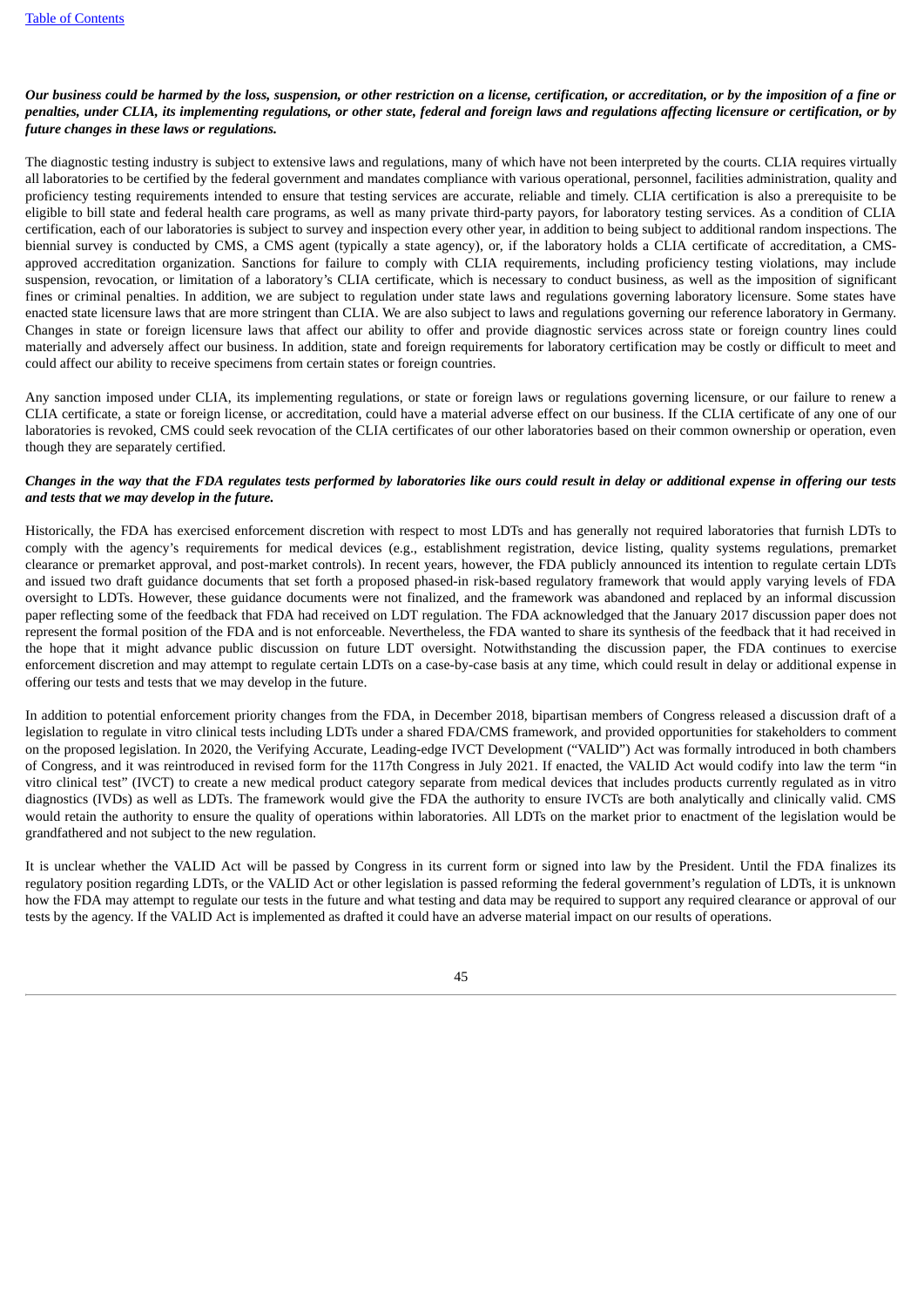## Companion and complementary diagnostic tests require FDA approval and we may not be able to secure such approval in a timely manner or at all.

Our companion and complementary diagnostic products, marketing, sales and development activities and manufacturing processes are subject to extensive and rigorous regulation by the FDA pursuant to the Federal Food, Drug, and Cosmetic Act (FDCA), by comparable agencies in foreign countries, and by other regulatory agencies and governing bodies. Under the FDCA, companion diagnostics must receive FDA clearance or approval before they can be commercially marketed in the U.S. The process of obtaining marketing approval or clearance from the FDA or by comparable agencies in foreign countries for new products could:

- take a significant period of time;
- require the expenditure of substantial resources;
- involve rigorous pre-clinical testing, as well as increased post-market surveillance;
- require changes to products; and
- result in limitations on the indicated uses of products.

Although we have successfully achieved FDA approval for some tests (e.g., our BRAC*Analysis* CDx and MyChoice CDx tests), we cannot predict whether or when we will be able to obtain FDA approval for other companion diagnostics that we are developing.

#### **Risks Related to Our Common Stock**

#### Our stock price is highly volatile, and our stock may lose all or a significant part of its value.

The market prices for securities of molecular diagnostic companies have been volatile. This volatility has significantly affected the market prices for these securities for reasons frequently unrelated to the operating performance of the specific companies. These broad market fluctuations may adversely affect the market price of our common stock. The market price for our common stock has fluctuated significantly since public trading commenced in October 1995, and it is likely that the market price will continue to fluctuate in the future. In the year ended December 31, 2021, our stock price has ranged from \$19.92 per share to \$36.66 per share. In addition, the stock market in general has experienced extreme price and volume fluctuations. Events or factors that may have a significant impact on our business and on the market price of our common stock include the following:

- major market events, such as the market's reaction to the COVID-19 pandemic generally and its specific impact on the Company;
- failure of any of our recently launched tests and any new test candidates to achieve commercial success;
- failure to sustain revenue growth or margins in our molecular diagnostic business;
- changes in the structure of healthcare payment systems and changes in governmental or private insurer reimbursement levels for our molecular diagnostic tests;
- introduction of new commercial tests or technological innovations by competitors;
- termination of the licenses underlying our molecular diagnostic tests;
- delays or other problems with operating our laboratory facilities;
- failure of any of our research and development programs;
- changes in intellectual property laws or the enforcement or validity of our patents in the United States and foreign countries;
- developments or disputes concerning patents or other proprietary rights involving us directly or otherwise affecting the industry as a whole;
- missing or changing the financial guidance we provide;
- changes in estimates or recommendations by securities analysts relating to our common stock or the securities of our competitors;
- changes in the government regulatory approval process for our existing and new tests;
- failure to meet estimates or recommendations by securities analysts that cover our common stock;
- public concern over our approved tests and any test candidates;
- litigation:
- government and regulatory investigations;
- future sales or anticipated sales of our common stock by us or our stockholders;
- the timing and amount of any repurchases of our common stock;
- general market conditions;
- seasonal slowness in sales, particularly in the quarters ending September 30th and March 31st, the effects of which may be difficult to understand during periods of growth;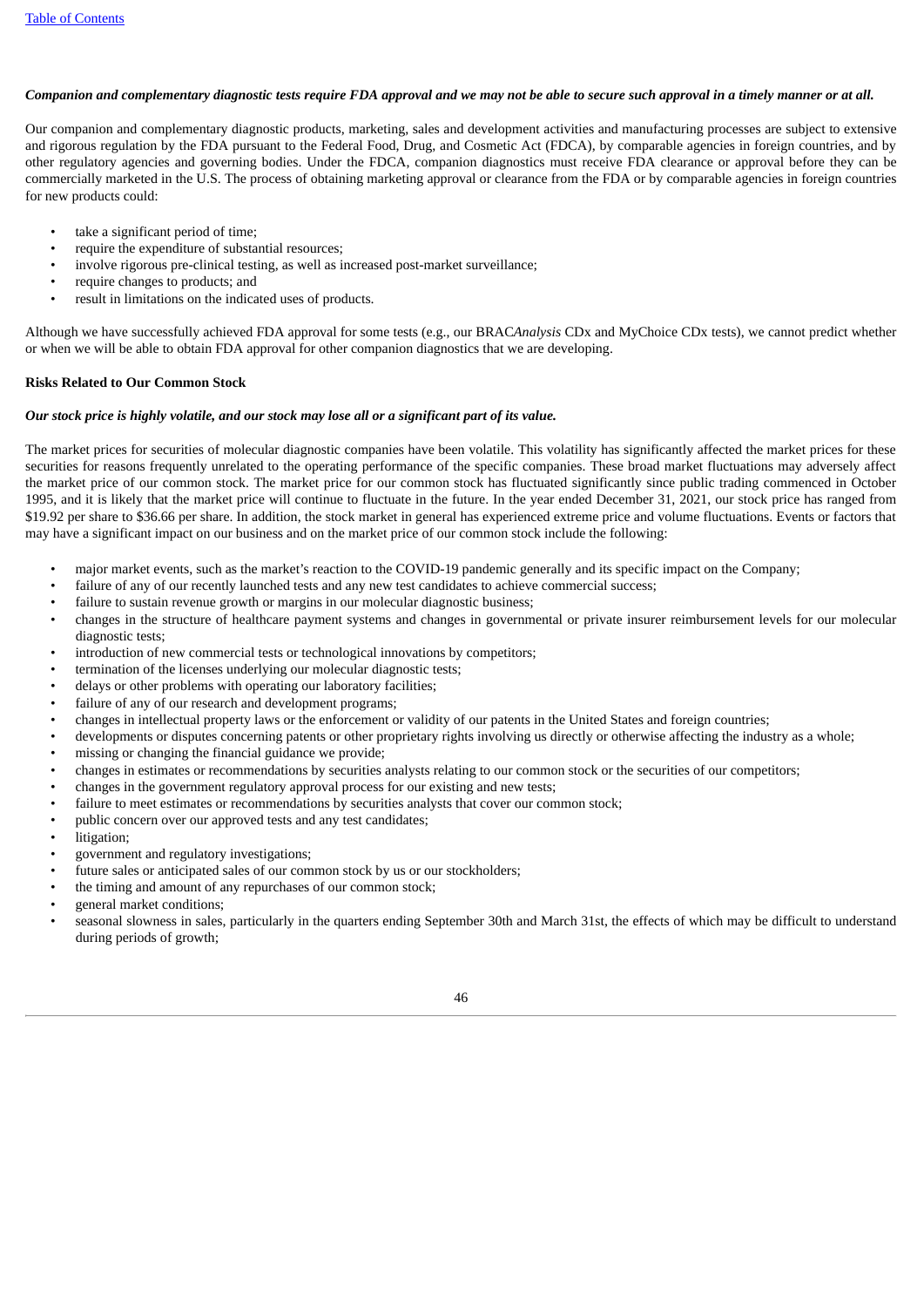- general perception of the molecular diagnostic industry and our products;
- economic, health care and diagnostic trends, disasters or crises and other external factors; and
- period-to-period fluctuations in our financial results.

These and other external factors may cause the market price and demand for our common stock to fluctuate substantially, which may limit or prevent investors from readily selling their shares of common stock and may otherwise negatively affect the liquidity of our common stock. In addition, securities class action litigation such as the current stockholder suit pending against the Company discussed elsewhere in this section and certain related matters may affect the market price and demand for our common stock. If any of our other stockholders brought another lawsuit against us, we could incur substantial costs defending the lawsuit regardless of the outcome. Such a lawsuit could also divert the time and attention of our management.

We have identified two material weaknesses in our internal control over financial reporting related to our income tax provision process and our general information technology controls and such weaknesses led to a conclusion that our internal control over financial reporting and disclosure controls and procedures were not effective as of December 31, 2021. Our inability to remediate these material weaknesses, our discovery of any additional weaknesses, or our inability to achieve and maintain effective disclosure controls and procedures and internal control over financial reporting could *adversely affect our results of operations, our stock price and investor confidence in us.*

Section 404 of the Sarbanes-Oxley Act of 2002 requires that companies evaluate and report on the effectiveness of their internal control over financial reporting. In addition, we regularly engage our independent registered public accounting firm to report on its evaluation of those controls. As disclosed in more detail under Item 9A, "Controls and Procedures" below, during the preparation of our condensed consolidated quarterly financial statements as of September 30, 2021, management concluded that a material weakness in internal control over financial reporting existed related to our income tax provision process. Specifically, we did not provide adequate review and control with respect to the completeness and accuracy of inputs used in the gain/loss calculation related to a divestiture within the interim consolidated income tax provision and related accrual. While we have taken steps to remediate the material weakness, including steps to design and implement enhanced controls over the review of information underlying discrete transactions in the income tax provision, and we plan to continue taking additional steps to remediate the material weakness, this material weakness has not been remediated as of December 31, 2021. Management also concluded that a material weakness in internal control over financial reporting exists related to general information technology controls for information systems that are relevant to the preparation of the financial statements. Specifically, the material weakness resulted from the aggregation of control deficiencies related to systems supporting our internal control processes. Due to the material weaknesses in our internal control over financial reporting, we have also concluded that our disclosure controls and procedures were not effective as of December 31, 2021.

Failure to have effective internal control over financial reporting and disclosure controls and procedures could impair our ability to produce accurate financial statements on a timely basis and could lead to a restatement of our financial statements. If, as a result of the ineffectiveness of our internal control over financial reporting and disclosure controls and procedures, we cannot provide reliable financial statements, our business decision processes may be adversely affected, our business and results of operations could be harmed, investors could lose confidence in our reported financial information, and our ability to obtain additional financing, or additional financing on favorable terms, could be adversely affected. In addition, failure to maintain effective internal control over financial reporting could result in investigations or sanctions by regulatory authorities.

Our management has taken steps to remediate the material weakness related to our income tax provision process and our management will take steps to remediate the material weaknesses, including continuing to take steps to design and implement enhanced controls over the review of information underlying discrete transactions in the income tax provision, implementing improved IT policies, procedures and control activities for key systems which impact our financial reporting, and increasing resources dedicated to monitoring general information technology controls related to financial reporting to ensure compliance with policies and procedures. We intend to remediate these material weaknesses as soon as possible, but we cannot be certain as to when remediation will be completed. Additional details regarding the remediation efforts are disclosed under Item 9A, "Controls and Procedures" below. In addition, we may in the future identify additional internal control deficiencies that could rise to the level of a material weakness or uncover other errors in financial reporting. During the course of our evaluation of these material weaknesses, we may identify areas requiring improvement and may be required to design additional enhanced processes and controls to address issues identified through this review. In addition, there can be no assurance that such remediation efforts will be successful, that our internal control over financial reporting will be effective as a result of these efforts or that any such future deficiencies identified may not be material weaknesses that would be required to be reported in future periods. In addition, we cannot assure you that our independent registered public accounting firm will be able to attest that such internal controls are effective when they are required to do so.

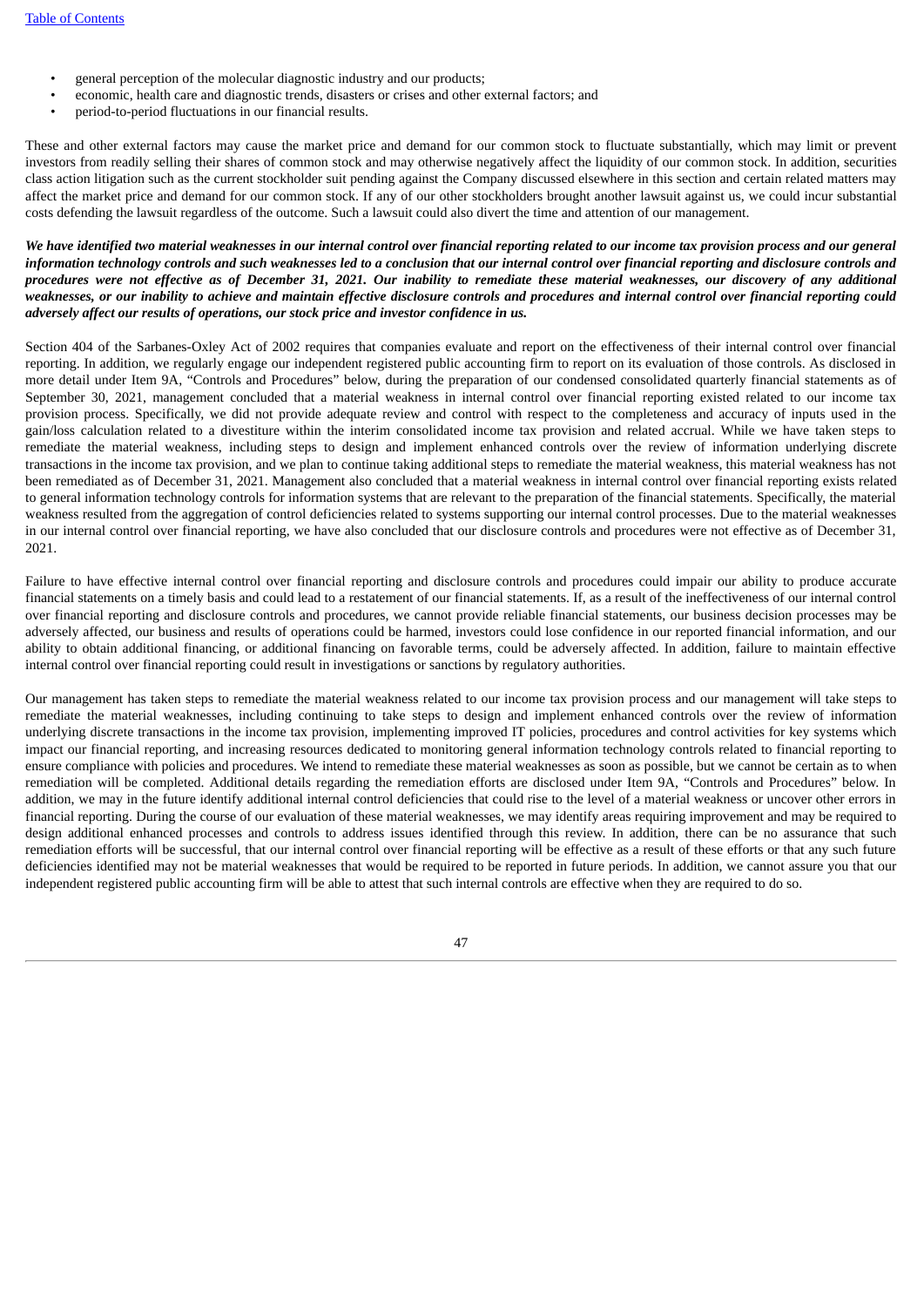If we fail to remediate the material weaknesses and maintain effective disclosure controls and procedures or internal control over financial reporting, you may not be able to rely on the integrity of our financial results, which could result in inaccurate or late reporting of our financial results, as well as delays or the inability to meet our reporting obligations or to comply with SEC rules and regulations. Any of these could result in delisting actions by the Nasdaq Stock Market, investigation and sanctions by regulatory authorities, stockholder investigations and lawsuits, and could adversely affect our business and the trading price of our common stock.

### Anti-takeover provisions of Delaware law, provisions in our charter and bylaws and re-adoption of our stockholders' rights plan, or poison pill, could *make a third-party acquisition of us difficult.*

Because we are a Delaware corporation, the anti-takeover provisions of Delaware law could make it more difficult for a third party to acquire control of us, even if the change in control would be beneficial to stockholders. We are subject to the provisions of Section 203 of the General Corporation Law of Delaware, which prohibits us from engaging in certain business combinations, unless the business combination is approved in a prescribed manner. In addition, our restated certificate of incorporation and restated bylaws also contain certain provisions that may make a third-party acquisition of us difficult, including:

- a classified board of directors, with three classes of directors each serving a staggered three-year term;
- the ability of the board of directors to issue preferred stock;
- a 70% super-majority stockholder vote to amend our bylaws and certain provisions of our certificate of incorporation; and
- the inability of our stockholders to call a special meeting or act by written consent.

In the past, we implemented a stockholders' rights plan, also called a poison pill, which could make it uneconomical for a third party to acquire the Company on a hostile basis. Although the plan expired in July 2011, our Board of Directors could adopt a new plan at any time. The provisions in a stockholders' rights plan, as well as Section 203, may discourage certain types of transactions in which our stockholders might otherwise receive a premium for their shares over the then-current market price, and may limit the ability of our stockholders to approve transactions that they think may be in their best interests.

### We do not intend to pay dividends on our common stock so any returns will be limited to changes in the value of our common stock.

We currently intend to retain any future earnings for the development, operation and expansion of our business and do not anticipate declaring or paying any cash dividends for the foreseeable future. In addition, the terms of our Amended Facility restrict our ability to pay dividends. Any determination to pay dividends in the future will be at the discretion of our Board of Directors and will depend on our financial condition, operating results, capital requirements, general business conditions and other factors that our Board of Directors may deem relevant. As a result, capital appreciation, if any, of our common stock will be the sole source of gain for the foreseeable future.

#### If securities or industry analysts do not publish research or publish inaccurate or unfavorable research about our business, our stock price and trading *volume could decline.*

The trading market for our common stock will depend in part on the research and reports that securities or industry analysts publish about us or our business. We do not have any control over these analysts. If few analysts commence coverage of us, the trading of our stock would likely decrease. Even if we do obtain sufficient analyst coverage, there can be no assurance that analysts will provide favorable coverage. If one or more of the analysts who covers us downgrades our stock or publishes inaccurate or unfavorable research about our business, our stock price may decline. If one or more of these analysts ceases coverage of us or fails to publish reports on us regularly, demand for our stock could decrease, which might cause our stock price and trading volume to decline.

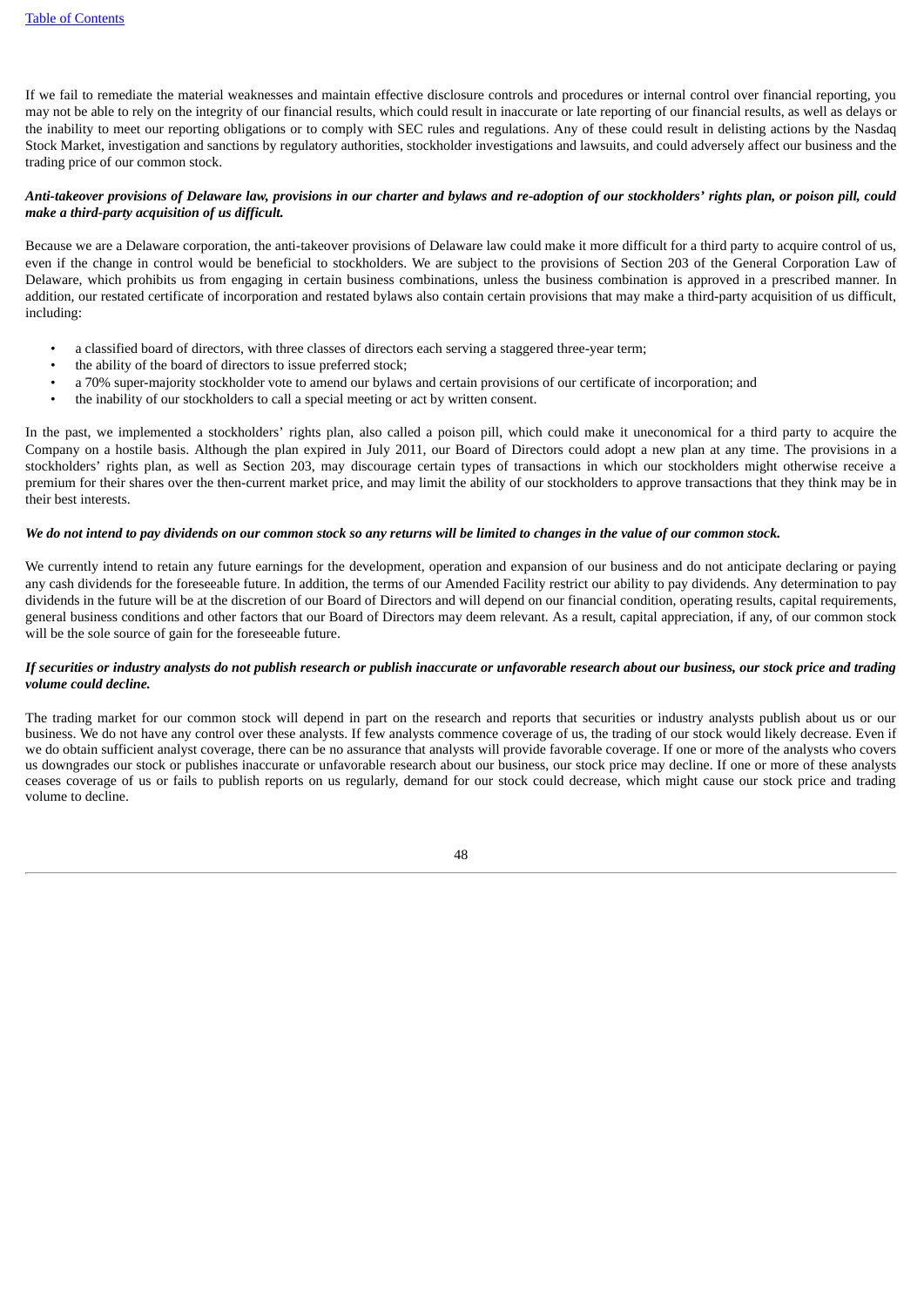## Our restated bylaws provide that a state court located within the State of Delaware is the sole and exclusive forum for certain types of actions and proceedings that may be initiated by our stockholders, which could limit our stockholders' ability to obtain a favorable judicial forum for disputes with *us or our directors, officers or employees.*

Our restated bylaws provide that a state court located within the State of Delaware (or, if no state court located within the State of Delaware has jurisdiction, the federal district court for the District of Delaware) is the sole and exclusive forum for any derivative action or proceeding brought on our behalf, any action asserting a claim of breach of fiduciary duty, any action asserting a claim against us arising pursuant to the Delaware General Corporation Law, our certificate of incorporation or our restated bylaws, or any action asserting a claim against us governed by the internal affairs doctrine. This exclusive forum provision may limit a stockholder's ability to bring a claim in a judicial forum that it finds favorable for disputes with us or our directors, officers or other employees and may discourage these types of lawsuits. Alternatively, if a court were to find the exclusive forum provision contained in our restated bylaws to be inapplicable or unenforceable in an action, we might incur additional costs associated with resolving such action in other jurisdictions, which could harm our business, financial condition and results of operations.

## **Item 1B. UNRESOLVED STAFF COMMENTS**

None.

#### **Item 2. PROPERTIES**

Our corporate headquarters and facilities are located in Salt Lake City, Utah. We currently lease a total of approximately 343,000 square feet of building space in Salt Lake City dedicated to research and development, administration and our laboratory that has received federal certification under CLIA. Activities related to our oncology, urology, and women's health molecular diagnostic business are performed at this location. The leases on our existing Salt Lake City facilities have terms of five to fifteen years, expiring from 2025 through 2036, and provide for renewal options for up to ten additional years.

We also lease approximately 93,000 square feet in South San Francisco, California under two leases that expire in April 2025 and September 2025. This space is dedicated to administration, research and development and the CLIA-certified laboratory for our Women's Health business.

We also lease a space in Mason, Ohio, with approximately 24,000 total square feet, which will expire in August 2024.

In addition, in late 2021, we entered into a non-cancelable operating lease for approximately 63,000 square feet in South San Francisco, California, which will commence in 2023 and expire in 2033. In the first quarter of 2022, we entered into a non-cancelable operating lease for approximately 230,000 square feet in Salt Lake City, Utah, which will commence in 2022 and expire in 2038.

We also lease several small office locations, including our manufacturing facility located in Cologne, Germany.

We believe that our existing facilities and equipment are well maintained and in good working condition. We believe our current facilities and those planned will provide adequate capacity for the foreseeable future. We continue to make investments in capital equipment as needed to meet the anticipated demand for our molecular diagnostic tests.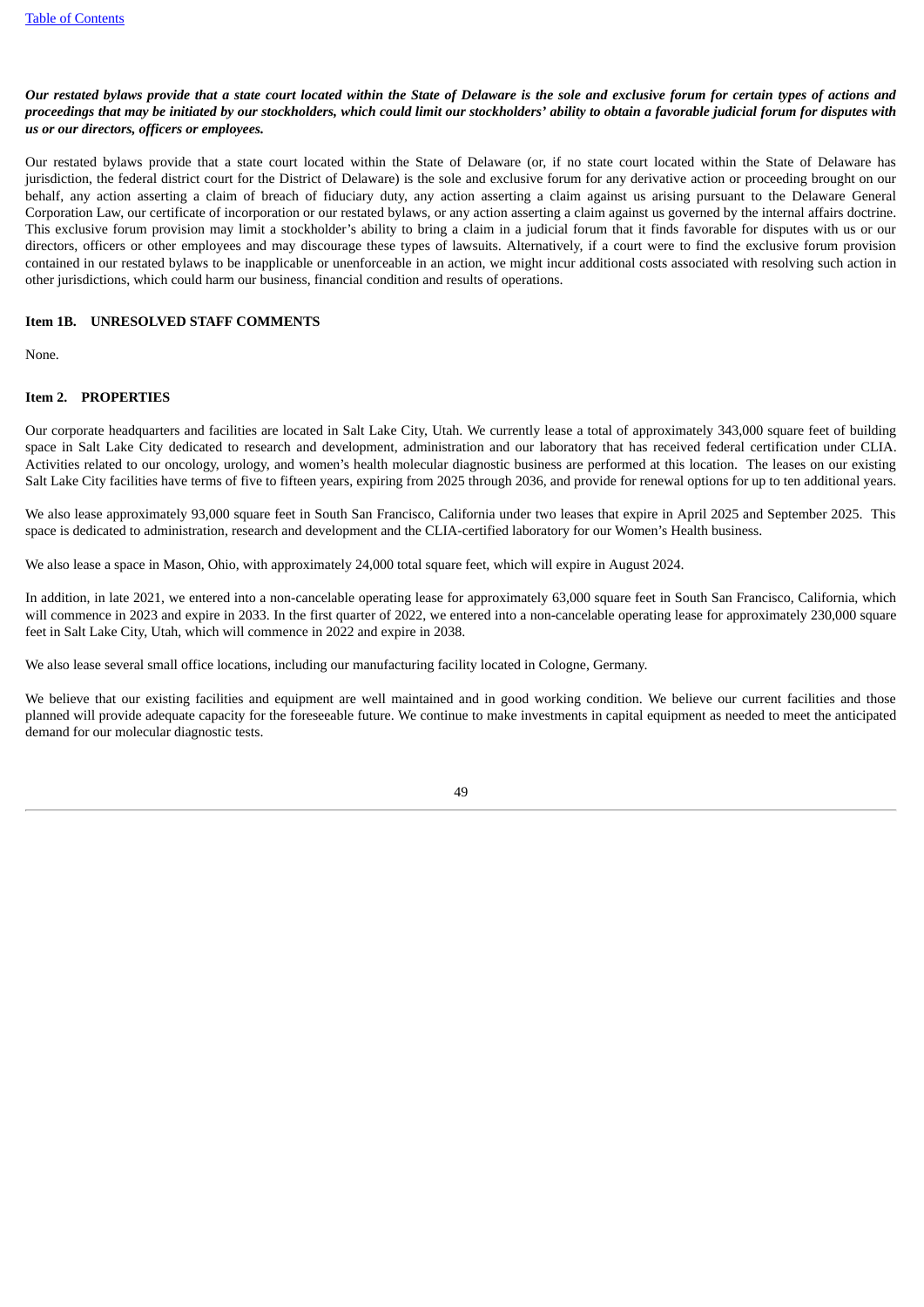#### **Item 3. LEGAL PROCEEDINGS**

#### *Qui Tam Lawsuit*

In June 2016, our wholly-owned subsidiary, Crescendo Bioscience, LLC (formerly known as Crescendo Bioscience, Inc.) ("CBI"), received a subpoena from the Office of Inspector General of the Department of Health and Human Services requesting that CBI produce documents relating to entities that received payment from CBI for the collection and processing of blood specimens for testing, including a named unrelated company, healthcare providers and other third party entities. The Office of Inspector General subsequently requested additional documentation in December 2017. CBI provided to the Office of Inspector General the documents requested. On January 30, 2020, the United States District Court for the Northern District of California unsealed a qui tam complaint, filed on April 16, 2016 against CBI and the Company, alleging violations of the Federal and California False Claims Acts and the California Insurance Fraud Prevention Act. On January 22, 2020, after a multi-year investigation into CBI's and the Company's alleged conduct, the United States declined to intervene. On January 27, 2020, the State of California likewise filed its notice of declination. The Company was not aware of the complaint until after it was unsealed. On May 23, 2020, the court denied CBI and the Company's motion to dismiss. We have accrued \$48.0 million for a potential settlement of this qui tam lawsuit against CBI and the Company, which is included in Accrued liabilities in the Company's Consolidated Balance Sheet. If no settlement is reached, we intend to continue to vigorously defend against this case, but we cannot predict with any degree of certainty the ultimate resolution of this matter or determine whether, or to what extent, any loss with respect to this matter may exceed the amount that we have accrued.

#### *Securities Class Action*

On September 27, 2019, a class action complaint was filed in the United States District Court for the District of Utah, against the Company, our former President and Chief Executive Officer, Mark C. Capone, and our Chief Financial Officer, R. Bryan Riggsbee ("Defendants"). On February 21, 2020, the plaintiff filed an amended class action complaint, which added our former Executive Vice President of Clinical Development, Bryan M. Dechairo, as an additional Defendant. This action, captioned In re Myriad Genetics, Inc. Securities Litigation (No. 2:19-cv-00707-DBB), is premised upon allegations that the Defendants made false and misleading statements regarding our business, operations, and acquisitions. The lead plaintiff seeks the payment of damages allegedly sustained by it and the purported class by reason of the allegations set forth in the amended complaint, plus interest, and legal and other costs and fees. On March 16, 2021, the United States District Court for the District of Utah denied the Company's motion to dismiss. On December 1, 2021, the United States District Court for the District of Utah granted plaintiff's motion for class certification. We intend to vigorously defend against this action. Due to the nature of this matter and inherent uncertainties, it is not possible to provide an evaluation of the likelihood of an unfavorable outcome or an estimate of the amount or range of potential loss, if any.

#### *Stockholder Derivative Actions*

On August 9, 2021, a stockholder derivative complaint was filed in the Delaware Court of Chancery against our former President and Chief Executive Officer, Mark C. Capone, our Chief Financial Officer, R. Bryan Riggsbee, our former Executive Vice President of Clinical Development, Bryan M. Dechairo, and certain of our current and former directors, Lawrence C. Best, Walter Gilbert, John T. Henderson, Heiner Dreismann, Dennis Langer, Lee N. Newcomer, S. Louise Phanstiel, and Colleen F. Reitan (collectively, the "Individual Defendants"), and the Company, as nominal defendant. The complaint is premised upon similar allegations as set forth in the securities class action, including that the Individual Defendants made false and misleading statements regarding our business and operations. The plaintiff, Donna Hickock, asserts breach of fiduciary duty and unjust enrichment claims against the Individual Defendants and seeks, on behalf of the Company, damages allegedly sustained by the Company as a result of the alleged breaches, or disgorgement or restitution, from each of the Individual Defendants, plus interest. Plaintiff Hickock also seeks legal and other costs and fees relating to this action. On November 19, 2021, this action was stayed by the Delaware Court of Chancery pending the resolution of the securities class action lawsuit. We intend to vigorously defend against this action. Due to the nature of this matter and inherent uncertainties, it is not possible to provide an evaluation of the likelihood of an unfavorable outcome or an estimate of the amount or range of potential loss, if any.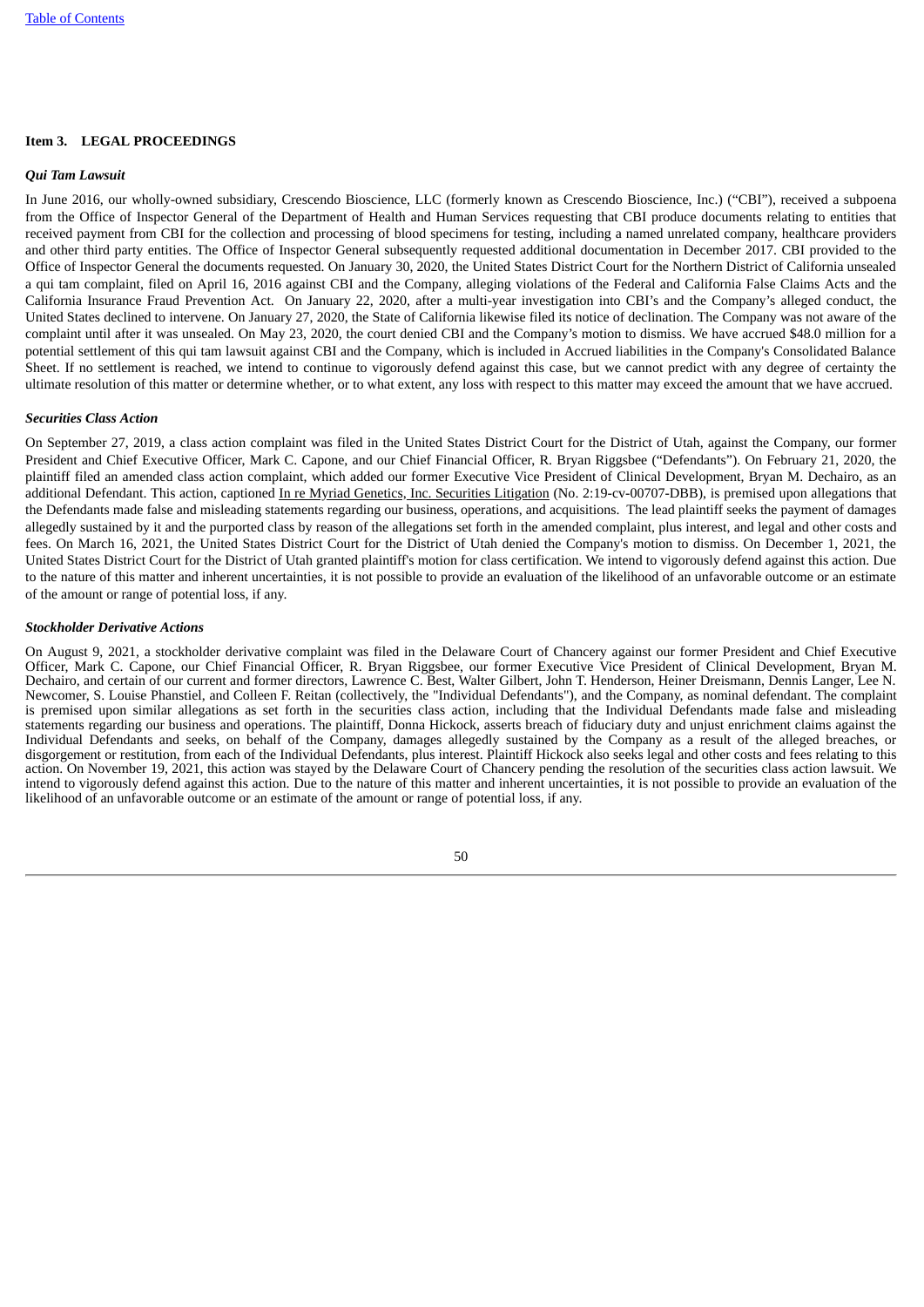On September 17, 2021, a second stockholder derivative complaint was filed in the United States District Court in the District of Delaware against the Individual Defendants, and the Company, as nominal defendant. The action is premised upon similar allegations as set forth in the securities class action and Hickock stockholder derivative action. The plaintiff, Karen Marcey, asserts that the Individual Defendants violated U.S. securities laws and breached their fiduciary duties, and also asserts unjust enrichment, waste of corporate assets and insider trading claims against all or some of the Individual Defendants. Plaintiff Marcey seeks, on behalf of the Company, damages allegedly sustained by the Company as a result of the alleged violations and restitution from the Individual Defendants, plus interest and, on behalf of herself, legal and other costs and fees relating to this action. On January 4, 2022, this action was stayed by the United States District Court for the District of Delaware pending the resolution of the securities class action lawsuit. We intend to vigorously defend against this action. Due to the nature of this matter and inherent uncertainties, it is not possible to provide an evaluation of the likelihood of an unfavorable outcome or an estimate of the amount or range of potential loss, if any.

On January 18, 2022, a third stockholder derivative complaint was filed in the Delaware Court of Chancery against the Individual Defendants, and the Company, as nominal defendant. The action is premised upon similar allegations as set forth in the securities class action and the Hickock and Marcey stockholder derivative actions. The plaintiff, Esther Kogus, asserts that the Individual Defendants breached their fiduciary duties and also asserts unjust enrichment and aiding and abetting breaches of fiduciary duty claims against the Individual Defendants. Plaintiff Kogus seeks, on behalf of the Company, damages allegedly sustained by the Company as a result of the alleged breaches and claims, and restitution from the Individual Defendants. On behalf of herself, plaintiff Kogus seeks legal and other costs and fees relating to this action. We intend to vigorously defend against this action. Due to the nature of this matter and inherent uncertainties, it is not possible to provide an evaluation of the likelihood of an unfavorable outcome or an estimate of the amount or range of potential loss, if any.

#### *Other Legal Proceedings*

On July 27, 2020, a lawsuit was filed against the Company in the Superior Court of Suffolk County, Massachusetts, by Heide Abelli and Victor Pricolo (the "Abelli lawsuit"). The plaintiffs claimed negligence, breach of contract and associated torts in connection with an alleged error in testing performed by the Company in 2004. The plaintiffs sought damages allegedly sustained by them by reason of the allegations set forth in their complaint, together with interest and costs. As of December 31, 2021, we accrued \$14.0 million for a potential settlement of this lawsuit, which is included in Accrued liabilities in the Company's Consolidated Balance Sheet as of December 31, 2021. On January 24, 2022, the Company entered into an agreement with the plaintiffs to settle the lawsuit. Pursuant to the terms of the settlement agreement, the Company agreed to pay \$14.0 million to the plaintiffs. The settlement agreement also provides for a full release by the plaintiffs of all claims against the Company and contains no admission of liability, wrongdoing or responsibility on the part of the Company.

On February 3, 2022, a purported class action lawsuit was filed against the Company in the United States District Court in the Northern District of California by Ashley Carroll. Plaintiff alleges, among other things, that the Company made false statements about the accuracy of its Prequel prenatal screening test. The complaint seeks unspecified monetary damages and injunctive relief. We intend to vigorously defend against this action. Due to the nature of this matter and inherent uncertainties, it is not possible to provide an evaluation of the likelihood of an unfavorable outcome or an estimate of the amount or range of potential loss, if any.

Other than as set forth above, we are not a party to any legal proceedings that we believe will have a material impact on our business, financial position or results of operations.

#### **Item 4. MINE SAFETY DISCLOSURES**

None.

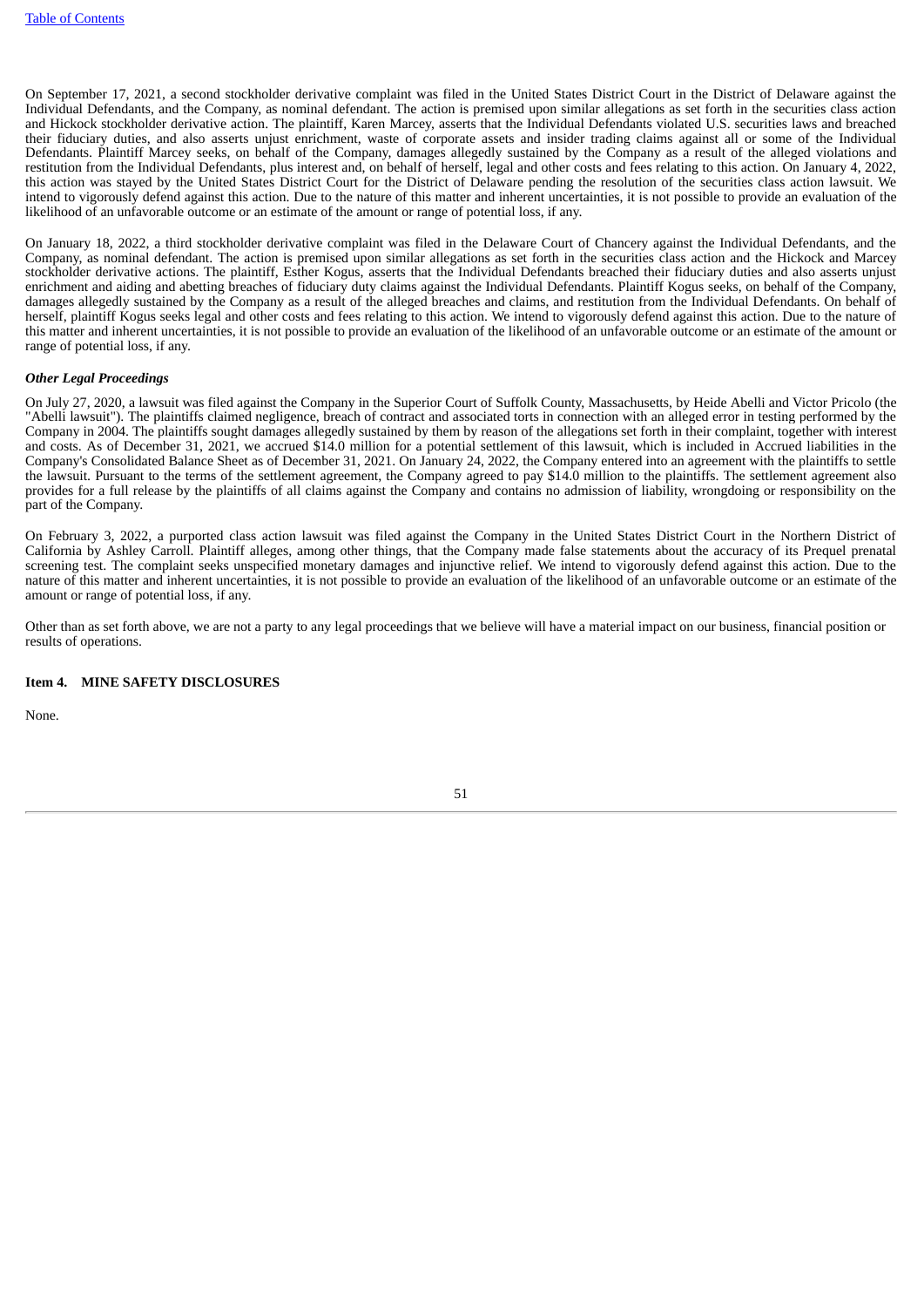## **PART II**

## **Item 5. MARKET FOR REGISTRANT'S COMMON EQUITY, RELATED STOCKHOLDER MATTERS AND ISSUER PURCHASES OF EQUITY SECURITIES**

## **Market Information**

Our common stock is traded on The Nasdaq Global Select Market under the symbol "MYGN."

#### **Stockholders**

As of February 18, 2022, there were approximately 99 holders of record of our common stock. The actual number of stockholders is greater than this number of record holders and includes stockholders who are beneficial owners but whose shares are held in street name by brokers and other nominees.

## **Dividend Policy**

We have never declared or paid any cash dividends on our capital stock. We currently intend to retain all available funds and any future earnings to support our operations and finance the growth and development of our business. We do not intend to pay cash dividends on our common stock for the foreseeable future. Any future determination related to our dividend policy will be made at the discretion of our board of directors and will depend upon, among other factors, our results of operations, financial condition, capital requirements, contractual restrictions, business prospects and other factors our board of directors may deem relevant.

#### **Unregistered Sales of Securities**

None.

#### **Issuer Purchases of Equity Securities**

Our Board of Directors has previously authorized us to repurchase up to \$200.0 million of our outstanding common stock, of which \$110.7 million is still available to repurchase as of December 31, 2021. We are authorized to complete the repurchase through open market transactions or through an accelerated share repurchase program, in each case to be executed at management's discretion based on business and market conditions, stock price, trading restrictions, acquisition activity and other factors. The repurchase program may be suspended or discontinued at any time without prior notice.

No stock repurchases were made under our stock repurchase program during the year ended December 31, 2021.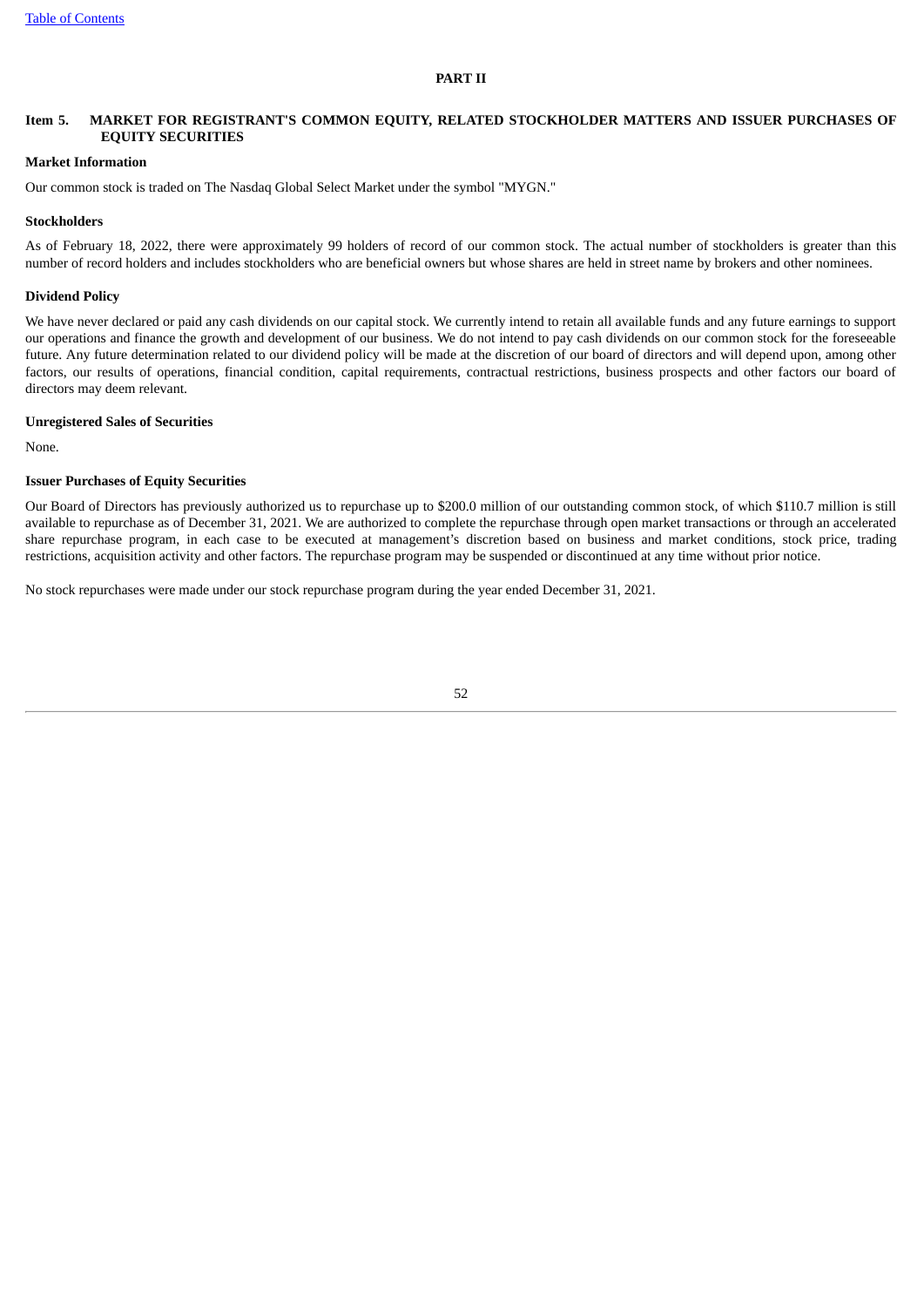#### **Stock Performance Graph**

The graph set forth below compares the annual percentage change in our cumulative total stockholder return on our common stock during a period commencing on December 31, 2016 and ending on December 31, 2021 (as measured by dividing (A) the difference between our share price at the end and the beginning of the measurement period by (B) our share price at the beginning of the measurement period) with the cumulative total return of The Nasdaq Composite Index (IXIC) and the Nasdaq Health Care Index (IXHC) during such period. We have not paid any cash dividends on our common stock, and we do not include cash dividends in the representation of our performance. The price of a share of common stock is based upon the closing price per share as quoted on The Nasdaq Global Select Market on the last trading day of the year shown. The graph lines merely connect year-end values and do not reflect fluctuations between those dates. The comparison assumes \$100 was invested on December 31, 2016 in our common stock and in each of the foregoing indices. The comparisons shown in the graph below are based upon historical data. We caution that the stock price performance shown in the graph below is not necessarily indicative of, nor is it intended to forecast, the potential future performance of our common stock.



|                                 | 12/31/2016 | 12/31/2017 | 12/31/2018 | 12/31/2019 | 12/31/2020 | 12/31/2021 |
|---------------------------------|------------|------------|------------|------------|------------|------------|
| Myriad Genetics, Inc.           | 100.00     | 206.06     | 174.39     | 163.35     | 118.60     | 165.81     |
| NASDAQ Composite Index (IXIC)   | 100.00     | 128.24     | 123.26     | 166.68     | 239.42     | 292.42     |
| NASDAQ Health Care Index (IXHC) | 100.00     | 121.30     | 116.25     | 146.27     | 190.21     | 183.47     |

## Note: Information used on the graph was obtained from the CRSP Total Return Indexes, a source believed to be reliable, but we are not **responsible for any errors or omission in such information.**

The performance graph shall not be deemed to be incorporated by reference by means of any general statement incorporating by reference this Form 10-K into any filing under the Securities Act of 1933, as amended or the Securities Exchange Act of 1934, as amended, except to the extent that we specifically incorporate such information by reference, and shall not otherwise be deemed filed under such acts.

**Item 6. [RESERVED]**

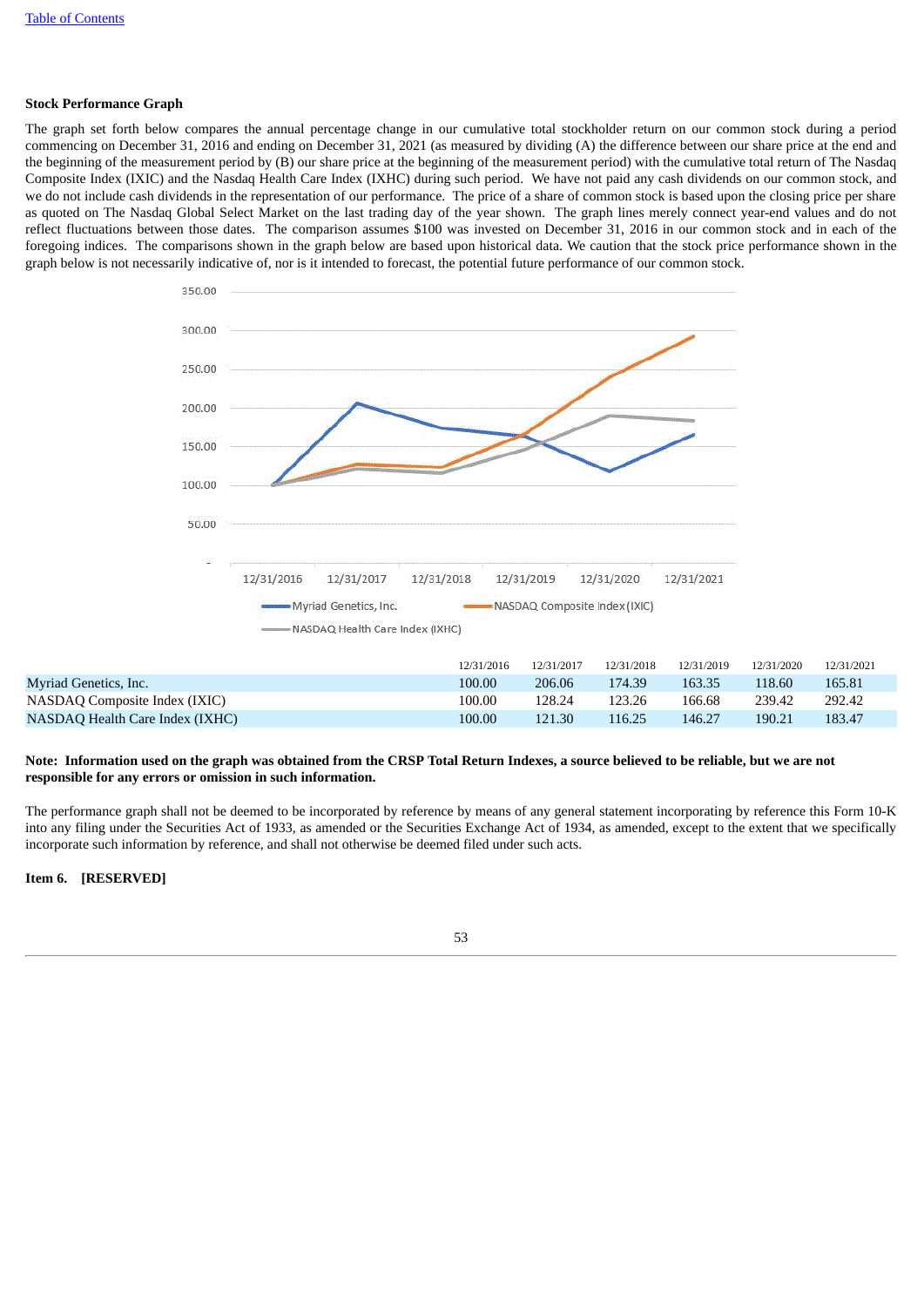### **Item 7. MANAGEMENT'S DISCUSSION AND ANALYSIS OF FINANCIAL CONDITION AND RESULTS OF OPERATIONS**

The following discussion and analysis should be read in conjunction with the audited Consolidated Financial Statements and accompanying notes thereto included elsewhere in this Report. Unless otherwise noted, all of the financial information in this Report is consolidated financial information for the *Company.*

#### **Overview**

We discover and commercialize genetic tests that determine the risk of developing disease, assess the risk of disease progression, or guide treatment decisions across medical specialties where critical genetic insights can significantly improve patient care and lower health care costs. Our mission is to advance health and well-being for all, empower individuals with vital genetic insights and enable healthcare providers to better detect, treat and prevent disease.

We are currently executing upon a strategic transformation plan that is focused on the following strategic priorities: (1) innovation that improves clinical outcomes, ease of use, and access; (2) enterprise capabilities to accelerate growth and scale to market opportunity; and (3) focus on execution and delivery of consistent results. In connection with these strategic priorities, we are focusing our efforts on our Oncology, Women's Health, and Mental Health products. We intend to develop and enhance best-in-class products to support growth, improve patient and provider experience, and reach more patients of all backgrounds. By investing in tech-enabled commercial tools, we believe we will be able to drive increased engagement, improve revenue cycle management, and reduce complexity and cost. We are committed to disciplined management of our initiatives to fulfill our mission and drive long-term growth and profitability. With a foundation of financial, commercial, operational and technological strength, we expect to accelerate growth as we launch a new enterprise commercial model, launch a unified ordering portal, invest in new sequencing technologies, further develop direct-to-consumer channels, and build commercial capabilities to support new products and offerings.

Our consolidated revenues consist primarily of sales of molecular diagnostic tests through our wholly-owned subsidiaries. During the year ended December 31, 2021, we reported total revenues of \$690.6 million, net loss attributable to Myriad Genetics, Inc. stockholders of \$27.2 million and basic and diluted loss per share of \$0.35.

#### **Industry and Competition**

Patients, healthcare providers, payors and health systems are looking to apply the power of genetic insights, molecular diagnostics and precision medicine to achieve improved clinical outcomes and lower cost. Key industry trends include:

- accelerating shifts in consumer engagement, early detection, home-based care models, the rise of low-cost sequencing, telemedicine and virtual care;
- disruption in the way outpatient care is delivered in the midst of the COVID-19 pandemic, coupled with broadened awareness of the vital role of diagnostic testing;
- expanding access to genetic insights, particularly among underserved populations with increased focus on health equity, reducing disparities in health care outcomes and ensuring increased access for challenged communities;
- broader, more innovative use of large data sets and analytics; and
- growth in personalized medicine and the interest in new partnership models to advance companion diagnostics and serve patients with specific treatments based on their own genetic makeup and biology.

These market trends create new opportunities to position us, and our products, for growth and commercial success through enhanced customer service levels and a stronger alignment of our value proposition with physicians and payors. Our focus is on innovative science that improves health outcomes, access for all, and ease of experience in the genetic testing process. We expect to use our ability to innovate not only in research, development and technology, but also in go-to-market approaches, commercial capabilities, and tech-enabled applications so that we can adapt quickly to customer preferences and market dynamics.

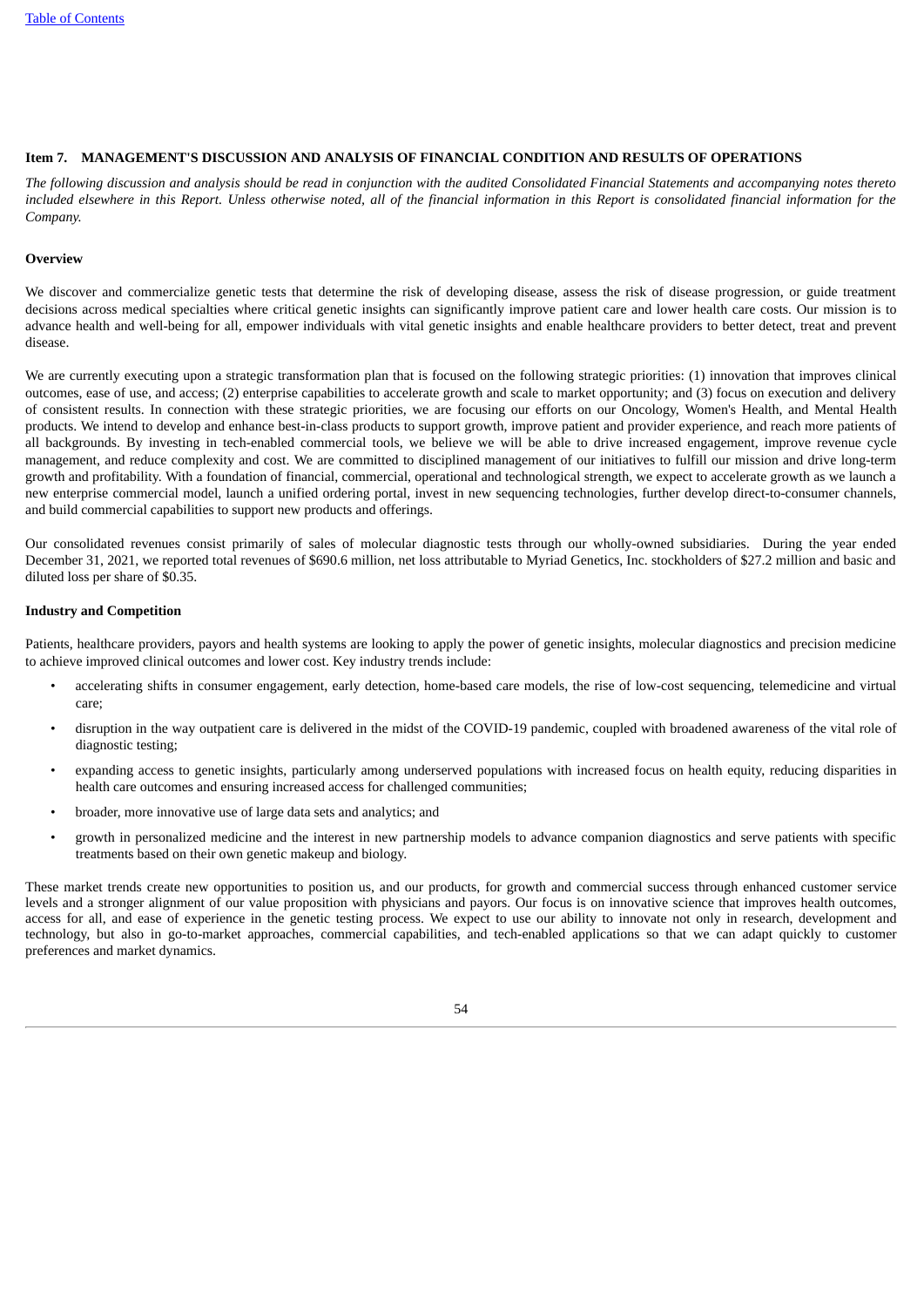#### **Seasonality**

We have historically experienced seasonality in our testing business. The quarter ended December 31st is generally strong as we typically experience an increase in volumes from patients who have met their annual insurance deductible. Conversely, in the quarter ended March 31st we typically experience a decrease in volumes due to the annual reset of patient deductibles. Additionally, the volume of testing is negatively impacted by the summer season, which is generally reflected in the quarter ended September 30th. These seasonality patterns have generally continued during the COVID-19 pandemic, but due to the continued uncertainty surrounding the COVID-19 pandemic, we cannot predict if seasonality will follow the same pattern as in prior years.

#### **Components of Consolidated Operations**

#### *Revenue*

*Molecular Diagnostic Testing*. Our molecular diagnostic tests are designed to analyze genes and their expression levels to assess an individual's risk for developing disease later in life, determine a patient's likelihood of responding to a particular drug, or assess a patient's risk of disease progression. Provided with this valuable information, physicians may more effectively manage their patients' health care. Revenue is recognized when the communication of test results has occurred.

*Pharmaceutical and Clinical Service*. On July 1, 2021, we divested Myriad RBM, Inc., which provided pharmaceutical and clinical services. As a result, we ceased providing pharmaceutical and clinical services as of that date. We also divested of other clinical operations in February 2020. Through Myriad RBM, Inc., we provided biomarker discovery, pharmaceutical and clinical services to the pharmaceutical, biotechnology, and medical research industries utilizing our multiplexed immunoassay technology. Revenue for these services was recognized at the completion of the pharmaceutical and clinical services.

#### *Costs and Expenses*

*Expenses.* Personnel-related costs for each category of Costs and Expenses includes salaries, bonuses, employee benefit costs, employer payroll taxes, and stock-based compensation.

*Cost of Molecular Diagnostic Testing.* Cost of molecular diagnostic testing consists primarily of costs related to lab supplies, personnel-related costs, and overhead costs.

*Cost of Pharmaceutical and Clinical Service.* Cost of pharmaceutical and clinical service consists primarily of costs related to lab supplies and personnelrelated costs.

*Research and Development Expense.* Research and development expenses consists primarily of personnel-related costs and lab supplies, which includes costs incurred in formulating, improving, validating and creating alternative or modified processes related to and expanding the use of our current molecular diagnostic test offerings and costs incurred for the discovery, development and validation of our pipeline of molecular diagnostic and companion diagnostic candidates.

*Selling, General and Administrative Expense.* Selling, general and administrative expenses include costs associated with managing and growing our businesses. Selling, general and administrative expenses consist primarily of salaries, commissions, related personnel costs, and third-party costs for sales, marketing, customer service, billing and collection, legal, finance and accounting, information technology, and human resources.

*Goodwill and long-lived asset impairment charges.* Goodwill and long-lived asset impairment charges includes the impairment loss recognized on the Company's goodwill or long-lived assets, including impairments recognized on intangible assets and right-of-use lease assets.

*Other Income (Expense).* Other income (expense) includes interest income earned on our cash and cash equivalents holdings in short-term interest-bearing accounts; interest expense associated with our debt and amortization of deferred financing costs and original issue discount costs; gains or losses on the sale of assets or businesses; and foreign currency gains and losses, realized gain or loss on marketable securities, and other nonrecurring income and expenses.

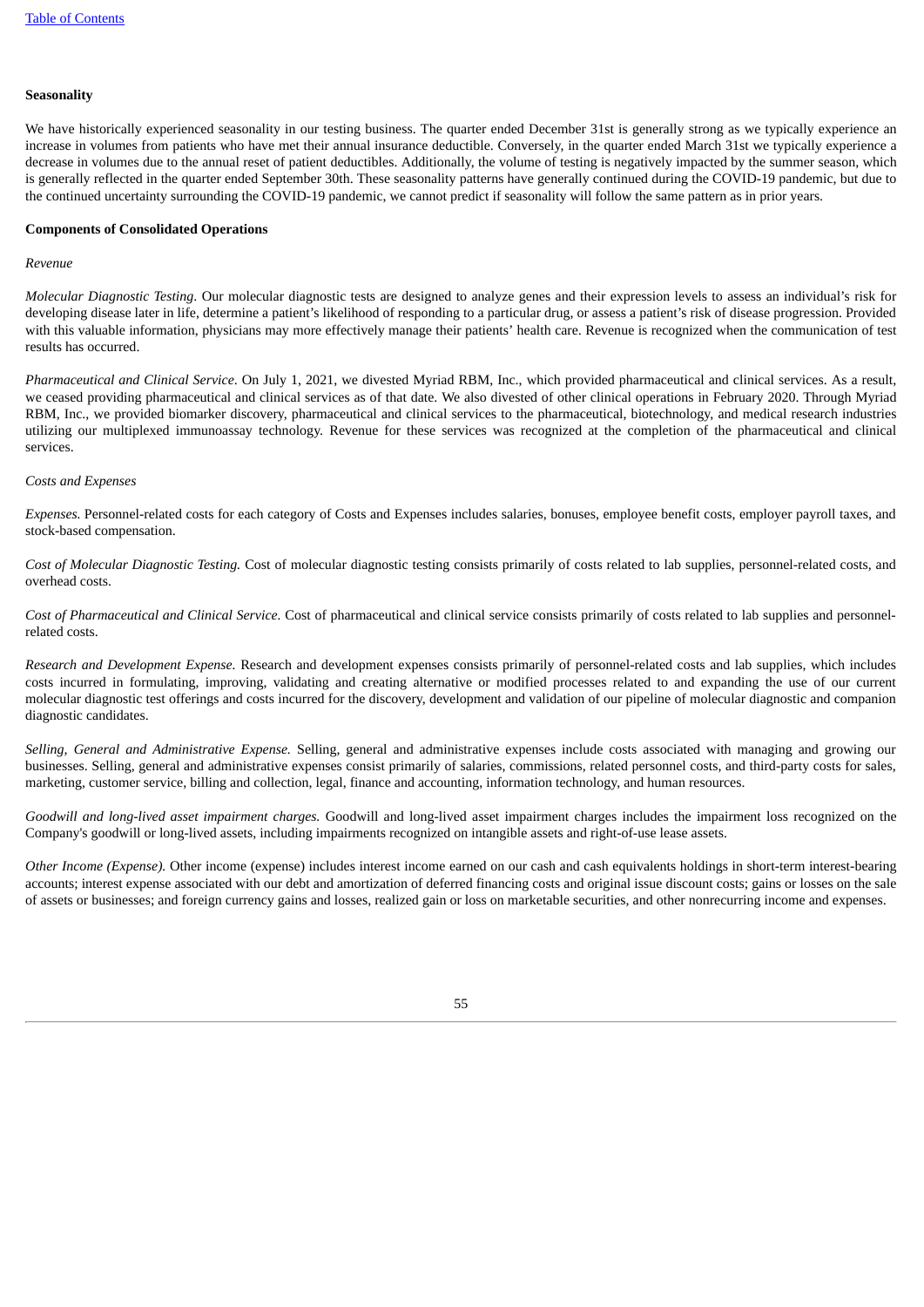#### **Results of Operations**

This section of Management's Discussion and Analysis generally discusses year-to-year comparisons between the year ended December 31, 2021 and the comparative year ended December 31, 2020. Due to our change in fiscal year from June 30th to December 31st, effective January 1, 2021, the comparative year ended December 31, 2020 was unaudited. Discussions of comparisons between (1) the transition period for the six months ended December 31, 2020 and the comparative period of the six months ended December 31, 2019 and (2) the years ended June 30, 2020 and June 30, 2019 that are not included in this Annual Report on Form 10-K can be found in "Management's Discussion and Analysis of Financial Condition and Results of Operations" in Item 7 of Part II of our Transition Report on Form 10-K for the transition period ended December 31, 2020, filed with the SEC on March 16, 2021.

#### *Years Ended December 31, 2021 and 2020*

*Revenue*

|                                             | <b>Years Ended December 31,</b> |      |                     |    |        | % of Total Revenue |       |
|---------------------------------------------|---------------------------------|------|---------------------|----|--------|--------------------|-------|
| (In millions)                               | 2021                            |      | 2020<br>(unaudited) |    | Change | 2021               | 2020  |
| Molecular diagnostic revenue:               |                                 |      |                     |    |        |                    |       |
| <b>Hereditary Cancer</b>                    | \$<br>316.3                     | - \$ | 284.4 \$            |    | 31.9   | 46 %               | 51 %  |
| <b>Tumor Profiling</b>                      | 120.9                           |      | 58.4                |    | 62.5   | 18 %               | 10 %  |
| Prenatal                                    | 106.8                           |      | 74.5                |    | 32.3   | 15 %               | 13 %  |
| Pharmacogenomics                            | 93.7                            |      | 58.7                |    | 35.0   | 14 %               | 11 %  |
| Autoimmune                                  | 28.2                            |      | 35.7                |    | (7.5)  | $4\%$              | 6 %   |
| Other                                       | 0.5                             |      | 1.8                 |    | (1.3)  | $-$ %              | $-$ % |
| Total molecular diagnostic revenue          | 666.4                           |      | 513.5               |    | 152.9  |                    |       |
| Pharmaceutical and clinical service revenue | 24.2                            |      | 43.6                |    | (19.4) | $4\%$              | 8 %   |
| Total revenue                               | 690.6                           |      | 557.1               | £. | 133.5  | 100 %              | 100 % |

Molecular diagnostic revenues for the year ended December 31, 2021 increased \$152.9 million compared to the same period in the prior year. Revenue for the year ended December 31, 2020 was negatively impacted by the pandemic as patients faced significant obstacles accessing healthcare professionals. Tumor Profiling revenues increased \$62.5 million compared to the same period in the prior year due to a \$31.9 million increase in revenue for Prolaris due to expanded coverage and the submission of claims for previously performed tests that were pending clarification of the coverage policy, as well as a \$25.3 million increase in revenues from MyChoice CDx due to expansion in Japan and other areas. Revenue from Pharmacogenomics increased \$35.0 million compared to the same period in the prior year due primarily to a 58% increase in volume. Prenatal revenues increased \$32.3 million compared to the same period in the prior year due primarily to an increase of 19% in the average reimbursement per test and an increase of 12% in volume, as well as a change in estimate related to revenues from prior periods. Hereditary Cancer revenues increased \$31.9 million compared to the same period in the prior year due primarily to a 13% increase in volume as well as a change in estimate related to revenues from prior periods. These increases were partially offset by a \$7.5 million decrease in Autoimmune compared to the same period in the prior year due primarily to the completion of the sale of select operating assets and intellectual property, including the Vectra test, from the Myriad Autoimmune business unit, on September 13, 2021.

Pharmaceutical and clinical service revenue for the year ended December 31, 2021 declined \$19.4 million compared to the year ended December 31, 2020, primarily due to the sale of Myriad RBM, Inc. on July 1, 2021 and the inclusion of revenue from Privatklinik Dr. Robert Schindlbeck GmbH & Co. KG (the "Clinic") for two months in the previous period prior to the sale of the Clinic in February 2020.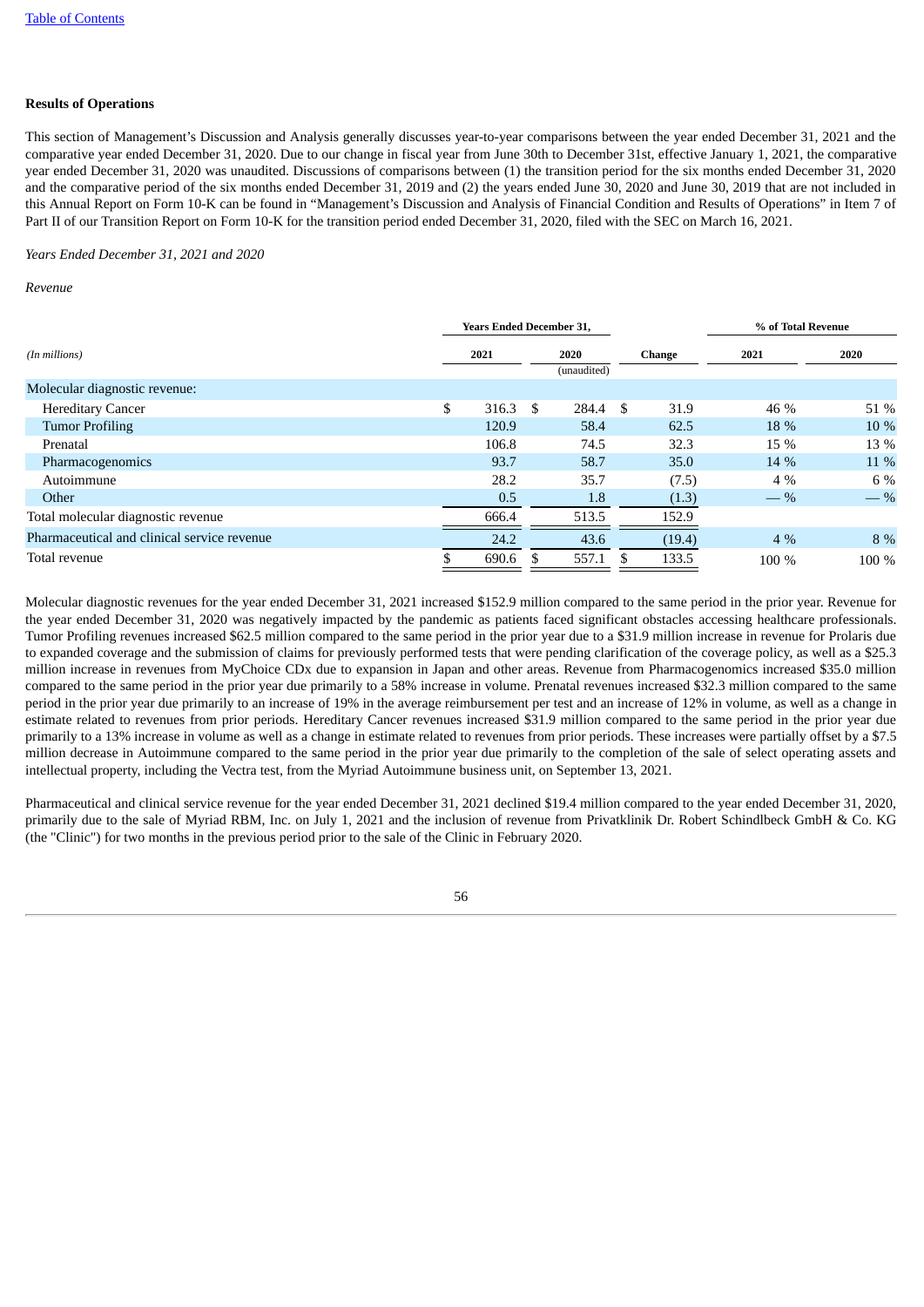#### *Cost of Sales*

|                                                                | <b>Years Ended December 31,</b> |                     |        |
|----------------------------------------------------------------|---------------------------------|---------------------|--------|
| (in millions)                                                  | 2021                            | 2020<br>(unaudited) | Change |
| Cost of molecular diagnostic testing                           | 185.7                           | 157.9               | 27.8   |
| Cost of molecular diagnostic testing as a % of revenue         | 26.9 %                          | 28.3%               |        |
| Cost of pharmaceutical and clinical services                   | 11.9                            | 20.3                | (8.4)  |
| Cost of pharmaceutical and clinical services as a % of revenue | $1.7\%$                         | $3.6\%$             |        |

The cost of molecular diagnostic testing as a percentage of revenue decreased from 28.3% to 26.9% during the year ended December 31, 2021 compared to the year ended December 31, 2020. The decrease was primarily driven by the increase in revenue from higher test volumes during the current period, as higher revenues were generated to cover fixed costs of performing the tests.

The cost of pharmaceutical and clinical services as a percentage of revenue decreased from 3.6% to 1.7% during the year ended December 31, 2021 compared to the year ended December 31, 2020 due to the sale of Myriad RBM, Inc. on July 1, 2021 and the inclusion of the costs related to the Clinic for two months in the previous period prior to the sale of the Clinic in February 2020.

#### *Research and Development Expense*

|                                                          | <b>Years Ended December 31.</b> |                     |        |
|----------------------------------------------------------|---------------------------------|---------------------|--------|
| (in millions)                                            | 2021                            | 2020<br>(unaudited) | Change |
| Research and development expense                         | 81.9                            | 73.3                | 8.6    |
| Research and development expense as a % of total revenue | 11.9%                           | $13.2\%$            |        |

Research and development expense for the year ended December 31, 2021 increased by \$8.6 million compared to the prior year due primarily to costs incurred in the current year as part of the Company's strategic transformation initiatives, increases in lab expenses, and increases in compensation costs as a result of employee bonus reductions in the prior period stemming from the significant impact of COVID-19 on our financial results.

#### *Selling, General and Administrative Expense*

|                                                                      | <b>Years Ended December 31.</b> |        |  |                     |  |        |
|----------------------------------------------------------------------|---------------------------------|--------|--|---------------------|--|--------|
| (in millions)                                                        |                                 | 2021   |  | 2020<br>(unaudited) |  | Change |
| Selling, general, and administrative expense                         |                                 | 537.8  |  | 496.9               |  | 40.9   |
| Selling, general, and administrative expense as a % of total revenue |                                 | 77.9 % |  | 89.2 %              |  |        |

Selling, general and administrative expense increased by \$40.9 million for the year ended December 31, 2021 compared to the prior year due primarily to a \$12.6 million increase in stock-based compensation due to lower stock-based compensation in the prior period as a result of adjustments to stock-based compensation related to the departure of our former Chief Executive Officer, and a \$16.2 million increase in costs incurred in the current period as part of the Company's strategic transformation initiatives, as well as an \$8.2 million increase in bonus expense as a result of employee bonus reductions in the prior year stemming from the significant impact of the COVID-19 pandemic on our financial results, a \$6.3 million increase in legal expenses, a \$5.0 million increase in consulting fees, and a \$3.3 million increase in IT hardware costs. Increases were partially offset by a \$10.5 million decrease in amortization expense and a decrease in sales and marketing expenses of \$3.4 million due primarily to fewer in-person sales and marketing events and travel-related expenses.

#### *Legal Charges Pending Settlement*

|                                                          | <b>Years Ended December 31.</b> |         |  |                                         |  |        |
|----------------------------------------------------------|---------------------------------|---------|--|-----------------------------------------|--|--------|
| (in millions)                                            |                                 | 2021    |  | 2020<br>(unaudited)                     |  | Change |
| Legal charges pending settlement                         |                                 | 62.0    |  | __                                      |  | 62.0   |
| Legal charges pending settlement as a % of total revenue |                                 | $9.0\%$ |  | $\%$<br>$\hspace{0.1mm}-\hspace{0.1mm}$ |  |        |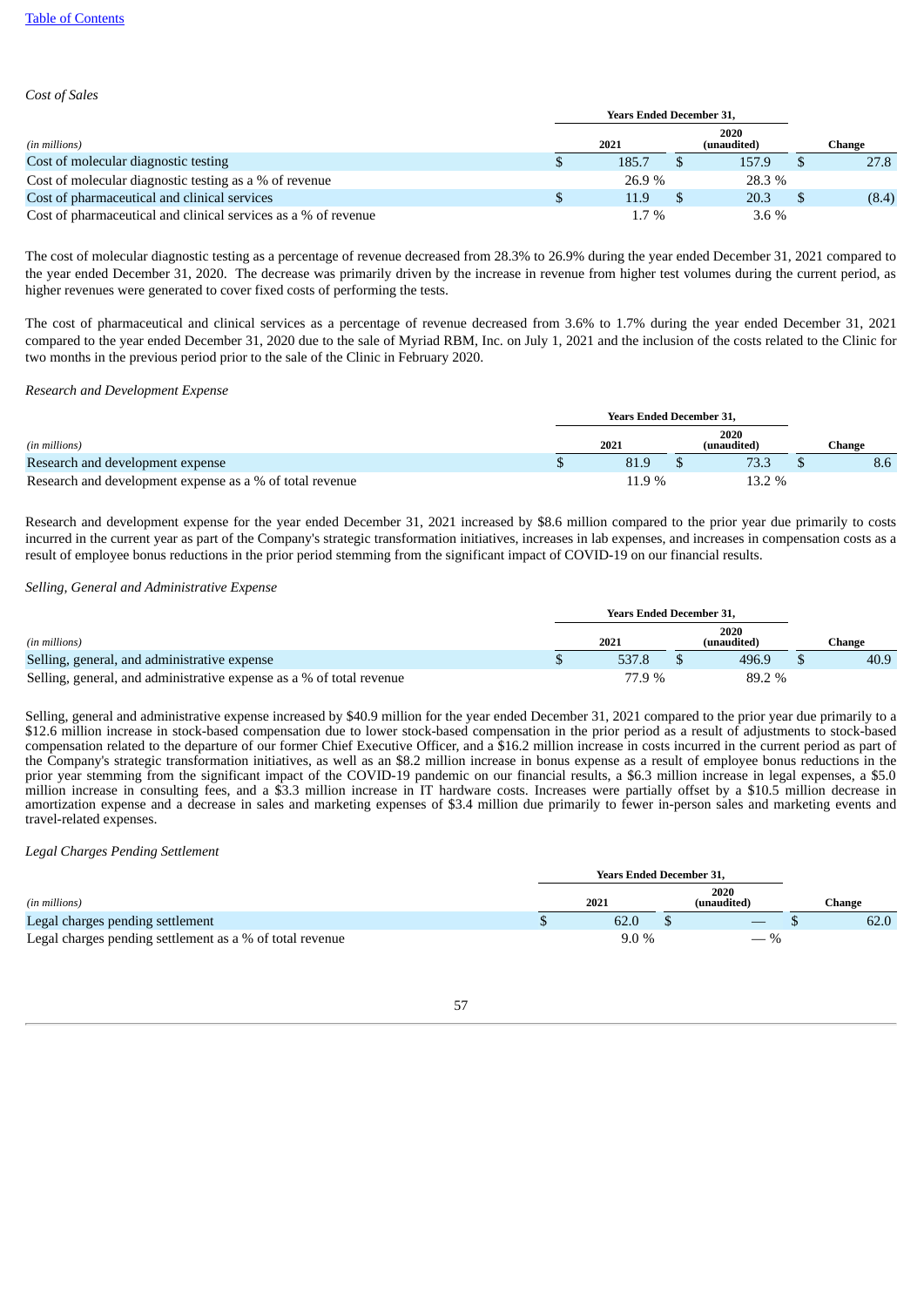Legal charges pending settlement increased for the year ended December 31, 2021 compared to the prior year due to \$62.0 million of accruals related to potential legal settlements, including \$48.0 million in connection with the qui tam lawsuit against Crescendo Bioscience, LLC and the Company and \$14.0 million in connection with the Abelli lawsuit. There was no corresponding legal charges pending settlement in the prior year. The Abelli lawsuit was subsequently settled on January 24, 2022, pursuant to which the Company agreed to pay \$14.0 million to the plaintiffs.

*Goodwill and Long-lived Asset Impairment Charges*

| (in millions)                                                            |  | 2021    | 2020<br>(unaudited) | Change |
|--------------------------------------------------------------------------|--|---------|---------------------|--------|
| Goodwill and long-lived asset impairment charges                         |  |         | 98.4                | (96.6) |
| Goodwill and long-lived asset impairment charges as a % of total revenue |  | $0.3\%$ | 17.7 %              |        |

Goodwill and long-lived asset impairment charges decreased for the year ended December 31, 2021 compared to the prior year due primarily to the Company recognizing goodwill impairment charges in the prior year related to the Autoimmune reporting unit, as well as additional charges related to the abandonment of in-process research and development intangible assets. In the current year, we recognized a \$1.8 million impairment to right-of-use assets as a result of the voluntary early termination of certain lease agreements to consolidate space.

#### *Other Income (Expense)*

|                        |    | <b>Years Ended December 31,</b> |  |                     |               |        |
|------------------------|----|---------------------------------|--|---------------------|---------------|--------|
| (in millions)          |    | 2021                            |  | 2020<br>(unaudited) |               | Change |
| Interest income        | Φ  | 0.7                             |  | 2.0                 |               | (1.3)  |
| Interest expense       | D  | (6.6)                           |  | (11.2)              |               | 4.6    |
| Other                  | \$ | 139.3                           |  | 15.3                | <sup>\$</sup> | 124.0  |
| Other income (expense) |    | 133.4                           |  | 6.1                 |               | 127.3  |

Other income (expense) increased for the year ended December 31, 2021 due primarily to the combined \$152.2 million net gain recognized on the sales of Myriad RBM, Inc. and the Myriad myPath, LLC laboratory in the current period, partially offset by expenses or losses in the current period, including the \$0.6 million net loss recognized on the sale of the Myriad Autoimmune business unit and losses of \$5.2 million and \$6.5 million for a non-cancelable purchase commitment and inventory, respectively, recognized in connection with the divestiture transactions. The increase in Other income (expenses) was partially offset by the receipt of \$14.6 million in stimulus funds from the CARES Act in the prior period. Interest expense decreased due primarily to the repayment of the Company's Amended Facility in full on July 30, 2021.

#### *Income Tax Benefit*

|                    | <b>Years Ended December 31.</b> |                     |   |               |
|--------------------|---------------------------------|---------------------|---|---------------|
| (in millions)      | 2021                            | 2020<br>(unaudited) |   | <b>Change</b> |
| Income tax benefit | (29.9)                          | (59.9)              | Ψ | 30.0          |
| Effective tax rate | $(52.4)\%$                      | $(21.1)\%$          |   |               |

Our tax rate is the product of a U.S. federal effective rate of 21.0% and a blended state income tax rate of approximately 3.4%. Certain significant or unusual items are separately recognized during the period in which they occur and can be a source of variability in the effective tax rates from period to period.

Income tax benefit for the year ended December 31, 2021 was \$(29.9) million, and our effective tax rate was 52.4%. The change in the effective tax rate for the year ended December 31, 2021 as compared to the prior year is due primarily to the tax benefit recorded in the prior year related to the CARES Act, tax expense recorded in the prior year related to asset impairments, tax benefit recorded in the current year related to the differences between the book and tax basis of assets divested, disallowed executive compensation expenses, the release of a valuation allowance, and stock compensation expense.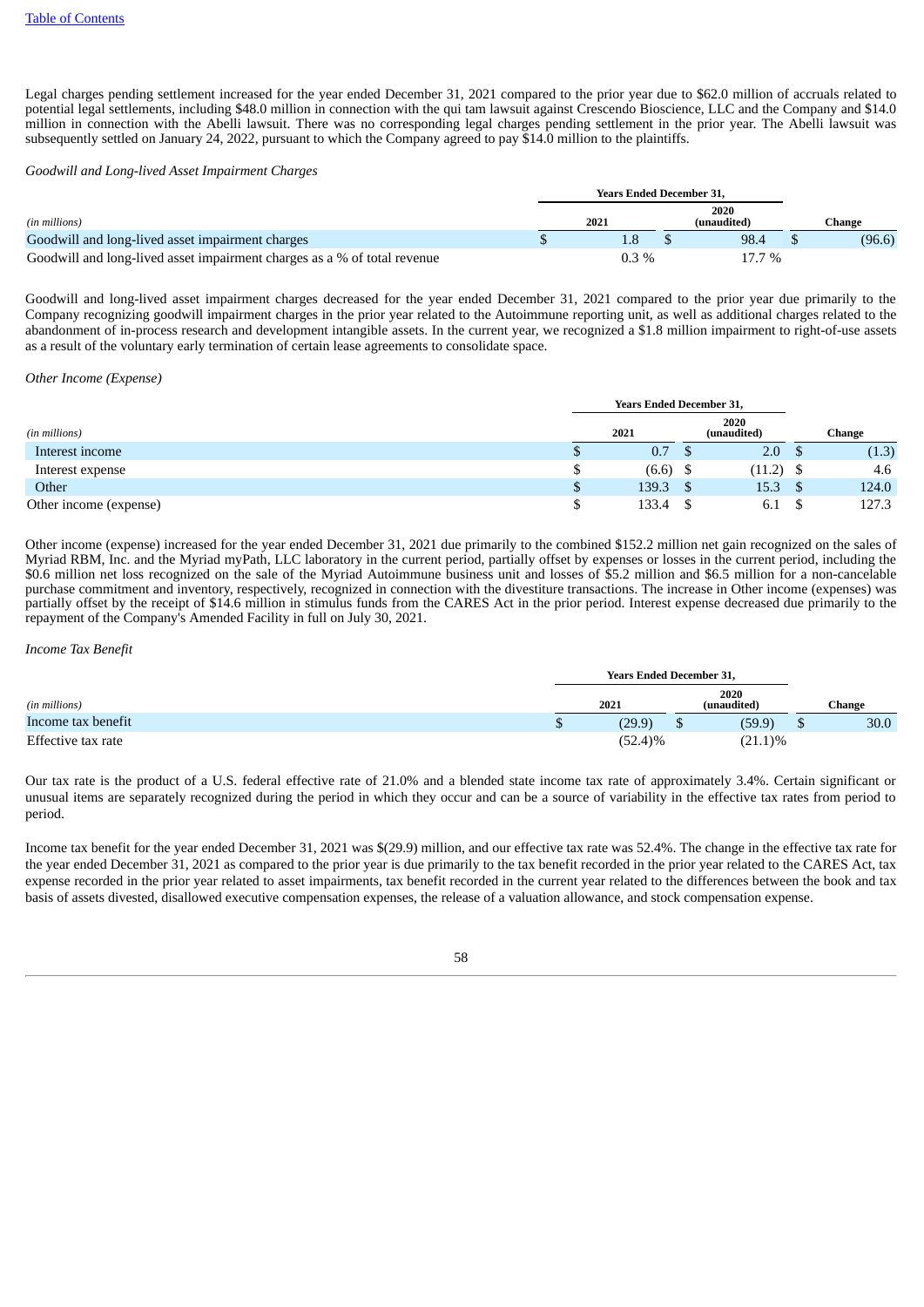# **Liquidity and Capital Resources**

Our primary sources of liquidity are our cash, cash equivalents and marketable investment securities, our cash flows from operations, our cash flows from investing activities, and, in certain circumstances as discussed below, amounts available for borrowing under our Amended Facility. Our capital deployment strategy focuses on use of resources in the key areas of research and development, technology and acquisitions. We believe that investing organically through research and development or acquisitively to support business strategy provides the best return on invested capital. During the year ended December 31, 2021, our liquidity increased by \$379.1 million from the combined proceeds from the sales of Myriad RBM, Inc., the Myriad Autoimmune business, and the Myriad myPath, LLC laboratory. The cash generated from these divestitures provides us with additional liquidity as we seek out strategic opportunities for capital deployment.

We believe that our existing capital resources will be sufficient to meet our projected operating requirements for the foreseeable future. In addition, our capital resources and cash on hand may be used for acquisitions or other strategic investments.

All remaining borrowings under our Amended Facility, which matures on July 31, 2023, were repaid on July 30, 2021 using cash generated from our recent divestitures. Our available capital resources, however, may be consumed more rapidly than currently expected, and we may need or want to raise additional financing. We may not be able to secure such financing in a timely manner or on favorable terms, if at all. In addition, we are subject to financial covenants as part of our outstanding Amended Facility that could limit our ability to incur additional indebtedness. Without additional funds, we may be forced to delay, scale back or eliminate some of our sales and marketing efforts, research and development activities, or other operations, and potentially delay development of our diagnostic tests in an effort to provide sufficient funds to continue our operations. If any of these events occurs, our ability to achieve our development and commercialization goals could be adversely affected.

The Amended Facility restricts our ability to make future borrowings if unrestricted cash, cash equivalents and marketable securities exceed \$150.0 million, unless such borrowings are in connection with certain permitted acquisitions. Unrestricted cash, cash equivalents, and marketable securities totaled \$398.8 million as of December 31, 2021. Our revolving commitment amount is \$250.0 million as of December 31, 2021. As the Company's total unrestricted cash, cash equivalents, and marketable securities exceeded \$150.0 million as of December 31, 2021, we will be unable to make future borrowings unless related to a permitted acquisition. In addition, following the expiration of the waiver of the leverage ratio and interest coverage ratio covenants, which waiver is effective until March 31, 2022, our ability to borrow under the Amended Facility will be limited if we are unable to comply with those financial covenants.

From time to time, we enter into purchase commitments or other agreements that may materially impact our liquidity position in future periods. In April 2021, a non-cancelable operating lease for our new corporate headquarters in Salt Lake City, Utah, commenced with a lease term of 15 years and total future lease payments of approximately \$66.0 million as of December 31, 2021. In addition, in late 2021, we entered into two non-cancelable operating leases, one for approximately 7,500 square feet in Durham, North Carolina, which expires in 2029, and one for approximately 63,000 square feet in South San Francisco, California, which expires in 2033. The total future lease payments of the new North Carolina and California leases are approximately \$2.3 million and \$58.8 million, respectively, as of December 31, 2021. As of December 31, 2021, the Company had approximately \$4.0 million of noncancelable contractual purchase obligations with varying terms over the next two years. In the first quarter of 2022, we entered into a non-cancelable operating lease for approximately 230,000 square feet in Salt Lake City, Utah, which will commence in 2022, with a lease term of 15 years and total future lease payments of approximately \$77.8 million.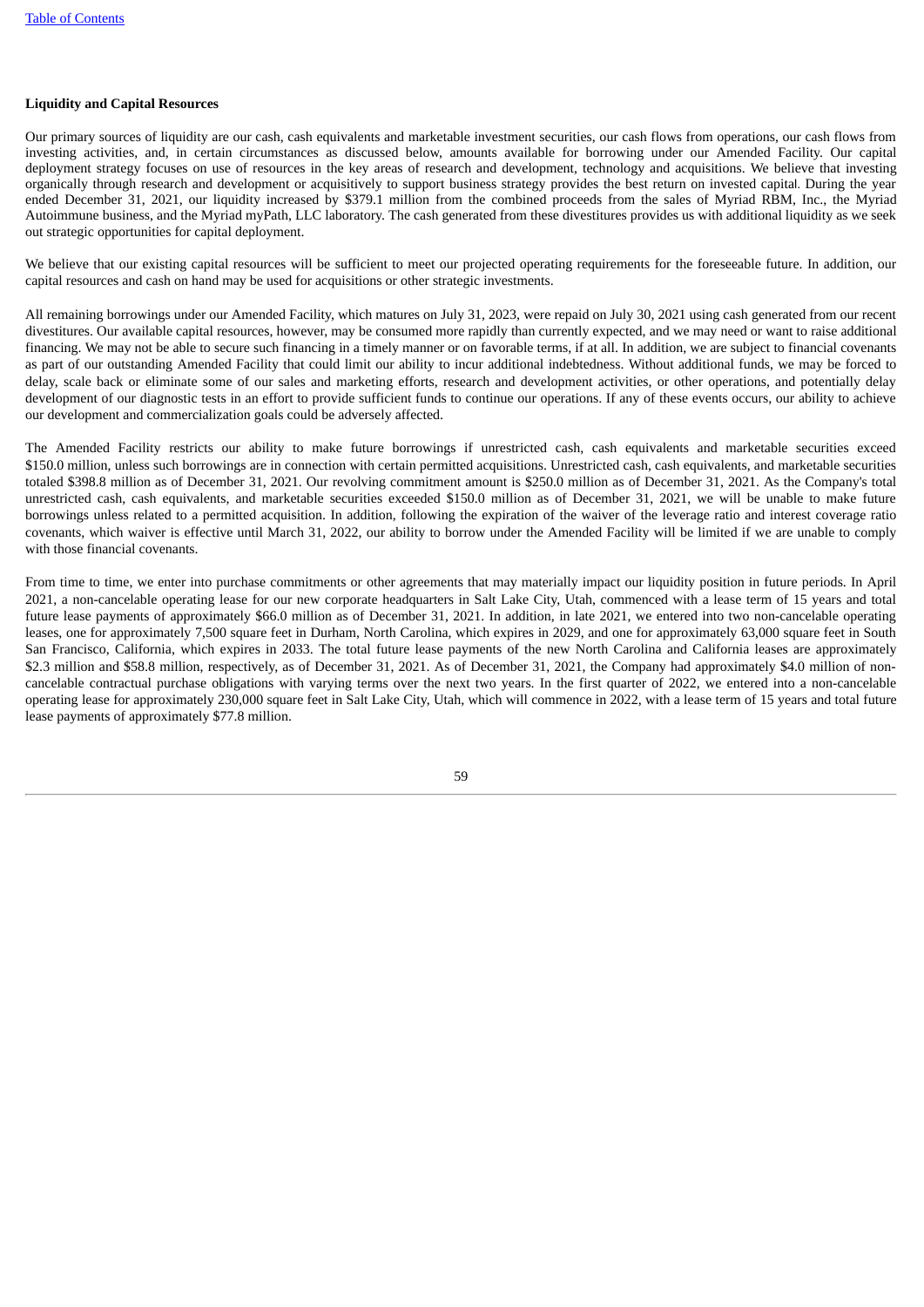Due to the continually evolving global situation from the COVID-19 pandemic, including the emergence of the more highly transmissible Delta and Omicron coronavirus variants and their impact on the ongoing recovery from the earlier effects of the COVID-19 pandemic, it is not possible to predict whether ongoing consequences of the pandemic are reasonably likely to materially affect our liquidity and capital resources in the future. Because of the technical nature of our business and our focus on science, research and development, we are highly dependent upon our ability to attract and retain highly qualified and experienced management, scientific, and technical personnel. Competition and compensation for such personnel and other qualified personnel increased as employment vacancies surged during the year ended December 31, 2021, which has increased the difficulty and cost of hiring and retaining qualified personnel. In addition, potential federal or state regulations that require us to mandate COVID-19 vaccinations for our employees, or any future decision on our part to voluntarily require our employees to receive a COVID-19 vaccine, could impact our ability to hire and retain employees. Loss of the services of or failure to recruit additional key management, scientific and technical personnel and other qualified personnel who are necessary to operate our business would adversely affect our molecular diagnostic business, and it may have a material adverse effect on our business as a whole. Additionally, disruptions to our supply chain as a result of the COVID-19 pandemic could cause shortages of critical materials required to conduct our business, which may have a material adverse effect on our business as a whole. In addition, inflation has had, and we expect it will continue to have, an impact on the costs we incur to attract and retain qualified personnel, costs to generate sales and produce diagnostic testing results, and costs of lab supplies.

The following table represents the balances of cash, cash equivalents and marketable investment securities:

|                                                             |       | December 31, |       |
|-------------------------------------------------------------|-------|--------------|-------|
| (in millions)                                               | 2021  |              | 2020  |
| Cash and cash equivalents                                   | 258.4 |              | 117.0 |
| Marketable investment securities                            | 81.4  |              | 33.7  |
| Long-term marketable investment securities                  | 59.0  |              | 21.0  |
| Cash, cash equivalents and marketable investment securities | 398.8 |              | 171.7 |

The increase in cash, cash equivalents, and marketable investments securities for the year ended December 31, 2021 was primarily driven by \$379.1 million in total cash consideration from the sale of Myriad RBM, Inc., the Myriad Autoimmune business, and the Myriad myPath, LLC laboratory, the receipt of a U.S. federal tax refund of \$89.6 million, and proceeds of \$91.8 million from the exercise of stock options, partially offset by \$226.4 million in repayments of our Amended Facility and \$10.5 million in transaction expenses related to the foregoing divestitures, as well as by cash used in operating activities as part of our normal course of business.

During the transition period ended December 31, 2020, the decrease in cash, cash equivalents and marketable investment securities was primarily driven by the Company using \$73.7 million in cash for operating activities.

The following table represents the condensed cash flow statement:

|                                                                 |    | <b>Year Ended December 31.</b> |      |             |  |
|-----------------------------------------------------------------|----|--------------------------------|------|-------------|--|
| (in millions)                                                   |    | 2021                           | 2020 |             |  |
|                                                                 |    |                                |      | (unaudited) |  |
| Cash flows from operating activities                            | \$ | $18.2 \quad $$                 |      | (26.9)      |  |
| Cash flows from investing activities                            |    | 274.4                          |      | 61.6        |  |
| Cash flows from financing activities                            |    | (150.6)                        |      | (1.0)       |  |
| Effect of foreign exchange rates on cash and cash equivalents   |    | (0.6)                          |      | 0.6         |  |
| Change in cash and cash equivalents classified as held for sale |    |                                |      | 1.5         |  |
| Net increase (decrease) in cash and cash equivalents            |    | 141.4                          |      | 35.8        |  |
| Cash and cash equivalents at the beginning of the<br>period     |    | 117.0                          |      | 81.2        |  |
| Cash and cash equivalents at the end of the period              |    | $258.4$ \$                     |      | 117.0       |  |
|                                                                 |    |                                |      |             |  |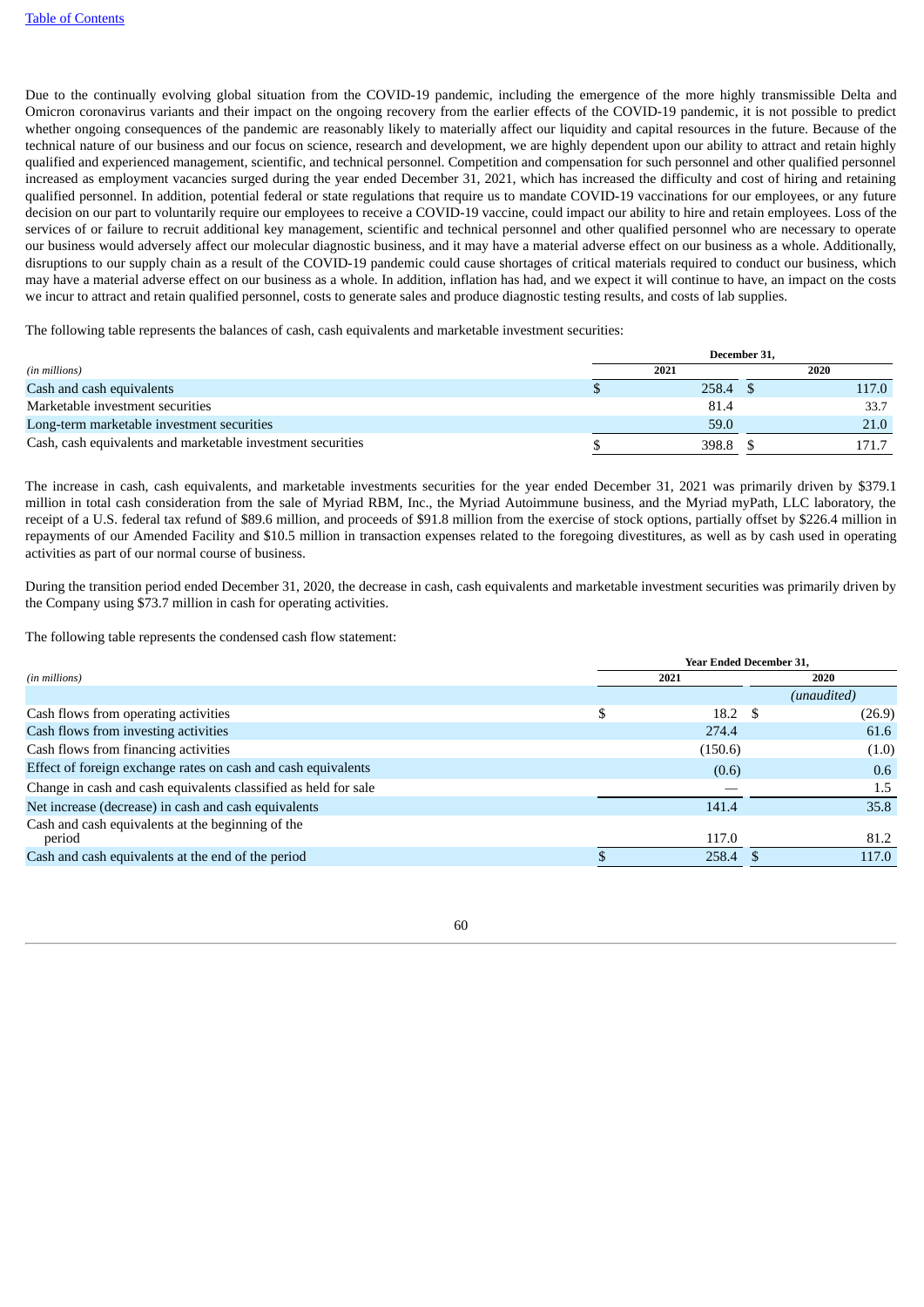## *Cash Flows from Operating Activities*

In the year ended December 31, 2021, the increase in cash flows was primarily due to the change in the balance of prepaid taxes due to the receipt of a \$89.6 million U.S. federal tax refund, partially offset by a decrease in cash flows from operating activities primarily driven by a \$37.7 million change in trade accounts receivable in the current period compared to the prior period due to the change in sales volumes and cash collections as a result of the significant impact of the COVID-19 pandemic on our financial results during the prior period.

#### *Cash Flows from Investing Activities*

In the year ended December 31, 2021, the increase in cash flows from investing activities as compared to the same period in the prior year was primarily due to incremental cash proceeds of \$357.8 million from divestitures in the current period as compared to the prior period. This increase is partially offset by an increase of \$132.0 million of purchases of marketable investment securities in the current period as compared to the prior period, a decrease of \$8.2 million in proceeds from marketable investment securities during the current period, and an increase of \$4.8 million in capital expenditures in the current period.

#### *Cash Flows from Financing Activities*

In the year ended December 31, 2021, the decrease in cash flows from financing activities as compared to the same period in the prior year was primarily due to the use of \$226.4 million in cash for repayments of the Amended Facility during the current year. The decrease was partially offset by an increase of \$80.2 million in proceeds from the exercise of stock options, net of shares exchanged for payroll withholding tax in the current year as compared to the prior year.

#### *Effects of Inflation*

We do not believe that inflation has had a material impact on our business, sales, or operating results during the periods presented. However, inflation has had, and we expect that it will continue to have, an impact on the labor costs we incur to attract and retain qualified personnel, costs to generate sales and produce diagnostic testing results, and costs of lab supplies. Inflationary costs may impact our profitability and could adversely affect our business, financial condition and results of operations.

#### *Share Repurchase Program*

Our Board of Directors has previously authorized us to repurchase up to \$200.0 million of our outstanding common stock. We may repurchase our common stock from time to time or on an accelerated basis through open market transactions or privately negotiated transactions as determined by our management. The amount and timing of stock repurchases under the program will depend on business and market conditions, stock price, trading restrictions, acquisition activity and other factors. As of December 31, 2021, we are authorized to repurchase up to \$110.7 million under our current share repurchase authorization. See "Part II, Item 2. Unregistered Sales of Equity Securities and Use of Proceeds – Issuer Purchases of Equity Securities" below.

#### **Critical Accounting Policies**

Critical accounting policies are those policies which are both important to the portrayal of a company's financial condition and results and require management's most difficult, subjective or complex judgments, often as a result of the need to make estimates about the effect of matters that are inherently uncertain. Our critical accounting policies are as follows:

- revenue recognition;
- goodwill; and
- income taxes.

*Revenue Recognition*. Revenue is recognized when, or as, performance obligations under the terms of a contract are satisfied, which occurs when control of the promised products or services is transferred to a customer. We exclude sales, use, value-added, and other taxes we collect on behalf of third parties from revenue. Revenue is measured as the amount of consideration we expect to receive in exchange for transferring products or services to a customer.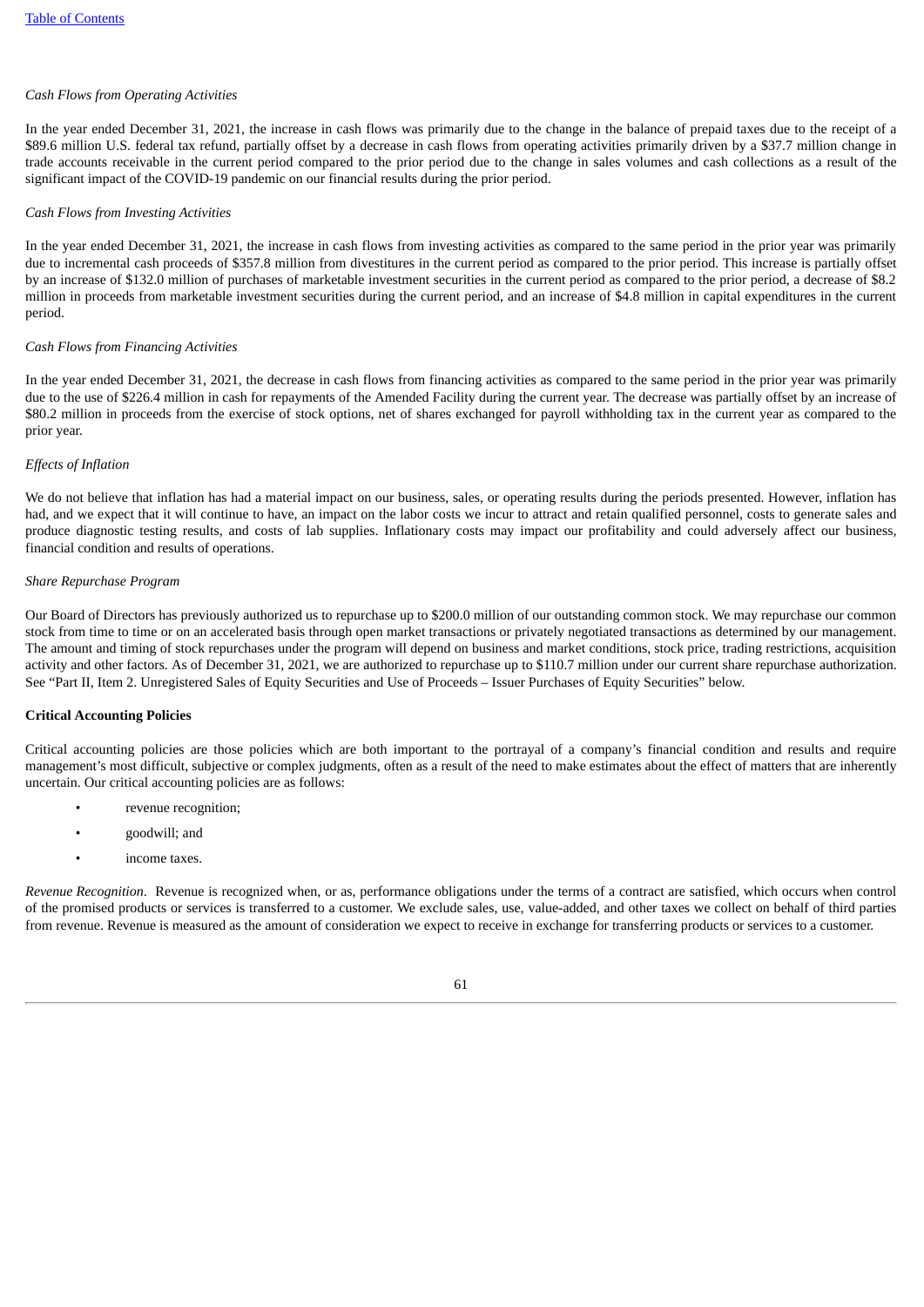We generate revenue primarily by performing molecular diagnostic testing. We perform our obligation under a contract with a customer by processing those diagnostic tests and communicating the test results to customers, in exchange for consideration from the customer. Revenue from the sale of molecular diagnostic tests is recorded at the estimated transaction price. We have determined that the communication of test results indicates transfer of control for revenue recognition purposes. We have the right to bill our customers upon the completion of performance obligations and thus do not record contract assets. Occasionally customers make payments prior to our performance of our contractual obligations. When this occurs, we record a contract liability as deferred revenue.

Significant judgments are required in determining the transaction price and satisfying performance obligations under the revenue standard. In determining the transaction price, we estimate the expected amount of consideration as revenue. We apply this method consistently for similar contracts when estimating the effect of any uncertainty on an amount of variable consideration to which it will be entitled. An estimate of transaction price does not include any estimated amount of variable consideration that is constrained. We consider all the information (historical, current, and forecast) that is reasonably available to identify possible consideration amounts. To determine our estimated transaction price, we apply the expected value method for sales where we have a large number of contracts with similar characteristics. We then consider the probability of the variable consideration for each possible scenario. We have significant experience with historical collection patterns and use this experience to estimate transaction prices.

The estimate of revenue is affected by assumptions in payor mix and in payor behavior such as changes in payor collections, current customer contractual requirements, and experience with ultimate collection from third-party payors. When assessing the total consideration for insurance carriers and patients, revenues are further constrained for estimated refunds. The Company reserves certain amounts in accrued liabilities in the Consolidated Balance Sheets in anticipation of request for refunds of payments made previously by insurance carriers, which are accounted for as reductions in revenues in the Consolidated Statements of Operations and Comprehensive Income (Loss).

*Goodwill.* We test goodwill for impairment on an annual basis and in the interim by reporting unit if events and circumstances indicate that goodwill may be impaired. The events and circumstances that are considered include business climate and market conditions, legal factors, operating performance indicators and competition. Impairment of goodwill is evaluated on a qualitative basis before calculating the fair value of the reporting unit. If the qualitative assessment suggests that impairment is more likely than not, a quantitative impairment analysis is performed. The quantitative analysis involves comparison of the fair value of a reporting unit with its carrying amount. The valuation of a reporting unit requires judgment in estimating future cash flows, discount rates, residual growth rates and other factors. In making these judgments, we evaluate the financial health of our business, including such factors as industry performance, market saturation and opportunity, changes in technology and operating cash flows. Changes in our forecasts or decreases in the value of our common stock could cause book value of reporting units to exceed their fair values. If the carrying amount of a reporting unit exceeds its fair value, an impairment loss is recognized in an amount equal to that excess, limited to the total amount of goodwill allocated to that reporting unit. If an event occurs that would cause a revision to the estimates and assumptions used in analyzing the value of the goodwill, the revision could result in a noncash impairment charge that could have a material impact on the financial results.

As of December 31, 2021, we have recorded goodwill of \$239.2 million on our Consolidated Balance Sheet. This goodwill is attributable to the Myriad Mental Health, Myriad International, and Myriad Women's Health reporting units. We qualitatively evaluated the Myriad Mental Health and Myriad International reporting units for impairment. The factors that are considered in the qualitative analysis include macroeconomic conditions, industry and market considerations, revenue growth rates, current and financial performance, other factors that would have a negative effect on earnings and cash flows, and other relevant entity-specific events and information. Significant judgment is required in assessing the weight of the qualitative factors. We noted no indicators of impairment during the year ended December 31, 2021.

For our Myriad Women's Health reporting unit, we elected to perform a quantitative assessment of goodwill. We measured the fair value of the Myriad Women's Health reporting unit utilizing the market approach and the discounted cash flow method under the income approach. As a result of the assessment, no goodwill impairment charges were recorded as the estimated fair value of the reporting unit exceeded the carrying value of the goodwill as of December 31, 2021. We performed a sensitivity analysis of the discount rate and the revenue growth rate, which are significant assumptions in the calculation of fair value. We determined that a 1% increase in the discount rate or a 1% decline in forecasted revenue growth would not have changed our determination that the fair value of the reporting unit was in excess of its carrying value.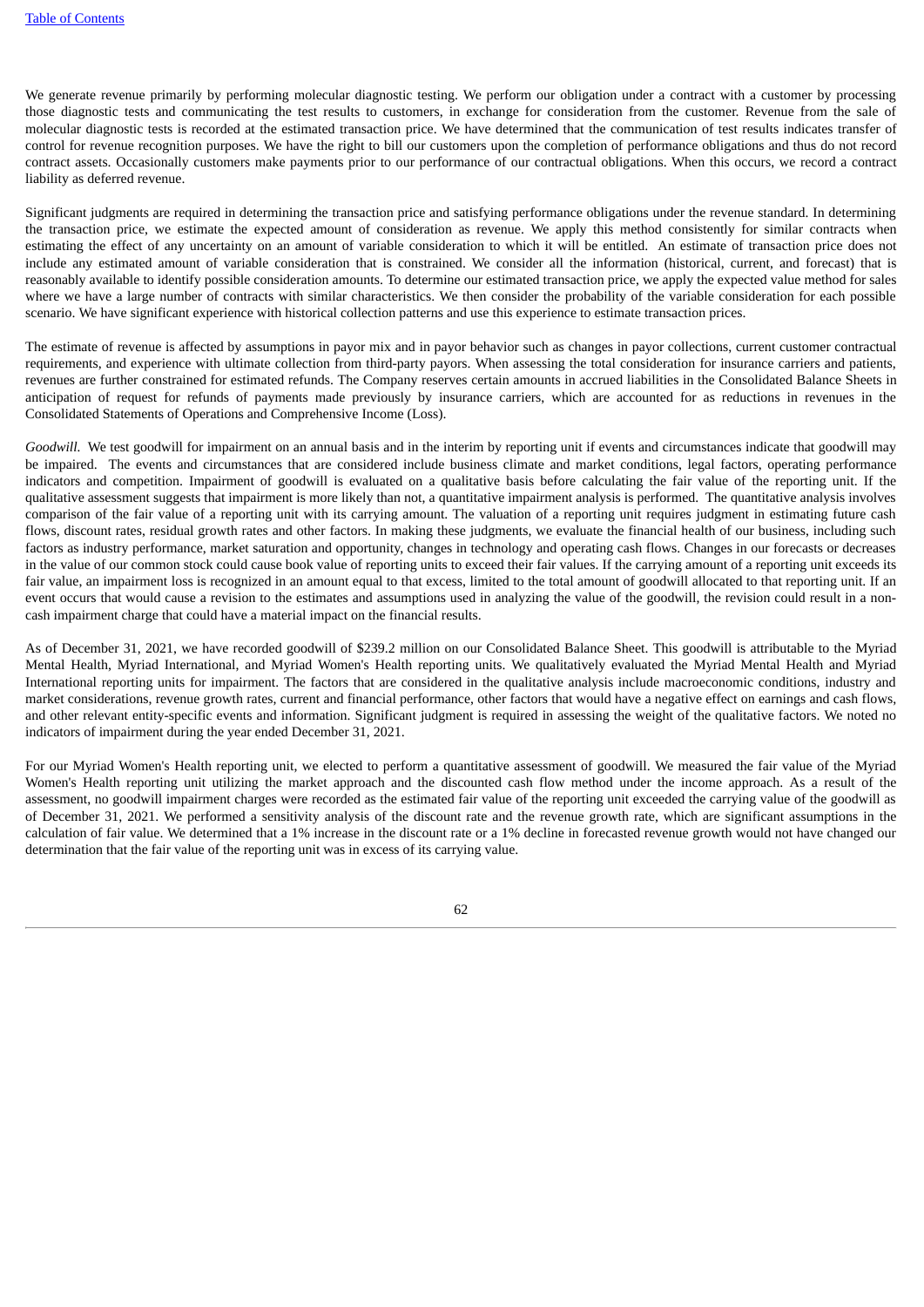Goodwill impairment testing requires us to make a number of assumptions and estimates concerning future levels of revenue growth, operating margins, and other financial assumptions, which are based upon our long-term plan. The discount rate is an estimate of the overall after-tax rate of return required by a market participant whose weighted average cost of capital includes both debt and equity, including a risk premium. While we use the best available information to prepare our cash flows and discount rate assumptions, actual future cash flows and/or market conditions could differ significantly resulting in future impairment charges related to recorded goodwill balances. While there are always changes in assumptions to reflect changing business and market conditions, our overall methodology used has remained unchanged.

*Income Taxes*. Our income tax provision is based on income before taxes and is computed using the liability method in accordance with Accounting Standards Codification ("ASC") 740 – *Income Taxes*. Deferred tax assets and liabilities are determined based on the difference between the financial statement and tax basis of assets and liabilities using tax rates projected to be in effect for the year in which the differences are expected to reverse. Significant estimates are required in determining our provision for income taxes. Some of these estimates are based on interpretations of existing tax laws or regulations, or the expected results from any future tax examinations. Various internal and external factors may have favorable or unfavorable effects on our future provision for income taxes. Those factors include, but are not limited to, changes in tax laws, regulations and/or rates, the results of any future tax examinations, changing interpretations of existing tax laws or regulations, changes in estimates of prior years' items, past levels of research and development spending, acquisitions, changes in our corporate structure, and changes in overall levels of income before taxes all of which may result in periodic revisions to our provision for income taxes.

Developing our provision for income taxes, including our effective tax rate and analysis of potential uncertain tax positions, if any, requires significant judgment and expertise in federal and state income tax laws, regulations and strategies, including the determination of deferred tax assets and liabilities and any estimated valuation allowance we deem necessary to offset deferred tax assets. If we do not maintain taxable income from operations in future periods, we may increase the valuation allowance for our deferred tax assets and record material adjustments to our income tax expense. Our judgment and tax strategies are subject to audit by various taxing authorities. While we believe we have provided adequately for our uncertain income tax positions in our consolidated financial statements, an adverse determination by these taxing authorities could have a material adverse effect on our consolidated financial condition, results of operations or cash flows. Interest and penalties on income tax items are included as a component of overall income tax expense.

#### **Recent Accounting Pronouncements**

See Note 1 to the Consolidated Financial Statements included in Item 8 of this Report for a description of recent accounting pronouncements.

## **Item 7A. QUANTITATIVE AND QUALITATIVE DISCLOSURES ABOUT MARKET RISK**

We are exposed to market risks in the ordinary course of our business. These risks primarily relate to interest rates and foreign currency exchange risks.

We maintain an investment portfolio in accordance with our written investment policy. The primary objectives of our investment policy are to preserve principal, maintain proper liquidity to meet operating needs and maximize yields. Our investment policy specifies credit quality standards for our investments and limits the amount of credit exposure to any single issue, issuer or type of investment.

Our investments consist of debt securities of various types and maturities of five years or less, with an average maturity of two years. These securities are classified as available-for-sale. Available-for-sale securities are recorded on the balance sheet at fair market value with unrealized gains or losses reported as part of Accumulated other comprehensive income (loss). Realized gains and losses on investment security transactions are reported on the specificidentification method. Dividend and interest income are recognized when earned. A decline in the market value of any available-for-sale security below cost that is deemed other-than-temporary results in a charge to earnings and establishes a new cost basis for the security.

Although our investment policy guidelines are intended to ensure the preservation of principal, market conditions can result in high levels of uncertainty. Our ability to trade or redeem the marketable investment securities in which we invest, including certain corporate bonds, may become difficult. Valuation and pricing of these securities can also become variable and subject to uncertainty. As of December 31, 2021, we had \$0.2 million in unrealized losses in our investment portfolio. We do not utilize derivative financial instruments to manage our interest rate risks.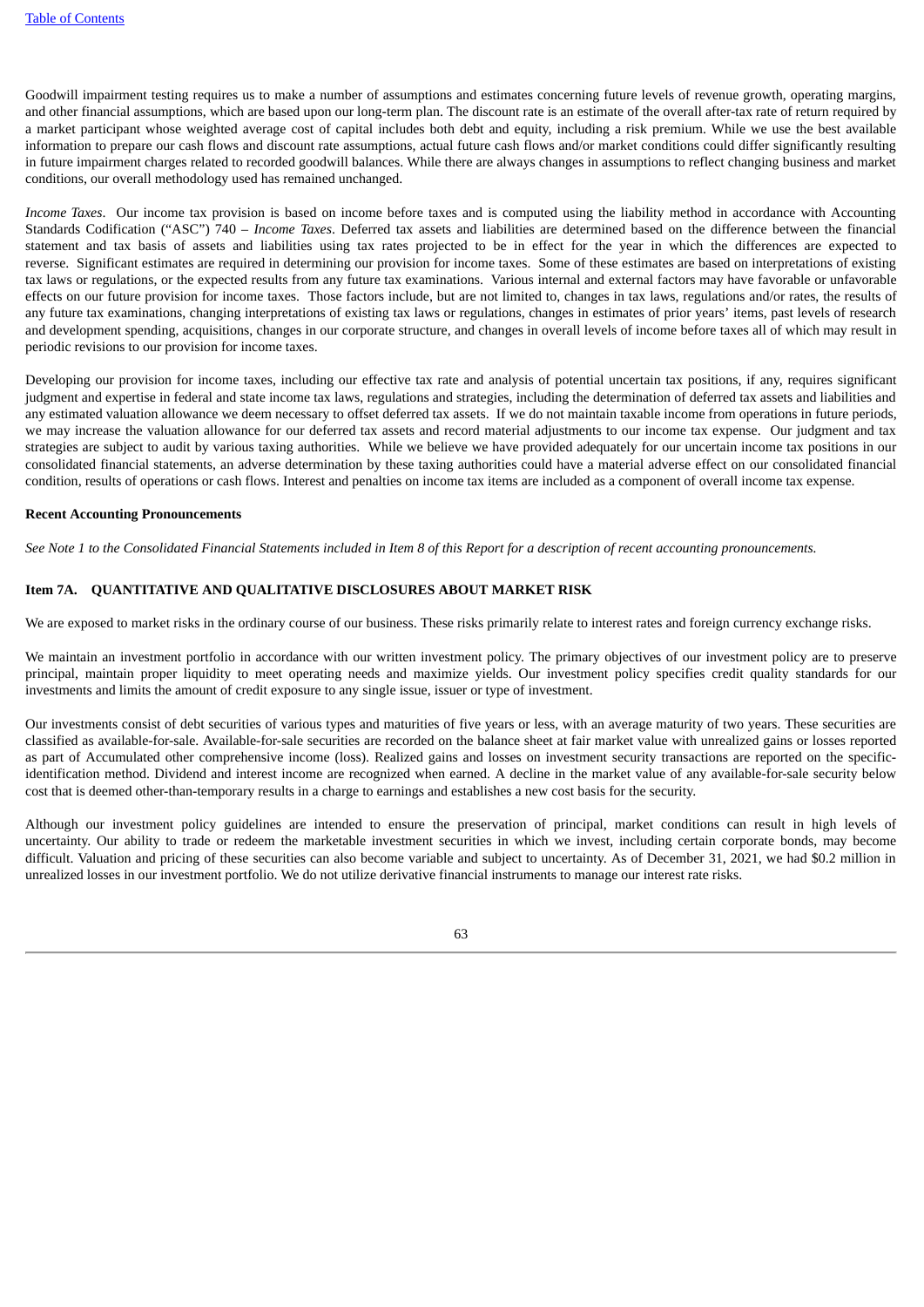<span id="page-63-0"></span>We may be exposed to fluctuations in foreign currencies with regard to certain agreements with service providers. Depending on the strengthening or weakening of the United States dollar, realized and unrealized currency fluctuations could be significant.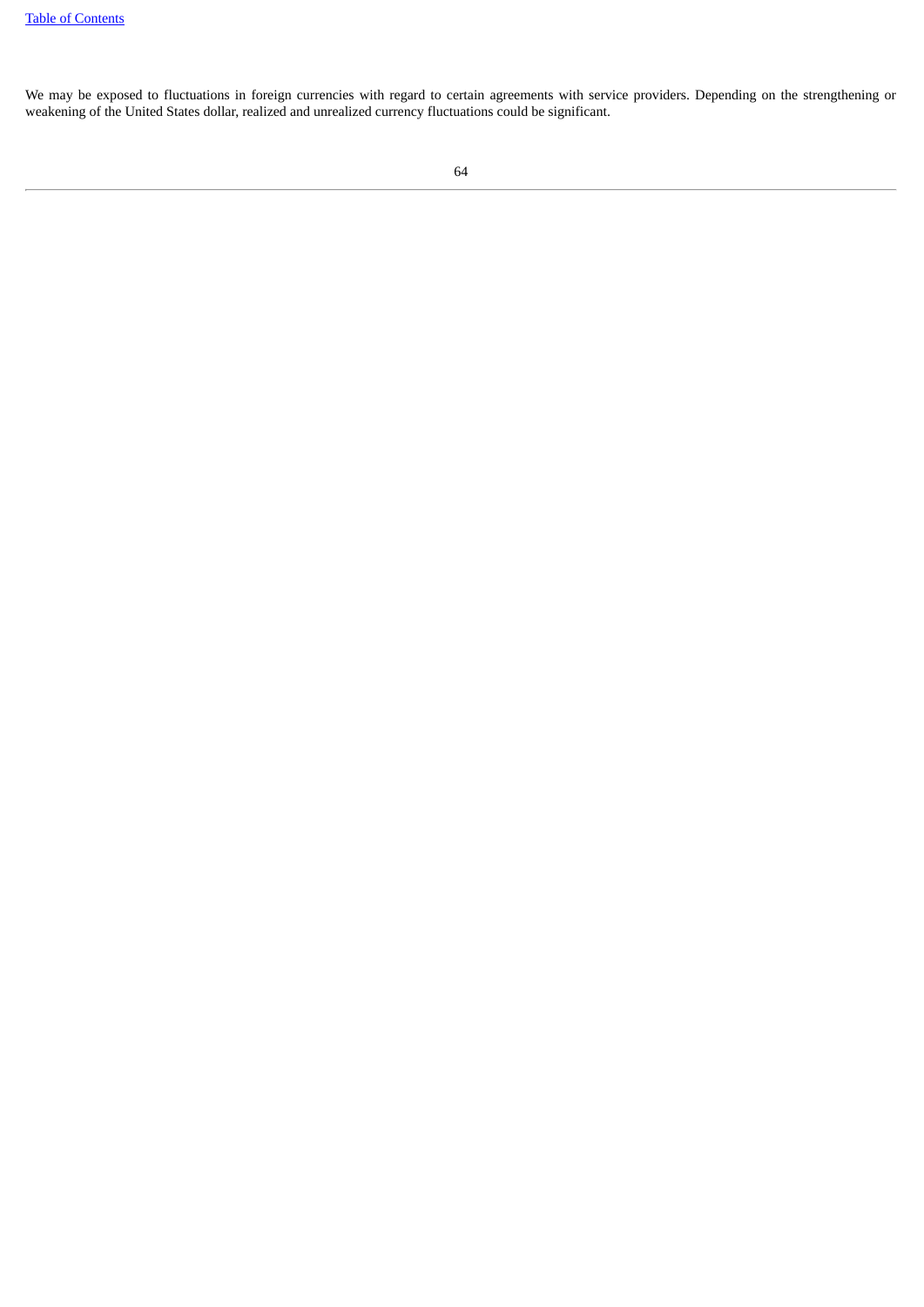# **Item 8. FINANCIAL STATEMENTS AND SUPPLEMENTARY DATA**

# **MYRIAD GENETICS, INC.**

<span id="page-64-0"></span>

| Index to Financial Statements                                                                                                                                                                    | Page      |
|--------------------------------------------------------------------------------------------------------------------------------------------------------------------------------------------------|-----------|
| <b>Report of Independent Registered Public Accounting Firm (PCAOB ID: 42)</b>                                                                                                                    | 66        |
| Consolidated Balance Sheets as of December 31, 2021 and 2020                                                                                                                                     | 68        |
| Consolidated Statements of Operations for the Year Ended December 31, 2021, the Transition Period Ended<br>December 31, 2020, and for the Years Ended June 30, 2020 and 2019                     | 69        |
| <u>Consolidated Statements of Comprehensive Income (Loss) for the Year Ended December 31, 2021, the Transition Period Ended December 31, 2020 and for the Years Ended June 30, 2020 and 2019</u> | 70        |
| Consolidated Statements of Stockholders' Equity for the Year Ended December 31, 2021, the Transition Period<br>Ended December 31, 2020 and for the Years Ended June 30, 2020 and 2019            | 71        |
| Consolidated Statements of Cash Flows for the Year Ended December 31, 2021, the Transition Period Ended<br>December 31, 2020 and for the Years Ended June 30, 2020 and 2019                      | <u>72</u> |
| <b>Notes to Consolidated Financial Statements</b>                                                                                                                                                | 73        |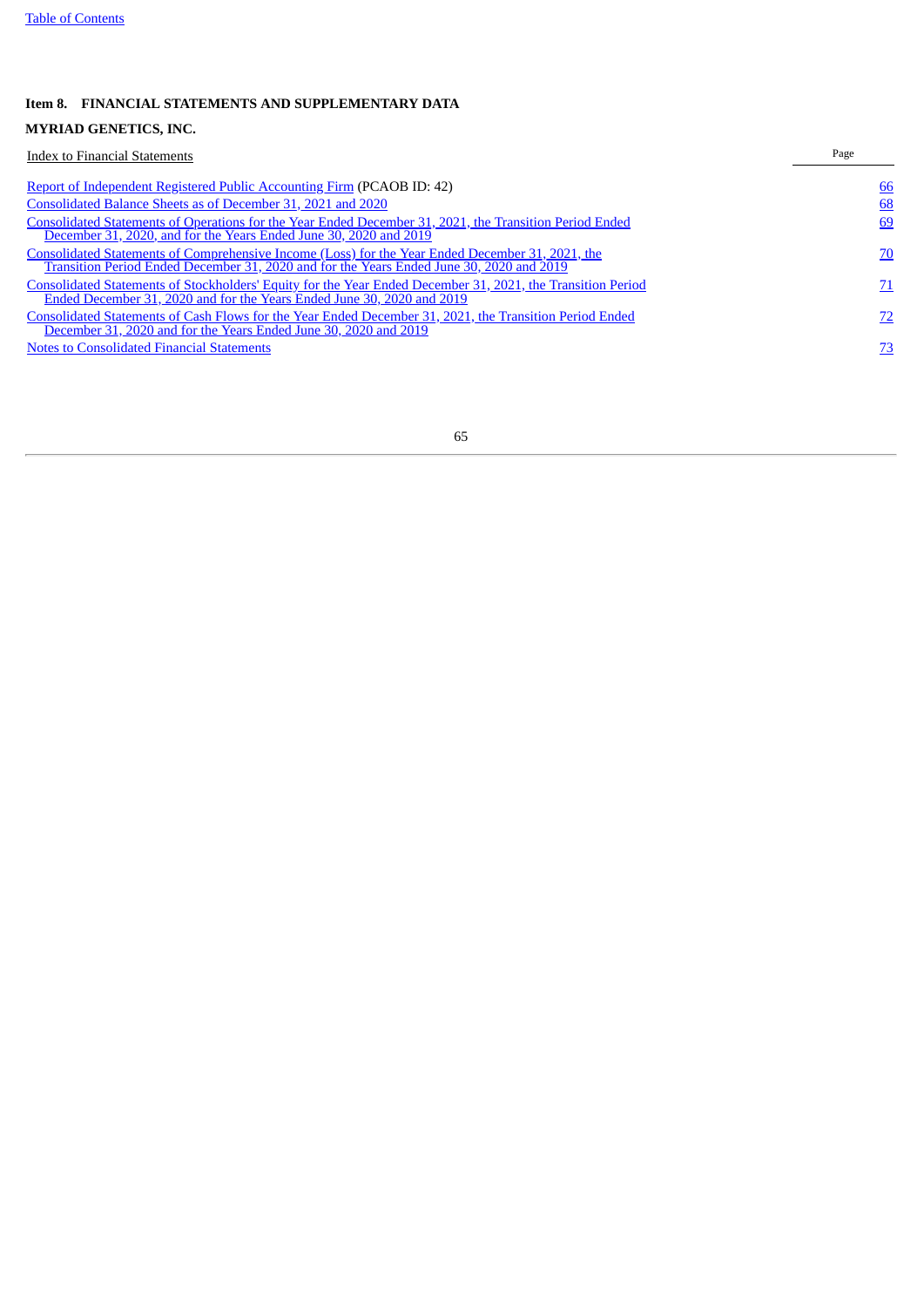## **Report of Independent Registered Public Accounting Firm**

To the Shareholders and the Board of Directors of Myriad Genetics, Inc.

#### **Opinion on the Financial Statements**

We have audited the accompanying consolidated balance sheets of Myriad Genetics, Inc. and subsidiaries (the Company) as of December 31, 2021 and 2020, the related consolidated statements of operations, comprehensive income (loss), stockholders' equity and cash flows for the year ended December 31, 2021, the six month period ended December 31, 2020 and each of the two years in the period ended June 30, 2020, and the related notes (collectively referred to as the "consolidated financial statements"). In our opinion, the consolidated financial statements present fairly, in all material respects, the financial position of the Company at December 31, 2021 and 2020, and the results of its operations and its cash flows for the year ended December 31, 2021, the six month period ended December 31, 2020 and each of the two years in the period ended June 30, 2020, in conformity with U.S. generally accepted accounting principles.

We also have audited, in accordance with the standards of the Public Company Accounting Oversight Board (United States) (PCAOB), the Company's internal control over financial reporting as of December 31, 2021, based on criteria established in Internal Control-Integrated Framework issued by the Committee of Sponsoring Organizations of the Treadway Commission (2013 framework) and our report dated February 25, 2022 expressed an adverse opinion thereon.

## **Basis for Opinion**

These financial statements are the responsibility of the Company's management. Our responsibility is to express an opinion on the Company's financial statements based on our audits. We are a public accounting firm registered with the PCAOB and are required to be independent with respect to the Company in accordance with the U.S. federal securities laws and the applicable rules and regulations of the Securities and Exchange Commission and the PCAOB.

We conducted our audits in accordance with the standards of the PCAOB. Those standards require that we plan and perform the audits to obtain reasonable assurance about whether the financial statements are free of material misstatement, whether due to error or fraud. Our audits included performing procedures to assess the risks of material misstatement of the financial statements, whether due to error or fraud, and performing procedures that respond to those risks. Such procedures included examining, on a test basis, evidence regarding the amounts and disclosures in the financial statements. Our audits also included evaluating the accounting principles used and significant estimates made by management, as well as evaluating the overall presentation of the financial statements. We believe that our audits provide a reasonable basis for our opinion.

#### **Critical Audit Matter**

The critical audit matter communicated below is a matter arising from the current period audit of the financial statements that was communicated or required to be communicated to the audit committee and that: (1) relates to accounts or disclosures that are material to the financial statements and (2) involved our especially challenging, subjective or complex judgments. The communication of the critical audit matter does not alter in any way our opinion on the consolidated financial statements, taken as a whole, and we are not, by communicating the critical audit matter below, providing a separate opinion on the critical audit matter or on the accounts or disclosures to which it relates.

## *Measurement of molecular diagnostic testing revenue*

*Description of the Matter* During the year ended December 31, 2021, the Company's molecular diagnostic testing revenue was \$666.4 million. As discussed in Note 1 of the consolidated financial statements, molecular diagnostic testing revenue is recognized when the performance obligation is complete. Auditing the measurement of the Company's molecular diagnostic testing revenue was complex and judgmental due to the significant estimation required in estimating the amount that will be collected for each test. In particular, the estimate of revenue is affected by assumptions related to payors such as changes in payor mix, payor collections, current customer contractual requirements, and experience with ultimate collection from third-party payors.

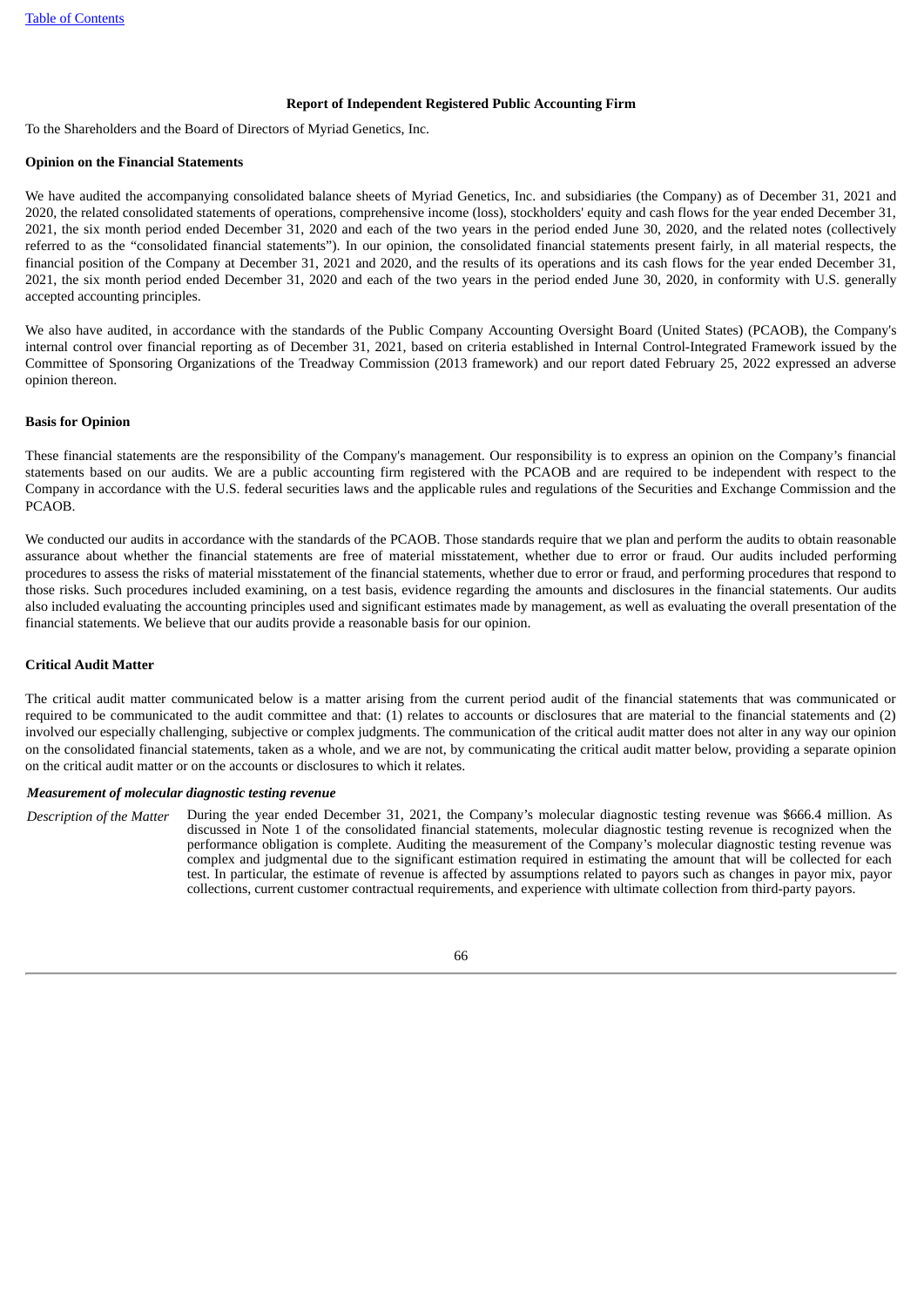*How We Addressed the Matter in Our Audit* We obtained an understanding and evaluated the design and tested the operating effectiveness of controls over the Company's revenue recognition process. As part of our testing, we considered controls over management's review of the significant assumptions above and inputs used in calculating the estimated amount that would be collected for each test and tested management's controls to compare actual payments received to previously forecasted activity. We also tested controls used by management to compare the current and historical data used in making the estimates for completeness and accuracy.

> Our audit procedures over the Company's molecular diagnostic testing revenue included, among others, assessing valuation methodologies and models and testing the significant assumptions above and the underlying data used by the Company in its analysis. We agreed transactions selected for testing back to the actual customer contract terms. We compared the significant assumptions above and inputs used by management to changes in the Company's contracted rates, third-party payor collection trends, and other relevant factors. We assessed the historical accuracy of the cash collections used in the Company's revenue models and assessed the completeness of adjustments to estimates of future cash collections as a result of significant contract amendments, changes in collection trends and changes in payor behavior.

/s/ Ernst & Young LLP

We have served as the Company's auditor since 2006.

<span id="page-66-0"></span>Salt Lake City, UT February 25, 2022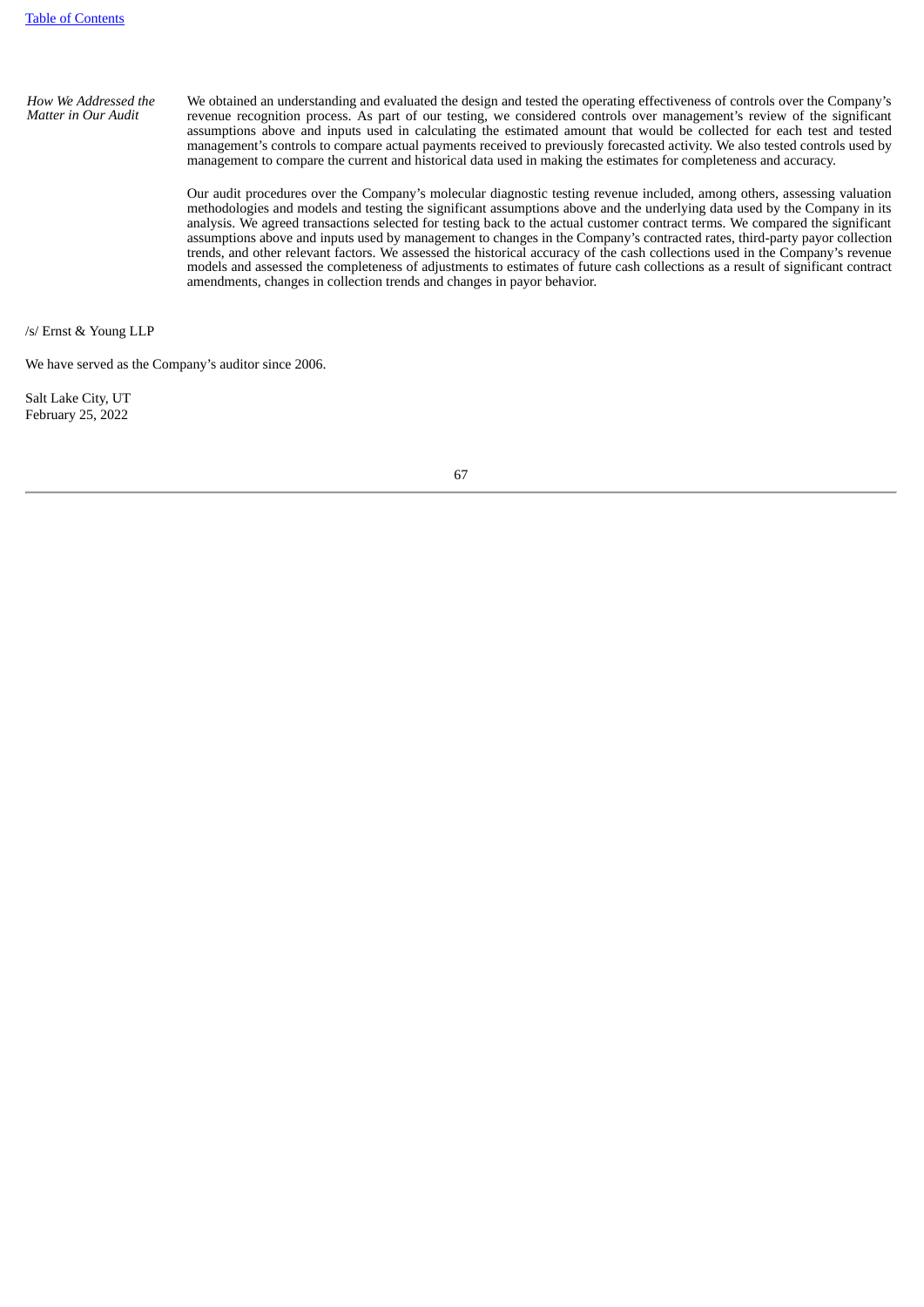## **MYRIAD GENETICS, INC. AND SUBSIDIARIES** Consolidated Balance Sheets (in millions)

|                                                                                                                 |              | December 31, |                |         |  |  |
|-----------------------------------------------------------------------------------------------------------------|--------------|--------------|----------------|---------|--|--|
|                                                                                                                 |              | 2021         |                | 2020    |  |  |
| <b>ASSETS</b>                                                                                                   |              |              |                |         |  |  |
| Current assets:                                                                                                 |              |              |                |         |  |  |
| Cash and cash equivalents                                                                                       | $\mathbb{S}$ | 258.4        | $\mathfrak{S}$ | 117.0   |  |  |
| Marketable investment securities                                                                                |              | 81.4         |                | 33.7    |  |  |
| Trade accounts receivable                                                                                       |              | 91.3         |                | 89.5    |  |  |
| Inventory                                                                                                       |              | 15.3         |                | 27.1    |  |  |
| Prepaid taxes                                                                                                   |              | 18.4         |                | 108.4   |  |  |
| Prepaid expenses and other current assets                                                                       |              | 20.0         |                | 13.7    |  |  |
| Total current assets                                                                                            |              | 484.8        |                | 389.4   |  |  |
| Operating lease right-of-use assets                                                                             |              | 81.8         |                | 59.7    |  |  |
| Long-term marketable investment securities                                                                      |              | 59.0         |                | 21.0    |  |  |
| Property, plant and equipment, net                                                                              |              | 43.5         |                | 40.7    |  |  |
| Intangibles, net                                                                                                |              | 404.1        |                | 576.5   |  |  |
| Goodwill                                                                                                        |              | 239.2        |                | 329.2   |  |  |
| Other assets                                                                                                    |              | 8.3          |                | 2.3     |  |  |
| Total assets                                                                                                    | \$           | 1,320.7      | \$             | 1,418.8 |  |  |
| <b>LIABILITIES AND STOCKHOLDERS' EQUITY</b>                                                                     |              |              |                |         |  |  |
| Current liabilities:                                                                                            |              |              |                |         |  |  |
| Accounts payable                                                                                                | \$           | 29.6         | \$             | 20.5    |  |  |
| <b>Accrued liabilities</b>                                                                                      |              | 156.5        |                | 79.1    |  |  |
| Current maturities of operating lease liabilities                                                               |              | 13.0         |                | 13.6    |  |  |
| Deferred revenue                                                                                                |              | 5.2          |                | 32.7    |  |  |
| Total current liabilities                                                                                       |              | 204.3        |                | 145.9   |  |  |
| Unrecognized tax benefits                                                                                       |              | 27.9         |                | 30.5    |  |  |
| Long-term deferred taxes                                                                                        |              | 35.8         |                | 71.3    |  |  |
| Long-term debt                                                                                                  |              |              |                | 224.8   |  |  |
| Noncurrent operating lease liabilities                                                                          |              | 79.3         |                | 50.6    |  |  |
| Other long-term liabilities                                                                                     |              | 5.6          |                | 14.7    |  |  |
| <b>Total liabilities</b>                                                                                        |              | 352.9        |                | 537.8   |  |  |
| Commitments and contingencies                                                                                   |              |              |                |         |  |  |
| Stockholders' equity:                                                                                           |              |              |                |         |  |  |
| Common stock, \$0.01 par value, 80.0 and 75.4 shares outstanding at December 31, 2021 and 2020,<br>respectively |              | 0.8          |                | 0.8     |  |  |
| Additional paid-in capital                                                                                      |              | 1,226.3      |                | 1,109.5 |  |  |
| Accumulated other comprehensive loss                                                                            |              | (5.1)        |                | (2.3)   |  |  |
| <b>Accumulated deficit</b>                                                                                      |              | (254.2)      |                | (227.0) |  |  |
| Total Myriad Genetics, Inc. stockholders' equity                                                                |              | 967.8        |                | 881.0   |  |  |
| Non-controlling interest                                                                                        |              |              |                |         |  |  |
| Total stockholders' equity                                                                                      |              | 967.8        |                | 881.0   |  |  |
| Total liabilities and stockholders' equity                                                                      | \$           | 1,320.7      | \$             | 1,418.8 |  |  |

<span id="page-67-0"></span>See accompanying notes to consolidated financial statements.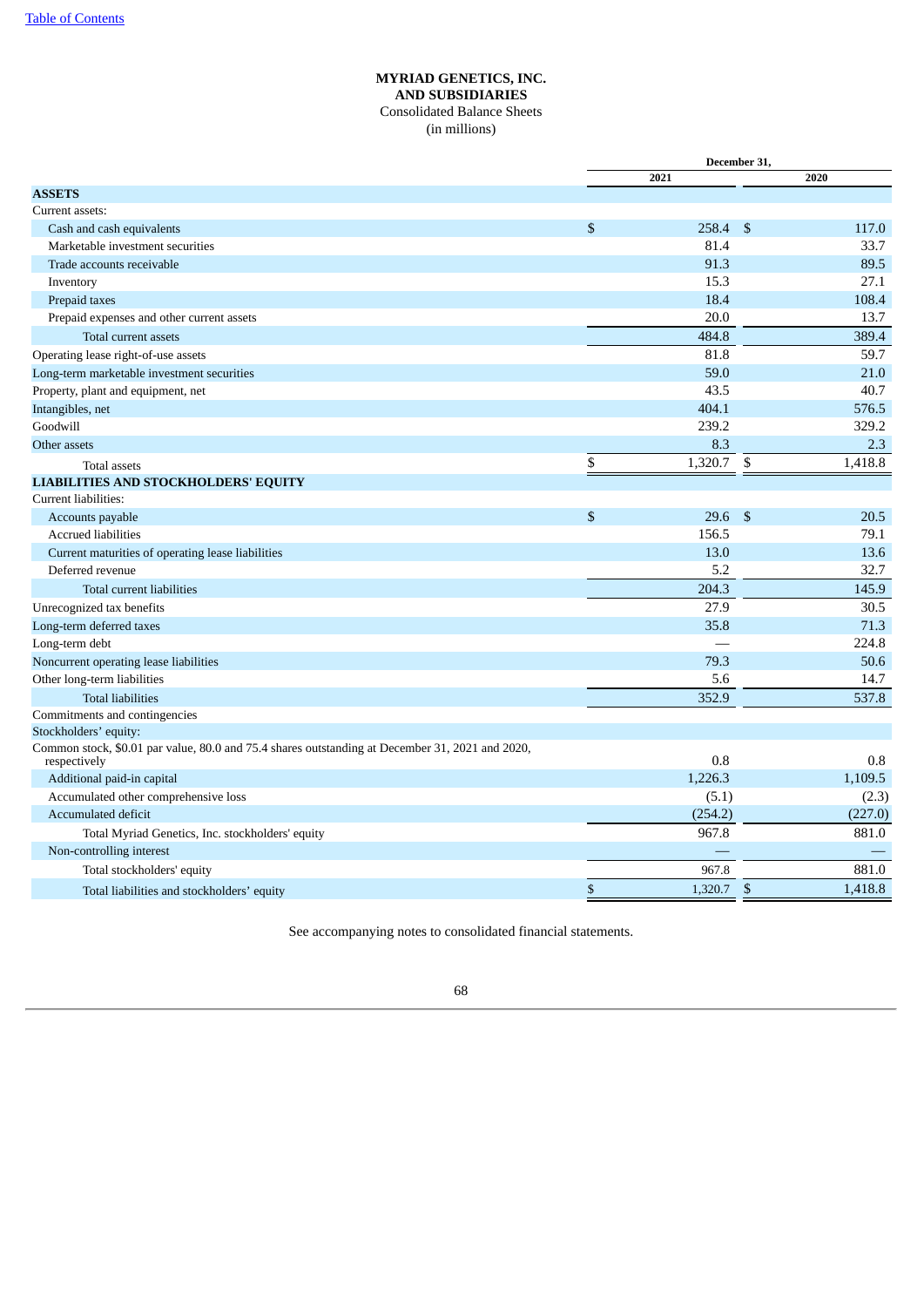# **MYRIAD GENETICS, INC. AND SUBSIDIARIES**

Consolidated Statements of Operations (in millions, except per share amounts)

|                                                                      |              | <b>Year Ended</b><br>December 31, |                | Six-month<br><b>Transition Period</b><br><b>Ended December 31,</b> |               | <b>Years Ended June 30.</b> |        |  |
|----------------------------------------------------------------------|--------------|-----------------------------------|----------------|--------------------------------------------------------------------|---------------|-----------------------------|--------|--|
|                                                                      |              | 2021                              |                | 2020                                                               | 2020          |                             | 2019   |  |
| Molecular diagnostic testing                                         | $\mathbb{S}$ | 666.4                             | $\mathfrak{S}$ | $279.6$ \$                                                         | 586.9         | $\mathbf{\hat{S}}$          | 789.4  |  |
| Pharmaceutical and clinical services                                 |              | 24.2                              |                | 20.2                                                               | 51.7          |                             | 61.7   |  |
| Total revenue                                                        |              | 690.6                             |                | 299.8                                                              | 638.6         |                             | 851.1  |  |
| Costs and expenses:                                                  |              |                                   |                |                                                                    |               |                             |        |  |
| Cost of molecular diagnostic testing                                 |              | 185.7                             |                | 82.6                                                               | 157.5         |                             | 168.2  |  |
| Cost of pharmaceutical and clinical services                         |              | 11.9                              |                | 8.8                                                                | 28.6          |                             | 32.8   |  |
| Research and development expense                                     |              | 81.9                              |                | 35.8                                                               | 77.2          |                             | 85.9   |  |
| Selling, general, and administrative expense                         |              | 537.8                             |                | 260.4                                                              | 507.3         |                             | 556.6  |  |
| Legal charges pending settlement                                     |              | 62.0                              |                |                                                                    |               |                             |        |  |
| Goodwill and long-lived asset impairment charges                     |              | 1.8                               |                |                                                                    | 99.7          |                             |        |  |
| Total costs and expenses                                             |              | 881.1                             |                | 387.6                                                              | 870.3         |                             | 843.5  |  |
| Operating income (loss)                                              |              | (190.5)                           |                | (87.8)                                                             | (231.7)       |                             | 7.6    |  |
| Other income (expense):                                              |              |                                   |                |                                                                    |               |                             |        |  |
| Interest income                                                      |              | 0.7                               |                | 0.7                                                                | 3.0           |                             | 3.2    |  |
| Interest expense                                                     |              | (6.6)                             |                | (5.8)                                                              | (10.8)        |                             | (12.0) |  |
| Other                                                                |              | 139.3                             |                | (1.2)                                                              | 16.2          |                             | 1.2    |  |
| Total other income (expense)                                         |              | 133.4                             |                | (6.3)                                                              | 8.4           |                             | (7.6)  |  |
| Income (loss) before income tax                                      |              | (57.1)                            |                | (94.1)                                                             | (223.3)       |                             |        |  |
| Income tax benefit                                                   |              | (29.9)                            |                | (41.0)                                                             | (23.7)        |                             | (4.4)  |  |
| Net income (loss)                                                    |              | (27.2)                            |                | (53.1)                                                             | (199.6)       |                             | 4.4    |  |
| Net loss attributable to non-controlling interest                    |              |                                   |                |                                                                    | (0.1)         |                             | (0.2)  |  |
| Net income (loss) attributable to Myriad Genetics, Inc. stockholders | \$           | (27.2)                            | \$             | (53.1)                                                             | \$<br>(199.5) | \$                          | 4.6    |  |
| Earnings (loss) per share:                                           |              |                                   |                |                                                                    |               |                             |        |  |
| <b>Basic</b>                                                         | \$           | (0.35)                            | -\$            | $(0.71)$ \$                                                        | (2.69)        | \$                          | 0.06   |  |
| <b>Diluted</b>                                                       | \$           | (0.35)                            | -\$            | $(0.71)$ \$                                                        | (2.69)        | \$                          | 0.06   |  |
| Weighted average shares outstanding:                                 |              |                                   |                |                                                                    |               |                             |        |  |
| <b>Basic</b>                                                         |              | 78.0                              |                | 75.0                                                               | 74.3          |                             | 73.5   |  |
| Diluted                                                              |              | 78.0                              |                | 75.0                                                               | 74.3          |                             | 76.0   |  |

<span id="page-68-0"></span>See accompanying notes to consolidated financial statements.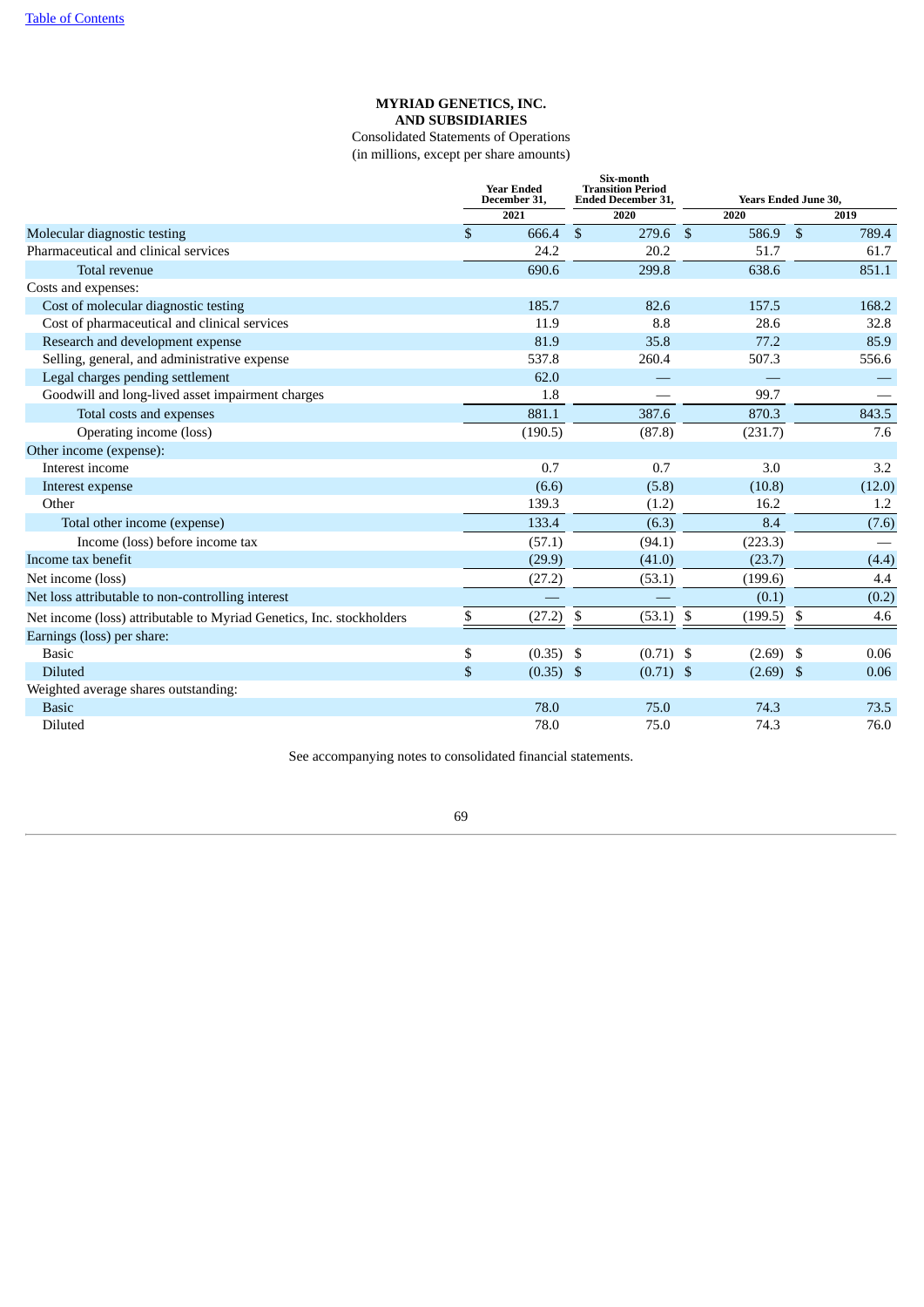## **MYRIAD GENETICS, INC. AND SUBSIDIARIES** Consolidated Statements of Comprehensive Income (Loss)

(in millions)

<span id="page-69-0"></span>

|                                                                      | <b>Year Ended</b><br>December 31.<br>2021 |             | Six-month<br><b>Transition Period</b><br><b>Ended December</b><br>31, |             |      | <b>Years Ended June 30.</b> |      |       |  |  |
|----------------------------------------------------------------------|-------------------------------------------|-------------|-----------------------------------------------------------------------|-------------|------|-----------------------------|------|-------|--|--|
|                                                                      |                                           |             | 2020                                                                  |             | 2020 |                             | 2019 |       |  |  |
| Net income (loss) attributable to Myriad Genetics, Inc. stockholders |                                           | $(27.2)$ \$ |                                                                       | $(53.1)$ \$ |      | $(199.5)$ \$                |      | 4.6   |  |  |
| Unrealized gain (loss) on available-for-sale securities, net of tax  |                                           | (1.0)       |                                                                       | (0.5)       |      | 0.7                         |      | 1.2   |  |  |
| Change in pension liability                                          |                                           |             |                                                                       |             |      |                             |      | 0.6   |  |  |
| Change in foreign currency translation adjustment, net of tax        |                                           | (1.8)       |                                                                       | 3.4         |      | (0.6)                       |      | (3.1) |  |  |
| Comprehensive income (loss)                                          |                                           | (30.0)      |                                                                       | $(50.2)$ \$ |      | (199.4)                     |      | 3.3   |  |  |

See accompanying notes to consolidated financial statements.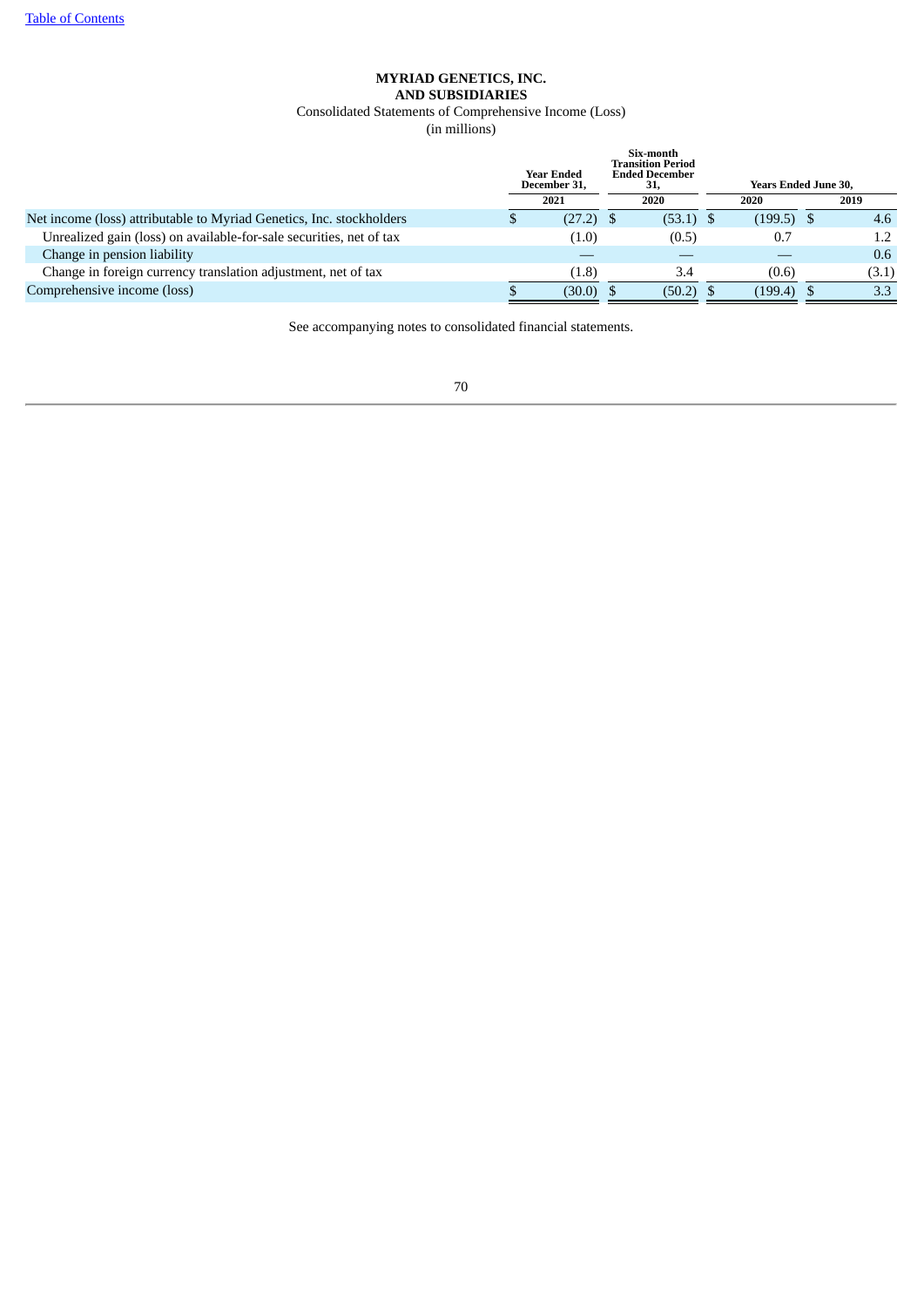## **MYRIAD GENETICS, INC. AND SUBSIDIARIES**

Consolidated Statements of Stockholders' Equity

(in millions)

|                                                                                                               | Common<br>stock |              | <b>Additional</b><br>paid-in<br>capital | <b>Accumulated</b><br>other<br>comprehensive<br>income (loss) | <b>Retained</b><br>earnings<br><i>(accumulated)</i><br>deficit) |     |                           | <b>Mvriad</b><br><b>Genetics</b> , Inc.<br>Stockholders'<br>equity |
|---------------------------------------------------------------------------------------------------------------|-----------------|--------------|-----------------------------------------|---------------------------------------------------------------|-----------------------------------------------------------------|-----|---------------------------|--------------------------------------------------------------------|
| <b>BALANCES AT JUNE 30, 2018</b>                                                                              | \$<br>0.7       | $\mathbf{s}$ | 915.4                                   | $\boldsymbol{\mathsf{s}}$<br>(4.1)                            | \$<br>54.1                                                      |     | \$                        | 966.1                                                              |
| Issuance of common stock under stock-based compensation<br>plans, net of shares exchanged for withholding tax |                 |              | 136.0                                   |                                                               |                                                                 |     |                           | 136.0                                                              |
| Stock-based payment expense                                                                                   |                 |              | 33.5                                    |                                                               |                                                                 |     |                           | 33.5                                                               |
| Repurchase and retirement of common stock                                                                     |                 |              | (16.9)                                  |                                                               | (33.1)                                                          |     |                           | (50.0)                                                             |
| Net income                                                                                                    |                 |              |                                         |                                                               |                                                                 | 4.6 |                           | 4.6                                                                |
| Other comprehensive loss, net of tax                                                                          |                 |              |                                         | (1.3)                                                         |                                                                 |     |                           | (1.3)                                                              |
| <b>BALANCES AT JUNE 30, 2019</b>                                                                              | 0.7             |              | 1,068.0                                 | (5.4)                                                         | 25.6                                                            |     |                           | 1,088.9                                                            |
| Issuance of common stock under stock-based compensation<br>plans, net of shares exchanged for withholding tax |                 |              | 3.4                                     |                                                               |                                                                 |     |                           | 3.4                                                                |
| Stock-based payment expense                                                                                   |                 |              | 25.2                                    |                                                               |                                                                 |     |                           | 25.2                                                               |
| Net loss                                                                                                      |                 |              |                                         |                                                               | (199.5)                                                         |     |                           | (199.5)                                                            |
| Reclassification out of accumulated other comprehensive loss<br>upon the deconsolidation of a subsidiary      |                 |              |                                         | 0.1                                                           |                                                                 |     |                           | 0.1                                                                |
| Other comprehensive income, net of tax                                                                        |                 |              |                                         | 0.1                                                           |                                                                 |     |                           | 0.1                                                                |
| <b>BALANCES AT JUNE 30, 2020</b>                                                                              | 0.7             |              | 1.096.6                                 | (5.2)                                                         | (173.9)                                                         |     |                           | 918.2                                                              |
| Issuance of common stock under stock-based compensation<br>plans, net of shares exchanged for withholding tax | 0.1             |              | (2.0)                                   |                                                               |                                                                 |     |                           | (1.9)                                                              |
| Stock-based payment expense                                                                                   |                 |              | 14.9                                    |                                                               |                                                                 |     |                           | 14.9                                                               |
| Net loss                                                                                                      |                 |              |                                         |                                                               | (53.1)                                                          |     |                           | (53.1)                                                             |
| Other comprehensive income, net of tax                                                                        |                 |              |                                         | 2.9                                                           |                                                                 |     |                           | 2.9                                                                |
| <b>BALANCES AT DECEMBER 31, 2020</b>                                                                          | 0.8             |              | 1,109.5                                 | (2.3)                                                         | (227.0)                                                         |     |                           | 881.0                                                              |
| Issuance of common stock under stock-based compensation<br>plans, net of shares exchanged for withholding tax |                 |              | 80.3                                    |                                                               |                                                                 |     |                           | 80.3                                                               |
| Stock-based payment expense                                                                                   |                 |              | 36.5                                    |                                                               |                                                                 |     |                           | 36.5                                                               |
| Net loss                                                                                                      |                 |              |                                         |                                                               | (27.2)                                                          |     |                           | (27.2)                                                             |
| Other comprehensive loss, net of tax                                                                          |                 |              |                                         | (2.8)                                                         |                                                                 |     |                           | (2.8)                                                              |
| <b>BALANCES AT DECEMBER 31, 2021</b>                                                                          | \$<br>0.8       | $\mathbf{s}$ | 1,226.3                                 | $\mathbf{s}$<br>(5.1)                                         | \$<br>(254.2)                                                   |     | $\boldsymbol{\mathsf{s}}$ | 967.8                                                              |

<span id="page-70-0"></span>See accompanying notes to consolidated financial statements.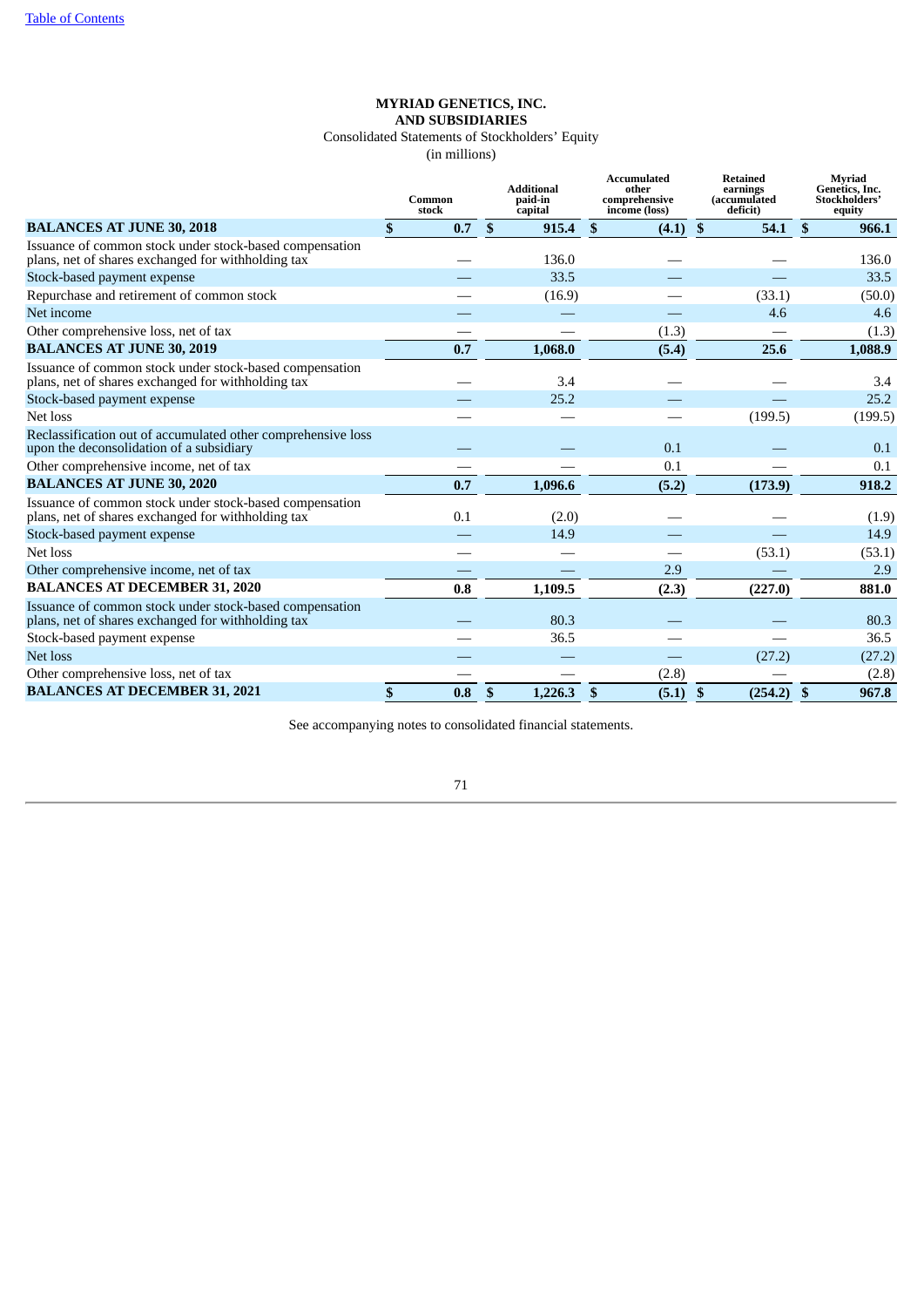## **MYRIAD GENETICS, INC. AND SUBSIDIARIES**

Consolidated Statements of Cash Flows (in millions)

|                                                                                          | <b>Year Ended</b><br>December 31, | Six-month<br><b>Transition Period</b><br><b>Ended December</b><br>31, | <b>Years Ended June 30,</b> |            |  |
|------------------------------------------------------------------------------------------|-----------------------------------|-----------------------------------------------------------------------|-----------------------------|------------|--|
|                                                                                          | 2021                              | 2020                                                                  | 2020                        | 2019       |  |
| <b>CASH FLOWS FROM OPERATING ACTIVITIES:</b>                                             |                                   |                                                                       |                             |            |  |
| Net income (loss) attributable to Myriad Genetics, Inc. stockholders                     | \$<br>(27.2)                      | - \$<br>$(53.1)$ \$                                                   | $(199.5)$ \$                | 4.6        |  |
| Adjustments to reconcile net income (loss) to net cash provided by operating activities: |                                   |                                                                       |                             |            |  |
| Depreciation and amortization                                                            | 62.8                              | 35.8                                                                  | 72.0                        | 73.0       |  |
| Non-cash interest expense                                                                | 1.5                               | 0.4                                                                   | 0.5                         | 0.4        |  |
| Non-cash lease expense                                                                   | 12.8                              | 6.4                                                                   |                             |            |  |
| Stock-based compensation expense                                                         | 36.3                              | 14.9                                                                  | 25.2                        | 33.5       |  |
| Deferred income taxes                                                                    | (32.1)                            | 44.2                                                                  | (55.8)                      | 18.6       |  |
| Unrecognized tax benefits                                                                | (2.6)                             | 7.1                                                                   | 1.7                         | (5.5)      |  |
| Non-cash impact of foreign currency transactions                                         | $\overline{\phantom{a}}$          | (1.0)                                                                 |                             |            |  |
| Loss on inventory                                                                        | 6.5                               |                                                                       |                             |            |  |
| Impairment of goodwill and long-lived assets                                             | 1.8                               | $\overline{\phantom{0}}$                                              | 99.7                        |            |  |
| Gain on sale of businesses and assets                                                    | (162.0)                           |                                                                       | (1.0)                       |            |  |
| Payment of contingent consideration                                                      |                                   | $\overline{\phantom{0}}$                                              |                             | (1.5)      |  |
| Changes in assets and liabilities:<br>Prepaid expenses and other current assets          | (6.6)                             | 3.1                                                                   | 2.8                         | (3.9)      |  |
| Trade accounts receivable                                                                | (8.8)                             | (21.4)                                                                | 64.0                        | (18.2)     |  |
| Inventory                                                                                | 1.6                               | 2.2                                                                   | 1.6                         | 8.0        |  |
| Prepaid taxes                                                                            | 89.9                              | (108.4)                                                               | 25.1                        | (25.1)     |  |
| Other assets                                                                             | (4.0)                             | (2.3)                                                                 |                             |            |  |
| Accounts payable                                                                         | 9.2                               | (1.2)                                                                 | (10.7)                      | 1.1        |  |
| Accrued liabilities                                                                      | 65.7                              | (0.2)                                                                 | 4.4                         | (0.8)      |  |
| Deferred revenue                                                                         | (26.6)                            | (0.2)                                                                 | 30.7                        | (0.5)      |  |
| Net cash provided by (used in) operating activities                                      | 18.2                              | (73.7)                                                                | 60.7                        | 83.7       |  |
| <b>CASH FLOWS FROM INVESTING ACTIVITIES:</b>                                             |                                   |                                                                       |                             |            |  |
| Capital expenditures                                                                     | (18.0)                            | (7.9)                                                                 | (10.2)                      | (8.6)      |  |
| Acquisitions, net of cash acquired                                                       |                                   |                                                                       |                             | (278.5)    |  |
| Proceeds from sale of business and assets                                                | 379.1                             | $\overline{\phantom{0}}$                                              | 21.3                        |            |  |
| Purchases of marketable investment securities                                            | (147.8)                           |                                                                       | (60.8)                      | (78.5)     |  |
| Proceeds from maturities and sales of marketable investment securities                   | 61.1                              | 35.9                                                                  | 69.0                        | 79.2       |  |
| Net cash provided by (used in) investing activities                                      | 274.4                             | 28.0                                                                  | 19.3                        | (286.4)    |  |
| <b>CASH FLOWS FROM FINANCING ACTIVITIES:</b>                                             |                                   |                                                                       |                             |            |  |
| Proceeds from common stock issued under stock-based compensation plans                   | 91.8                              | 1.8                                                                   | 13.3                        | 23.2       |  |
| Payment of tax withheld for common stock issued under stock-based compensation plans     | (11.5)                            | (3.8)                                                                 | (9.8)                       | (14.5)     |  |
| Payment of contingent consideration recognized at acquisition                            | (3.3)                             | (0.1)                                                                 | (3.9)                       |            |  |
| Proceeds from revolving credit facility                                                  |                                   |                                                                       |                             | 340.0      |  |
| Fees associated with refinancing of revolving credit facility                            | (1.2)                             |                                                                       | (1.0)                       | (1.4)      |  |
| Repayment of revolving credit facility                                                   | (226.4)                           | $\overline{\phantom{0}}$                                              | (8.6)                       | (115.0)    |  |
| Repurchase and retirement of common stock                                                |                                   | $\overline{\phantom{0}}$                                              |                             | (50.0)     |  |
|                                                                                          | (150.6)                           |                                                                       | (10.0)                      | 182.3      |  |
| Net cash provided by (used in) financing activities                                      |                                   | (2.1)                                                                 |                             |            |  |
| Effect of foreign exchange rates on cash and cash equivalents                            | (0.6)                             | 1.1                                                                   | 0.5                         | 2.7        |  |
| Net increase (decrease) in cash and cash equivalents                                     | 141.4                             | (46.7)                                                                | 70.5                        | (17.7)     |  |
| Cash and cash equivalents at beginning of the period                                     | 117.0                             | 163.7                                                                 | 93.2                        | 110.9      |  |
| Cash and cash equivalents at end of the period                                           | \$<br>258.4                       | \$<br>117.0                                                           | \$<br>163.7                 | \$<br>93.2 |  |

See accompanying notes to consolidated financial statements.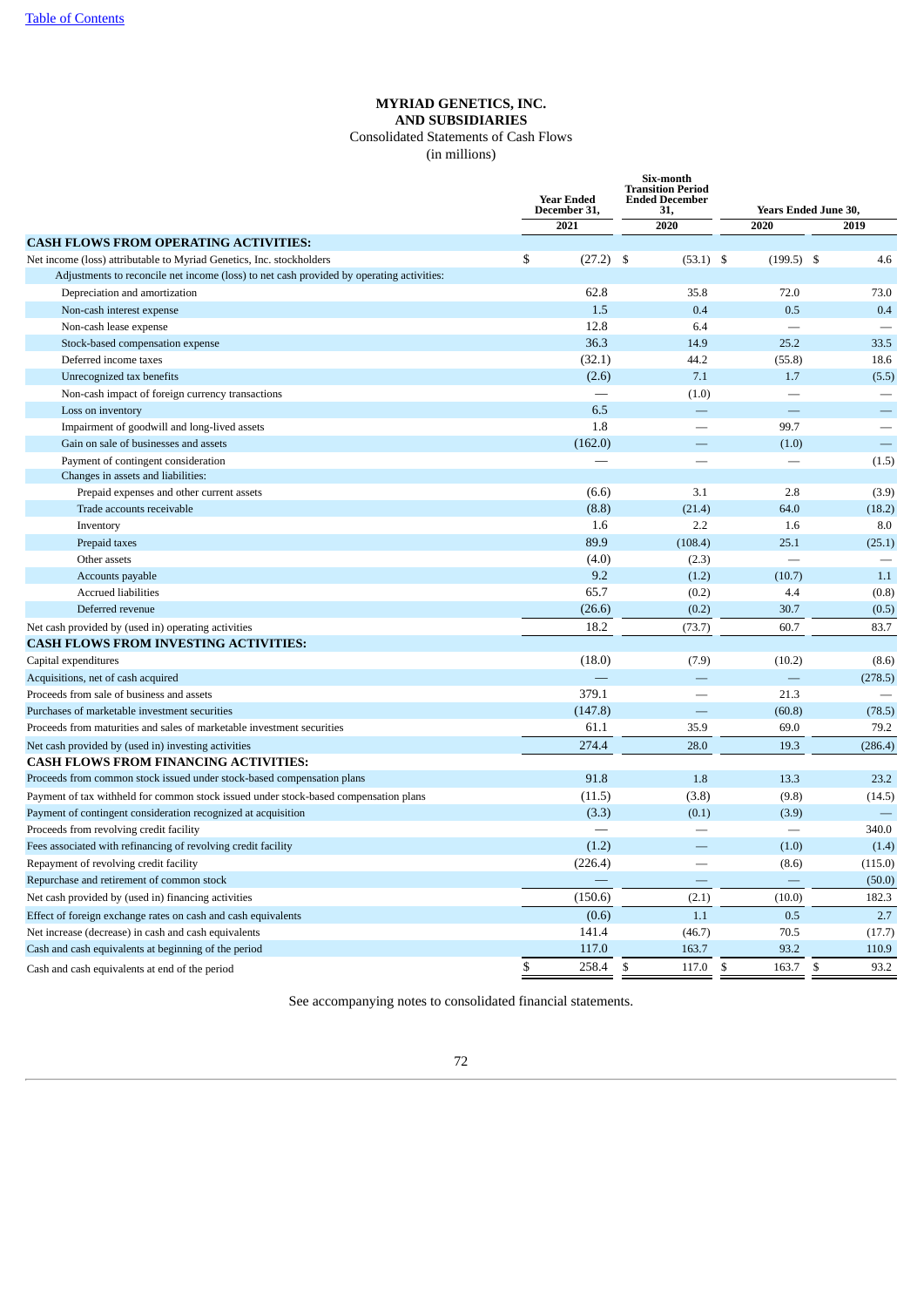# **NOTES TO CONSOLIDATED FINANCIAL STATEMENTS (in millions, except per share data)**

### **1. ORGANIZATION AND SUMMARY OF SIGNIFICANT ACCOUNTING POLICIES**

#### *Basis of Financial Statement Presentation*

Myriad Genetics, Inc. and subsidiaries (collectively, the "Company" or "Myriad") is a leading genetic testing and precision medicine company dedicated to advancing health and well-being for all. Myriad provides insights that help people take control of their health and enable healthcare providers to better detect, treat, and prevent disease. Myriad discovers and commercializes genetic tests that determine the risk of developing disease, assess the risk of disease progression, or guide treatment decisions across medical specialties. The Company generates revenue by performing molecular diagnostic tests and, prior to the sale of Myriad RBM, Inc. on July 1, 2021 as described in Note 16, by providing pharmaceutical and clinical services to the pharmaceutical and biotechnology industries and medical research institutions utilizing its multiplexed immunoassay technology. The Company's corporate headquarters are located in Salt Lake City, Utah.

The accompanying consolidated financial statements have been prepared by the Company in accordance with U.S. generally accepted accounting principles ("GAAP") for financial information and pursuant to the applicable rules and regulations of the Securities and Exchange Commission ("SEC"). The consolidated financial statements include the accounts of the Company and its wholly owned subsidiaries. All intercompany accounts and transactions have been eliminated in consolidation. In the opinion of management, the accompanying financial statements contain all adjustments (consisting of normal and recurring accruals) necessary to present fairly all financial statements in accordance with GAAP.

#### *Use of Estimates*

The preparation of the consolidated financial statements in accordance with GAAP requires Company management to make estimates and assumptions relating to the reported amounts of assets and liabilities and the disclosure of contingent assets and liabilities at the date of the consolidated financial statements and the reported amounts of revenues and expenses during the period. Significant items subject to such estimates and assumptions include revenue recognition estimates for the average expected reimbursement per test, valuation allowances for deferred income tax assets, certain accrued liabilities, stock-based compensation, and impairment analysis of goodwill and long-lived assets. Actual results could differ from those estimates.

The full impact of the COVID-19 outbreak continues to evolve and its future impacts remain uncertain and unpredictable. The Omicron variant, which has become the most common form of the virus circulating throughout the world and appears to be more transmissible than other variants to date, is causing significant uncertainty. The impact of the Omicron variant and other variants that may emerge cannot be predicted at this time and could depend on numerous factors, including, but not limited to, vaccination rates among the population, the effectiveness of COVID-19 vaccinations against emerging variants, and any new measures that may be introduced by governments or other parties in response to an increase in COVID-19 cases. Management is actively monitoring the impact of the global situation on the Company's financial condition, liquidity, operations, suppliers, industry, and workforce. Given the daily evolution of the COVID-19 outbreak and the global responses to curb its spread, the Company is not able to estimate the effects of the COVID-19 outbreak on its results of operations, financial condition, or liquidity for future periods.

## *Reclassifications*

Certain prior period amounts have been reclassified to conform with the current period presentation. The reclassifications have no impact on the total assets, total liabilities, stockholders' equity, cash flows from operations, or net loss for the period.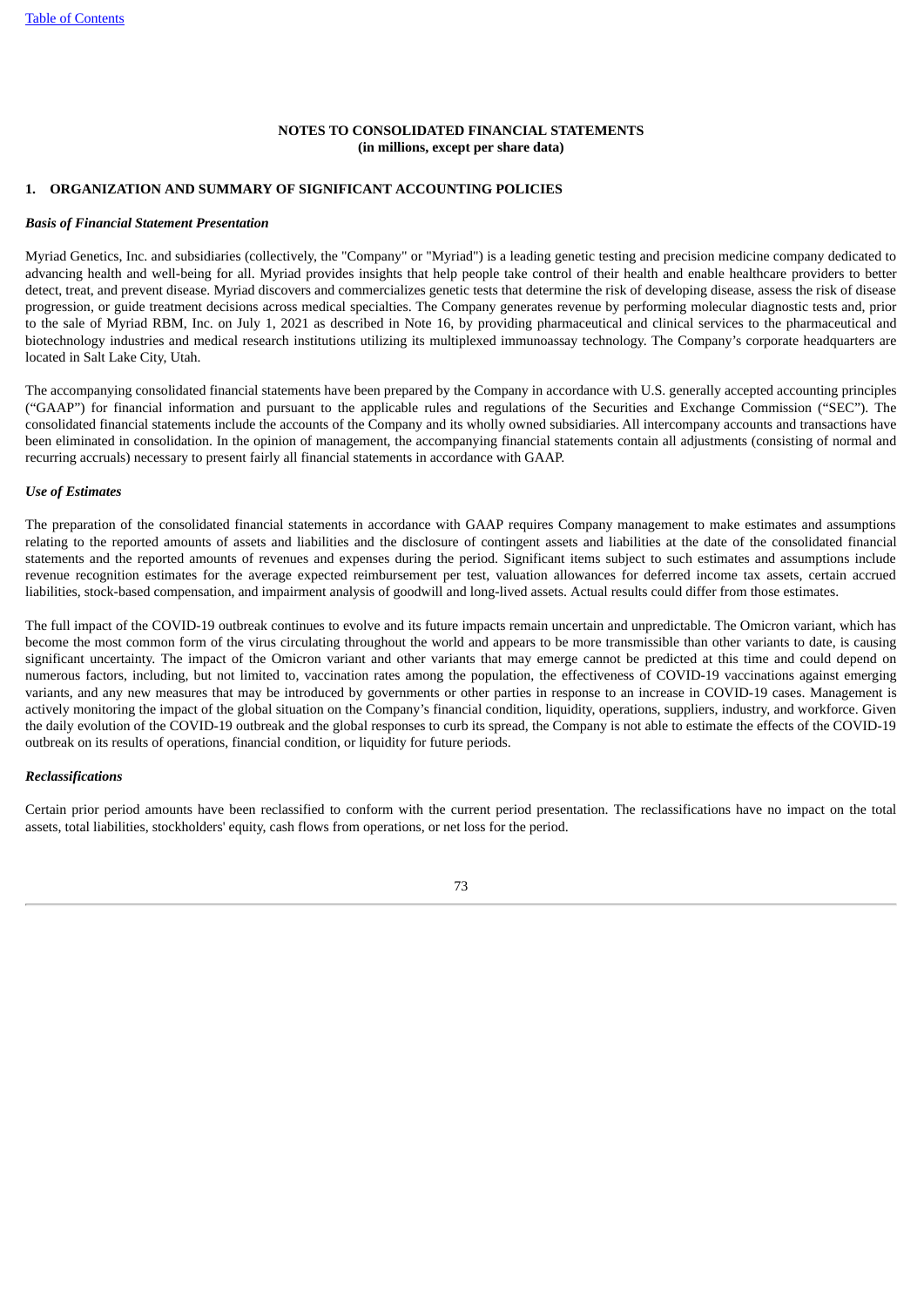## *Concentration of Credit Risk*

Financial instruments that potentially subject us to concentrations of credit risk consist primarily of cash and cash equivalents and accounts receivable. Substantially all of the Company's account receivable are with companies in the healthcare industry, U.S. and state governmental agencies, and individuals. The Company does not believe that receivables due from U.S. and state governmental agencies, such as Medicare, represent a credit risk since the related health care programs are funded by the U.S. and state governments. The Company only has one payor, Medicare, that represents greater than 10% of its revenues. Revenues received from Medicare represented approximately 17%, 16%, 15% and 14% of total revenue for the year ended December 31, 2021, the six-month transition period ended December 31, 2020 and the years ended June 30, 2020 and 2019, respectively. Concentrations of credit risk are mitigated due to the number of the Company's customers as well as their dispersion across many geographic regions. No customer accounted for more than 10% of accounts receivable at December 31, 2021 or December 31, 2020.

### *Cash and Cash Equivalents*

The Company considers all highly liquid investments with original maturities of three months or less to be cash equivalents. Cash and cash equivalents primarily consist of cash and money market deposits with financial institutions.

### *Marketable Investment Securities*

The Company has classified its marketable investment securities, all of which are debt securities, as available-for-sale securities. These securities are carried at estimated fair value with unrealized holding gains and losses, net of the related tax effect, included in accumulated other comprehensive loss in stockholders' equity until realized. Gains and losses on investment security transactions are reported on the specific-identification method. Dividend and interest income are recognized when earned. The Company's cash equivalents consist of short-term, highly liquid investments that are readily convertible to known amounts of cash.

A decline in the market value of any available-for-sale security below cost that is deemed other than temporary results in a charge to earnings and establishes a new cost basis for the security. Losses are charged against Other income (expense) when a decline in fair value is determined to be other than temporary. The Company reviews several factors to determine whether a loss is other than temporary. These factors include but are not limited to: (i) the extent to which the fair value is less than cost and the cause for the fair value decline, (ii) the financial condition and near term prospects of the issuer, (iii) the length of time a security is in an unrealized loss position and (iv) the Company's ability to hold the security for a period of time sufficient to allow for any anticipated recovery in fair value. There were no other-than-temporary impairments recognized during the year ended December 31, 2021, the transition period ended December 31, 2020 or during the years ended June 30, 2020 and 2019.

#### *Inventory*

Inventories consist of supplies such as reagents, plates and testing kits, which are consumed when providing test results, and therefore the Company does not maintain finished goods inventory. Inventories are stated at the lower of cost or market and costs are determined on a first-in, first-out basis. In order to assess the ultimate realization of inventories, the Company is required to make judgments as to future demand requirements compared to current or committed inventory levels.

The Company evaluates its inventories for excess quantities and obsolescence. Inventories that are considered excess or obsolete are expensed. The valuation of inventories requires the use of estimates as to the amounts of current inventories that will be sold. These estimates are dependent on management's assessment of current and expected orders from the Company's customers.

#### *Trade Accounts Receivable*

Trade accounts receivable represents amounts billed to customers for revenue recognized related to molecular diagnostic tests and, prior to the sale of Myriad RBM, Inc. on July 1, 2021 as described in Note 16, pharmaceutical and clinical services. The Company does not have any off-balance-sheet credit exposure related to its customers and does not require collateral.

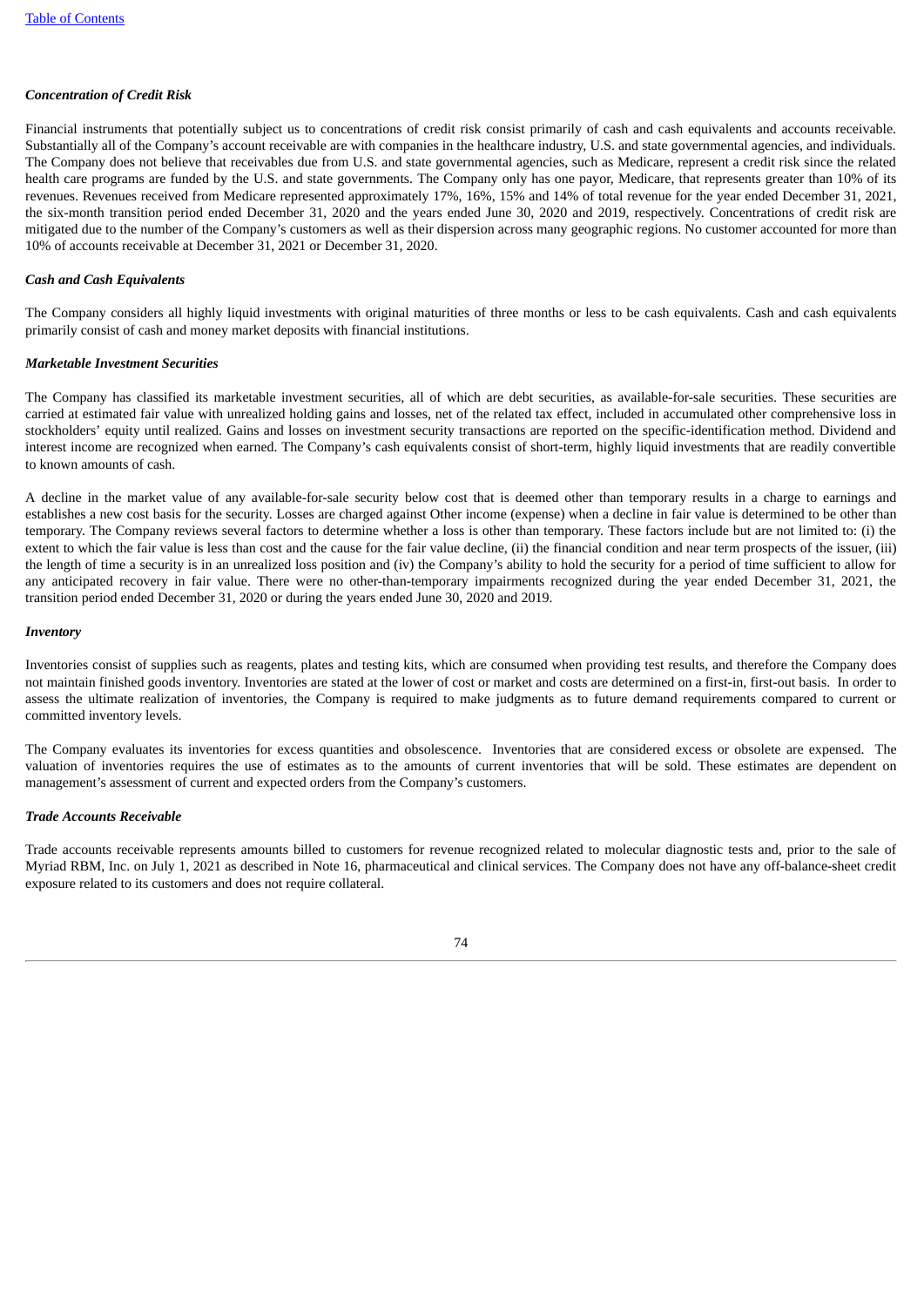# *Property, Plant and Equipment*

Equipment and leasehold improvements are stated at cost less accumulated depreciation. Depreciation and amortization are computed using the straightline method based on the lesser of estimated useful lives of the related assets or lease terms. Equipment items have depreciable lives of five to seven years. Leasehold improvements are depreciated over the shorter of the estimated useful lives or the associated lease terms, which range from one to seven years. Repairs and maintenance costs are charged to expense as incurred.

## *Intangible Assets and Other Long-Lived Assets*

Intangible and other long-lived assets are comprised of acquired licenses and technology and, prior to the sale of Myriad RBM, Inc. on July 1, 2021, intellectual property and purchased in-process research and development. Acquired intangible assets are recorded at fair value and amortized over the shorter of the contractual life or the estimated useful life. The classification of the Company's acquired in-process research and development as an indefinite lived asset was deemed appropriate as the related research and development was not yet complete nor had it been abandoned.

The Company capitalizes certain costs incurred to develop internal-use technology, including certain implementation costs incurred in cloud computing arrangements and hosting arrangements that include an internal-use software license. The Company's cloud computing arrangements or hosting arrangements are primarily service contracts related to information technology. Implementation and development costs for internal-use technology are capitalized as part of Other assets in the Consolidated Balance Sheets. After the implementation of the internal-use cloud computing software or other internal-use technology, the capitalized costs are amortized on a straight-line basis over the estimated useful life of the asset. Costs incurred during the post implementation stage of the project are expensed as incurred. As of December 31, 2021 and 2020, the Company had unamortized software costs of \$6.7 million and \$2.3 million, respectively. For the year ended December 31, 2021, amortization expense for capitalized software costs was \$0.2 million. There was no capitalized software amortization expense for the remaining periods presented.

The Company continually reviews and monitors long-lived assets for impairment whenever events or changes in circumstances indicate that the carrying amount of an asset may not be recoverable. Recoverability of assets to be held and used is measured by a comparison of the carrying amount of an asset to future undiscounted net cash flows expected to be generated by the asset. If the carrying amount of an asset exceeds its estimated future undiscounted cash flows, an impairment charge is recognized in the amount by which the carrying amount of the asset exceeds the fair value of the asset. Assets to be disposed of are reported at the lower of the carrying amount or fair value less costs to sell.

## *Goodwill*

Goodwill is tested for impairment by reporting unit on an annual basis as of October 1 and in the interim if events and circumstances indicate that goodwill may be impaired. The events and circumstances that are considered include business climate and market conditions, legal factors, operating performance indicators and competition. Impairment of goodwill is first assessed using a qualitative approach. If the qualitative assessment suggests that impairment is more likely than not, a quantitative analysis is performed. The quantitative analysis involves a comparison of the fair value of the reporting unit with its carrying amount. If the carrying amount of a reporting unit exceeds its fair value, an impairment loss is recognized in an amount equal to that excess, limited to the total amount of goodwill allocated to that reporting unit. If an event occurs that would cause a revision to the estimates and assumptions used in analyzing the value of the goodwill, the revision could result in a non-cash impairment charge that could have a material impact on the financial results.

#### *Revenue Recognition*

Myriad primarily generates revenue by performing molecular diagnostic testing. Molecular diagnostic revenues are derived from the following categories of products: Hereditary Cancer (MyRisk, BRACAnalysis, BRACAnalysis CDx), Tumor Profiling (MyChoice CDx, Prolaris, and EndoPredict), Prenatal (Foresight and Prequel), Pharmacogenomics (GeneSight), Autoimmune (Vectra), and Other. The Company previously provided pharmaceutical services and clinical services prior to the sale of Myriad RBM, Inc. in July 2021 and Privatklinik Dr. Robert Schindlbeck GmbH & Co. KG (the "Clinic") in February 2020, respectively. Prior to the sale of the Myriad myPath, LLC laboratory in May 2021 and the Myriad Autoimmune business in September 2021, the associated revenue from such businesses was included within Molecular diagnostic revenues. See Note 16 for a discussion of these divestitures. Revenue is recorded at the estimated transaction price. The Company has determined that the communication of test results or the completion of clinical and pharmaceutical services indicates transfer of control for revenue recognition purposes.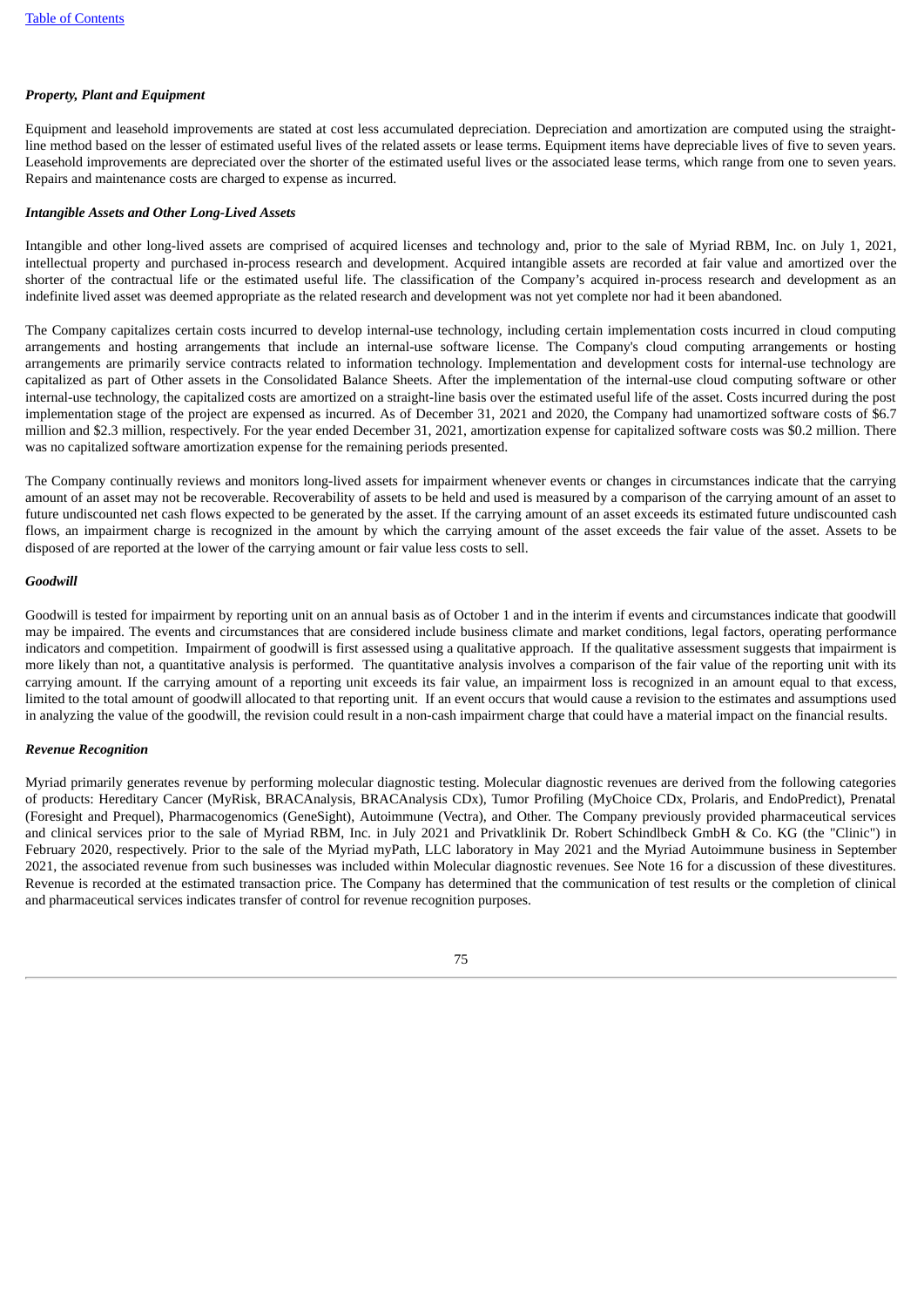The following table represents the Company's revenue by type for the year ended December 31, 2021, the transition period ended December 31, 2020, and the years ended June 30, 2020 and 2019:

|                                             | Year Ended<br>December 31, |       |     | Six-month<br><b>Transition Period</b><br><b>Ended December 31,</b> | <b>Years Ended June 30,</b> |       |    |       |  |  |
|---------------------------------------------|----------------------------|-------|-----|--------------------------------------------------------------------|-----------------------------|-------|----|-------|--|--|
| (In millions)                               |                            | 2021  |     | 2020                                                               |                             | 2020  |    | 2019  |  |  |
| Molecular diagnostic revenues:              |                            |       |     |                                                                    |                             |       |    |       |  |  |
| <b>Hereditary Cancer</b>                    | \$                         | 316.3 | -\$ | 159.3                                                              | -S                          | 347.4 | -S | 479.7 |  |  |
| <b>Tumor Profiling</b>                      |                            | 120.9 |     | 33.9                                                               |                             | 48.3  |    | 43.0  |  |  |
| Prenatal                                    |                            | 106.8 |     | 37.6                                                               |                             | 76.7  |    | 104.9 |  |  |
| Pharmacogenomics                            |                            | 93.7  |     | 29.8                                                               |                             | 74.1  |    | 112.6 |  |  |
| Autoimmune                                  |                            | 28.2  |     | 18.0                                                               |                             | 39.1  |    | 48.3  |  |  |
| Other                                       |                            | 0.5   |     | 1.0                                                                |                             | 1.3   |    | 0.9   |  |  |
| Total molecular diagnostic revenue          |                            | 666.4 |     | 279.6                                                              |                             | 586.9 |    | 789.4 |  |  |
| Pharmaceutical and clinical service revenue |                            | 24.2  |     | 20.2                                                               |                             | 51.7  |    | 61.7  |  |  |
| Total revenue                               |                            | 690.6 | \$. | 299.8                                                              |                             | 638.6 |    | 851.1 |  |  |
|                                             |                            |       |     |                                                                    |                             |       |    |       |  |  |

In addition, the following tables reconcile revenue by geographical region, either U.S. or rest of world ("RoW"), to total revenue:

|                                              |             |     | <b>Year Ended</b><br>December 31, |      |              |      | <b>Six-month Transition Period Ended December 31,</b> |    |            |    |              |
|----------------------------------------------|-------------|-----|-----------------------------------|------|--------------|------|-------------------------------------------------------|----|------------|----|--------------|
|                                              |             |     | 2021                              |      |              | 2020 |                                                       |    |            |    |              |
| (in millions)                                | U.S.        |     | <b>RoW</b>                        |      | <b>Total</b> |      | U.S.                                                  |    | <b>RoW</b> |    | <b>Total</b> |
| Molecular diagnostic revenues:               |             |     |                                   |      |              |      |                                                       |    |            |    |              |
| <b>Hereditary Cancer</b>                     | \$<br>271.0 | -\$ | 45.3                              | S.   | 316.3        | \$   | 140.9                                                 | \$ | 18.4       | \$ | 159.3        |
| <b>Tumor Profiling</b>                       | 80.4        |     | 40.5                              |      | 120.9        |      | 28.2                                                  |    | 5.7        |    | 33.9         |
| Prenatal                                     | 106.2       |     | 0.6                               |      | 106.8        |      | 37.4                                                  |    | 0.2        |    | 37.6         |
| Pharmacogenomics                             | 93.7        |     |                                   |      | 93.7         |      | 29.8                                                  |    |            |    | 29.8         |
| Autoimmune                                   | 28.2        |     |                                   |      | 28.2         |      | 18.0                                                  |    |            |    | 18.0         |
| Other                                        |             |     | 0.5                               |      | 0.5          |      | 1.0                                                   |    |            |    | 1.0          |
| Total molecular diagnostic revenue           | 579.5       |     | 86.9                              |      | 666.4        |      | 255.3                                                 |    | 24.3       |    | 279.6        |
| Pharmaceutical and clinical services revenue | 24.2        |     |                                   |      | 24.2         |      | 20.1                                                  |    | 0.1        |    | 20.2         |
| Total revenue                                | 603.7       | .S  | 86.9                              | - \$ | 690.6        | \$   | 275.4                                                 | -S | 24.4       | £. | 299.8        |
|                                              |             |     |                                   |      |              |      |                                                       |    |            |    |              |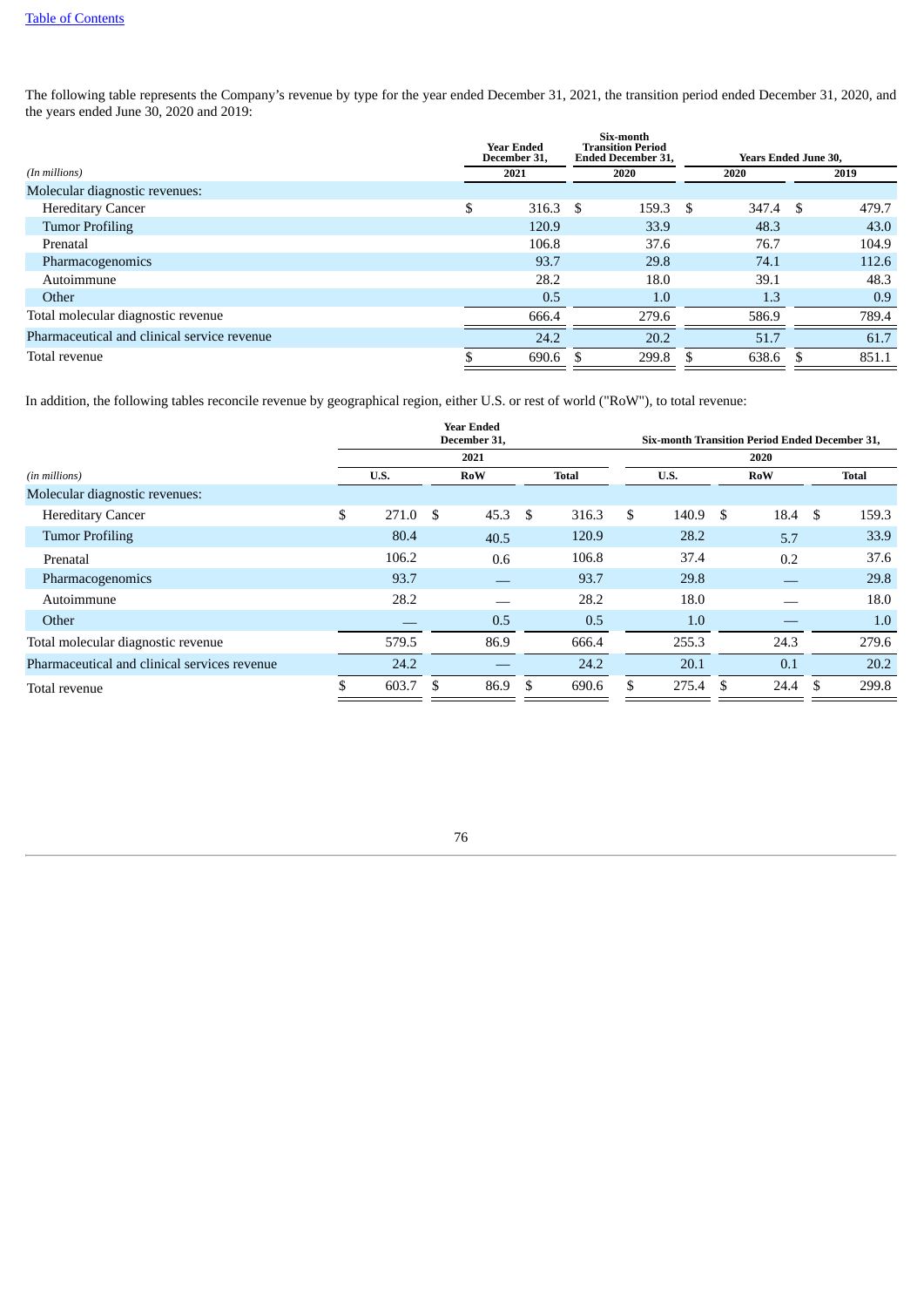#### [Table](#page-0-0) [of](#page-0-0) [Contents](#page-0-0)

|                                              | Year Ended June 30, |       |    |            |              |       |      |       |            |      |     |              |  |
|----------------------------------------------|---------------------|-------|----|------------|--------------|-------|------|-------|------------|------|-----|--------------|--|
|                                              |                     |       |    | 2020       |              |       |      |       |            |      |     |              |  |
| (in millions)                                |                     | U.S.  |    | <b>RoW</b> | <b>Total</b> |       | U.S. |       | <b>RoW</b> |      |     | <b>Total</b> |  |
| Molecular diagnostic revenues:               |                     |       |    |            |              |       |      |       |            |      |     |              |  |
| <b>Hereditary Cancer</b>                     | \$                  | 329.8 | \$ | 17.6       | \$           | 347.4 | \$   | 466.7 | \$.        | 13.0 | \$  | 479.7        |  |
| <b>Tumor Profiling</b>                       |                     | 39.2  |    | 9.1        |              | 48.3  |      | 34.6  |            | 8.4  |     | 43.0         |  |
| Prenatal                                     |                     | 76.4  |    | 0.3        |              | 76.7  |      | 104.9 |            |      |     | 104.9        |  |
| Pharmacogenomics                             |                     | 74.1  |    |            |              | 74.1  |      | 112.6 |            |      |     | 112.6        |  |
| Autoimmune                                   |                     | 39.1  |    |            |              | 39.1  |      | 48.3  |            |      |     | 48.3         |  |
| Other                                        |                     | 1.2   |    | 0.1        |              | 1.3   |      | 0.5   |            | 0.4  |     | 0.9          |  |
| Total molecular diagnostic revenue           |                     | 559.8 |    | 27.1       |              | 586.9 |      | 767.6 |            | 21.8 |     | 789.4        |  |
| Pharmaceutical and clinical services revenue |                     | 36.4  |    | 15.3       |              | 51.7  |      | 37.8  |            | 23.9 |     | 61.7         |  |
| Total revenue                                |                     | 596.2 |    | 42.4       |              | 638.6 | \$.  | 805.4 | \$.        | 45.7 | \$. | 851.1        |  |

Under ASC Topic 606, Revenue from Contracts with Customers ("Topic 606"), an entity recognizes revenue to depict the transfer of promised goods or services to customers in an amount that reflects the consideration to which the entity expects to be entitled in exchange for those goods or services. The Company performs its obligation under a contract with a customer by processing diagnostic tests and communicating the test results to customers, in exchange for consideration from the customer. The Company has the right to bill its customers upon the completion of performance obligations and thus does not record contract assets. Occasionally customers make payments prior to the Company's performance of its contractual obligations. When this occurs, the Company records a contract liability as deferred revenue. During the year ended June 30, 2020, the Company received approximately \$29.7 million in advance Medicare payments to provide relief from the economic impacts of COVID-19 on the Company. The advanced Medicare payments began being applied against services performed in April 2021 and will continue until the funds previously received are fully earned. A reconciliation of the beginning and ending balances of deferred revenue is shown in the table below:

|                                      | <b>Year Ended</b><br>December 31, | Six-month<br><b>Transition Period</b><br><b>Ended December 31,</b> |       | <b>Years Ended June 30,</b> |               |  |       |  |  |
|--------------------------------------|-----------------------------------|--------------------------------------------------------------------|-------|-----------------------------|---------------|--|-------|--|--|
| (in millions)                        | 2021                              | 2020                                                               |       |                             | 2020          |  | 2019  |  |  |
| Deferred revenue - beginning balance | 32.7                              |                                                                    | 32.8  |                             | $2.2^{\circ}$ |  | 2.6   |  |  |
| Revenue recognized                   | (40.5)                            |                                                                    | (6.1) |                             | (7.2)         |  | (7.9) |  |  |
| Prepayments                          | 14.0                              |                                                                    | 6.0   |                             | 37.8          |  | 7.5   |  |  |
| <b>Divestitures</b>                  | (1.0)                             |                                                                    |       |                             |               |  |       |  |  |
| Deferred revenue - ending balance    | 5.2                               |                                                                    | 32.7  |                             | 32.8          |  | 2.2   |  |  |

In accordance with Topic 606, the Company has elected not to disclose the aggregate amount of the transaction price allocated to remaining performance obligations for its contracts that are one year or less, as the revenue is expected to be recognized within the next year. Furthermore, the Company has elected not to disclose the aggregate amount of the transaction price allocated to remaining performance obligations for its agreements wherein the Company's right to payment is in an amount that directly corresponds with the value of Company's performance to date.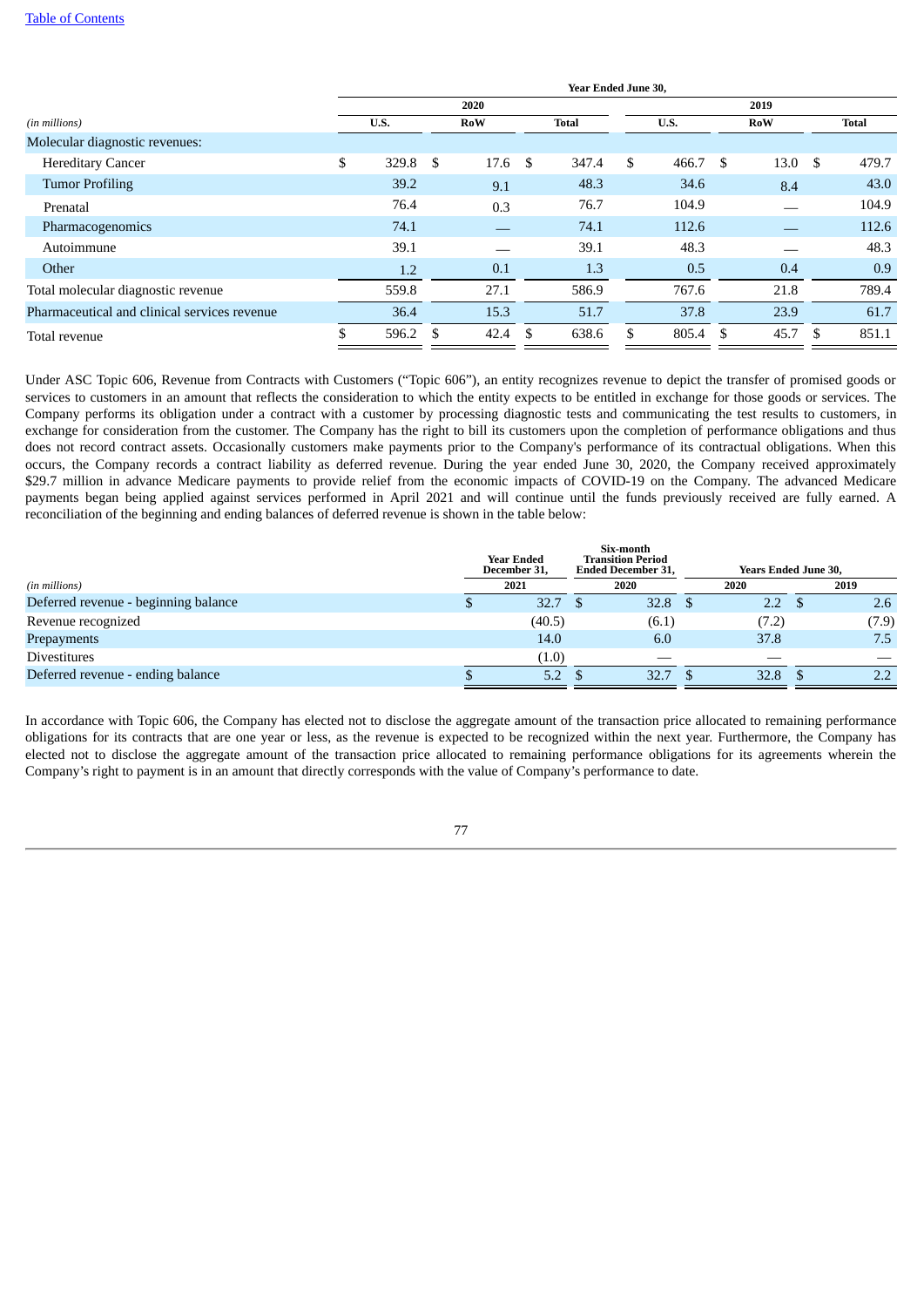In determining the transaction price, Myriad includes an estimate of the expected amount of consideration as revenue. The Company applies this method consistently for similar contracts when estimating the effect of any uncertainty on an amount of variable consideration to which it will be entitled. An estimate of transaction price does not include any estimated amount of variable consideration that are constrained. In addition, the Company considers all the information (historical, current, and forecast) that is reasonably available to identify possible consideration amounts. In determining the expected value, the Company considers the probability of the variable consideration for each possible scenario. The Company also has significant experience with historical discount patterns and uses this experience to estimate transaction prices.

The estimate of revenue is affected by assumptions in payor behavior such as changes in payor mix, payor collections, current customer contractual requirements, and experience with collections from third-party payors. When assessing the total consideration for insurance carriers and patients, revenues are further constrained for estimated refunds. The Company reserves certain amounts in Accrued liabilities in the Consolidated Balance Sheets in anticipation of request for refunds of payments made previously by insurance carriers, which are accounted for as reductions in revenues in the Consolidated Statements of Operations and Comprehensive Income (Loss).

Cash collections for certain diagnostic tests delivered may differ from rates originally estimated, primarily driven by changes in the estimated transaction price due to contractual adjustments, obtaining updated information from payors and patients that was unknown at the time the performance obligation was met and settlements with third party payors. As a result of this new information, the Company updates its estimate of the amounts to be recognized for previously delivered tests. During the year ended December 31, 2021, the Company recognized \$15.9 million in revenue which resulted in a \$0.15 impact to earnings (loss) per share for tests in which the performance obligation of delivering the test results was met in prior periods. The changes were primarily driven by changes in the estimated transaction price. Additionally, during the year ended December 31, 2021, revenue of \$6.8 million was recognized due to expanded coverage for Prolaris, for which revenue was fully constrained in a prior period. During the year ended June 30, 2020, the Company recognized a \$9.9 million decrease in revenue, which resulted in a \$(0.10) impact to earnings (loss) per share for tests in which the performance obligation of delivering the tests results was met in prior periods. The changes were primarily driven by changes in the estimated transaction price due to contractual adjustments, obtaining updated information from payors and patients that was unknown at the time the performance obligation was met and settlements with third-party payors. In addition, during the year ended June 30, 2020, the Company identified an error related to prior periods for Medicare claims and reduced revenue and recorded an accrued liability for a total of \$4.7 million that will be refunded to Medicare. The impact of correcting the error during that period and the impact to all prior periods was concluded to be immaterial. The correction of the error in the year ended June 30, 2020 resulted in an impact to earnings (loss) per share for the year ended June 30, 2020 of \$(0.05). During the transition period ended December 31, 2020, and year ended June 30, 2019, the impact to revenue and earnings (loss) per share for tests in which the performance obligation of delivering the test results was met in the prior period was immaterial.

In accordance with Topic 606, the Company has elected to exclude from the measurement of transaction price, all taxes assessed by a governmental authority that are both imposed on and concurrent with a specific revenue-producing transaction and collected by the Company from a customer for sales tax, value added tax, etc.

The Company has elected to apply the practical expedient related to costs to obtain or fulfill a contract since the amortization period for such costs will be one year or less. Accordingly, no costs incurred to obtain or fulfill a contract have been capitalized. The Company has also elected to apply the practical expedient for not adjusting revenue recognized for the effects of the time value of money. This practical expedient has been elected because the Company collects very little cash from customers under payment terms and the vast majority of payments terms have a payback period of less than one year.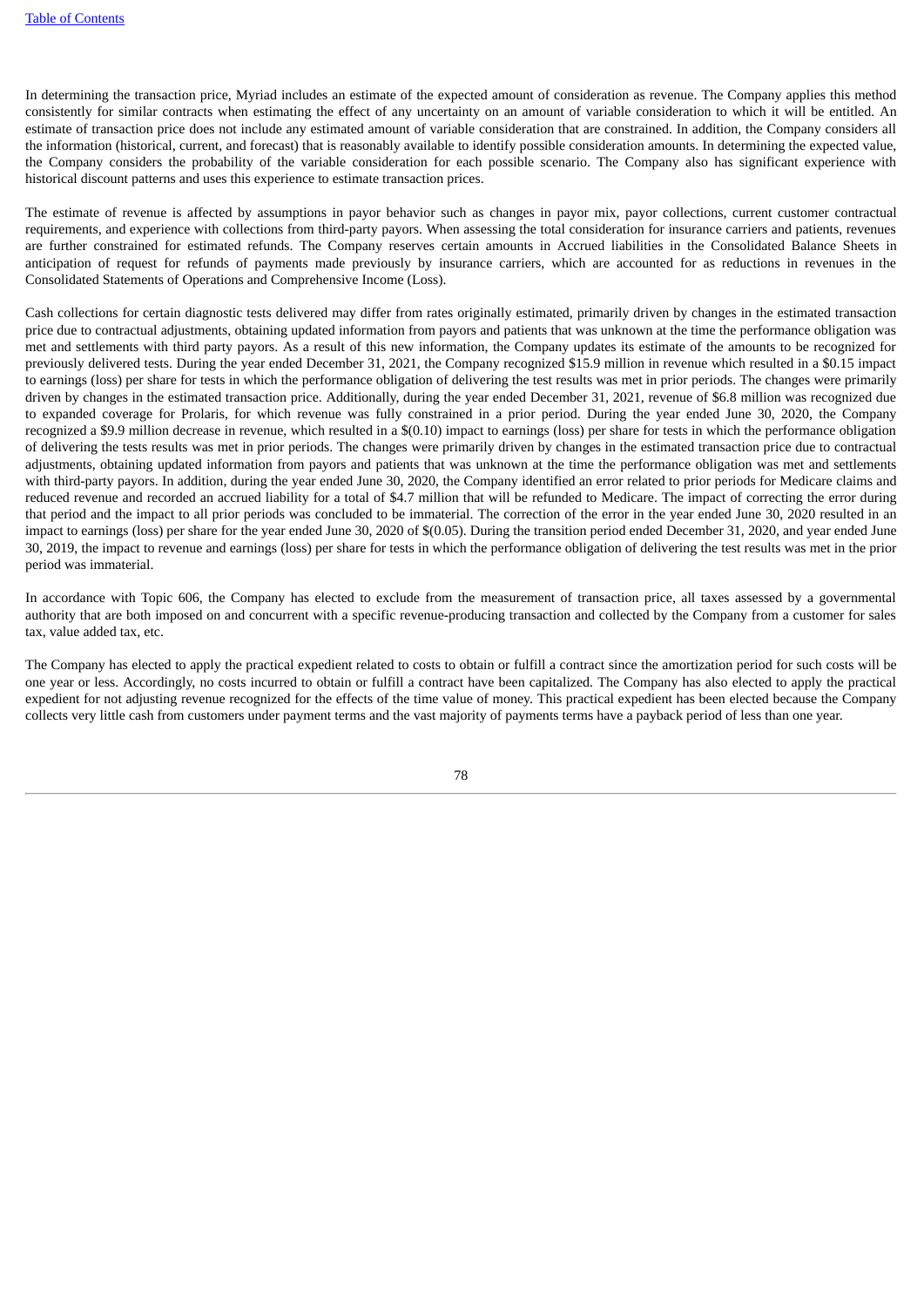# *Stock-based Payment Expense*

We recognize the fair value compensation cost relating to stock-based payment transactions in accordance with Accounting Standards Codification ("ASC") 718, Compensation – Stock Compensation. Under the provisions of ASC 718, stock-based compensation cost is measured at the grant date, based on the fair value of the award, and is recognized over the employee's requisite service period, which is generally the vesting period. The fair value of restricted stock units (RSUs) and performance restricted stock units (PSUs) that do not have market conditions is based on the number of shares granted and the quoted price of the Company's common stock on the grant date. The fair value of PSU awards that have market conditions is determined using the Monte Carlo Simulation model. For PSUs, the Company estimates the likelihood of achievement of the performance conditions at the end of each period. Forfeitures are recognized as a reduction of compensation expense in earnings in the period in which they occur. The fair value of shares issued under the Employee Stock Purchase Plan is calculated using the Black-Scholes option-pricing model, based on assumptions including the risk-free interest rate, expected life, expected dividend yield and expected volatility. The average risk-free interest rate is determined using the U.S. Treasury rate. We determine the expected life based on the offering period of the Employee Stock Purchase Plan. The expected volatility is determined using the weighted average of daily historical volatility of our stock price.

# *Other Income (Expense)*

The Company recognizes the gain or loss on its divestitures as Other income (expense). During the years ended December 31, 2021 and June 30, 2020, the Company recognized a net gain on divestitures of \$162.0 million and \$1.0 million, respectively. See Note 16 for additional information regarding these divestitures. In addition, during the year ended June 30, 2020, the Company received approximately \$14.6 million, respectively, from the Provider Relief Fund under the CARES Act to reimburse the Company for health care related expenses or lost revenues that are attributable to COVID-19, which was recognized as a component of Other income (expense) in the Consolidated Statements of Operations.

### *Income Taxes*

The Company recognizes income taxes under the asset and liability method. This approach requires the recognition of deferred tax assets and liabilities for the expected future tax consequences of temporary differences between the carrying amounts and the tax bases of assets and liabilities.

The provision for income taxes, including the effective tax rate and analysis of potential tax exposure items, if any, requires significant judgment and expertise in federal and state income tax laws, regulations and strategies, including the determination of deferred tax assets and liabilities and any estimated valuation allowances deemed necessary to recognize deferred tax assets at an amount that is more likely than not to be realized. The Company's filings, including the positions taken therein, are subject to audit by various taxing authorities. While the Company believes it has provided adequately for its income tax liabilities in the consolidated financial statements, adverse determinations by these taxing authorities could have a material adverse effect on the consolidated financial condition, results of operations or cash flows.

## *Earnings Per Share*

Basic earnings per share is computed based on the weighted-average number of shares of common stock outstanding. Diluted earnings per share is computed based on the weighted-average number of shares of common stock, including the dilutive effect of common stock equivalents, outstanding.

The following is a reconciliation of the denominators of the basic and diluted earnings per share computations:

|                                                                                            | <b>Year Ended</b><br>December 31. | Six-month<br><b>Transition Period</b><br><b>Ended December 31,</b> |      | <b>Years Ended June 30,</b> |
|--------------------------------------------------------------------------------------------|-----------------------------------|--------------------------------------------------------------------|------|-----------------------------|
| (in millions)                                                                              | 2021                              | 2020                                                               | 2020 | 2019                        |
| <b>Denominator:</b>                                                                        |                                   |                                                                    |      |                             |
| Weighted-average shares outstanding used to compute<br>basic EPS                           | 78.0                              | 75.0                                                               | 74.3 | 73.5                        |
| Effect of dilutive stock options                                                           |                                   |                                                                    |      | 2.5                         |
| Weighted-average shares outstanding and dilutive<br>securities used to compute diluted EPS | 78.0                              | 75.0                                                               | 74.3 | 76.0                        |

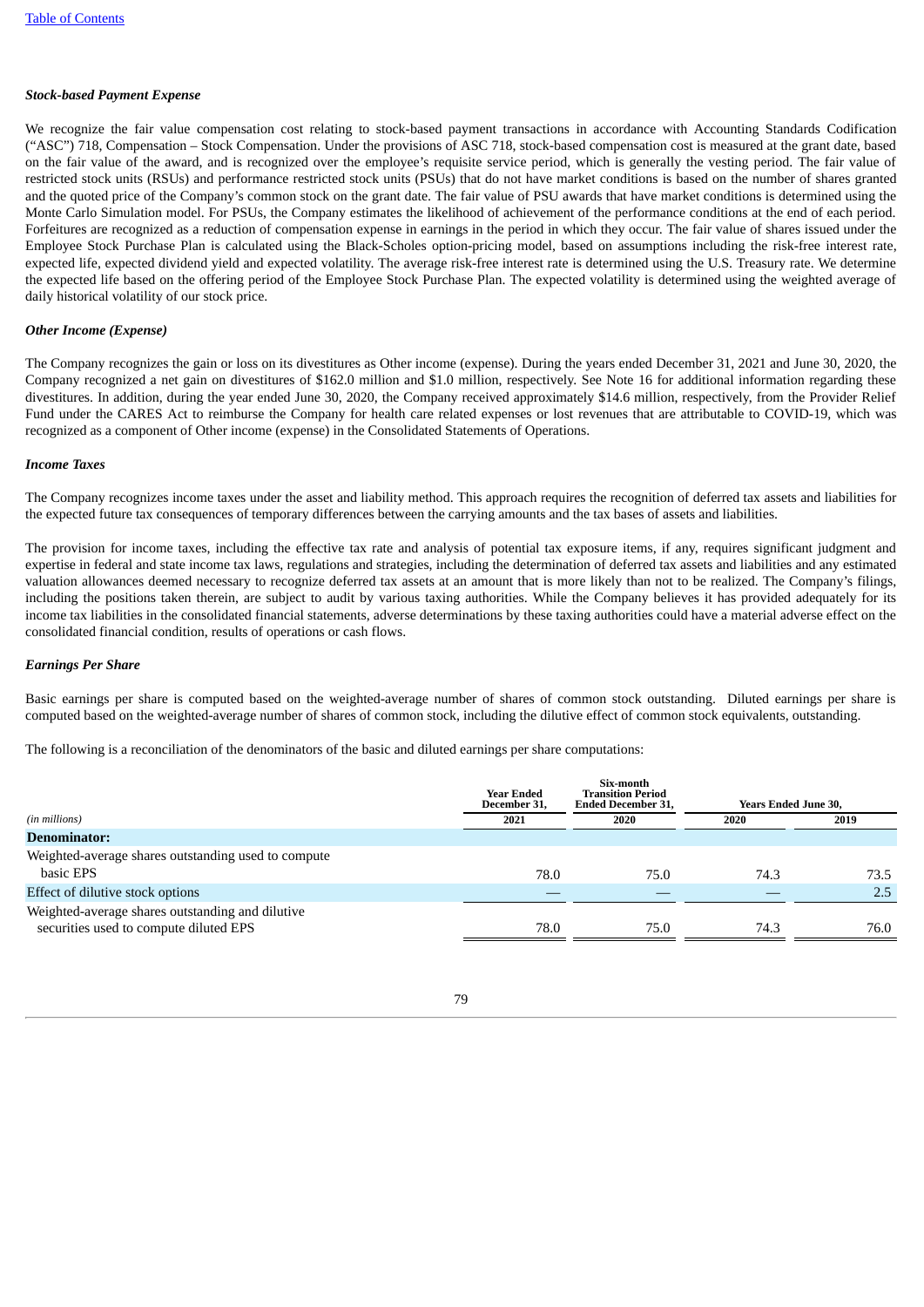Certain outstanding options and RSUs were excluded from the computation of diluted earnings per share because the effect would have been anti-dilutive. These potential dilutive common shares, which may be dilutive to future diluted earnings per share, are as follows:

|                                                              | <b>Year Ended</b><br>December 31. | Six-month<br><b>Transition Period</b><br><b>Ended December 31.</b> | <b>Years Ended June 30.</b> |      |  |  |
|--------------------------------------------------------------|-----------------------------------|--------------------------------------------------------------------|-----------------------------|------|--|--|
| (in millions)                                                | 2021                              | 2020                                                               | 2020                        | 2019 |  |  |
| Anti-dilutive options and RSUs excluded from EPS computation |                                   | 6.6                                                                | כ.כ                         | 0.8  |  |  |

## *Foreign Currency*

The functional currency of the Company's international subsidiaries is the local currency. For those subsidiaries, expenses denominated in the functional currency are translated into U.S. dollars using average exchange rates in effect during the period and assets and liabilities are translated using period-end exchange rates. The foreign currency translation adjustments are included in Accumulated other comprehensive income (loss) as a separate component of Stockholders' equity.

The following table shows the cumulative translation adjustments included in Accumulated other comprehensive income (loss) (in millions):

| Ending balance December 31, 2020 | (3.1) |
|----------------------------------|-------|
| Period translation adjustments   | (1.8) |
| Ending balance December 31, 2021 | (4.9) |

#### *Recent Accounting Pronouncements*

#### *Recently Adopted Standards*

In December 2019, the FASB issued ASU 2019-12, Income Taxes (Topic 740): Simplifying the Accounting for Income Taxes ("ASU 2019-12"). ASC 2019-12 is a new accounting standard to simplify accounting for income taxes and remove, modify, and add to the disclosure requirements of income taxes. The standard is effective for public companies with fiscal years beginning after December 15, 2020, with early adoption permitted. The guidance was adopted with no material impact to the Company's consolidated financial statements.

| ٠ | I  |
|---|----|
| ۰ |    |
| ٦ | i  |
|   | M. |
| v | ٧  |
|   |    |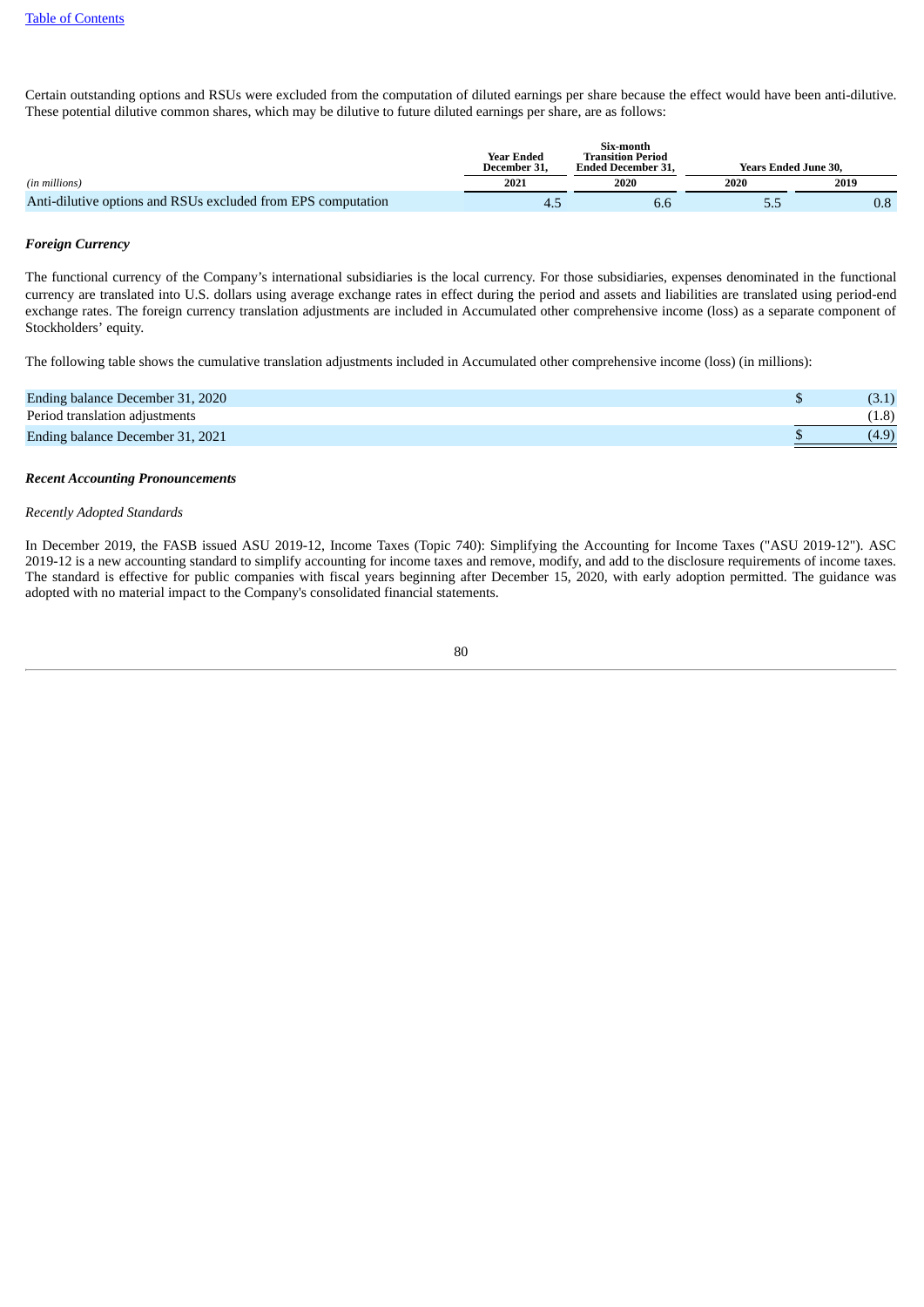# **2. MARKETABLE INVESTMENT SECURITIES**

The amortized cost, gross unrealized holding gains, gross unrealized holding losses, and fair value debt securities classified as available-for-sale securities by major security type and class of security at December 31, 2021 and December 31, 2020 were as follows:

| (in millions)                   | Amortized<br>cost     |    | <b>Gross</b><br>unrealized<br>holding<br>gains |               | <b>Gross</b><br>unrealized<br>holding<br>losses |     | <b>Estimated</b><br>fair value |
|---------------------------------|-----------------------|----|------------------------------------------------|---------------|-------------------------------------------------|-----|--------------------------------|
| December 31, 2021:              |                       |    |                                                |               |                                                 |     |                                |
| Cash and cash equivalents:      |                       |    |                                                |               |                                                 |     |                                |
| Cash                            | \$<br>$195.2 \quad $$ |    | $\overline{\phantom{0}}$                       | <sup>\$</sup> |                                                 | S   | 195.2                          |
| Cash equivalents                | 63.2                  |    |                                                |               |                                                 |     | 63.2                           |
| Total cash and cash equivalents | 258.4                 |    |                                                |               |                                                 |     | 258.4                          |
| Available-for-sale:             |                       |    |                                                |               |                                                 |     |                                |
| Corporate bonds and notes       | 105.7                 |    | 0.1                                            |               | (0.2)                                           |     | 105.6                          |
| Municipal bonds                 | 16.1                  |    |                                                |               |                                                 |     | 16.1                           |
| Federal agency issues           | 6.8                   |    |                                                |               |                                                 |     | 6.8                            |
| US government securities        | 11.9                  |    |                                                |               |                                                 |     | 11.9                           |
| <b>Total</b>                    | 398.9                 | -S | 0.1                                            | <sup>\$</sup> | (0.2)                                           | -\$ | 398.8                          |

| (in millions)                   | Amortized<br>cost | <b>Gross</b><br>unrealized<br>holding<br>gains |    | <b>Gross</b><br>unrealized<br>holding<br>losses |               | <b>Estimated</b><br>fair value |
|---------------------------------|-------------------|------------------------------------------------|----|-------------------------------------------------|---------------|--------------------------------|
| December 31, 2020:              |                   |                                                |    |                                                 |               |                                |
| Cash and cash equivalents:      |                   |                                                |    |                                                 |               |                                |
| Cash                            | \$<br>47.9 \$     | $\overline{\phantom{m}}$                       | .S | $\overline{\phantom{m}}$                        | <sup>\$</sup> | 47.9                           |
| Cash equivalents                | 69.1              |                                                |    |                                                 |               | 69.1                           |
| Total cash and cash equivalents | 117.0             |                                                |    |                                                 |               | 117.0                          |
| Available-for-sale:             |                   |                                                |    |                                                 |               |                                |
| Corporate bonds and notes       | 28.8              | 0.5                                            |    |                                                 |               | 29.3                           |
| Municipal bonds                 | 9.4               | 0.2                                            |    |                                                 |               | 9.6                            |
| Federal agency issues           | 4.0               |                                                |    |                                                 |               | 4.0                            |
| US government securities        | 11.7              | 0.1                                            |    |                                                 |               | 11.8                           |
| Total                           | 170.9             | 0.8                                            |    |                                                 |               | 171.7                          |

Cash, cash equivalents, and maturities of debt securities classified as available-for-sale are as follows at December 31, 2021:

| (in millions)                         | <b>Amortized</b><br>cost | <b>Estimated</b><br>fair value |
|---------------------------------------|--------------------------|--------------------------------|
| Cash                                  | 195.2                    | 195.2                          |
| Cash equivalents                      | 63.2                     | 63.2                           |
| Available-for-sale:                   |                          |                                |
| Due within one year                   | 80.3                     | 80.4                           |
| Due after one year through five years | 60.2                     | 60.0                           |
| Due after five years                  |                          |                                |
| Total                                 | 398.9                    | 398.8                          |

There were no debt securities classified as available-for-sale in a gross unrealized loss position as of December 31, 2021 or December 31, 2020.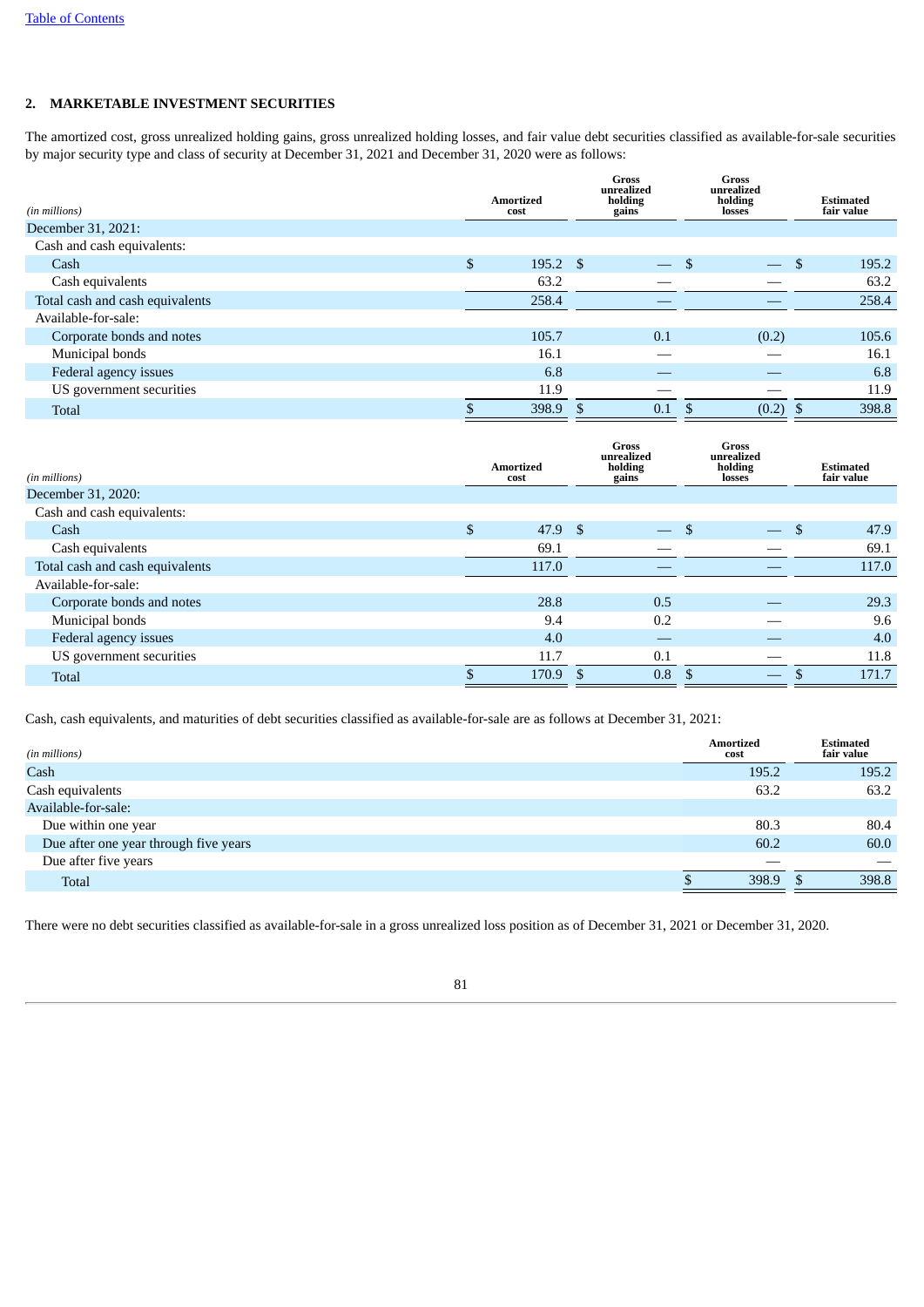Additional information relating to fair value of marketable investment securities can be found in Note 3.

## **3. FAIR VALUE MEASUREMENTS**

The fair value of the Company's financial instruments reflects the amounts that the Company estimates to receive in connection with the sale of an asset or paid in connection with the transfer of a liability in an orderly transaction between market participants at the measurement date (exit price). The fair value hierarchy prioritizes the use of inputs used in valuation techniques into the following three levels:

Level 1—quoted prices in active markets for identical assets and liabilities.

Level 2— observable inputs other than quoted prices in active markets for identical assets and liabilities; quoted prices in markets that are not active; or other inputs that are observable or can be corroborated by observable market data for substantially the full term of the assets or liabilities. Some of the Company's marketable securities primarily utilize broker quotes in a non-active market for valuation of these securities.

Level 3—unobservable inputs.

All of the Company's financial instruments are valued using quoted prices in active markets or based on other observable inputs. For Level 2 securities, the Company uses a third-party pricing service which provides documentation on an ongoing basis that includes, among other things, pricing information with respect to reference data, methodology, inputs summarized by asset class, pricing application and corroborative information. For Level 3 contingent consideration, the Company reassesses the fair value of expected contingent consideration and the corresponding liability each reporting period using the Monte Carlo Method, which is consistent with the initial measurement of the expected contingent consideration liability. This fair value measurement is considered a Level 3 measurement because the Company estimates projections during the contingent consideration period of approximately 13.5 years, utilizing various potential pay-out scenarios. Probabilities were applied to each potential scenario and the resulting values were discounted using a rate that considers weighted average cost of capital as well as a specific risk premium associated with the riskiness of the contingent consideration itself, the related projections, and the overall business. The contingent consideration liabilities are classified as a component of Accrued liabilities and Other long-term liabilities in the Company's Consolidated Balance Sheets. Changes to the contingent consideration liabilities are reflected in Selling, general, and administrative expense in our Consolidated Statements of Operations. Changes to the unobservable inputs could have a material impact on the Company's financial statements.

The following tables set forth the fair value of the Company's financial assets and liabilities that are re-measured on a regular basis:

| (in millions)                   | Level 1 | <b>Level 2</b>           | <b>Level 3</b>           |      | Total |
|---------------------------------|---------|--------------------------|--------------------------|------|-------|
| December 31, 2021               |         |                          |                          |      |       |
| Money market funds (a)          | 63.2    | $\overline{\phantom{0}}$ | $\overline{\phantom{0}}$ | - \$ | 63.2  |
| Corporate bonds and notes       |         | 105.6                    |                          |      | 105.6 |
| Municipal bonds                 |         | 16.1                     |                          |      | 16.1  |
| Federal agency issues           |         | 6.8                      |                          |      | 6.8   |
| US government securities        |         | 11.9                     |                          |      | 11.9  |
| <b>Contingent consideration</b> |         |                          | (8.6)                    |      | (8.6) |
| Total                           | 63.2    | 140.4                    | (8.6)                    |      | 195.0 |
|                                 |         |                          |                          |      |       |

(a) Money market funds are primarily comprised of exchange traded funds and accrued interest.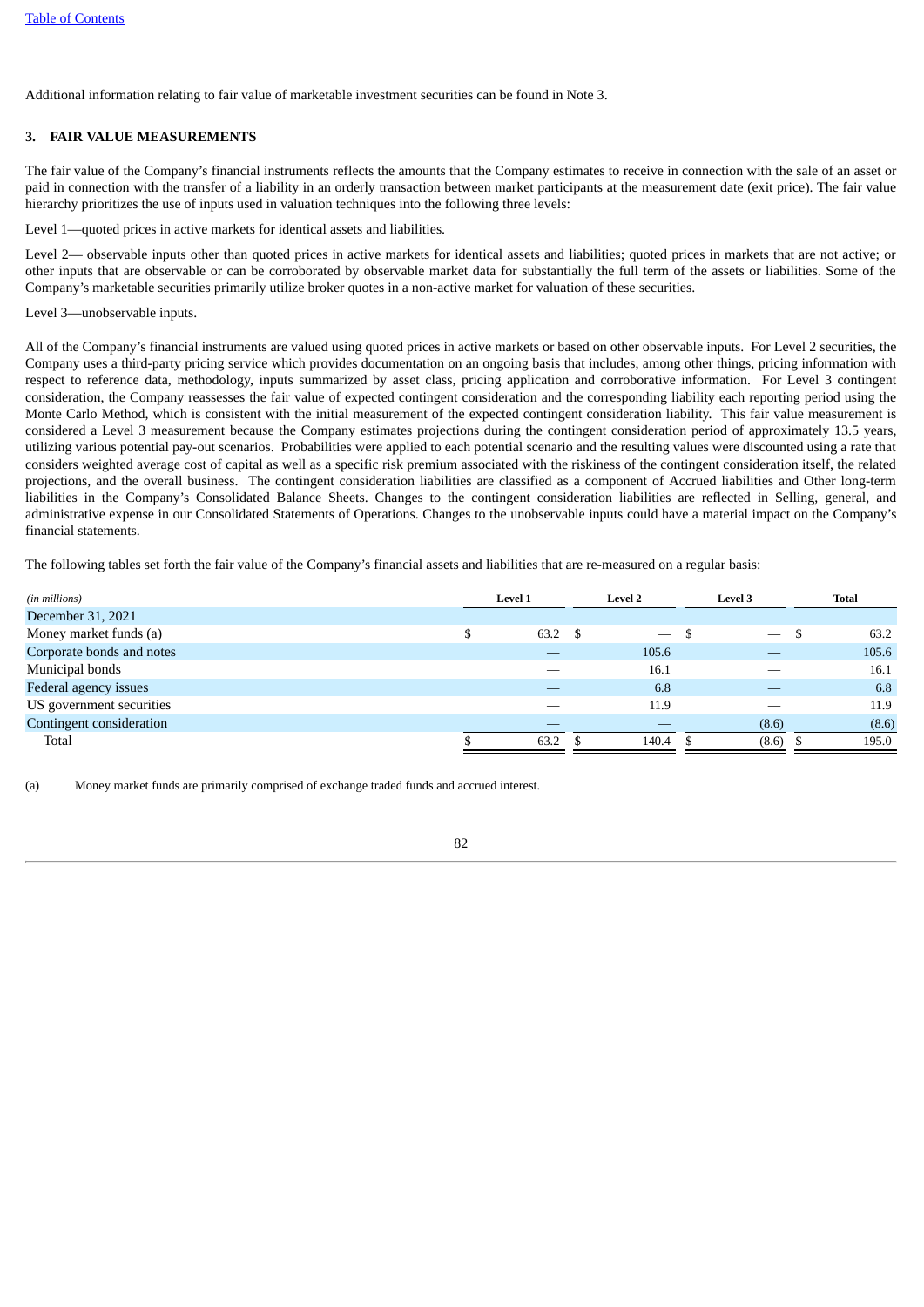| (in millions)             | Level 1    |      | <b>Level 2</b>                | Level 3                  |     | Total  |
|---------------------------|------------|------|-------------------------------|--------------------------|-----|--------|
| December 31, 2020         |            |      |                               |                          |     |        |
| Money market funds (a)    | \$<br>69.1 | - \$ | $\overbrace{\phantom{aaaaa}}$ | $\overline{\phantom{0}}$ | - S | 69.1   |
| Corporate bonds and notes |            |      | 29.3                          |                          |     | 29.3   |
| Municipal bonds           |            |      | 9.6                           |                          |     | 9.6    |
| Federal agency issues     |            |      | 4.0                           |                          |     | 4.0    |
| US government securities  |            |      | 11.8                          |                          |     | 11.8   |
| Contingent consideration  |            |      |                               | (10.9)                   |     | (10.9) |
| Total                     | 69.1       |      | 54.7                          | (10.9)                   |     | 112.9  |

(a) Money market funds are primarily comprised of exchange traded funds and accrued interest.

The following table reconciles the change in the fair value of the contingent consideration during the periods presented:

| (in millions)                                                           | <b>Year Ended</b><br><b>December 31, 2021</b> | <b>Transition Period</b><br><b>Ended December 31.</b><br>2020 | <b>Year Ended June 30,</b><br>2020 | Year Ended June 30.<br>2019 |
|-------------------------------------------------------------------------|-----------------------------------------------|---------------------------------------------------------------|------------------------------------|-----------------------------|
| Carrying amount at beginning of period                                  | 10.9                                          | 6.8                                                           | 13.8                               | 14.5                        |
| Payment of contingent consideration                                     | (3.3)                                         | (0.1)                                                         | (3.9)                              |                             |
| Change in fair value recognized in the statement of operations          | 1.8 <sup>°</sup>                              | 3.5                                                           | (2.8)                              | (1.1)                       |
| Translation adjustments recognized in other comprehensive income (loss) | (0.8)                                         | 0.7                                                           | (0.3)                              | 0.4                         |
| Carrying amount at end of period                                        | 8.6                                           | 10.9                                                          | 6.8                                | 13.8                        |

# **4. PROPERTY, PLANT AND EQUIPMENT, NET**

|                                      | December 31. |         |  |  |
|--------------------------------------|--------------|---------|--|--|
| (in millions)                        | 2021         | 2020    |  |  |
| Leasehold improvements               | 38.0         | 35.7    |  |  |
| Equipment                            | 112.4        | 117.9   |  |  |
| Property, plant and equipment, gross | 150.4        | 153.6   |  |  |
| Less accumulated depreciation        | (106.9)      | (112.9) |  |  |
| Property, plant and equipment, net   | 43.5         | 40.7    |  |  |

During the year ended December 31, 2021, the Company completed the sales of Myriad RBM, Inc. and the Myriad Autoimmune business, which resulted in the disposition of \$3.1 million of property, plant and equipment. See Note 16 for additional information regarding these divestitures.

|                      |  | <b>Year Ended</b><br>December 31. | Six-month<br><b>Transition Period</b><br><b>Ended December 31.</b> |      |  | <b>Years Ended June 30,</b> |  |      |  |  |
|----------------------|--|-----------------------------------|--------------------------------------------------------------------|------|--|-----------------------------|--|------|--|--|
| (in millions)        |  | 2021                              |                                                                    | 2020 |  | 2020                        |  | 2019 |  |  |
| Depreciation expense |  | $1^{\circ}$<br>14.L               |                                                                    | 5.0  |  | 11.0                        |  | 10.7 |  |  |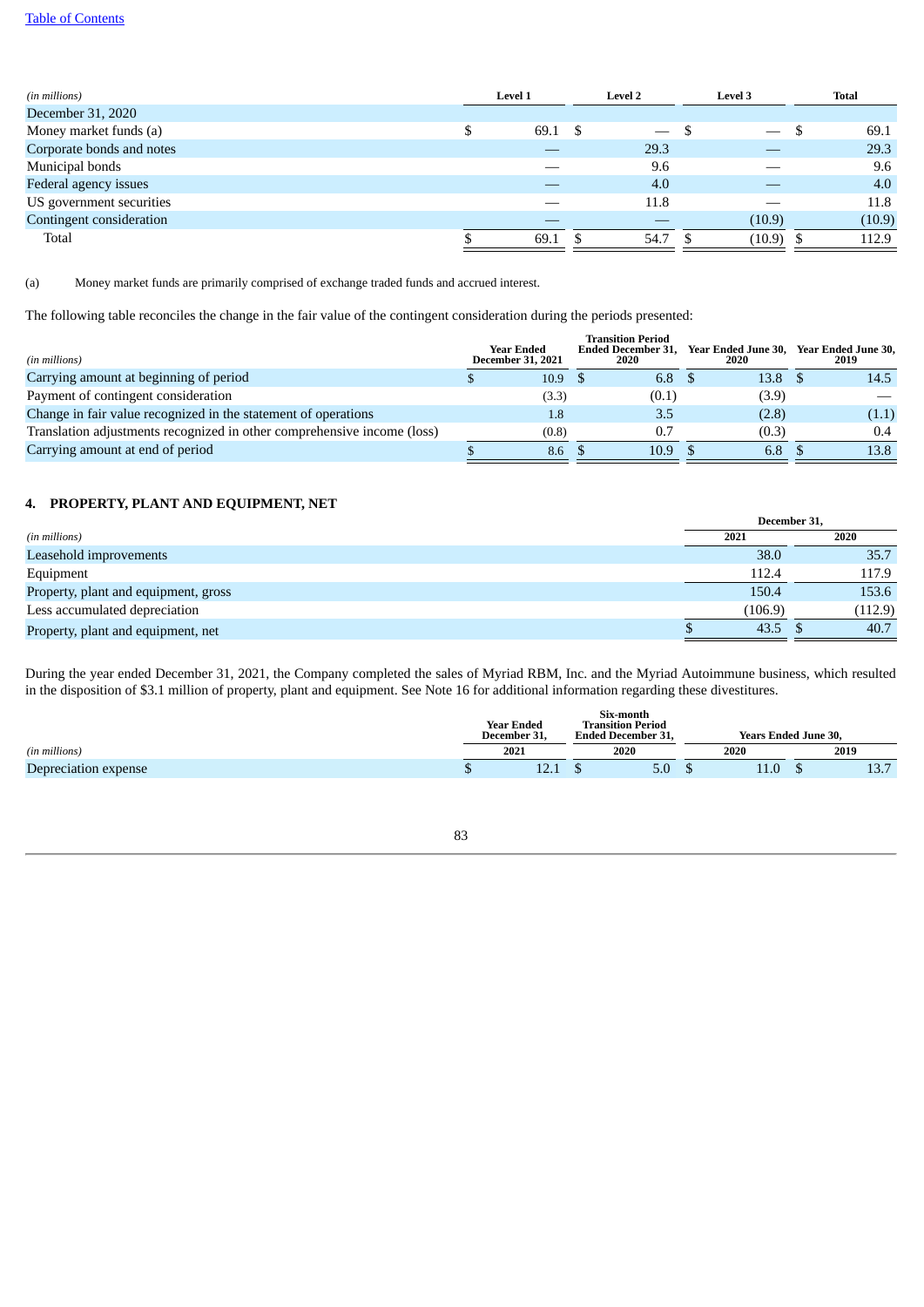# **5. GOODWILL AND INTANGIBLE ASSETS**

# *Goodwill*

The changes in the carrying amount of goodwill for the year ended December 31, 2021 is as follows:

| (in millions)                    | <b>Year Ended December 31,</b><br>2021 |
|----------------------------------|----------------------------------------|
| <b>Beginning balance</b>         | 329.2                                  |
| Divestitures                     | (88.5)                                 |
| <b>Translation adjustments</b>   | (1.5)                                  |
| Carrying amount at end of period | 239.2                                  |

The Company assessed goodwill for impairment as part of its annual goodwill testing in accordance with the appropriate guidance (see Note 1) and determined none of its reporting units were impaired as of the annual testing date. The Company did not record an impairment of goodwill for the year ended December 31, 2021, the transition period ended December 31, 2020 or for the fiscal year ended June 30, 2019.

During the year ended June 30, 2020, as a result of the effect of COVID-19 on expected future cash flows and a corresponding decline in market capitalization and enterprise value, the Company performed an interim quantitative impairment review of goodwill for the Myriad Mental Health, Myriad Autoimmune and Myriad International reporting units as of March 31, 2020. Based on this analysis, the Company recognized a goodwill impairment charge of \$80.7 million related to the goodwill from the Myriad Autoimmune reporting unit. The goodwill impairment charge is reflected in Goodwill and long-lived asset impairment charges in the Consolidated Statements of Operations. On July 1, 2021, the Company completed the sale of Myriad RBM, Inc., and as a result the goodwill attributable to the Myriad RBM reporting unit is no longer held by the Company. In addition, on September 13, 2021, select operating assets and intellectual property, including the Vectra® test, from the Myriad Autoimmune business unit were sold. As a result of this divestiture, the goodwill attributable to the Myriad Autoimmune reporting unit is no longer held by the Company.

During the year ended June 30, 2020, the Company also recognized a \$1.3 million impairment charge for goodwill allocated to the Clinic asset group that is included in Goodwill and long-lived asset impairment charges in the Consolidated Statements of Operations.

# *Intangible Assets*

Intangible assets have primarily consisted of amortizable assets of purchased licenses and technologies, customer relationships, and trade names as well as a non-amortizable intangible asset of in-process research and development. Due to the completion of the sales of Myriad RBM, Inc. and the Myriad Autoimmune business, the Company's intangible assets as of December 31, 2021 consist of only purchased licenses and technologies. In connection with these sales, the Company sold \$199.1 million in purchased licenses and technologies, \$4.8 million in-process research and development intangible assets, \$4.7 million in customer relationships, and \$3.0 million in trademarks, resulting in an aggregate decrease of intangible assets of \$120.0 million, net of \$91.6 million in accumulated amortization. See Note 16 for additional information on these divestitures.

The Company's purchased licenses and technologies have estimated remaining useful lives between 1 and 14 years. Prior to the sale of Myriad RBM, Inc., the estimated useful life of acquired in-process research and development was also evaluated in conjunction with the annual impairment analysis of intangible assets. The classification of the acquired in-process research and development as an indefinite lived asset was deemed appropriate during prior years as the related research and development was not yet complete nor had it been abandoned. During the year ended June 30, 2020, the Company decided to abandon the development of one of its in-process research and development intangible assets, and as a result the Company recognized a charge of \$17.7 million, which is reflected in Goodwill and long-lived asset impairment charges in the Consolidated Statements of Operations. The Company concluded there was no impairment of long-lived assets for the year ended December 31, 2021, the transition period ended December 31, 2020, or for the year ended June 30, 2019.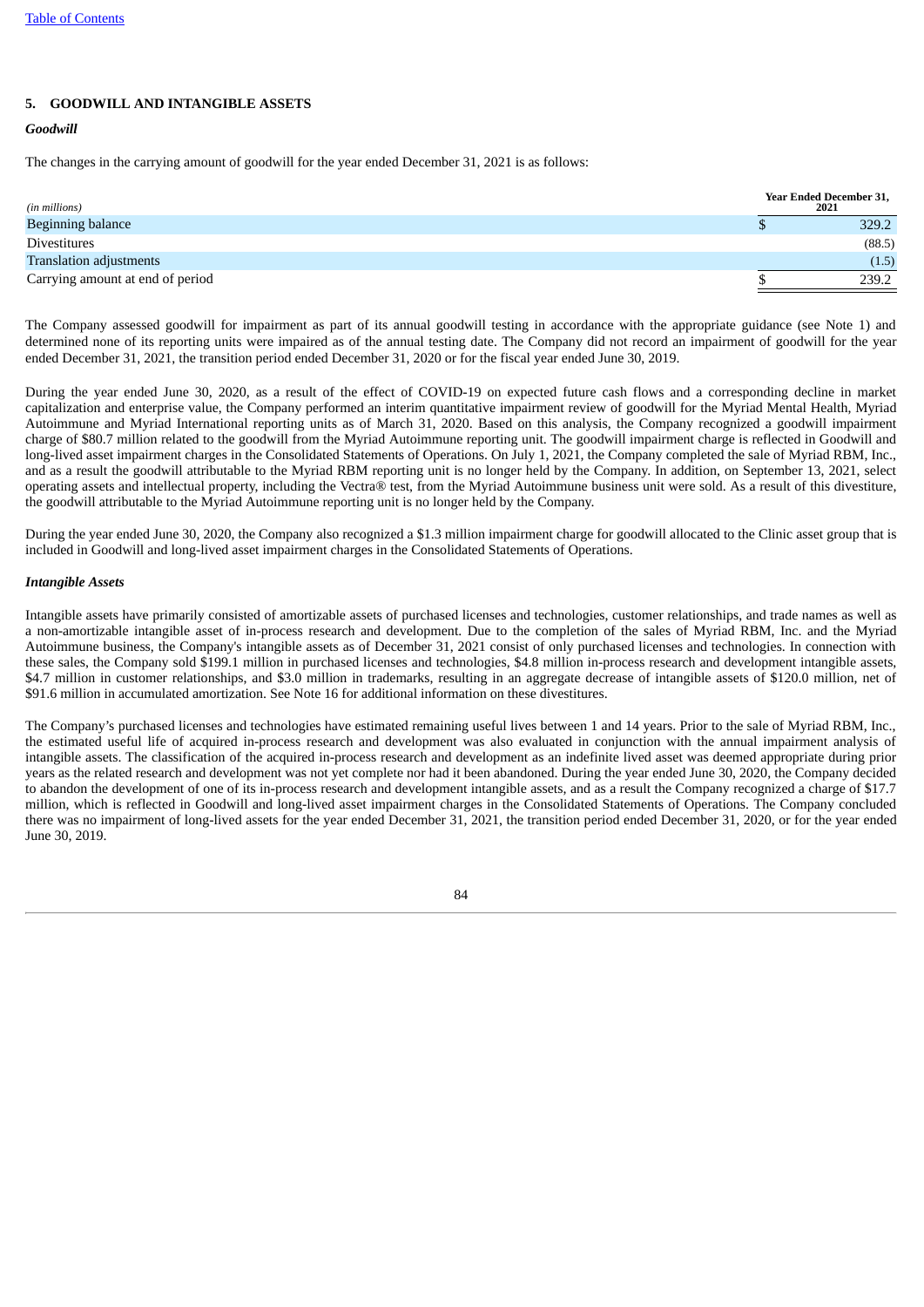The following tables summarize the amounts reported as intangible assets (in millions):

| At December 31, 2021:               | Gross<br>Carrving Amount | Accumulated<br>Amortization | Net   |
|-------------------------------------|--------------------------|-----------------------------|-------|
| Purchased licenses and technologies | 616.6                    | (212.5)                     | 404.1 |
| Total intangible assets             | 616.6                    | (212.5)                     | 404.1 |

| <b>At December 31, 2020:</b>        | Gross<br><b>Carrying Amount</b> | Accumulated<br>Amortization | <b>Net</b> |
|-------------------------------------|---------------------------------|-----------------------------|------------|
| Purchased licenses and technologies | 818.2 \$                        | $(248.2)$ \$                | 570.0      |
| Customer relationships              | 4.7                             | (4.5)                       | 0.2        |
| <b>Trademarks</b>                   | 3.0                             | (1.5)                       | 1.5        |
| Total amortizable intangible assets | 825.9                           | (254.2)                     | 571.7      |
| In-process research and development | 4.8                             |                             | 4.8        |
| Total unamortized intangible assets | 4.8                             |                             | 4.8        |
| Total intangible assets             | 830.7                           | (254.2)                     | 576.5      |

As of December 31, 2021 the weighted average remaining amortization period for purchased licenses and technologies is approximately 10 years.

The Company recorded amortization during the respective periods for these intangible assets as follows:

|                                   |                                |      | <b>Six-month Transition</b><br><b>Period Ended December</b> |  |                             |  |      |  |  |  |
|-----------------------------------|--------------------------------|------|-------------------------------------------------------------|--|-----------------------------|--|------|--|--|--|
|                                   | <b>Year Ended December 31.</b> |      | JI.                                                         |  | <b>Years Ended June 30.</b> |  |      |  |  |  |
| (in millions)                     |                                | 2021 | 2020                                                        |  | 2020                        |  | 2019 |  |  |  |
| Amortization of intangible assets |                                | 50.7 | 30.8                                                        |  |                             |  | 59.3 |  |  |  |

Future amortization expense of intangible assets as of December 31, 2021 is estimated to be as follows (in millions):

| <b>Years Ended December 31,</b> |  | <b>Amortization Expense</b> |
|---------------------------------|--|-----------------------------|
| 2022                            |  | 40.8                        |
| 2023                            |  | 40.8                        |
| 2024                            |  | 40.8                        |
| 2025                            |  | 40.8                        |
| 2026                            |  | 40.8                        |
| Thereafter                      |  | 200.1                       |
| <b>Total</b>                    |  | 404.1                       |

# **6. ACCRUED LIABILITIES**

|                                     |                   | December 31, |      |  |
|-------------------------------------|-------------------|--------------|------|--|
| (in millions)                       | 2021              |              | 2020 |  |
| Employee compensation and benefits  | 52.8 <sup>5</sup> |              | 48.9 |  |
| Legal charges pending settlement    | 62.0              |              |      |  |
| Accrued taxes payable               | 4.0               |              | 4.3  |  |
| Refunds payable and reserves        | 9.8               |              | 9.3  |  |
| Short-term contingent consideration | 3.2               |              | 3.4  |  |
| Accrued royalties                   | 5.4               |              | 3.8  |  |
| Other accrued liabilities           | 19.3              |              | 9.4  |  |
| Total accrued liabilities           | 156.5             |              | 79.1 |  |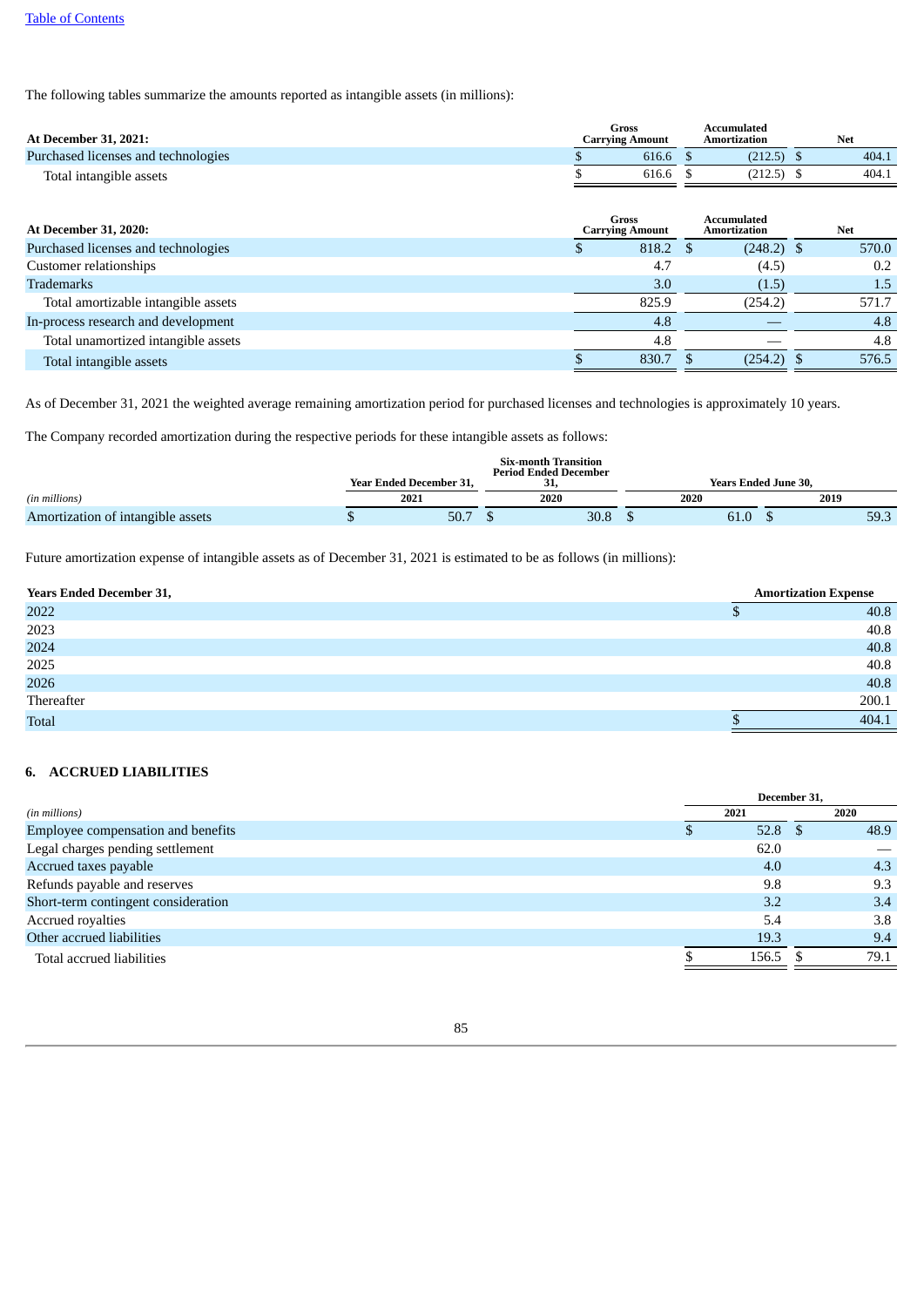# **7. LONG-TERM DEBT**

On December 23, 2016, the Company entered into a senior secured revolving credit facility (the "Facility") as borrower, with the lenders from time to time party thereto. On July 31, 2018, the Company entered into Amendment No. 1 to the Facility, which effected an "amend and extend" transaction with respect to the Facility by which the maturity date thereof was extended to July 31, 2023 and the maximum aggregate principal commitment was increased from \$300.0 million to \$350.0 million. On May 1, 2020, the Company entered into Amendment No. 2 to the Amended Facility, which waived the Company's compliance with certain covenants and modified the interest rate and other terms during the modification period from March 31, 2020 through June 30, 2021 ("Modification Period"). On February 22, 2021, the Company entered into Amendment No. 3 (the "Amended Facility"), which, among other things, decreased the maximum aggregate principal commitment from \$350.0 million to \$300.0 million, with a further reduction in the maximum aggregate principal commitment from \$300.0 million to \$250.0 million by September 30, 2021 (if not previously reduced to such amount in connection with certain specified asset sales), waived the Company's compliance with certain financial covenants through the quarter ended March 31, 2022, extended the Modification Period for an additional year through June 30, 2022, and revised certain negative covenants in connection with the extension. The amendments were accounted for as modifications pursuant to guidance in ASC 470-50, Debt. The Company's maximum aggregate principal commitment on its Amended Facility is \$250.0 million as of December 31, 2021.

The Amended Facility contains customary loan terms, interest rates, representations and warranties, affirmative and negative covenants, in each case, subject to customary limitations, exceptions and exclusions. The Amended Facility also contains certain customary events of default. Amendment No. 2 modified the Amended Facility to increase the interest rate to be fixed at a spread of LIBOR plus 350 basis points on drawn balances and the undrawn fee was increased to 50 basis points during the Modification Period. At the end of the Modification Period, interest rates return to the previous pricing based on a spread of LIBOR 150-250 basis points on drawn balances and an undrawn fee ranging from 25 to 45 basis points, in each case, based on the Company's leverage ratio. The LIBOR floor was also increased to 1.0% during the Modification Period.

Covenants in the Amended Facility impose operating and financial restrictions on the Company. These restrictions may prohibit or place limitations on, among other things, the Company's ability to incur additional indebtedness, create certain types of liens, and complete mergers, consolidations, or change in control transactions. The Amended Facility may also prohibit or place limitations on the Company's ability to sell assets, pay dividends or provide other distributions to stockholders. Beginning with the quarter ended June 30, 2022, the Company must maintain specified leverage and interest ratios measured as of the end of each quarter as a financial covenant in the Amended Facility. Amendment No. 2 modified the Amended Facility's compliance with the leverage covenant and the interest coverage ratio covenant, which were waived through March 31, 2021. Amendment No. 2 also revised certain negative covenants of the Amended Facility during the Modification Period. Amendment No. 3 waived compliance with the leverage ratio and the interest coverage ratio covenants through the quarter ended March 31, 2022 and also lowered the minimum liquidity covenant, which was added by Amendment No. 2, to \$150.0 million, and made it applicable through such quarter. Amendment No. 3 restricted the Company from borrowing under the Amended Facility if unrestricted cash and cash equivalents exceed \$150.0 million, unless such borrowings are in connection with permitted acquisitions. The Company was in compliance with all applicable financial covenants at December 31, 2021.

During the year ended December 31, 2021, the Company made principal repayments totaling \$226.4 million on the Amended Facility, including a voluntary principal payment on July 30, 2021 of \$106.4 million to pay off the remaining outstanding balances on the Amended Facility. As a result, the Company had no outstanding balances under the Amended Facility as of December 31, 2021. As of December 31, 2020, the Company had a long-term debt balance of \$224.8 million.

## **8. OTHER LONG-TERM LIABILITIES**

|                                   | December 31, |      |  |           |  |  |  |
|-----------------------------------|--------------|------|--|-----------|--|--|--|
| (in millions)                     |              | 2021 |  | 2020      |  |  |  |
| Contingent consideration          |              | 5.4  |  | 7.4       |  |  |  |
| Other                             |              | 0.2  |  | 72<br>ر., |  |  |  |
| Total other long-term liabilities |              | 5.6  |  | 14.7      |  |  |  |
|                                   |              |      |  |           |  |  |  |

The Company's balance of other long-term liabilities as of December 31, 2021 consists primarily of the long-term portion of contingent consideration related to the Sividon acquisition. During the prior periods the Company's portion of social security taxes that had been deferred under the Coronavirus Aid, Relief and Economic Security Act ("CARES Act") that do not have to be deposited until December 2022 were also recorded as other long-term liabilities. As of December 31, 2021 that balance has been reclassified to a current liability as it will be deposited within the next year.

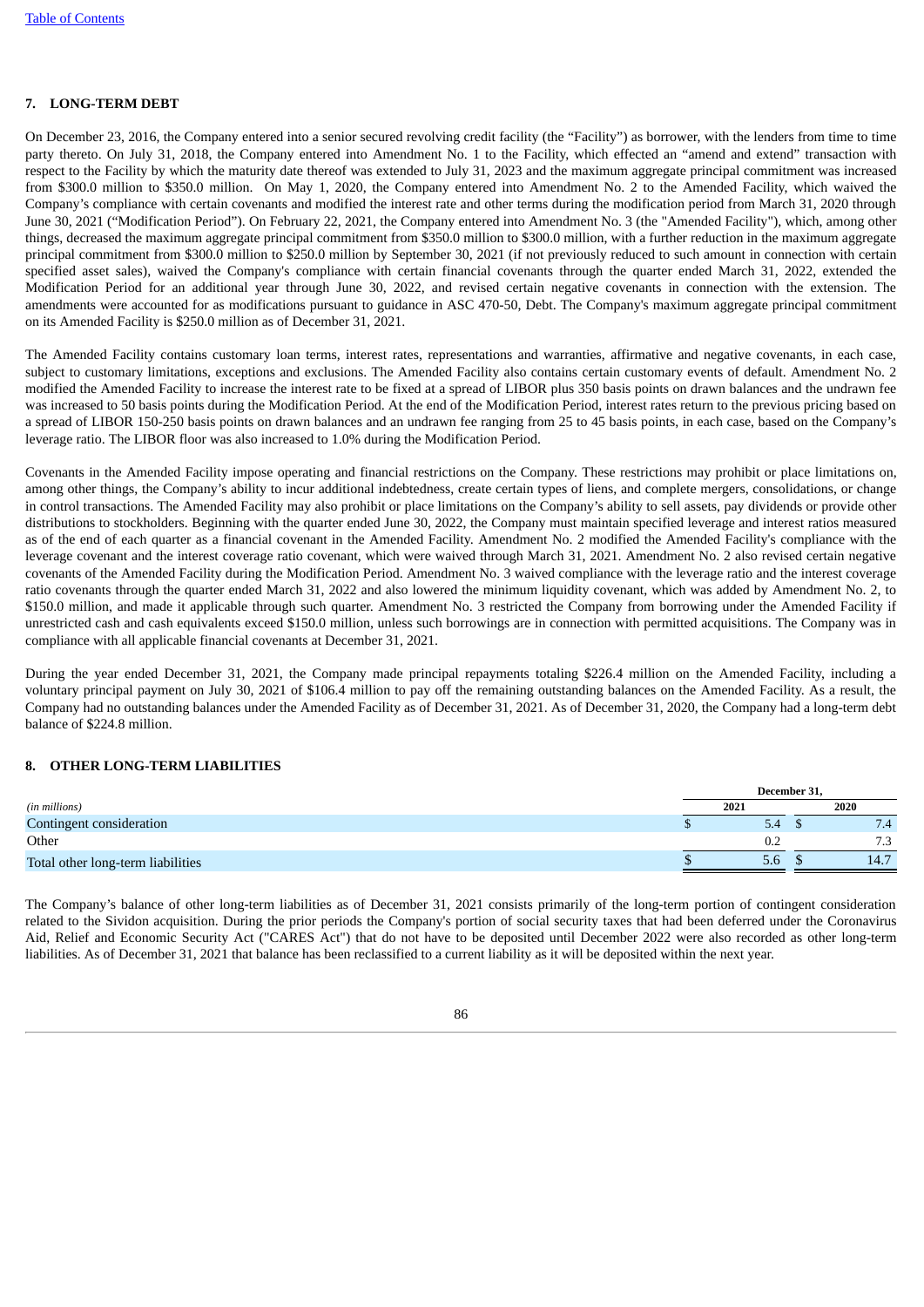# **9. PREFERRED AND COMMON STOCKHOLDERS' EQUITY**

The Company is authorized to issue up to 5.0 million shares of preferred stock, par value \$0.01 per share. There were no preferred shares outstanding at December 31, 2021 and December 31, 2020.

The Company is authorized to issue up to 150.0 million shares of common stock, par value \$0.01 per share. There were 80.0 million and 75.4 million shares issued and outstanding at December 31, 2021 and 2020, respectively.

#### *Common shares issued and outstanding*

|                                                                       | <b>Year Ended</b><br>December 31, | Six-month<br><b>Transition Period</b><br><b>Ended December 31.</b> | <b>Years Ended June 30,</b> |       |
|-----------------------------------------------------------------------|-----------------------------------|--------------------------------------------------------------------|-----------------------------|-------|
| (in millions)                                                         | 2021                              | 2020                                                               | 2020                        | 2019  |
| Beginning common stock issued and outstanding                         | 75.4                              | 74.7                                                               | 73.5                        | 70.6  |
| Common stock issued upon exercise of options and employee stock plans | 4.6                               | 0.7                                                                |                             | 4.5   |
| Repurchase and retirement of common stock                             |                                   |                                                                    |                             | (1.6) |
| Ending common stock issued and outstanding                            | 80.0                              | 75.4                                                               | 74.7                        | 73.5  |

#### *Stock Repurchase Program*

In June 2016, the Company's Board of Directors authorized a share repurchase program of \$200.0 million of the Company's outstanding common stock. The Company may repurchase its common stock from time to time or on an accelerated basis through open market transactions or privately negotiated transactions as determined by the Company's management. The amount and timing of stock repurchases under the program will depend on business and market conditions, stock price, trading restrictions, acquisition activity and other factors. As of December 31, 2021, the Company has \$110.7 million remaining on its current share repurchase authorization.

The Company uses the par value method of accounting for its stock repurchases. As a result of the stock repurchases, the Company reduced common stock and additional paid-in capital and recorded charges to Retained earnings (accumulated deficit). During the year ended June 30, 2019, the Company used \$50.0 million to repurchase shares of the Company's common stock as part of an accelerated share repurchase. The shares retired, aggregate common stock and additional paid-in capital reductions, and related charges to Retained earnings (accumulated deficit) for the repurchases for periods ended December 31, 2021, December 31, 2020, June 30, 2020, and June 30, 2019 were as follows:

|                                                        |  | <b>Year Ended</b><br>December 31, | Six-month<br><b>Transition Period</b><br><b>Ended December 31,</b> | <b>Years Ended June 30,</b> |               |
|--------------------------------------------------------|--|-----------------------------------|--------------------------------------------------------------------|-----------------------------|---------------|
| (in millions)                                          |  | 2021                              | 2020                                                               | 2020                        | 2019          |
| Shares purchased and retired                           |  |                                   |                                                                    |                             | $1.6^{\circ}$ |
| Common stock and additional paid-in-capital reductions |  | $\hspace{0.1mm}-\hspace{0.1mm}$   | $\hspace{0.1mm}-\hspace{0.1mm}$                                    | $\hspace{0.05cm}$           | 16.9          |
| Charges to retained earnings                           |  |                                   |                                                                    |                             | 33.1          |

# **10. STOCK-BASED COMPENSATION**

On November 30, 2017, the Company's stockholders approved the adoption of the 2017 Employee, Director and Consultant Equity Incentive Plan, as amended (the "2017 Plan"). The 2017 Plan allows the Company, under the direction of the Compensation and Human Capital Committee of the Board of Directors, to make grants of restricted and unrestricted stock and stock unit awards to employees, consultants and directors. Stockholders have approved amendments to the 2017 Plan increasing the shares available to grant under the 2017 Plan. The 2017 Plan allows for issuance of up to 4.6 million shares of common stock, with 3.6 million shares available for grant as of December 31, 2021. If an RSU awarded under the 2017 Plan is cancelled or forfeited without the issuance of shares of common stock, the unissued or reacquired shares that were subject to the RSU will again be available for issuance pursuant to the 2017 Plan. To the extent that awards outstanding under the Company's prior equity plans expire or are cancelled without delivery of shares of common stock, they will also be available for issuance pursuant to the 2017 Plan.

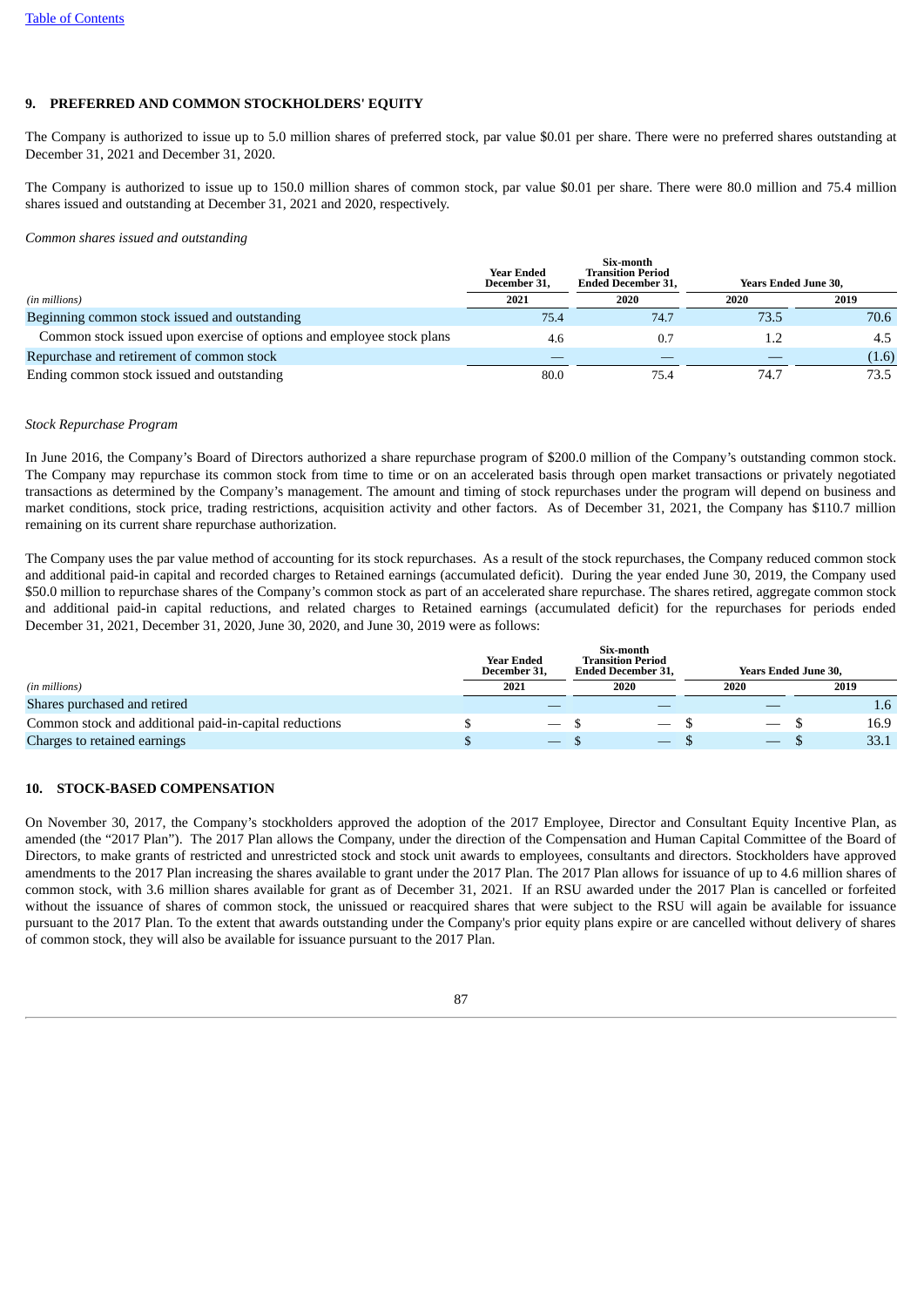The number of shares, terms, and vesting periods are determined by the Company's Board of Directors or a committee thereof on an award-by-award basis. RSUs granted to employees generally vest ratably over four years either on the anniversary of the date on which the RSUs were granted or during the month in which the anniversary occurs. The number of RSUs awarded to certain employees may be increased or reduced based on certain additional performance metrics. Options and RSUs granted to our non-employee directors vest in full upon the earlier of the completion of one year of service following the date of the grant or the date of the next annual meeting of stockholders following such grant. Options generally vest ratably over service periods of four years. Options granted generally expire ten years from the date of grant. Options granted to the Company's President and Chief Executive Officer as an inducement to his employment expire seven years from the grant date.

The number of RSUs awarded to certain executive officers and other senior positions that ultimately vest may be increased or reduced based on certain additional performance and market conditions. The performance and market conditions associated with awards granted during the year ended December 31, 2021 include vesting that is based 50% on achieving certain levels of earnings per share targets, and 50% based on achieving certain performance targets compared to the performance of the Nasdaq Health Care Index. The Company estimates the likelihood of achievement of performance conditions at the end of each period. During the transition period ended December 31, 2020, the Company granted stock-based awards to the Company's President and Chief Executive Officer as an inducement material to his commencement of employment and entry into an employment agreement with the Company. The inducement awards are included in the tables presented below.

### *Stock Options*

A summary of option activity under the Company's equity plans, including the Company's inducement awards, is as follows for the year ended December 31, 2021:

| (number of shares in millions)             | <b>Number</b><br>0t<br>shares | Weighted<br>average<br>exercise<br>price | Weighted<br>average<br>remaining<br>contractual<br>life (years) |
|--------------------------------------------|-------------------------------|------------------------------------------|-----------------------------------------------------------------|
| Options outstanding at beginning of period | 5.2                           | 23.24                                    |                                                                 |
| Options granted                            |                               |                                          |                                                                 |
| Less:                                      |                               |                                          |                                                                 |
| Options exercised                          | (3.7)                         | 24.26                                    |                                                                 |
| Options canceled or expired                | (0.1)                         | 25.18                                    |                                                                 |
| Options outstanding at end of period       | 1.4                           | 20.36                                    | 3.08                                                            |
| Options exercisable at end of period       | 1.0                           | 23.07                                    | 2.09                                                            |
| Options vested and expected to vest        | 1.4                           | 20.36                                    | 3.08                                                            |

There were no options granted during the years ended December 31, 2021, June 30, 2020, and June 30, 2019. During the transition period ended December 31, 2020, 0.7 million options were granted to the Company's President and Chief Executive Officer, with a weighted average grant fair value of \$13.38.

The following table summarizes information about stock options outstanding at December 31, 2021 (number of shares in millions):

|                                       | <b>Options outstanding</b>                           |                                                                 |  |                                          |  |  |
|---------------------------------------|------------------------------------------------------|-----------------------------------------------------------------|--|------------------------------------------|--|--|
| <b>Range of</b><br>exercise<br>prices | <b>Number outstanding</b><br>at December 31,<br>2021 | Weighted<br>average<br>remaining<br>contractual<br>life (years) |  | Weighted<br>average<br>exercise<br>price |  |  |
| \$13.38                               | 0.7                                                  | 5.62 \$                                                         |  | 13.38                                    |  |  |
| \$23.98                               | 0.1                                                  | 0.18                                                            |  | 23.98                                    |  |  |
| $$27.07 - 36.55$                      | 0.6                                                  | 0.74                                                            |  | 27.25                                    |  |  |
|                                       | 1.4                                                  | 3.08                                                            |  | 20.38                                    |  |  |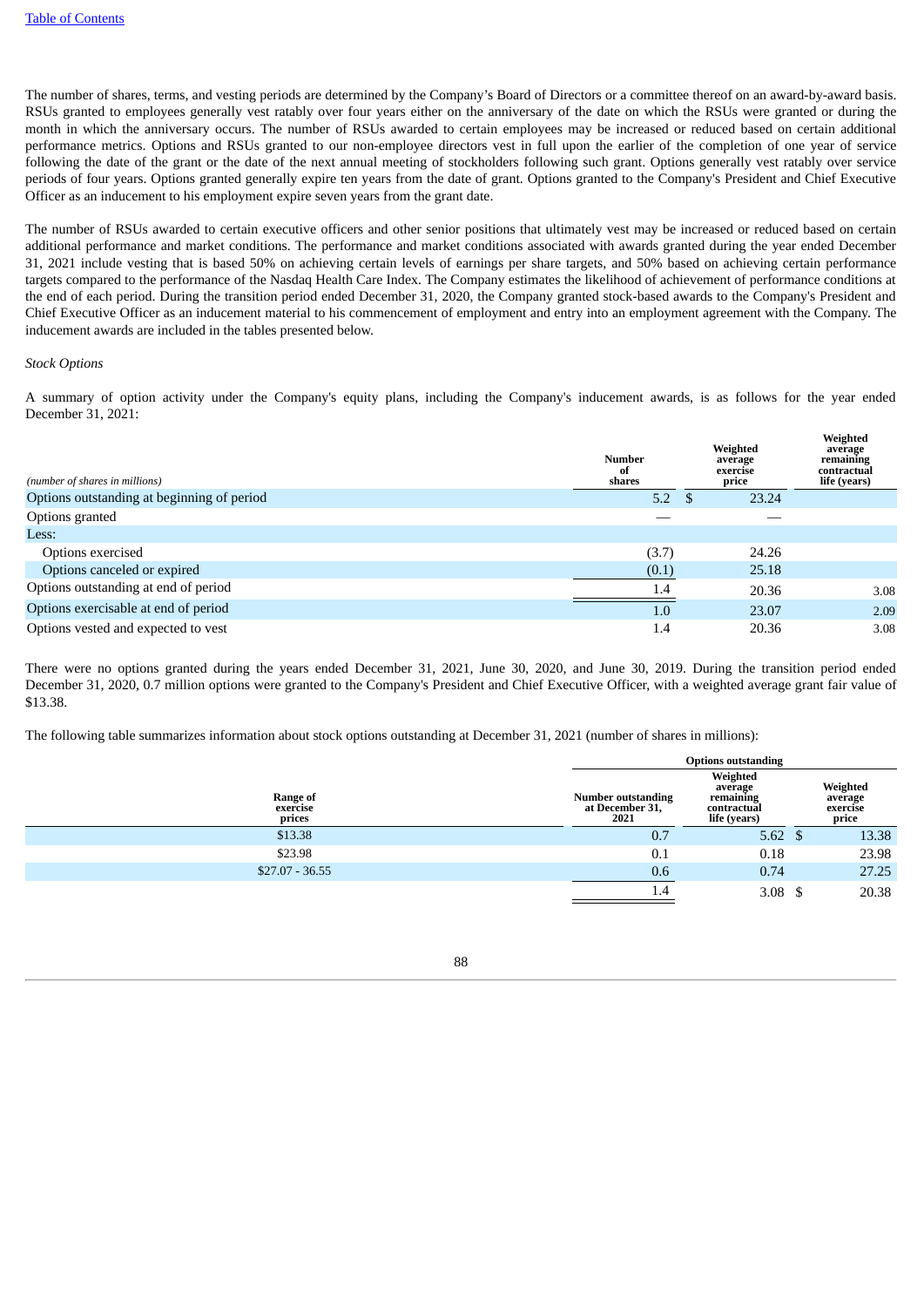## *Restricted Stock Units*

A summary of the RSU activity under the Company's equity plans, including the Company's inducement awards and RSU awards with performance metrics, is as follows for the year ended December 31, 2021:

|                                                      | 2021                           |    |                                                 |
|------------------------------------------------------|--------------------------------|----|-------------------------------------------------|
| (number of shares in millions)                       | <b>Number</b><br>-of<br>shares |    | Weighted<br>average<br>grant date<br>Ťair value |
| RSUs unvested and outstanding at beginning of period | 3.2                            | -S | 20.56                                           |
| RSUs granted                                         | 1.8                            |    | 29.83                                           |
| Less:                                                |                                |    |                                                 |
| <b>RSUs</b> vested                                   | (1.1)                          |    | 21.32                                           |
| RSUs canceled                                        | (0.8)                          |    | 24.48                                           |
| RSUs unvested and outstanding at end of period       | 3.1                            |    | 24.96                                           |

The weighted average grant-date fair value of restricted stock units granted during the year ended December 31, 2021, the transition period ended December 31, 2020, and the years ended June 30, 2020, and June 30, 2019 was \$29.83, \$13.69, \$27.96 and \$46.62, respectively.

The fair value of restricted stock units that vested during the year ended December 31, 2021, the transition period ended December 31, 2020, and the years ended June 30, 2020, and June 30, 2019 was \$22.6 million, \$29.1 million, \$32.4 million and \$27.6 million, respectively.

Stock-based compensation expense recognized and included in the Consolidated Statements of Operations was allocated as follows:

|                                              | Six-month<br><b>Year Ended</b><br><b>Transition Period</b><br><b>Ended December 31,</b><br>December 31, |      |             | <b>Years Ended June 30,</b> |
|----------------------------------------------|---------------------------------------------------------------------------------------------------------|------|-------------|-----------------------------|
| (in millions)                                | 2021                                                                                                    | 2020 | 2020        | 2019                        |
| Cost of molecular diagnostic testing         | 1.5                                                                                                     | 0.6  | $1.2^\circ$ | 0.8                         |
| Cost of pharmaceutical and clinical services | 0.1                                                                                                     | 0.1  | 0.3         | 0.2                         |
| Research and development expense             | 4.2                                                                                                     | 2.4  | 5.0         | 5.4                         |
| Selling, general, and administrative expense | 30.5                                                                                                    | 11.8 | 18.7        | 27.1                        |
| Total stock-based compensation expense       | 36.3                                                                                                    | 14.9 | 25.2        | 33.5                        |

As of December 31, 2021, there was \$61.7 million of total unrecognized stock-based compensation expense that will be recognized over a weightedaverage period of 2.3 years. We expect all unvested awards to vest, and we recognize forfeitures as they occur.

The aggregate intrinsic value of options outstanding, aggregate intrinsic value of options that are fully vested and aggregate intrinsic value of RSUs vested and expected to vest is as follows:

| (in millions)                                     | As of<br><b>December 31, 2021</b> |
|---------------------------------------------------|-----------------------------------|
| Aggregate intrinsic value of options outstanding  | 10.2                              |
| Aggregate intrinsic value of options fully vested | 4.6                               |
| Aggregate intrinsic value of RSUs outstanding     | 86.3                              |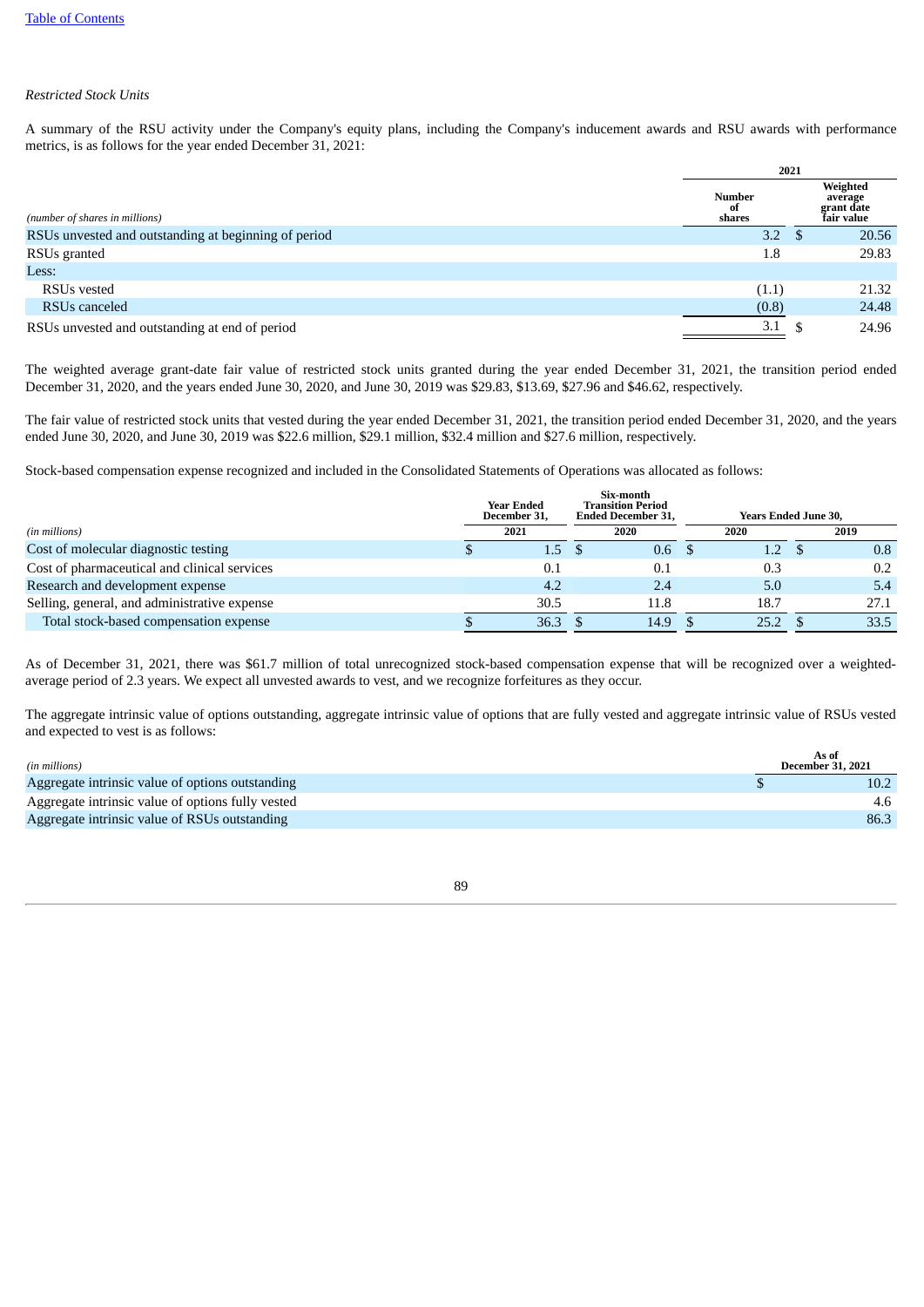The total intrinsic value of options exercised was as follows:

|                                            | <b>Year Ended</b><br>December 31. |      | Six-month<br><b>Transition Period</b><br><b>Ended December 31.</b> |     | <b>Years Ended June 30.</b> |      |  |      |
|--------------------------------------------|-----------------------------------|------|--------------------------------------------------------------------|-----|-----------------------------|------|--|------|
| (in millions)                              | 2021                              |      | 2020                                                               |     |                             | 2020 |  | 2019 |
| Total intrinsic value of options exercised |                                   | 29.2 |                                                                    | 0.5 |                             | 8.8  |  | 0.4  |

## *Employee Stock Purchase Plan*

The Company also has an Employee Stock Purchase Plan that was approved by stockholders in 2012 (the "2012 Purchase Plan"), under which 2.0 million shares of common stock have been authorized. On September 23, 2021, the Board of Directors of the Company approved an amended and restated 2012 Employee Stock Purchase Plan, which authorizes an additional 2.0 million shares of common stock and extends the term of the 2012 Purchase Plan to November 30, 2032, subject in each case to obtaining stockholder approval. The amended and restated 2012 Employee Stock Purchase Plan also amended certain provisions of the 2012 Purchase Plan effective upon approval by the Board of Directors, including expanding the definition of "offering period" to provide that the Board of Directors may determine the period in accordance with the terms of the plan, and capping the number of shares that may be purchased by any participant during an offering period at 5,000 shares. Shares are issued under the 2012 Purchase Plan twice yearly at the end of each offering period. At December 31, 2021, a total of approximately 2.0 million shares of common stock had been purchased under the 2012 Purchase Plan. Shares purchased under and compensation expense associated with the 2012 Purchase Plan for the years reported are as follows:

|                                  | <b>Year Ended</b><br>December 31, | Six-month<br><b>Transition Period</b><br><b>Ended December 31.</b> |          | <b>Years Ended June 30.</b> |
|----------------------------------|-----------------------------------|--------------------------------------------------------------------|----------|-----------------------------|
| (in millions)                    | 2021                              | 2020                                                               | 2020     | 2019                        |
| Shares purchased under the plans | 0.2                               | 0.1                                                                | 0.3      | 0.2                         |
| Plan compensation expense        | ב.1                               | 0.6                                                                | $\pm$ ./ | $1.0\,$                     |

The fair value of shares issued under the Plan that was in effect for each period reported was calculated using the Black-Scholes option-pricing model using the following weighted-average assumptions:

|                          | <b>Year Ended</b><br>December 31, | Six-month<br><b>Transition Period</b><br><b>Ended December 31,</b> |       | <b>Years Ended June 30.</b> |
|--------------------------|-----------------------------------|--------------------------------------------------------------------|-------|-----------------------------|
|                          | 2021                              | 2020                                                               | 2020  | 2019                        |
| Risk-free interest rate  | 0.1%                              | 0.2%                                                               | 1.8%  | 2.1%                        |
| Expected dividend yield  | $-$ %                             | $-$ %                                                              | $-$ % | $-$ %                       |
| Expected life (in years) | 0.5                               | 0.5                                                                | 0.5   | 0.5                         |
| Expected volatility      | 60%                               | 94%                                                                | 99%   | 55%                         |

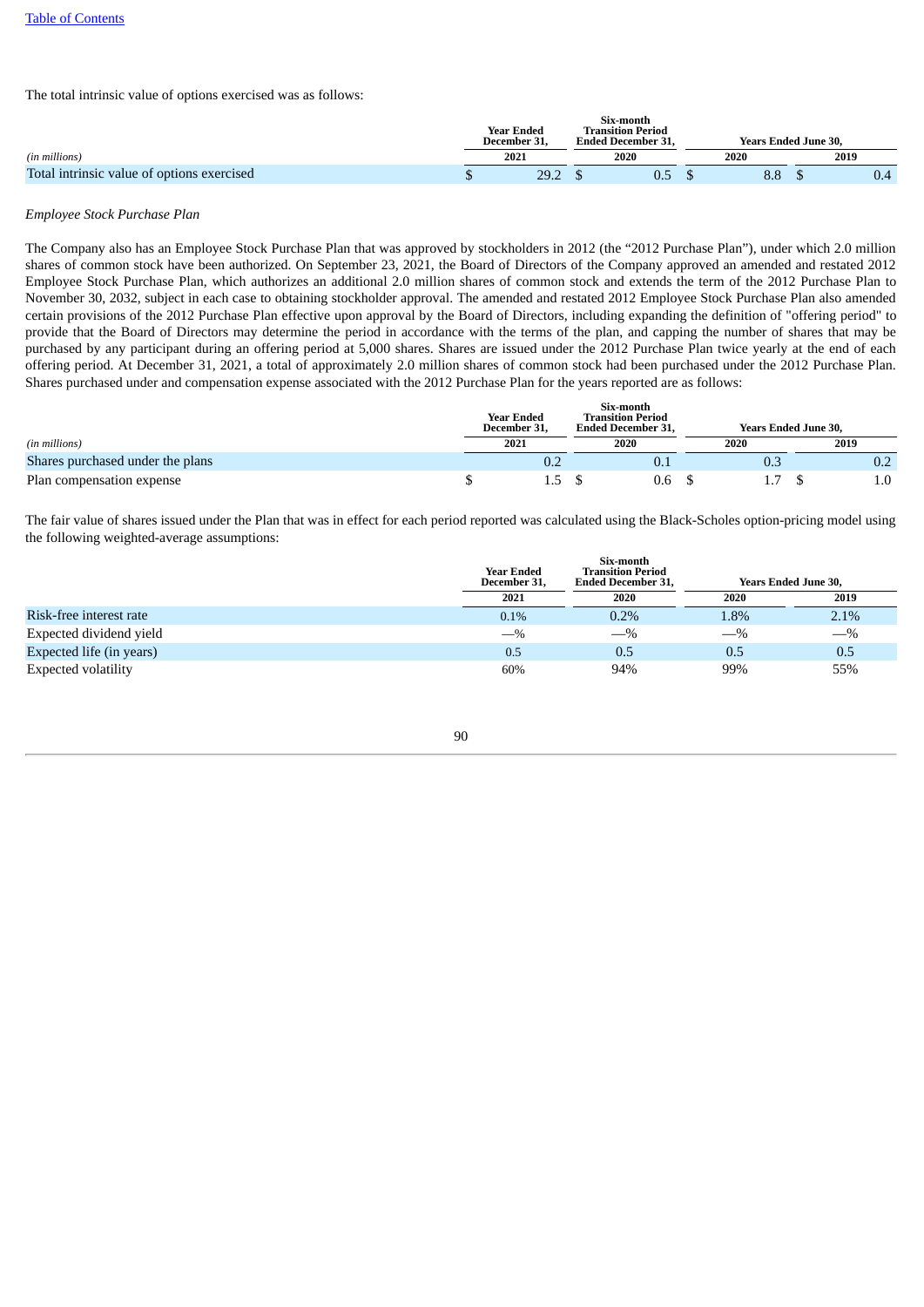# **11. INCOME TAXES**

Income tax benefit consists of the following:

|                                 |    | <b>Year Ended</b><br>December 31, | Six-month<br><b>Transition Period</b><br><b>Ended December 31,</b> |             | <b>Years Ended June 30,</b> |           |   |        |  |
|---------------------------------|----|-----------------------------------|--------------------------------------------------------------------|-------------|-----------------------------|-----------|---|--------|--|
| (in millions)                   |    | 2021                              |                                                                    | 2020        |                             | 2020      |   | 2019   |  |
| Current:                        |    |                                   |                                                                    |             |                             |           |   |        |  |
| Federal                         | \$ | $(1.9)$ \$                        |                                                                    | $(75.8)$ \$ |                             | $26.6$ \$ |   | (24.2) |  |
| <b>State</b>                    |    | 3.6                               |                                                                    | (0.6)       |                             | 4.9       |   | (0.1)  |  |
| Foreign                         |    | 0.1                               |                                                                    | 0.2         |                             | 0.5       |   | 0.2    |  |
| <b>Total current</b>            |    | 1.8                               |                                                                    | (76.2)      |                             | 32.0      |   | (24.1) |  |
| Deferred:                       |    |                                   |                                                                    |             |                             |           |   |        |  |
| Federal                         |    | (33.7)                            |                                                                    | 39.1        |                             | (51.5)    |   | 17.8   |  |
| <b>State</b>                    |    | 5.1                               |                                                                    | (3.4)       |                             | (4.1)     |   | 1.7    |  |
| Foreign                         |    | 0.1                               |                                                                    | (0.5)       |                             | (3.6)     |   | 0.4    |  |
| Change in valuation allowance   |    | (3.2)                             |                                                                    |             |                             | 3.5       |   | (0.2)  |  |
| <b>Total deferred</b>           |    | (31.7)                            |                                                                    | 35.2        |                             | (55.7)    |   | 19.7   |  |
| <b>Total income tax benefit</b> |    | (29.9)                            | \$                                                                 | (41.0)      | S                           | (23.7)    | S | (4.4)  |  |

Income (loss) before income taxes consists of the following:

|                      |    | <b>Year Ended</b><br>December 31, |  | Six-month<br><b>Transition Period</b><br><b>Ended December 31,</b> |  | <b>Years Ended June 30,</b> |  |       |  |
|----------------------|----|-----------------------------------|--|--------------------------------------------------------------------|--|-----------------------------|--|-------|--|
| (in millions)        |    | 2021                              |  | 2020                                                               |  | 2020                        |  | 2019  |  |
| <b>United States</b> | rU | (53.8)                            |  | (101.8)                                                            |  | (240.9)                     |  | (0.6) |  |
| Foreign              |    | (3.3)                             |  | 7.7                                                                |  | 17.6                        |  | 0.6   |  |
| <b>Total</b>         |    | (57.1)                            |  | (94.1)                                                             |  | (223.3)                     |  | __    |  |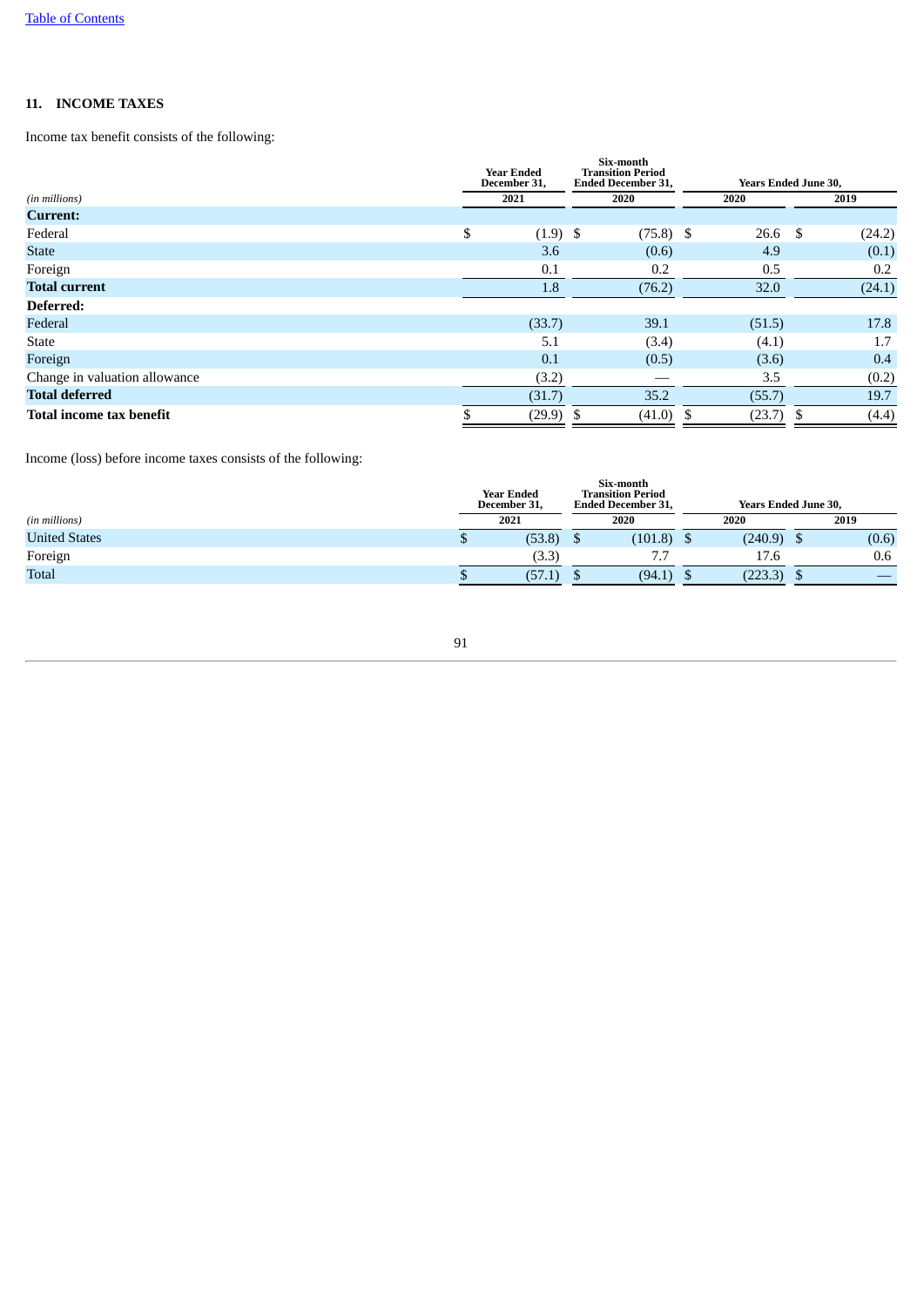The differences between income taxes at the statutory federal income tax rate and income taxes reported in the Consolidated Statements of Operations were as follows:

|                                                                       |                        | <b>Year Ended December 31,</b> |             | <b>Six-month Transition Period</b><br><b>Ended December 31,</b> | <b>Years Ended June 30,</b> |             |            |                 |
|-----------------------------------------------------------------------|------------------------|--------------------------------|-------------|-----------------------------------------------------------------|-----------------------------|-------------|------------|-----------------|
| (in millions)                                                         |                        | 2021                           |             | 2020                                                            |                             | 2020        |            | 2019            |
| Federal income tax expense at<br>the statutory rate                   | $\mathbb{S}$<br>(12.0) | $21.0\%$ \$                    | (19.8)      | $21.0\%$ \$                                                     | (46.9)                      | $21.0\%$ \$ |            | 21.0%           |
| State income taxes, net of<br>federal benefit                         | (1.8)                  | 3.2 %                          | (1.2)       | 1.3%                                                            | 4.0                         | $(1.8)\%$   | 2.0        | 6,422.1 %       |
| Research and development<br>credits                                   | 2.5                    | (4.4)%                         | (1.3)       | 1.4 %                                                           | (2.8)                       | 1.3%        | (3.7)      | $(11,880.9)\%$  |
| Uncertain tax positions                                               | (3.0)                  | 5.3%                           | 0.6         | (0.7)%                                                          | 1.5                         | (0.7)%      | (4.2)      | $(13, 486.4)\%$ |
| Incentive stock option and<br>employee stock purchase plan<br>expense | 0.7                    | $(1.2)\%$                      | 2.5         | (2.7)%                                                          | (0.2)                       | 0.1%        | (3.1)      | $(9,954.3)\%$   |
| Foreign rate differential                                             | 0.5                    | (0.9)%                         | (2.1)       | 2.2 %                                                           | 0.7                         | (0.3)%      | 0.8        | 2,568.8%        |
| Change in valuation allowance                                         | (3.2)                  | 5.6 %                          | (0.3)       | 0.3%                                                            | 3.5                         | (1.7)%      | (0.2)      | $(642.2)\%$     |
| <b>CARES Act</b>                                                      | 2.7                    | (4.7)%                         | (20.7)      | 22.0 %                                                          |                             | $-$ %       |            | $-$ %           |
| Non-deductible meals and<br>entertainment                             | 0.1                    | (0.2)%                         | 0.5         | (0.5)%                                                          | 1.8                         | (0.8)%      | 1.3        | 4,174.4 %       |
| Non-deductible officer<br>compensation                                | 3.3                    | (5.8)%                         | 0.1         | (0.1)%                                                          | 1.6                         | (0.7)%      | 0.6        | 1,926.6 %       |
| Asset impairment                                                      |                        | $-$ %                          |             | $-$ %                                                           | 12.6                        | (5.6)%      |            | $-$ %           |
| Non-deductible legal settlement                                       | 2.5                    | $(4.5)\%$                      |             | $-$ %                                                           |                             | $-$ %       | 1.9        | 6,101.0%        |
| Acquisitions, Dispositions, and<br><b>Contingent Consideration</b>    | (23.0)                 | 40.3 %                         | 0.7         | (0.7)%                                                          | (0.3)                       | 0.1%        | 0.8        | 2,568.8%        |
| Method changes or tax elections                                       |                        | $-$ %                          |             | $-$ %                                                           |                             | $-$ %       | (0.9)      | $(2,890.0)\%$   |
| Other, net                                                            | 0.8                    | $(1.4)\%$                      |             | $-$ %                                                           | 0.8                         | (0.3)%      | 0.3        | 963.4 %         |
| Total income tax benefit                                              | \$<br>(29.9)           | 52.3 %                         | (41.0)<br>S | 43.5 %                                                          | \$<br>(23.7)                | 10.6%       | (4.4)<br>S | $-14,107.7%$    |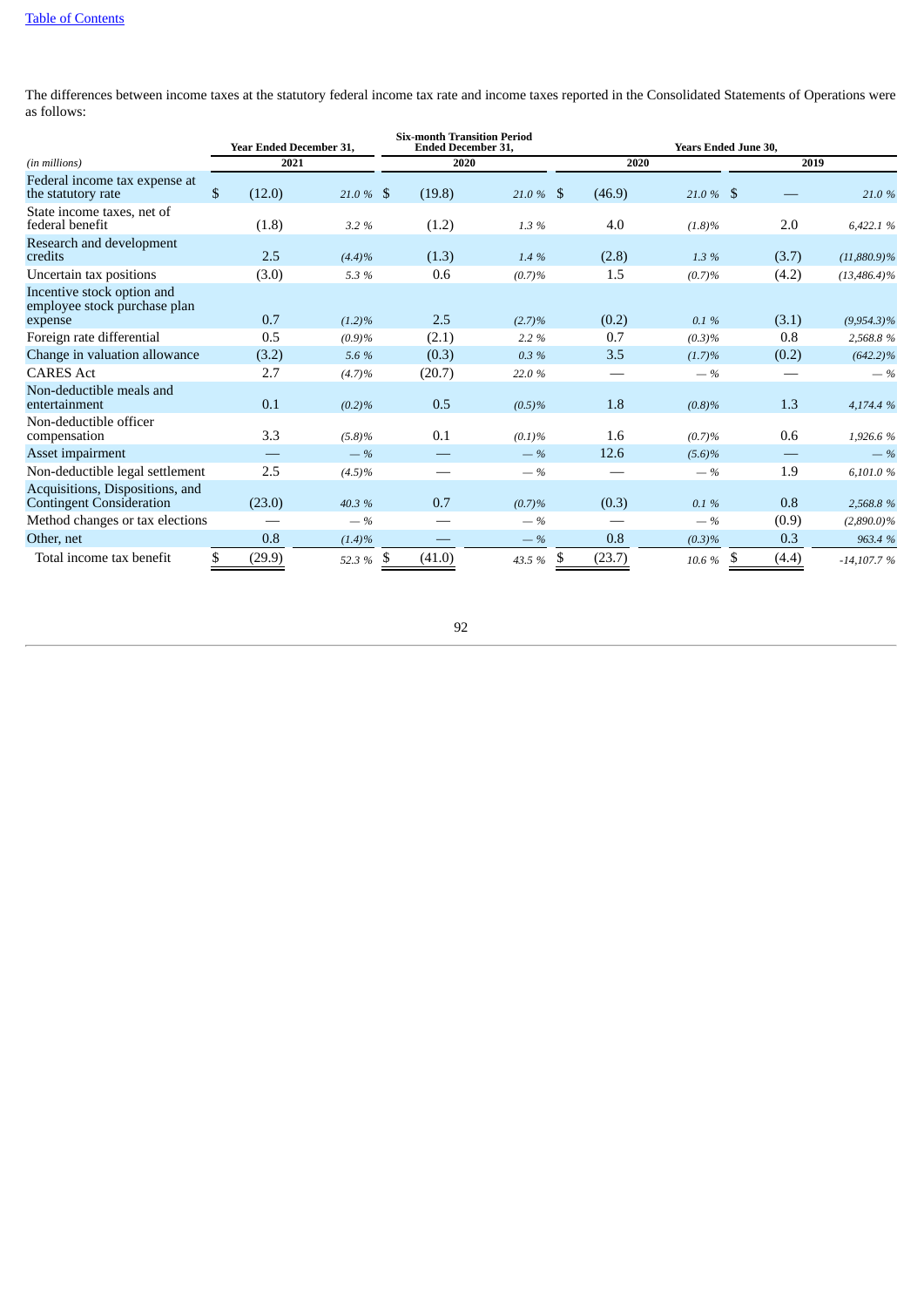The significant components of the Company's deferred tax assets and liabilities were comprised of the following:

|                                  |               | December 31, |        |
|----------------------------------|---------------|--------------|--------|
| (in millions)                    | 2021          |              | 2020   |
| Deferred tax assets:             |               |              |        |
| Net operating loss carryforwards | \$<br>67.2 \$ |              | 72.2   |
| Deferred revenue                 | 1.2           |              | 7.2    |
| Stock compensation expense       | 4.5           |              | 11.5   |
| Research and development credits | 17.3          |              | 24.9   |
| Lease right-of-use asset         | 22.4          |              | 15.2   |
| Accrued expenses and liabilities | 14.2          |              | 7.6    |
| Other, net                       | 4.5           |              | 6.4    |
| Total gross deferred tax assets  | 131.3         |              | 145.0  |
| Less valuation allowance         | (38.5)        |              | (42.0) |
| Total deferred tax assets        | 92.8          |              | 103.0  |
| Deferred tax liabilities:        |               |              |        |
| Intangible assets                | 104.9         |              | 144.0  |
| Lease liability                  | 20.2          |              | 14.6   |
| Property, plant and equipment    | 3.5           |              | 15.7   |
| Total deferred tax liabilities   | 128.6         |              | 174.3  |
| Net deferred tax liability       | (35.8)        | -S           | (71.3) |

The CARES Act in 2020 made various tax law changes, including among other things (i) increased the limitation under IRC Section 163(j) for 2019 and 2020 to permit additional expensing of interest, (ii) enacted technical corrections so that qualified improvement property can be immediately expensed under IRC Section 168(k) and net operating losses arising in fiscal tax years beginning before January 1, 2018 and ending after December 31, 2017 can be carried back two years and carried forward twenty years without a taxable income limitation as opposed to carried forward indefinitely, and (iii) made modifications to the federal net operating loss rules including permitting federal net operating losses incurred in 2018, 2019, and 2020 to be carried back to the five preceding taxable years. As a result of the provision provided under the CARES Act, the Company was able to carry-back federal net operating losses to previous periods, resulting in a \$20.7 million tax benefit in the year ended December 31, 2020 and \$2.7 million tax expense in the year ended December 31, 2021.

The Company recognized the sale of Myriad RBM, Inc., Myriad myPath, LLC, and select assets of Crescendo Biosciences, LLC (formerly known as Crescendo Biosciences, Inc. ("CBI") in the year ended December 31, 2021, which resulted in differences between book and tax treatments. This resulted in the recognition of a \$187.0 million capital loss for the tax basis in the stock of Crescendo, which the Company utilized in the current year due to the \$282.3 million overall capital gain from the three divestitures. Other consequences due to the dispositions were the removal of deferred tax assets and corresponding valuation allowances. The overall net tax benefit of the divestitures during the year ended December 31, 2021 was \$23.4 million.

As a result of the economic impact of COVID-19, the Company has incurred a cumulative three-year loss. Pursuant to ASC Topic 740, the negative evidence of a cumulative loss may be difficult to overcome. However, the Company will have significant future taxable income resulting from the reversal of taxable temporary differences. Primarily due to the availability of such expected future taxable income, the Company concluded that it is more likely than not that the benefits of the majority of its deferred income tax assets will be realized. However, for certain deferred tax assets a valuation allowance has been established, primarily due to limitations imposed by I.R.C. Section 382 and certain jurisdictional limitations. For the year ended December 31, 2021, the Company's valuation allowance decreased by \$3.5 million, primarily due to the expiration of Utah research credits upon which a valuation allowance had been established. The Company will continue to evaluate the impact that the COVID-19 pandemic may have on its results of operations and its ability to realize its deferred tax assets.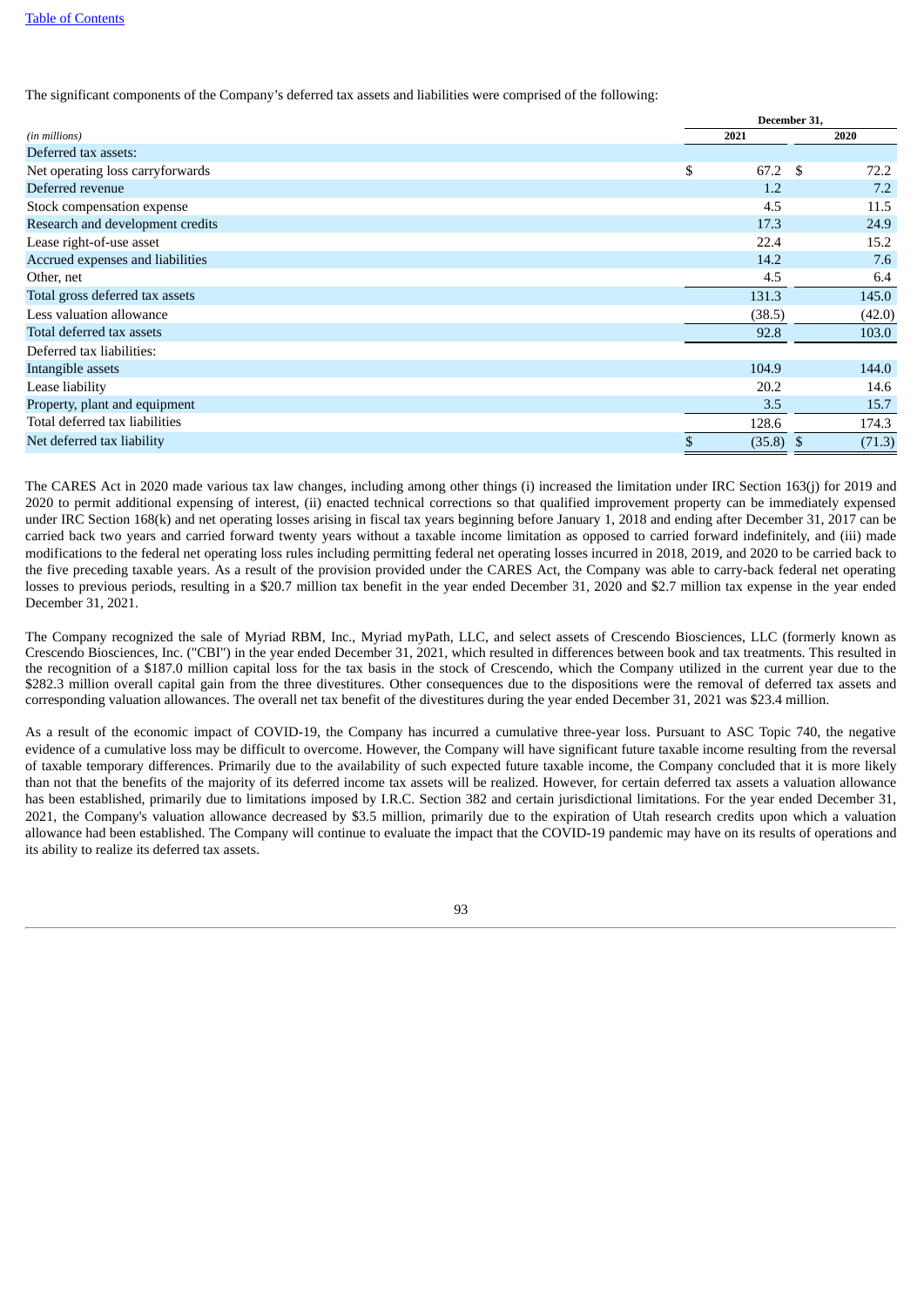At December 31, 2021, the Company had the following net operating loss and research credit carryforwards (tax effected), with their respective expiration periods. Certain carryforwards are subject to the limitations of Section 382 and 383 of the Internal Revenue Code as indicated (in millions):

| Carryforwards                                        |   | <b>Amount</b> | <b>Subject to</b><br>sections 382, 383 | <b>Expires</b><br>beginning in year | <b>Through</b> |
|------------------------------------------------------|---|---------------|----------------------------------------|-------------------------------------|----------------|
| Federal net operating loss                           | Ф | 31.2          | <b>Yes</b>                             | 2036                                | 2037           |
| Federal capital loss                                 |   | 13.5          | No                                     | 2026                                | 2026           |
| Utah net operating loss                              |   | 2.4           | N <sub>o</sub>                         | 2022                                | Indefinite     |
| California net operating loss                        |   | 3.9           | Yes                                    | 2027                                | 2042           |
| Other state net operating loss                       |   | 7.4           | <b>Yes</b>                             | 2027                                | 2041           |
| Foreign net operating losses (various jurisdictions) |   | 8.8           | N <sub>0</sub>                         | Various                             | <b>Various</b> |
| Federal research credit                              |   | 6.4           | <b>Yes</b>                             | 2027                                | 2042           |
| Utah research credit                                 |   | 6.9           | N <sub>0</sub>                         | 2022                                | 2036           |
| California research credit                           |   | 4.0           | N <sub>o</sub>                         | Indefinite                          | Indefinite     |

Consistent with the indefinite reversal criteria of ASC 740, the Company intends to continue to invest undistributed earnings of its foreign subsidiaries indefinitely. However, due to the cumulative losses that have been incurred to date in such foreign operations, the changes of the Tax Cuts and Jobs Act and the aforementioned election to treat its foreign subsidiaries as disregarded entities, no deferred taxes related to the Company's foreign operations have been recorded. For those foreign entities for which an election has been made to be treated as disregarded for U.S. tax purposes, the appropriate U.S. jurisdiction deferred tax assets and liabilities have been recorded.

The Company provides for uncertain tax positions when such tax positions do not meet the recognition thresholds or measurement criteria as set forth in ASC 740. As of December 31, 2021, the Company had net unrecognized tax benefits of \$32.1 million. The Company's gross unrecognized tax benefits as of the year ended December 31, 2021, the transition period ended December 31, 2020 and the years ended June 30, 2020 and 2019, and the changes in those balances are as follows:

| 2021  |                            |       |                                                                               |       |      | 2019                        |
|-------|----------------------------|-------|-------------------------------------------------------------------------------|-------|------|-----------------------------|
| 37.6  |                            | 23.5  |                                                                               | 21.7  | \$.  | 24.9                        |
| 1.4   |                            | 13.9  |                                                                               | 1.6   |      | 2.2                         |
| 1.1   |                            | 1.0   |                                                                               | 0.7   |      | 0.5                         |
|       |                            |       |                                                                               |       |      | 2.3                         |
| (2.8) |                            | (0.1) |                                                                               |       |      | (0.1)                       |
| (5.1) |                            |       |                                                                               |       |      | (2.7)                       |
| (0.1) |                            | (0.7) |                                                                               | (0.5) |      | (5.4)                       |
| 32.1  |                            | 37.6  |                                                                               | 23.5  |      | 21.7                        |
| 3.3   |                            | 2.2   |                                                                               | 1.4   |      | 0.8                         |
|       | Year Ended<br>December 31. |       | Six-month<br><b>Transition Period</b><br><b>Ended December</b><br>31,<br>2020 |       | 2020 | <b>Years Ended June 30.</b> |

Interest and penalties related to uncertain tax positions are included as a component of income tax expense and all other interest and penalties are included as a component of other income (expense).

The Company files U.S. federal, foreign and state income tax returns in jurisdictions with various statutes of limitations. The Company is currently under audit by the state of California for years ended June 30, 2017-2018; the State of New Jersey for the years ended June 30, 2013-2017; and Switzerland for the years ended June 30, 2015-2016. Annual tax provisions include amounts considered necessary to pay assessments that may result from examination of prior year tax returns; however, the amount ultimately paid upon resolution of issues may differ materially from the amount accrued.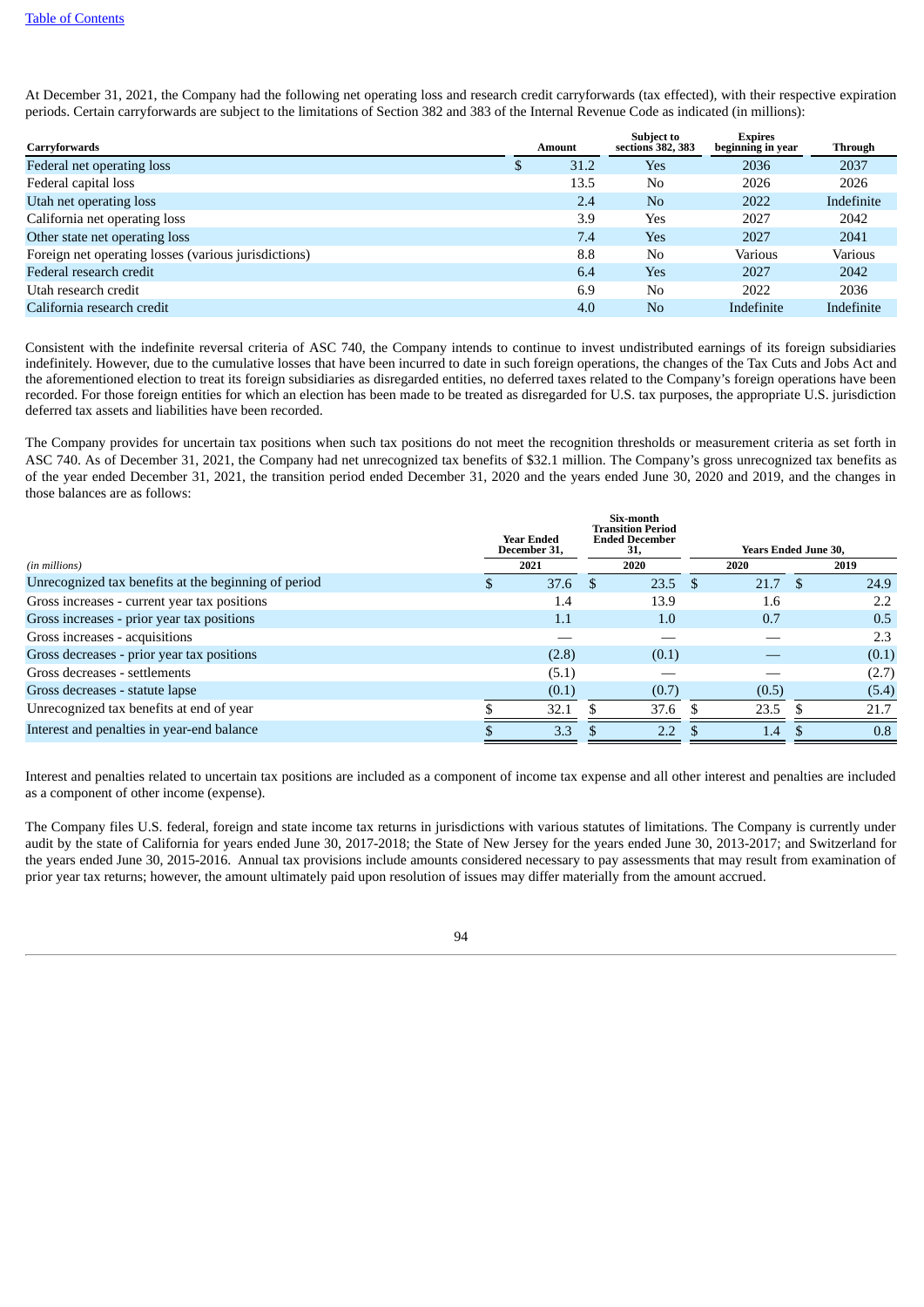# **12. COMMITMENTS AND CONTINGENCIES**

The Company is subject to various claims and legal proceedings covering matters that arise in the ordinary course of its business activities, including the matters described below. Estimates for resolution of legal and other contingencies are accrued when losses are probable and reasonable estimable in accordance with ASC 450, *Contingencies*.

# *Qui Tam Lawsuit*

In June 2016, our wholly-owned subsidiary, CBI, received a subpoena from the Office of Inspector General of the Department of Health and Human Services requesting that CBI produce documents relating to entities that received payment from CBI for the collection and processing of blood specimens for testing, including a named unrelated company, healthcare providers and other third party entities. The Office of Inspector General subsequently requested additional documentation in December 2017. CBI provided to the Office of Inspector General the documents requested. On January 30, 2020, the United States District Court for the Northern District of California unsealed a qui tam complaint, filed on April 16, 2016 against CBI and the Company, alleging violations of the Federal and California False Claims Acts and the California Insurance Fraud Prevention Act. On January 22, 2020, after a multiyear investigation into CBI's and the Company's alleged conduct, the United States declined to intervene. On January 27, 2020, the State of California likewise filed its notice of declination. The Company was not aware of the complaint until after it was unsealed. On May 23, 2020, the court denied CBI and the Company's motion to dismiss. We have accrued \$48.0 million for a potential settlement of this qui tam lawsuit against CBI and the Company, which is included in Accrued liabilities in the Company's Consolidated Balance Sheet. If no settlement is reached, we intend to continue to vigorously defend against this case, but we cannot predict with any degree of certainty the ultimate resolution of this matter or determine whether, or to what extent, any loss with respect to this matter may exceed the amount that we have accrued.

# *Securities Class Action*

On September 27, 2019, a class action complaint was filed in the United States District Court for the District of Utah, against the Company, our former President and Chief Executive Officer, Mark C. Capone, and our Chief Financial Officer, R. Bryan Riggsbee ("Defendants"). On February 21, 2020, the plaintiff filed an amended class action complaint, which added our former Executive Vice President of Clinical Development, Bryan M. Dechairo, as an additional Defendant. This action, captioned In re Myriad Genetics, Inc. Securities Litigation (No. 2:19-cv-00707-DBB), is premised upon allegations that the Defendants made false and misleading statements regarding our business, operations, and acquisitions. The lead plaintiff seeks the payment of damages allegedly sustained by it and the purported class by reason of the allegations set forth in the amended complaint, plus interest, and legal and other costs and fees. On March 16, 2021, the United States District Court for the District of Utah denied the Company's motion to dismiss. On December 1, 2021, the United States District Court for the District of Utah granted plaintiff's motion for class certification. We intend to vigorously defend against this action. Due to the nature of this matter and inherent uncertainties, it is not possible to provide an evaluation of the likelihood of an unfavorable outcome or an estimate of the amount or range of potential loss, if any.

## *Stockholder Derivative Actions*

On August 9, 2021, a stockholder derivative complaint was filed in the Delaware Court of Chancery against our former President and Chief Executive Officer, Mark C. Capone, our Chief Financial Officer, R. Bryan Riggsbee, our former Executive Vice President of Clinical Development, Bryan M. Dechairo, and certain of our current and former directors, Lawrence C. Best, Walter Gilbert, John T. Henderson, Heiner Dreismann, Dennis Langer, Lee N. Newcomer, S. Louise Phanstiel, and Colleen F. Reitan (collectively, the "Individual Defendants"), and the Company, as nominal defendant. The complaint is premised upon similar allegations as set forth in the securities class action, including that the Individual Defendants made false and misleading statements regarding our business and operations. The plaintiff, Donna Hickock, asserts breach of fiduciary duty and unjust enrichment claims against the Individual Defendants and seeks, on behalf of the Company, damages allegedly sustained by the Company as a result of the alleged breaches, or disgorgement or restitution, from each of the Individual Defendants, plus interest. Plaintiff Hickock also seeks legal and other costs and fees relating to this action. On November 19, 2021, this action was stayed by the Delaware Court of Chancery pending the resolution of the securities class action lawsuit. We intend to vigorously defend against this action. Due to the nature of this matter and inherent uncertainties, it is not possible to provide an evaluation of the likelihood of an unfavorable outcome or an estimate of the amount or range of potential loss, if any.

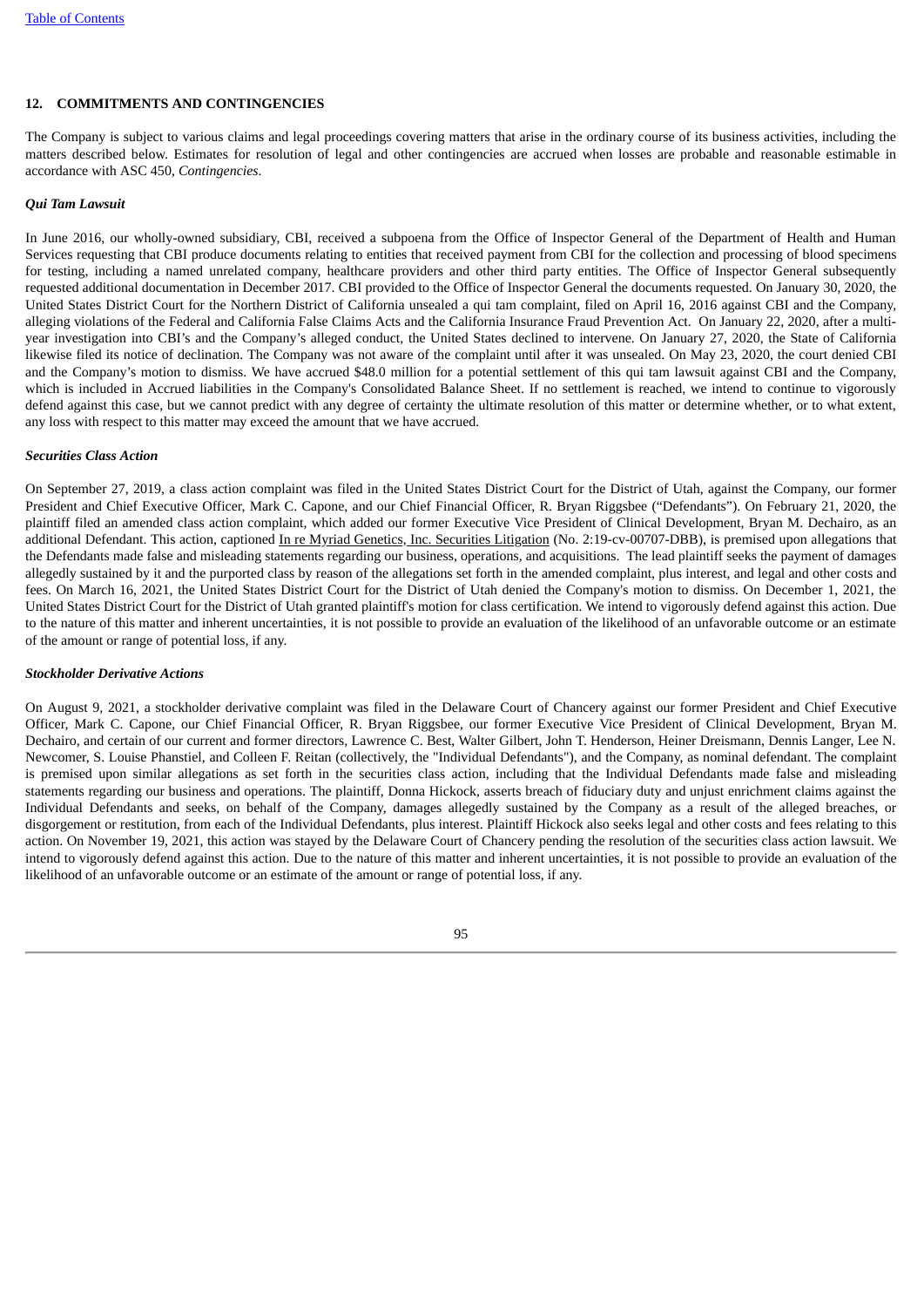On September 17, 2021, a second stockholder derivative complaint was filed in the United States District Court in the District of Delaware against the Individual Defendants, and the Company, as nominal defendant. The action is premised upon similar allegations as set forth in the securities class action and Hickock stockholder derivative action. The plaintiff, Karen Marcey, asserts that the Individual Defendants violated U.S. securities laws and breached their fiduciary duties, and also asserts unjust enrichment, waste of corporate assets and insider trading claims against all or some of the Individual Defendants. Plaintiff Marcey seeks, on behalf of the Company, damages allegedly sustained by the Company as a result of the alleged violations and restitution from the Individual Defendants, plus interest and, on behalf of herself, legal and other costs and fees relating to this action. On January 4, 2022, this action was stayed by the United States District Court for the District of Delaware pending the resolution of the securities class action lawsuit. We intend to vigorously defend against this action. Due to the nature of this matter and inherent uncertainties, it is not possible to provide an evaluation of the likelihood of an unfavorable outcome or an estimate of the amount or range of potential loss, if any.

On January 18, 2022, a third stockholder derivative complaint was filed in the Delaware Court of Chancery against the Individual Defendants, and the Company, as nominal defendant. The action is premised upon similar allegations as set forth in the securities class action and the Hickock and Marcey stockholder derivative actions. The plaintiff, Esther Kogus, asserts that the Individual Defendants breached their fiduciary duties and also asserts unjust enrichment and aiding and abetting breaches of fiduciary duty claims against the Individual Defendants. Plaintiff Kogus seeks, on behalf of the Company, damages allegedly sustained by the Company as a result of the alleged breaches and claims, and restitution from the Individual Defendants. On behalf of herself, plaintiff Kogus seeks legal and other costs and fees relating to this action. We intend to vigorously defend against this action. Due to the nature of this matter and inherent uncertainties, it is not possible to provide an evaluation of the likelihood of an unfavorable outcome or an estimate of the amount or range of potential loss, if any.

### *Other Legal Proceedings*

On July 27, 2020, a lawsuit was filed against the Company in the Superior Court of Suffolk County, Massachusetts, by Heide Abelli and Victor Pricolo. The plaintiffs claimed negligence, breach of contract and associated torts in connection with an alleged error in testing performed by the Company in 2004. The plaintiffs sought damages allegedly sustained by them by reason of the allegations set forth in their complaint, together with interest and costs. As of December 31, 2021, we accrued \$14.0 million for a potential settlement of this lawsuit, which is included in Accrued liabilities in the Company's Consolidated Balance Sheet as of December 31, 2021. On January 24, 2022, the Company entered into an agreement with the plaintiffs to settle the lawsuit. Pursuant to the terms of the settlement agreement, the Company agreed to pay \$14.0 million to the plaintiffs. The settlement agreement also provides for a full release by the plaintiffs of all claims against the Company and contains no admission of liability, wrongdoing or responsibility on the part of the Company.

On February 3, 2022, a purported class action lawsuit was filed against the Company in the United States District Court in the Northern District of California by Ashley Carroll. Plaintiff alleges, among other things, that the Company made false statements about the accuracy of its Prequel prenatal screening test. The complaint seeks unspecified monetary damages and injunctive relief. We intend to vigorously defend against this action. Due to the nature of this matter and inherent uncertainties, it is not possible to provide an evaluation of the likelihood of an unfavorable outcome or an estimate of the amount or range of potential loss, if any.

As of December 31, 2021, the management of the Company believes any reasonably possible liability that may result from the resolution of any other matters will not have a material adverse effect on the Company's consolidated financial position, operating results, or cash flows. However, it is possible that the ultimate resolution of other matters, if unfavorable, may be material to the results of operations or financial condition for a particular period.

From time to time, the Company receives recoupment requests from third-party payors for alleged overpayments. The Company disagrees with the contentions of the pending requests or has recorded an estimated reserve for the alleged overpayments.

# **13. LEASES**

The Company leases certain office spaces and research and development laboratory facilities, vehicles, and office equipment with remaining lease terms ranging from one to fourteen years. These leases require monthly lease payments that may be subject to annual increases throughout the lease term. Certain of these leases also include renewal options which allows the Company to, at its election, renew or extend the lease for a fixed or indefinite period of time. These optional periods have not been considered in the determination of the right-of-use-assets or lease liabilities associated with these leases as the Company did not consider it reasonably certain it would exercise the options.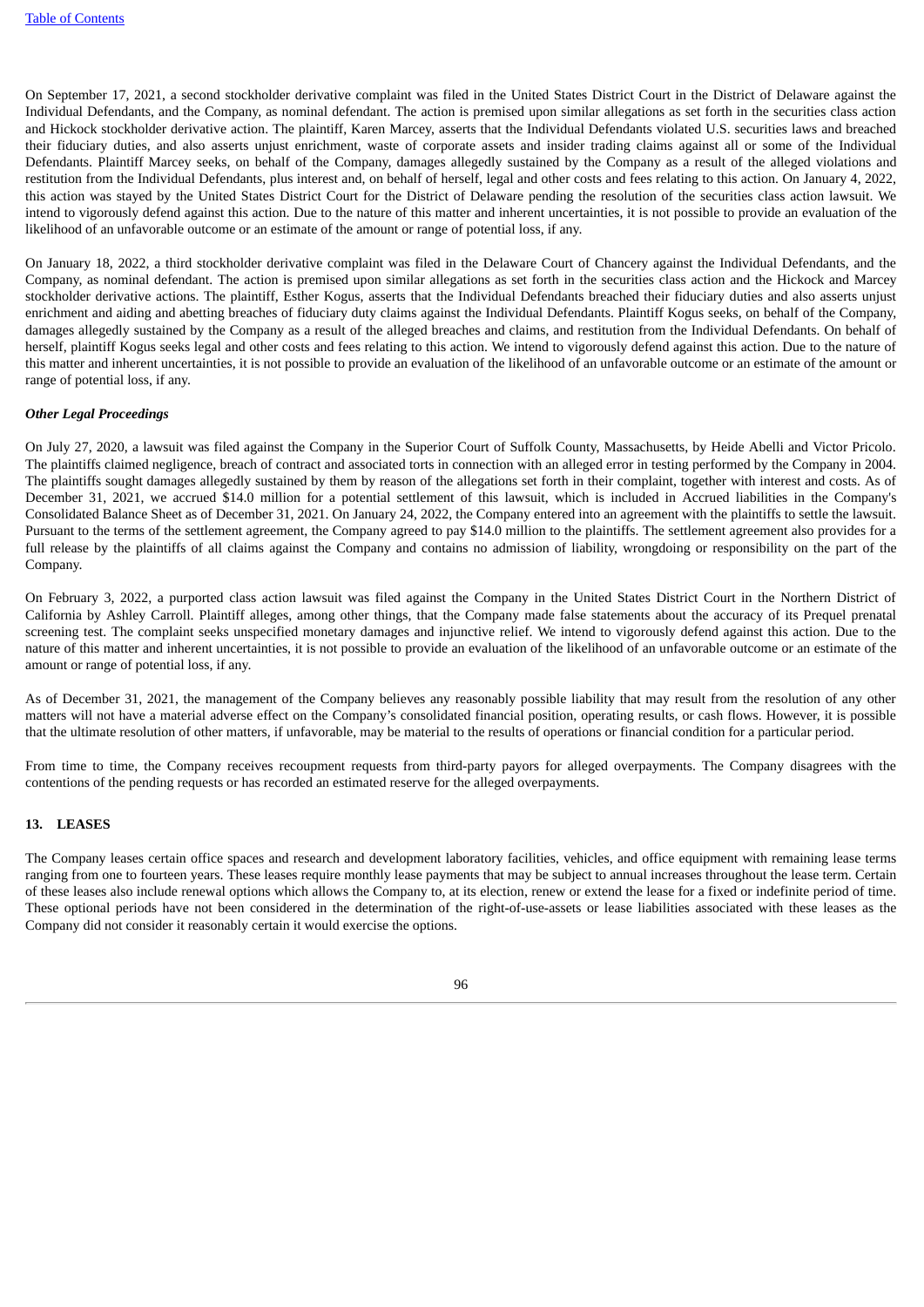On July 1, 2019, the Company adopted ASU 2016-02 under the modified retrospective approach by initially applying ASU 2016-02 at the adoption date, rather than at the beginning of the earliest comparative period presented. Results for the year ended December 31, 2021, the six-month transition period ended December 31, 2020 and the year ended June 30, 2020 are presented under ASU 2016-02. Prior period amounts were not adjusted and continue to be reported under previous lease accounting guidance. As part of the adoption, the Company elected the package of practical expedients to avoid reassessing prior conclusions about lease identification, lease classification and initial direct costs. The Company also elected the practical expedient allowing the use of hindsight in determining the lease term and assessing impairment of right-of-use assets based on all facts and circumstances through the effective date of the new standard. The Company has elected the recognition exemption for short-term leases for all leases that qualify. Under this exemption, the Company will not recognize right-of-use assets or lease liabilities for those leases that qualify as a short-term lease (leases with lease terms of 12 months or less), which includes not recognizing right-of-use assets or lease liabilities for existing short-term leases in transition. The Company also has elected the practical expedient to avoid separating lease and non-lease components for any of its leases within its existing classes of assets. We recognize each new lease within right-of-use assets and lease liabilities once the lease commences.

The Company performed evaluations of its contracts and determined each of its identified leases are operating leases. For the year ended December 31, 2021, the Company incurred \$20.7 million in lease costs which are included in operating expenses in the Consolidated Statements of Operations in relation to these operating leases. Of such lease costs, \$3.2 million was variable lease expense, which was not included in the measurement of the Company's operating right-of-use assets and lease liabilities. The variable rent expense is comprised primarily of the Company's proportionate share of operating expenses, property taxes, and insurance and is classified as lease expense due to the Company's election to not separate lease and non-lease components. For the transition period ended December 31, 2020, the Company incurred \$9.9 million in lease costs which are included in operating expenses in the Consolidated Statements of Operations in relation to these operating leases. Of such lease costs, \$1.8 million was variable lease expense and \$0.1 million was short-term lease expense, neither of which were included in the measurement of the Company's operating right-of-use assets and lease liabilities. For the year ended June 30, 2020, the Company incurred \$18.4 million in lease costs, of which \$2.6 million was variable lease expense and \$0.2 million was short-term lease expense. Prior to the adoption of the lease guidance in ASU 2016-02, the Company's total rent expense for the year ended June 30, 2019 was \$19.7 million.

In December 2021, the Company entered into a non-cancelable operating lease for approximately 63,000 square feet in South San Francisco, California, which will expire in 2033. The lease will commence in April 2023.

As of December 31, 2021, the maturities of the Company's operating lease liabilities were as follows (in millions):

| Year Ended:                                             |   |        |
|---------------------------------------------------------|---|--------|
| 2022                                                    | o | 17.4   |
| 2023                                                    |   | 19.8   |
| 2024                                                    |   | 22.4   |
| 2025                                                    |   | 16.6   |
| 2026                                                    |   | 14.7   |
| <b>Thereafter</b>                                       |   | 88.1   |
| Total future lease payments                             |   | 179.0  |
| Less: amounts representing interest                     |   | (27.9) |
| Present value of future lease payments                  |   | 151.1  |
| Less: leases not yet commenced                          |   | (58.8) |
| Less: current maturities of operating lease liabilities |   | (13.0) |
| Noncurrent operating lease liabilities                  |   | 79.3   |
|                                                         |   |        |

As of December 31, 2021, the weighted average remaining lease term is 8.7 years and the weighted average discount rate used to determine the operating lease liability was 5.10%.

As the implicit rate in the Company's leases is generally unknown, the Company uses its incremental borrowing rate based on the information available at the lease commencement date in determining the present value of future lease payments. When calculating the Company's incremental borrowing rates, the Company gives consideration to its credit risk, term of the lease, total lease payments and adjusts for the impacts of collateral, as necessary. The lease term used may reflect any option to extend or terminate the lease when it is reasonably certain the Company will exercise such options. Lease expenses for the Company's operating leases are recognized on a straight-line basis over the lease term.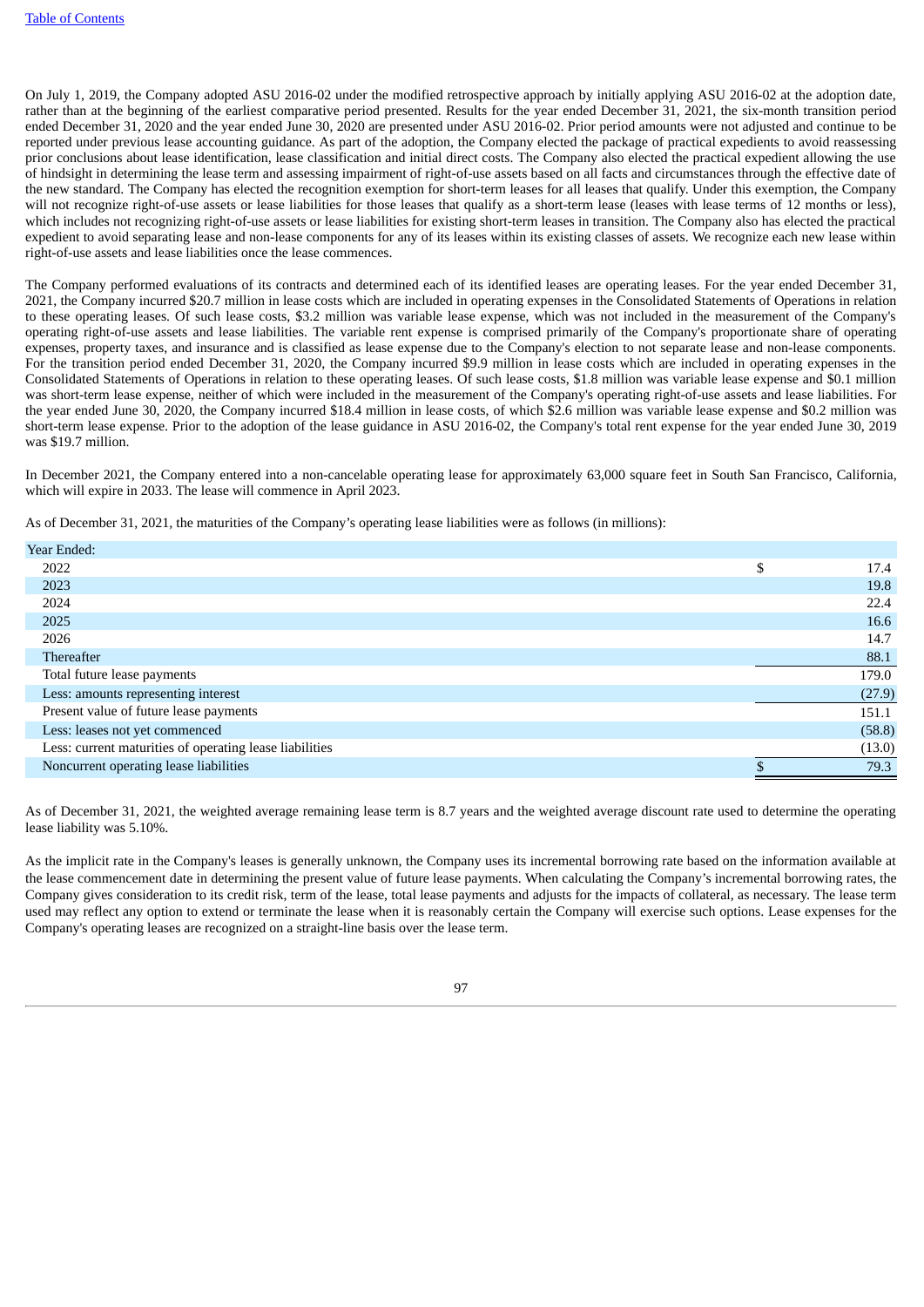# **14. EMPLOYEE DEFERRED SAVINGS PLAN**

The Company has a deferred savings plan which qualifies under Section 401(k) of the Internal Revenue Code. Substantially all of the Company's U.S. employees are covered by the plan. The Company makes matching contributions of 50% of each employee's contribution with the employer's contribution not to exceed 4% of the employee's compensation.

The Company's recorded contributions to the plan are as follows:

|                                     | Six-month<br><b>Year Ended</b><br><b>Transition Period</b><br><b>Ended December 31.</b><br>December 31. |     |  | <b>Years Ended June 30.</b> |  |      |  |      |
|-------------------------------------|---------------------------------------------------------------------------------------------------------|-----|--|-----------------------------|--|------|--|------|
| (in millions)                       | 2021                                                                                                    |     |  | 2020                        |  | 2020 |  | 2019 |
| Deferred savings plan contributions |                                                                                                         | 8.4 |  | 4.0                         |  |      |  | כ.ס  |

# **15. SEGMENT AND RELATED INFORMATION**

The Company's business is aligned with how the chief operating decision maker ("CODM") reviews performance and makes decisions in managing the Company. On July 1, 2021, the Company completed the divestiture of Myriad RBM, Inc., and, as a result, now operates a single reporting segment. Prior to the sale, the Myriad RBM, Inc. operating segment was included in the Company's previously reported other segment. The Company's remaining operating segments have been aggregated into a single reporting segment, which primarily provides testing and collaborative development of testing that is designed to assess an individual's risk for developing disease later in life, identify a patient's likelihood of responding to drug therapy and guide a patient's dosing to ensure optimal treatment, or assess a patient's risk of disease progression, and includes corporate services such as finance, human resources, legal and information technology. Segment information is consistent with how management reviews the business, makes investing and resource allocation decisions and assesses operating performance. The CODM evaluates segment performance based on operating income (loss).

The following table reconciles assets by geographical region to total assets:

|                                                     | December 31,   |      |         |
|-----------------------------------------------------|----------------|------|---------|
| (in millions)                                       | 2021           |      | 2020    |
| Net equipment, leasehold improvements and property: |                |      |         |
| <b>United States</b>                                | \$<br>41.7     | - \$ | 38.4    |
| Rest of world                                       | 1.9            |      | 2.3     |
| Total                                               | 43.6           |      | 40.7    |
| Total assets:                                       |                |      |         |
| <b>United States</b>                                | \$<br>870.8 \$ |      | 1,190.3 |
| Rest of world                                       | 51.1           |      | 56.8    |
| Total                                               | 921.9          | -SI  | 1,247.1 |
| Cash, cash equivalents, and marketable investment   |                |      |         |
| securities                                          | 398.8          |      | 171.7   |
| Total                                               | 1,320.7        |      | 1,418.8 |
|                                                     |                |      |         |

# **16. DIVESTITURES**

On May 28, 2021, the Company completed the sale of the Myriad myPath, LLC laboratory to Castle Biosciences, Inc. for cash consideration of \$32.5 million. The transaction was accounted for as a sale of assets and the Company recognized a gain of \$31.2 million, net of transaction costs of \$1.3 million, in Other income (expense) on the Company's Consolidated Statements of Operations.

On July 1, 2021, the Company completed the sale of Myriad RBM, Inc., then a wholly owned subsidiary of the Company, to IQVIA RDS, Inc., for cash consideration of \$197.0 million. The transaction was accounted for as a sale of a business and the Company recognized a gain of \$121.0 million, net of transaction costs of \$4.8 million, in Other income (expense) on the Company's Consolidated Statements of Operations.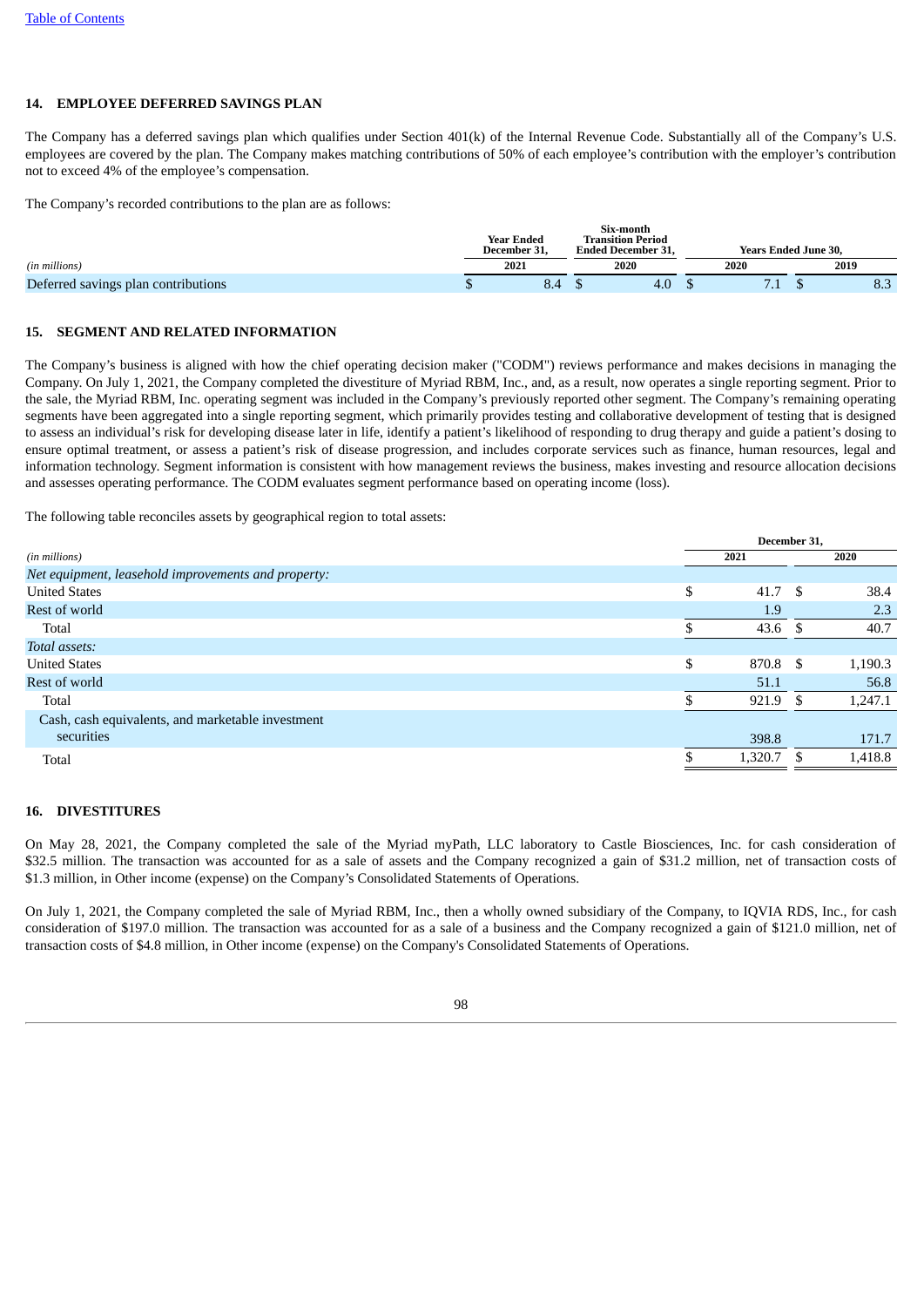On September 13, 2021, the Company completed the sale of select operating assets and intellectual property, including the Vectra® test, from the Myriad Autoimmune business unit to Laboratory Corporation of America Holdings for cash consideration of \$150.0 million. The transaction was accounted for as a sale of a business and the Company recognized a loss of \$0.6 million, net of transaction costs of \$4.4 million, in Other income (expense) on the Company's Consolidated Statements of Operations.

The operating results of these businesses do not qualify for reporting as discontinued operations.

*Inventory*

In connection with the divestiture transactions, the Company recognized losses of \$5.2 million and \$6.5 million for a non-cancelable inventory purchase commitment and inventory, respectively, during the year ended December 31, 2021, as the Company no longer had use for the goods. Both of these losses are included in Other income (expense) in the Company's Consolidated Statements of Operations for the year ended December, 2021.

The following table details the amounts recognized in Other income for the year ended December 31, 2021:

| (in millions)                                     | Year Ended December 31, 2021 |
|---------------------------------------------------|------------------------------|
| Gain on sale of Myriad RBM, Inc.                  | 121.0                        |
| Gain on sale of the Myriad myPath, LLC laboratory | 31.2                         |
| Loss on inventory                                 | (11.7)                       |
| Loss on sale of Myriad Autoimmune assets          | (0.6)                        |
| Other                                             | (0.6)                        |
| Total Other Income                                | 139.3                        |

# **17. BUSINESS ACQUISITIONS**

## *Counsyl*

On July 31, 2018, the Company completed the acquisition of Counsyl, Inc. ("Counsyl"), a leading provider of genetic testing and DNA analysis services, pursuant to the Agreement and Plan of Merger (the "Merger Agreement"), dated May 25, 2018 for total consideration of \$405.9 million. Pursuant to the terms of the Merger Agreement, Myriad Merger Sub, Inc., a newly created wholly-owned subsidiary of the Company, was merged with and into Counsyl, with Counsyl continuing as the surviving corporation and a wholly-owned subsidiary of Myriad.

To complete the purchase transaction, the Company incurred approximately \$6.8 million of acquisition costs, which are recorded as selling, general and administrative expenses in the period incurred. For the year ended June 30, 2019, Counsyl contributed revenue of approximately \$104.9 million. For the year ended June 30, 2019, operating expenses related to Counsyl were approximately \$67.6 million.

## **18. SUBSEQUENT EVENT**

In the first quarter of 2022, the Company entered into a non-cancelable operating lease for approximately 230,000 square feet in Salt Lake City, Utah, which will commence in 2022, with a lease term of 15 years and total future lease payments of approximately \$77.8 million.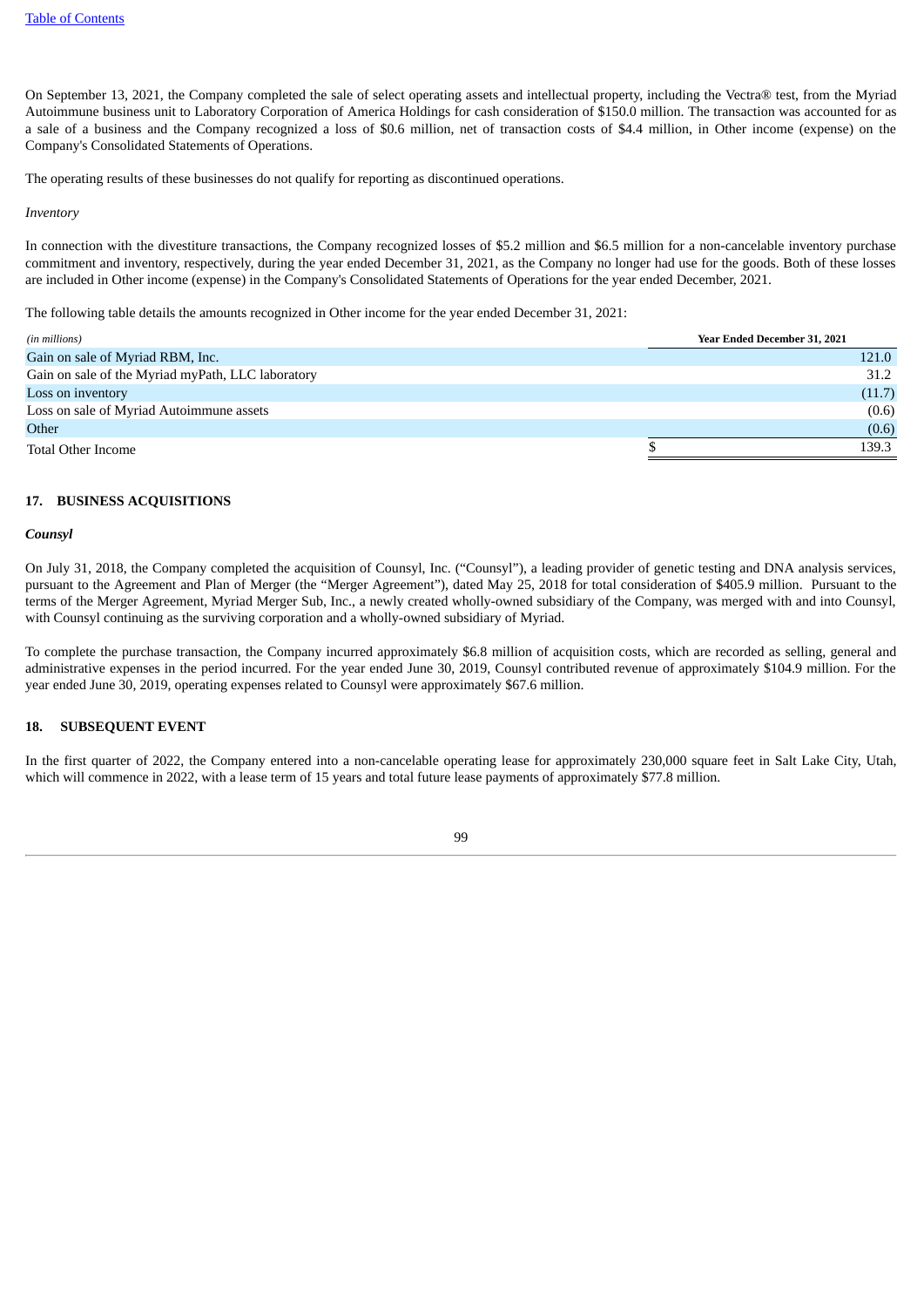# **19. SUPPLEMENTAL CASH FLOW INFORMATION**

|                                                                            | <b>Year Ended</b><br>December 31, |    | Six-month<br><b>Transition Period</b><br><b>Ended December 31,</b> |      | <b>Years Ended June 30.</b> |      |      |
|----------------------------------------------------------------------------|-----------------------------------|----|--------------------------------------------------------------------|------|-----------------------------|------|------|
| (in millions)                                                              | 2021                              |    | 2020                                                               |      | 2020                        |      | 2019 |
| Cash paid for income taxes                                                 | 4.6                               |    | 1.8                                                                | - \$ | 1.0                         | - \$ | 6.5  |
| Cash paid for interest                                                     | 4.4                               |    | 5.2                                                                |      | 9.5                         |      | 11.6 |
| Cash received for income tax receivables                                   | 90.0                              |    |                                                                    |      |                             |      |      |
| Non-cash investing and financing activities:                               |                                   |    |                                                                    |      |                             |      |      |
| Establishment of operating lease right-of-use assets and lease liabilities |                                   |    |                                                                    |      |                             |      |      |
| Operating lease right-of-use assets                                        | 41.8                              | -S | $\overline{\phantom{0}}$                                           |      | 74.5 \$                     |      |      |
| Operating lease liabilities                                                | (48.1)                            |    |                                                                    |      | (78.8)                      |      |      |
| Accrued liabilities and other long-term liabilities                        |                                   |    |                                                                    |      | 4.3                         |      |      |

# **20. TRANSITION PERIOD COMPARATIVE DATA (UNAUDITED)**

| (in millions)                                              |               | <b>Year Ended</b>        | Six-month<br><b>Period Ended</b> |
|------------------------------------------------------------|---------------|--------------------------|----------------------------------|
| <b>Consolidated Statement of Operations Data:</b>          |               | <b>December 31, 2020</b> | <b>December 31, 2019</b>         |
| Molecular diagnostic testing                               | $\mathbf{\$}$ | 513.5 \$                 | 353.1                            |
| Pharmaceutical and clinical services                       |               | 43.6                     | 28.3                             |
| Total revenue                                              |               | 557.1                    | 381.4                            |
| Costs and expenses:                                        |               |                          |                                  |
| Cost of molecular diagnostic testing                       |               | 157.9                    | 82.2                             |
| Cost of pharmaceutical and clinical services               |               | 20.3                     | 17.1                             |
| Research and development expense                           |               | 73.3                     | 40.1                             |
| Selling, general and administrative expense                |               | 496.9                    | 270.4                            |
| Goodwill and long-lived asset impairment charges           |               | 98.4                     | 1.3                              |
| Total costs and expenses                                   |               | 846.8                    | 411.1                            |
| <b>Operating loss</b>                                      |               | (289.7)                  | (29.7)                           |
| Other income (expense):                                    |               |                          |                                  |
| Interest income                                            |               | 2.0                      | 1.7                              |
| Interest expense                                           |               | (11.2)                   | (5.4)                            |
| Other                                                      |               | 15.3                     | (0.3)                            |
| Total other income (expense)                               |               | 6.1                      | (4.0)                            |
| Loss before income taxes                                   |               | (283.6)                  | (33.7)                           |
| Income tax benefit                                         |               | (59.9)                   | (4.8)                            |
| Net loss                                                   |               | (223.7)                  | (28.9)                           |
| Net loss attributable to non-controlling interest          |               | (0.1)                    |                                  |
| Net loss attributable to Myriad Genetics Inc. stockholders |               | $(223.6)$ \$             | (28.9)                           |
| Loss per share:                                            |               |                          |                                  |
| <b>Basic</b>                                               | \$            | $(2.99)$ \$              | (0.39)                           |
| <b>Diluted</b>                                             | \$            | $(2.99)$ \$              | (0.39)                           |
| Weighted average shares outstanding:                       |               |                          |                                  |
| <b>Basic</b>                                               |               | 74.8                     | 74.1                             |
| <b>Diluted</b>                                             |               | 74.8                     | 74.1                             |
|                                                            |               |                          |                                  |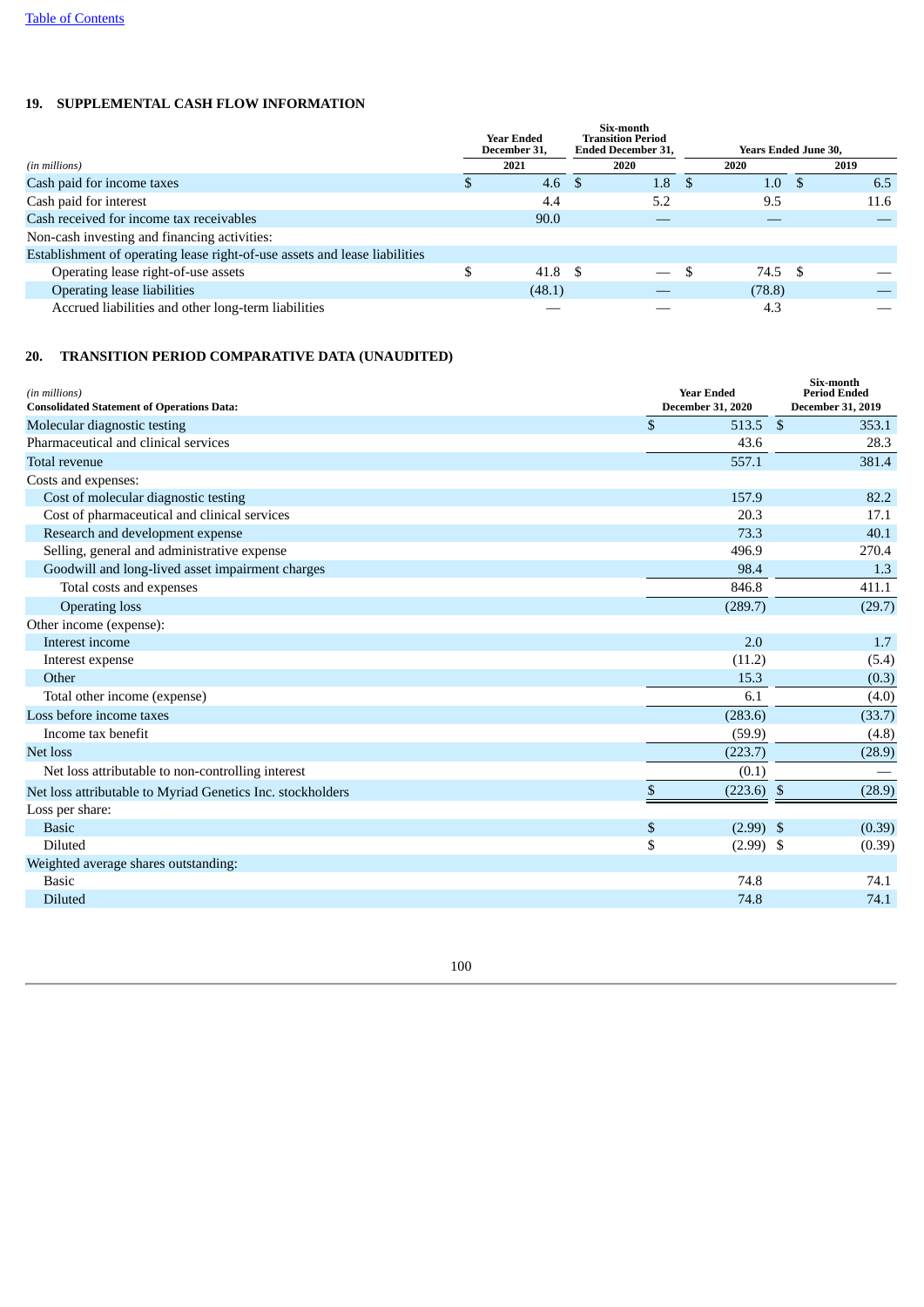# **Item 9. CHANGES IN AND DISAGREEMENTS WITH ACCOUNTANTS ON ACCOUNTING AND FINANCIAL DISCLOSURE**

Not applicable.

# **Item 9A. CONTROLS AND PROCEDURES**

### **1. Disclosure Controls and Procedures**

We maintain disclosure controls and procedures ("Disclosure Controls") within the meaning of Rules 13a-15(e) and 15d-15(e) under the Securities Exchange Act of 1934, as amended, or the Exchange Act. Our Disclosure Controls are designed to ensure that information required to be disclosed by us in the reports we file or submit under the Exchange Act, such as this Annual Report on Form 10-K, is recorded, processed, summarized and reported within the time periods specified in the Securities and Exchange Commission's rules and forms. Our Disclosure Controls are also designed to ensure that such information is accumulated and communicated to our management, including our Chief Executive Officer and Chief Financial Officer, as appropriate, to allow timely decisions regarding required disclosure. In designing and evaluating our Disclosure Controls, management recognized that any controls and procedures, no matter how well designed and operated, can provide only reasonable assurance of achieving the desired control objectives, and management necessarily applied its judgment in evaluating and implementing possible controls and procedures.

As of the end of the period covered by this Annual Report on Form 10-K, we evaluated the effectiveness of the design and operation of our Disclosure Controls, which was done under the supervision and with the participation of our management, including our Chief Executive Officer and Chief Financial Officer. Based on the evaluation of our Disclosure Controls, our Chief Executive Officer and Chief Financial Officer have concluded that, as of December 31, 2021, our Disclosure Controls were not effective due to material weaknesses in the Company's internal control over financial reporting as disclosed below.

## **2. Management's Report on Internal Control Over Financial Reporting**

Management is responsible for establishing and maintaining adequate internal control over financial reporting, as such term is defined in Rules 13a-15(f) and 15d-15(f) under the Exchange Act. Our internal control over financial reporting is designed to provide reasonable assurance regarding the reliability of financial reporting and the preparation of financial statements for external purposes in accordance with accounting principles generally accepted in the United States.

During the preparation of the condensed consolidated quarterly financial statements as of September 30, 2021, management concluded that a material weakness in internal control over financial reporting existed related to our income tax provision process. Specifically, we did not provide adequate review and control with respect to the completeness and accuracy of inputs used in the income tax provision and related accrual. While the control deficiency did not result in a misstatement of previously issued consolidated financial statements, the control deficiency could have resulted in a misstatement of the income tax related accounts or disclosures that would have resulted in a material misstatement of our consolidated financial statements that would not have been prevented or detected on a timely basis. This material weakness has not been remediated as of December 31, 2021.

Management also concluded that a material weakness in internal control over financial reporting exists related to general information technology controls for information systems that are relevant to the preparation of the financial statements. Specifically, the material weakness resulted from the aggregation of control deficiencies related to systems supporting the Company's internal control processes. Our IT-dependent business process controls were also deemed ineffective because they could have been adversely impacted. While the aggregation of these deficiencies did not result in any misstatement of the consolidated financial statements, the material weakness could have resulted in a misstatement impacting account balances or disclosures that would have resulted in a material misstatement to the consolidated financial statements that would not have been prevented or detected on a timely basis.

Because of its inherent limitations, internal control over financial reporting may not prevent or detect misstatements. Projections of any evaluation of effectiveness to future periods are subject to the risk that controls may become inadequate because of changes in conditions, or that the degree of compliance with the policies may deteriorate.

Management conducted an evaluation of the effectiveness of our internal control over financial reporting as of December 31, 2021 using the criteria issued by the Committee of Sponsoring Organizations of the Treadway Commission (COSO) in Internal Control-Integrated Framework (2013). Based on that evaluation, management believes that our internal control over financial reporting was not effective as of December 31, 2021.

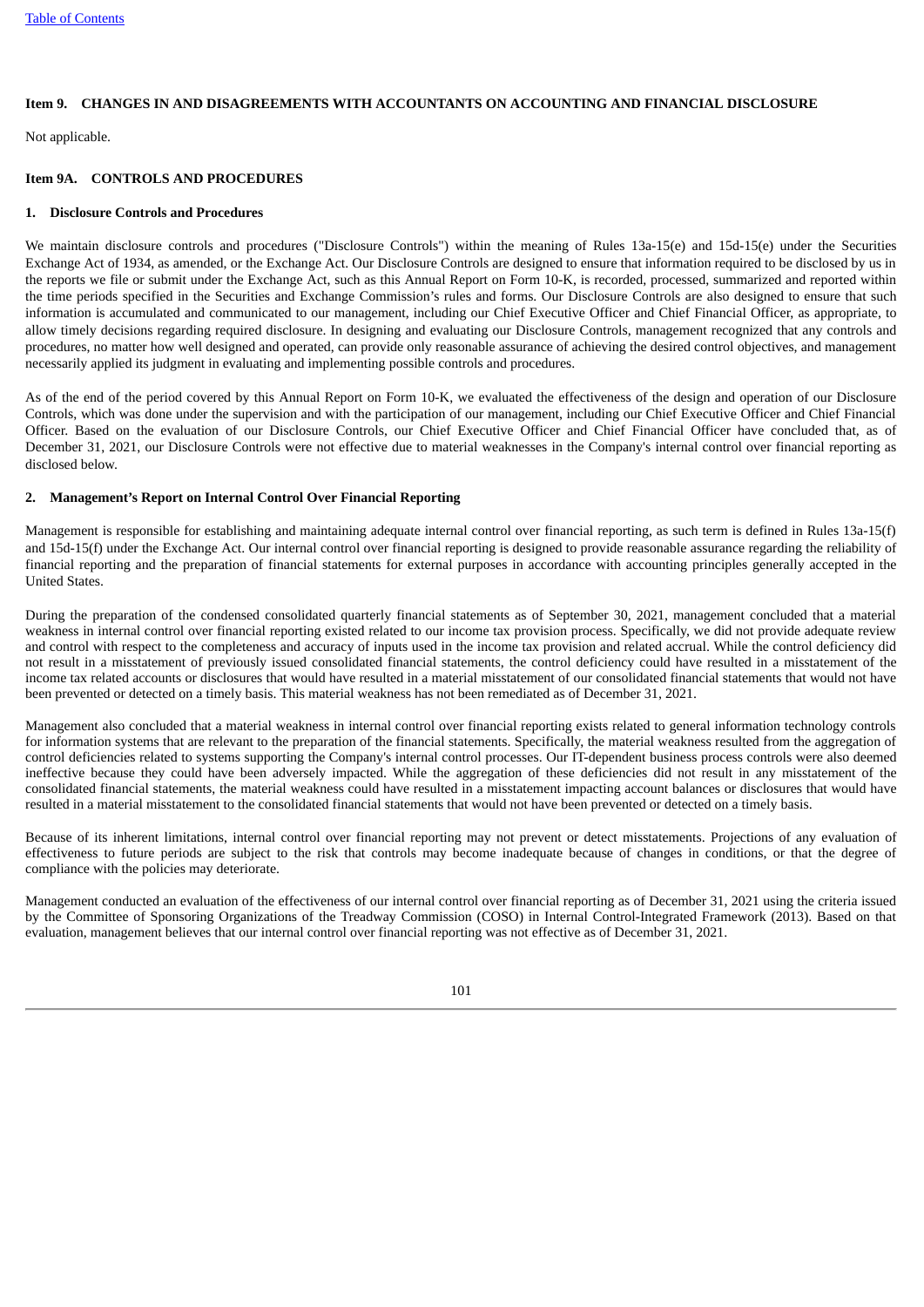The effectiveness of our internal control over financial reporting as of December 31, 2021, has been audited by Ernst & Young LLP, an independent registered public accounting firm, as stated in their report included elsewhere herein.

# **3. Plan to Remediate Material Weaknesses**

Management is committed to the remediation of the material weaknesses described above, as well as the continued improvement of our internal control over financial reporting.

We have begun the process of, and we are focused on, designing and implementing effective internal control measures to improve our internal control over financial reporting and remediate the material weaknesses identified above. Our efforts include the following actions:

### *Discrete Tax Transactions*

• We are continuing to take steps to design and implement enhanced controls over the review of information underlying discrete transactions in the income tax provision.

## *Information Technology General Controls ("ITGCs")*

- We are implementing additional training to ensure a clear understanding of risk assessment, controls and monitoring activities related to automated processes and systems and ITGCs related to financial reporting.
- We are implementing improved IT policies, procedures and control activities for key systems which impact our financial reporting.
- We are increasing resources dedicated to monitoring ITGCs related to financial reporting, including additional personnel with the appropriate level of knowledge, experience and training, to ensure compliance with policies and procedures.

While these actions and planned actions are subject to ongoing management evaluation and will require validation and testing of the design and operating effectiveness of internal controls over a sustained period of financial reporting cycles, we are committed to the continuous improvement of our internal control over financial reporting and will continue to diligently review our internal control over financial reporting for that purpose.

## **4. Remediation of Previously Reported Material Weakness**

The material weakness identified in our internal control over financial reporting in connection with the preparation of our Consolidated Financial Statements as of and for the transition period ended December 31, 2020 (the "prior material weakness") has been remediated. The prior material weakness identified related to the accounting for intercompany transactions, foreign currency exchanges and foreign currency translation related to our international subsidiaries. Specifically, as part of our financial statement close process, certain of our control activities were not sufficiently designed or operating effectively to ensure all of our policies were in compliance with generally accepted accounting principles, consistent in their application, retained in appropriate documentation and communicated to relevant parties. As a result of the prior material weakness, we recorded certain immaterial corrections to intercompany accounts, as well as foreign currency exchange and translation gains and losses, in our Consolidated Financial Statements for the transition period ended December 31, 2020.

We implemented control measures to improve our internal control over financial reporting and remediated the prior material weakness. We took the following actions to remediate the prior material weakness:

- We designed additional control and review procedures needed to provide more robust and comprehensive internal controls over financial reporting that address the risks of material misstatement related to the accounting for intercompany transactions, foreign currency exchanges and foreign currency translation within our business processes.
- We implemented additional application controls in our financial systems, implemented formal review procedures, and formally documented our newly designed processes for the identified areas.
- We subjected the additional controls implemented to testing and concluded that the controls are operating effectively.

## **5. Change in Internal Control over Financial Reporting**

The Company has completed a multi-year transformation project to achieve better analytics and process efficiencies and other systematic and control improvements through the use of Oracle Fusion Cloud Services System. As of October 1, 2021, Oracle Cloud is now our primary accounting system.

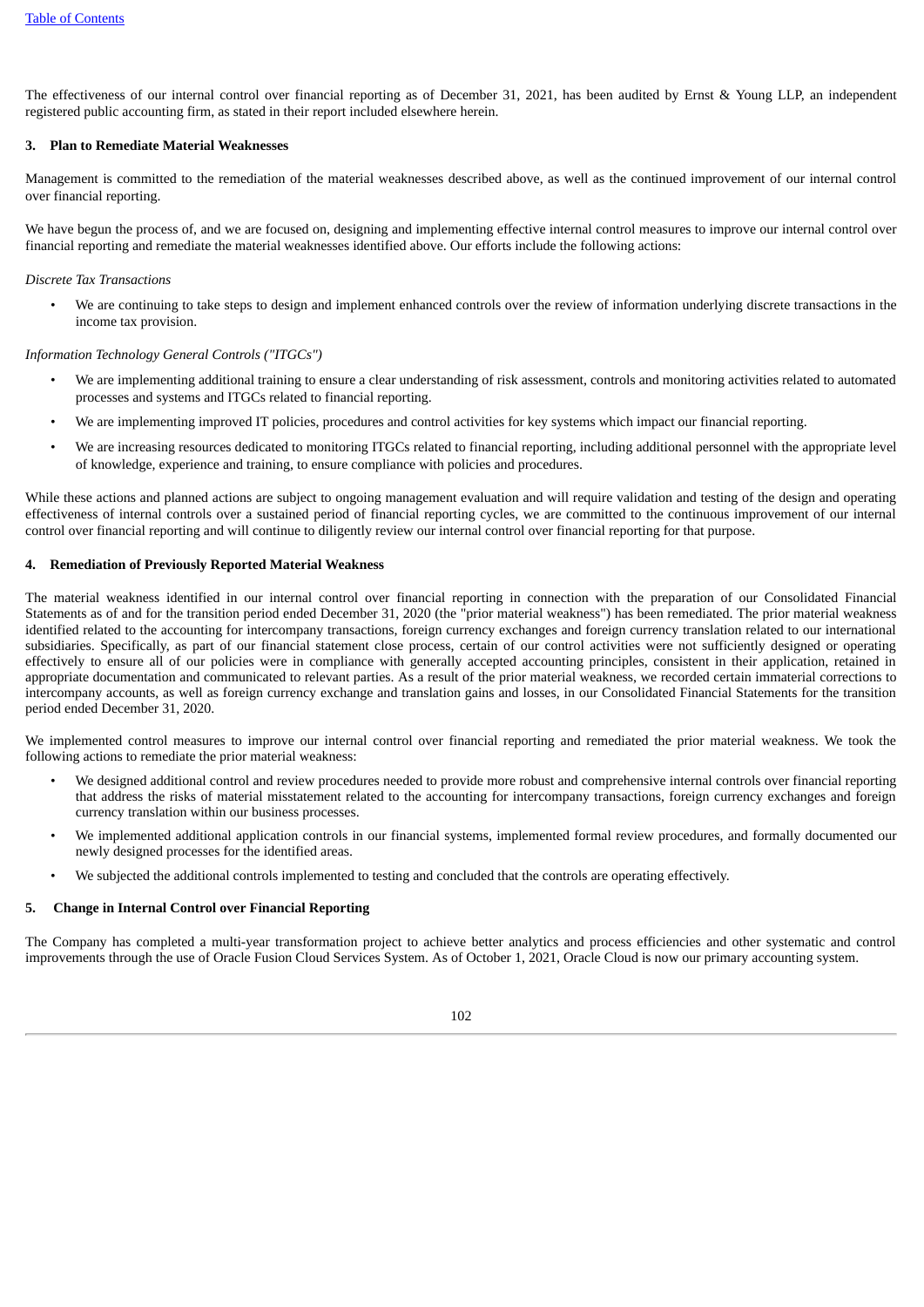Other than as described above, there were no changes in our internal control over financial reporting that occurred during the year ended December 31, 2021 that have materially affected, or are reasonably likely to materially affect, our internal control over financial reporting.

## **6. Report of Independent Registered Public Accounting Firm**

To the Shareholders and the Board of Directors of Myriad Genetics, Inc.

## **Opinion on Internal Control over Financial Reporting**

We have audited Myriad Genetics, Inc. and subsidiaries' internal control over financial reporting as of December 31, 2021, based on criteria established in Internal Control—Integrated Framework issued by the Committee of Sponsoring Organizations of the Treadway Commission (2013 framework) (the COSO criteria). In our opinion, because of the effect of the material weaknesses described below on the achievement of the objectives of the control criteria, Myriad Genetics, Inc. and subsidiaries (the Company) has not maintained effective internal control over financial reporting as of December 31, 2021, based on the COSO criteria.

A material weakness is a deficiency, or combination of deficiencies, in internal control over financial reporting, such that there is a reasonable possibility that a material misstatement of the company's annual or interim financial statements will not be prevented or detected on a timely basis. The following material weaknesses have been identified and included in management's assessment. Management identified material weaknesses in controls over income taxes and information technology general controls.

We also have audited, in accordance with the standards of the Public Company Accounting Oversight Board (United States) (PCAOB), the consolidated balance sheets of Myriad Genetics, Inc. and subsidiaries as of December 31, 2021 and 2020, and the related consolidated statements of operations, comprehensive income (loss), stockholders' equity and cash flows for the year ended December 31, 2021, the six month period ended December 31, 2020, and each of the two years in the period ended June 30, 2020, and the related notes. These material weaknesses were considered in determining the nature, timing and extent of audit tests applied in our audit of the 2021 consolidated financial statements, and this report does not affect our report dated February 25, 2022, which expressed an unqualified opinion thereon.

#### **Basis for Opinion**

The Company's management is responsible for maintaining effective internal control over financial reporting and for its assessment of the effectiveness of internal control over financial reporting included in the accompanying Management's Report on Internal Control over Financial Reporting. Our responsibility is to express an opinion on the Company's internal control over financial reporting based on our audit. We are a public accounting firm registered with the PCAOB and are required to be independent with respect to the Company in accordance with the U.S. federal securities laws and the applicable rules and regulations of the Securities and Exchange Commission and the PCAOB.

We conducted our audit in accordance with the standards of the PCAOB. Those standards require that we plan and perform the audit to obtain reasonable assurance about whether effective internal control over financial reporting was maintained in all material respects.

Our audit included obtaining an understanding of internal control over financial reporting, assessing the risk that a material weakness exists, testing and evaluating the design and operating effectiveness of internal control based on the assessed risk, and performing such other procedures as we considered necessary in the circumstances. We believe that our audit provides a reasonable basis for our opinion.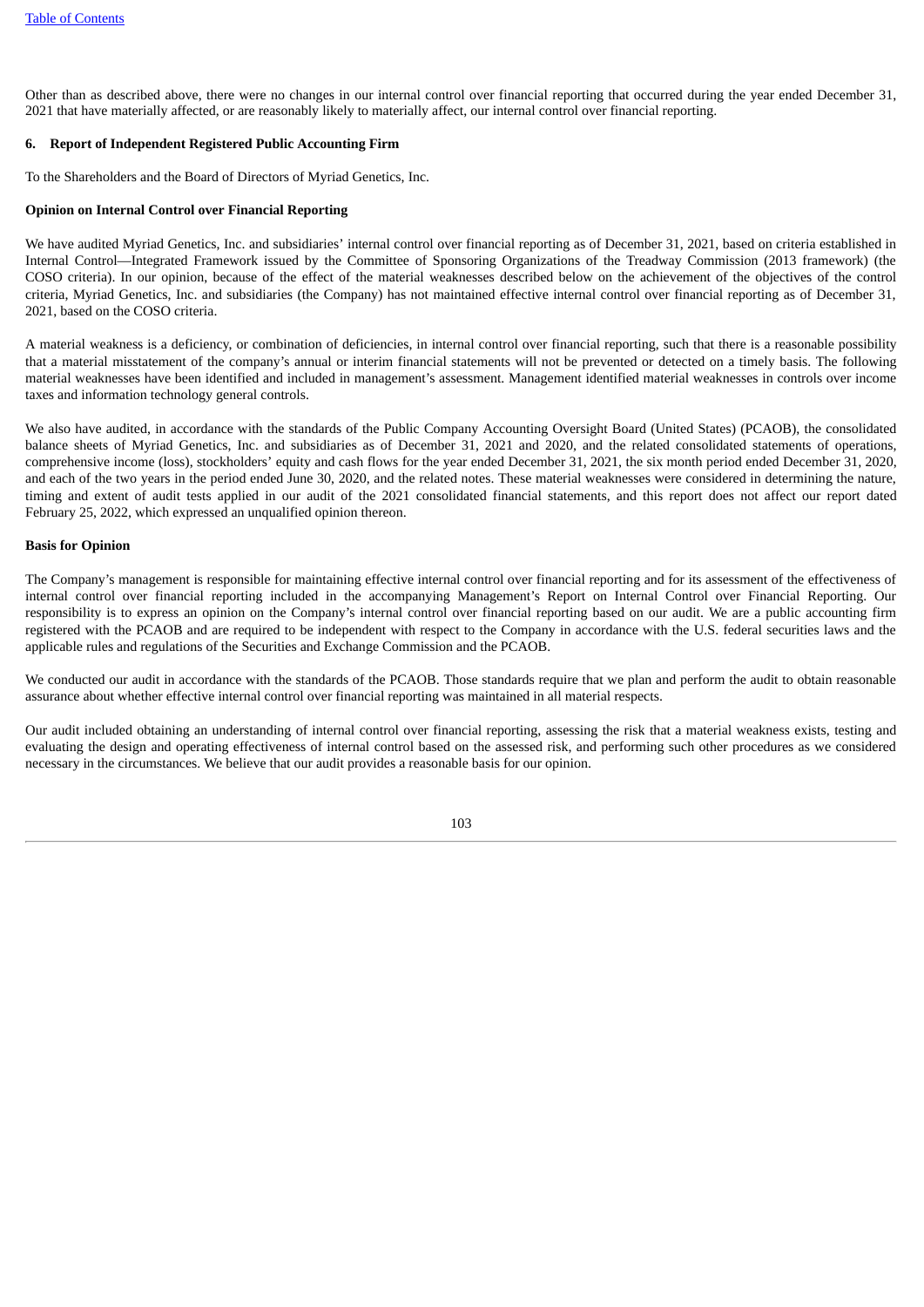# **Definition and Limitations of Internal Control over Financial Reporting**

A company's internal control over financial reporting is a process designed to provide reasonable assurance regarding the reliability of financial reporting and the preparation of financial statements for external purposes in accordance with generally accepted accounting principles. A company's internal control over financial reporting includes those policies and procedures that (1) pertain to the maintenance of records that, in reasonable detail, accurately and fairly reflect the transactions and dispositions of the assets of the company; (2) provide reasonable assurance that transactions are recorded as necessary to permit preparation of financial statements in accordance with generally accepted accounting principles, and that receipts and expenditures of the company are being made only in accordance with authorizations of management and directors of the company; and (3) provide reasonable assurance regarding prevention or timely detection of unauthorized acquisition, use, or disposition of the company's assets that could have a material effect on the financial statements.

Because of its inherent limitations, internal control over financial reporting may not prevent or detect misstatements. Also, projections of any evaluation of effectiveness to future periods are subject to the risk that controls may become inadequate because of changes in conditions, or that the degree of compliance with the policies or procedures may deteriorate.

/s/ Ernst & Young LLP

Salt Lake City, UT February 25, 2022

# **Item 9B. OTHER INFORMATION**

None.

# **Item 9C. DISCLOSURE REGARDING FOREIGN JURISDICTIONS THAT PREVENT INSPECTIONS**

Not applicable**.**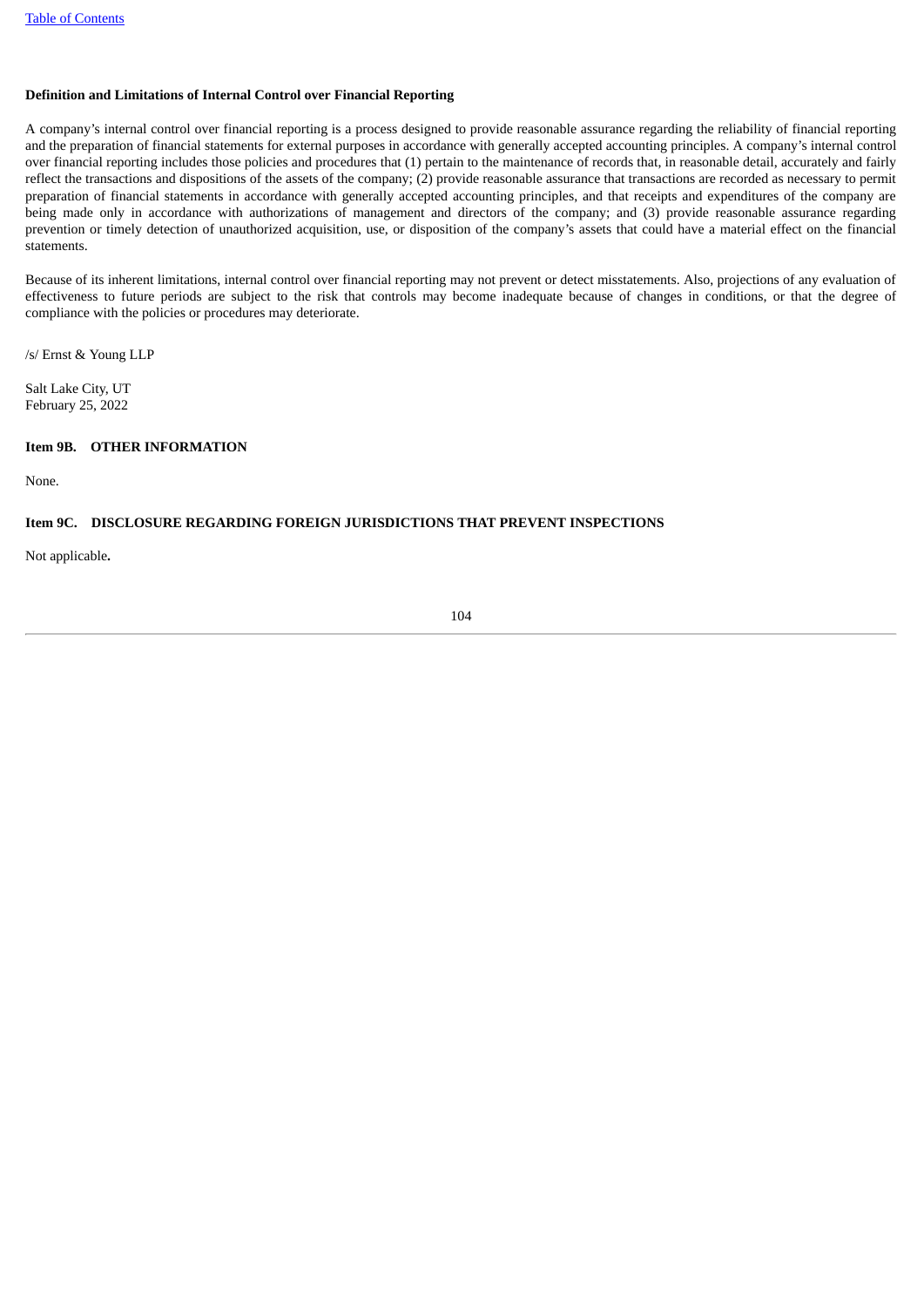### **PART III**

# **Item 10. DIRECTORS, EXECUTIVE OFFICERS AND CORPORATE GOVERNANCE**

The response to this item is incorporated by reference from the discussion responsive thereto under the captions "Management and Corporate Governance," "Delinquent Section 16(a) Reports" and "Corporate Code of Conduct" in our Proxy Statement for the 2022 Annual Meeting of Stockholders to be held on June 2, 2022.

## **Item 11. EXECUTIVE COMPENSATION**

The response to this item is incorporated by reference from the discussion responsive thereto under the captions "Executive Compensation," "Management and Corporate Governance – Committees of the Board of Directors and Meetings – Compensation and Human Capital Committee Interlocks and Insider Participation," "Compensation Committee Report**"** and "Management and Corporate Governance – Board's Role in the Oversight of Risk Management" in our Proxy Statement for the 2022 Annual Meeting of Stockholders to be held on June 2, 2022.

# **Item 12. SECURITY OWNERSHIP OF CERTAIN BENEFICIAL OWNERS AND MANAGEMENT AND RELATED STOCKHOLDER MATTERS**

The response to this item is incorporated by reference from the discussion responsive thereto under the captions "Security Ownership of Certain Beneficial Owners and Management" and "Executive Compensation - Equity Compensation Plan Information" in our Proxy Statement for the 2022 Annual Meeting of Stockholders to be held on June 2, 2022.

## **Item 13. CERTAIN RELATIONSHIPS AND RELATED TRANSACTIONS, AND DIRECTOR INDEPENDENCE**

The response to this item is incorporated by reference from the discussion responsive thereto under the caption "Certain Relationships and Related Person Transactions" and "Management and Corporate Governance – Director Independence" in our Proxy Statement for the 2022 Annual Meeting of Stockholders to be held on June 2, 2022.

# **Item 14. PRINCIPAL ACCOUNTANT FEES AND SERVICES**

The response to this item is incorporated by reference from the discussion responsive thereto in the proposal entitled "Selection of Independent Registered Public Accounting Firm" in our Proxy Statement for the 2022 Annual Meeting of the Stockholders to be held on June 2, 2022.

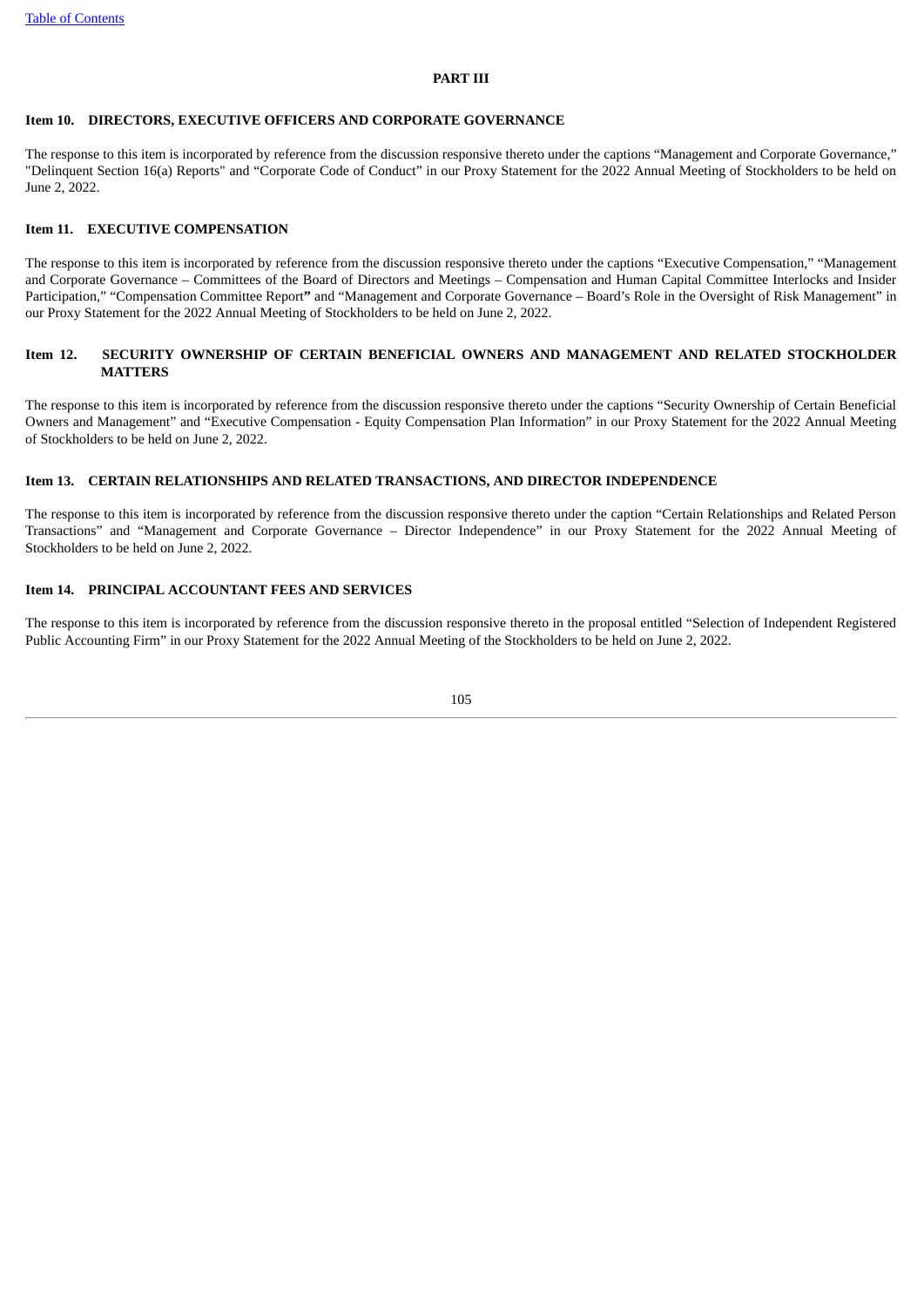# **PART IV**

# **Item 15. EXHIBITS AND FINANCIAL STATEMENT SCHEDULES**

(a) The following documents are included as part of this Annual Report on Form 10-K.

## **1. Financial Statements**

See "Index to Consolidated Financial Statements" at Item 8 to this Annual Report on Form 10-K.

# **2. Financial Statement Schedules**

Financial statement schedules have not been included because they are not applicable, or the information is included in financial statements or notes thereto.

# **3. Exhibits**

| Exhibit<br>Number       | <b>Exhibit Description</b>                                                                                                                                                                          | <b>Filed with</b><br>this<br><b>Report</b> | <b>Incorporated by</b><br>Reference herein<br>from Form or<br>Schedule | <b>Filing Date</b> | <b>SEC File/</b><br><b>Registration</b><br>Number |
|-------------------------|-----------------------------------------------------------------------------------------------------------------------------------------------------------------------------------------------------|--------------------------------------------|------------------------------------------------------------------------|--------------------|---------------------------------------------------|
| 3.1                     | Restated Certificate of Incorporation, as amended                                                                                                                                                   |                                            | $10-K$<br>(Exhibit 3.1)                                                | 8/15/2011          | 000-26642                                         |
| 3.2                     | <b>Restated By-Laws</b>                                                                                                                                                                             |                                            | $8-K$<br>(Exhibit 3.1)                                                 | 10/15/2020         | 000-26642                                         |
| 4.1                     | Specimen common stock certificate                                                                                                                                                                   |                                            | $10-K$<br>(Exhibit 4.1)                                                | 8/15/2011          | 000-26642                                         |
| 4.2                     | <b>Description of Securities</b>                                                                                                                                                                    |                                            | 10-KT (Exhibit<br>4.2)                                                 | 3/16/2021          | 000-26642                                         |
| <b>Lease Agreements</b> |                                                                                                                                                                                                     |                                            |                                                                        |                    |                                                   |
| 10.1                    | Lease Agreement, dated October 12, 1995, between the<br>$\cdot$ 1<br>Registrant and Boyer Research Park Associates V, by its<br>general partner, the Boyer Company                                  |                                            | $10-Q$<br>(Exhibit 10.2)                                               | 11/8/1996          | 000-26642                                         |
|                         | Amendment to Phase I Lease Agreement, dated February<br>$\cdot$ .2<br>3, 2016, between the Registrant and HCPI/UTAH II,<br>LLC.                                                                     |                                            | $10-Q$<br>(Exhibit 10.1)                                               | 5/4/2016           | 000-26642                                         |
| 10.2                    | Lease Agreement-Research Park Building Phase II, dated<br>$\cdot$ 1<br>March 6, 1998, between the Registrant and Research Park<br>Associated VI, by its general partner, the Boyer Company,<br>L.C. |                                            | $10-K$<br>(Exhibit 10.44)                                              | 9/24/1998          | 000-26642                                         |
| $\cdot$ .2              | Amendment to Phase II Lease Agreement, dated February<br>3, 2016, between Myriad Genetics, Inc. and HCPI/UTAH<br>II. LLC.                                                                           |                                            | $10-Q$<br>(Exhibit 10.2)                                               | 5/4/2016           | 000-26642                                         |
| 10.3                    | .1 Lease Agreement, dated March 31, 2001, between the<br>Registrant and Boyer Research Park Associates VI, by its<br>general partner, The Boyer Company, L.C.                                       |                                            | $10-Q$<br>(Exhibit 10.1)                                               | 5/15/2001          | 000-26642                                         |
|                         | Amendment to Phase III Lease Agreement, dated<br>$\cdot$ 2<br>February 3, 2016, between Myriad Genetics, Inc. and<br>HCPI/UTAH II, LLC.                                                             |                                            | $10-Q$<br>(Exhibit 10.3)                                               | 5/4/2016           | 000-26642                                         |
| 10.4                    | Lease Agreement, dated March 11, 2008, between the<br>$\cdot$ 1<br>Registrant and Boyer Research Park Associates IX, by its<br>general partner, The Boyer Company, L.C.                             |                                            | $10-K$<br>(Exhibit 10.32)                                              | 8/28/2008          | 000-26642                                         |
| $\cdot$ .2              | Amendment to Lease Agreement, dated February 12,<br>2010 between the Registrant and Boyer Research Park<br>Associates IX, L.C.                                                                      |                                            | $10-Q$<br>(Exhibit 10.4)                                               | 5/5/2010           | 000-26642                                         |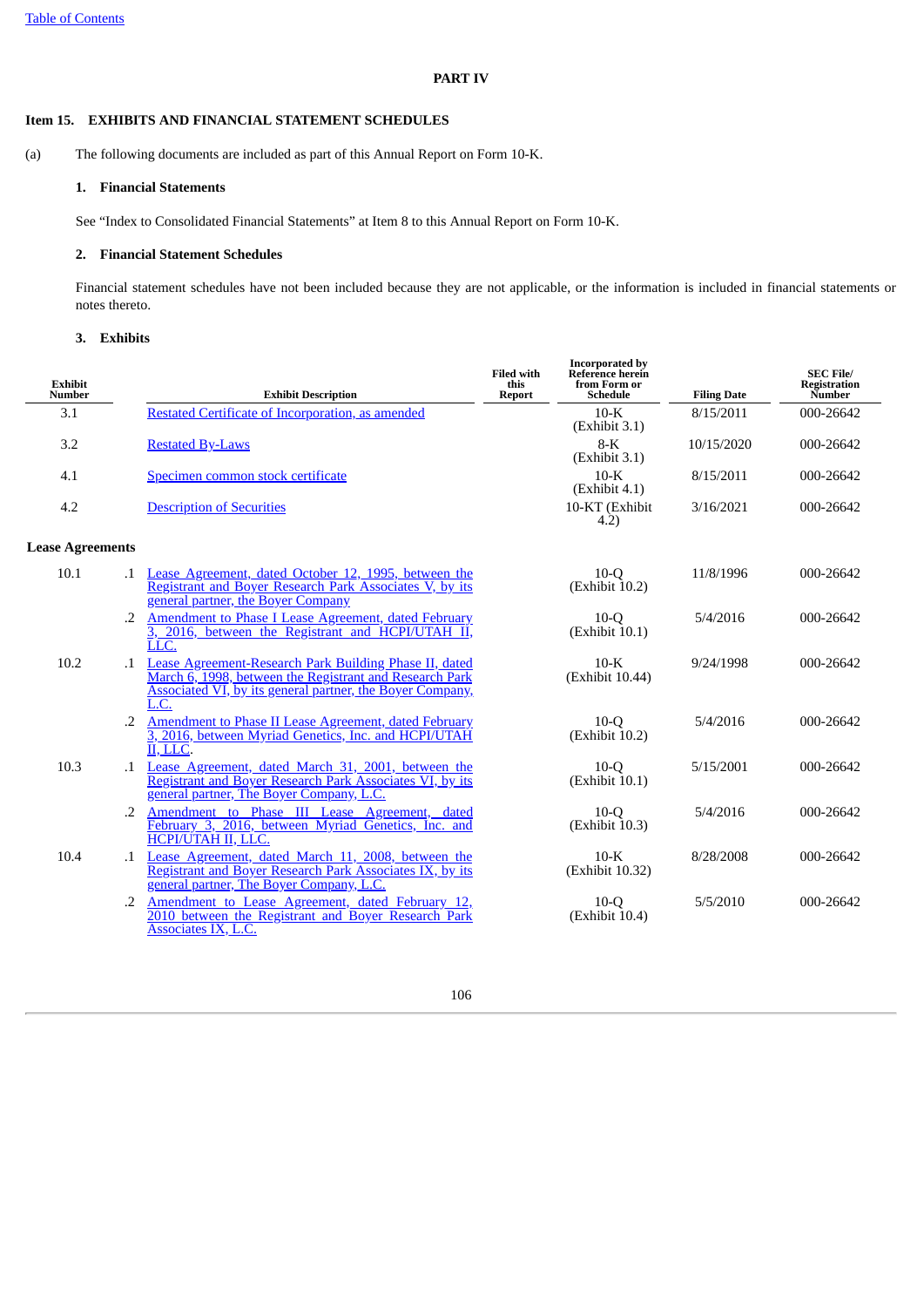| <b>Exhibit</b><br>Number         | <b>Exhibit Description</b>                                                                                                                               | <b>Filed with</b><br>this<br>Report | <b>Incorporated by</b><br>Reference herein<br>from Form or<br><b>Schedule</b> | <b>Filing Date</b> | <b>SEC File/</b><br>Registration<br>Number |
|----------------------------------|----------------------------------------------------------------------------------------------------------------------------------------------------------|-------------------------------------|-------------------------------------------------------------------------------|--------------------|--------------------------------------------|
| 10.5                             | Lease Agreement, dated January 31, 2019 between the<br>Registrant and Boyer Research Park Associates X, L.C.,<br>by its Manager, The Boyer Company, L.C. |                                     | 10-K (Exhibit<br>10.6)                                                        | 8/13/2019          | 000-26642                                  |
|                                  | <b>Agreements with Executive Officers and Directors</b>                                                                                                  |                                     |                                                                               |                    |                                            |
| 10.6                             | <b>Non-Employee Director Compensation Policy+</b>                                                                                                        |                                     | 10-KT (Exhibit<br>(10.8)                                                      | 3/16/2021          | 000-26642                                  |
| 10.7                             | Form of director and executive officer indemnification<br>agreement+                                                                                     |                                     | $10-K$<br>(Exhibit 10.34)                                                     | 8/25/2009          | 000-26642                                  |
| 10.8                             | Form of Severance and Change in Control Agreement+                                                                                                       |                                     | 8-K (Exhibit<br>10.1)                                                         | 10/15/2020         | 000-26642                                  |
| 10.9                             | Executive Employment Agreement<br>between<br>the<br>Registrant and Paul J. Diaz dated July 24, 2020+                                                     |                                     | $10-Q$<br>(Exhibit<br>10.1)                                                   | 11/9/2020          | 000-26642                                  |
| 10.10                            | Performance-Based Restricted Stock Unit Agreement<br>between Registrant and Paul J. Diaz dated October 8.<br>$2020+$                                     |                                     | $10-Q$<br>(Exhibit<br>10.2)                                                   | 11/9/2020          | 000-26642                                  |
| 10.11                            | Restricted Stock Unit Agreement between the Registrant<br>and Paul J. Diaz dated August 13, 2020+                                                        |                                     | $10-°$<br>(Exhibit<br>10.3)                                                   | 11/9/2020          | 000-26642                                  |
| 10.12                            | Performance-Based<br>Non-Oualified<br><b>Stock</b><br>Option<br>Agreement between the Registrant and Paul J. Diaz dated<br>August 13, 2020+              |                                     | $10-°$<br>(Exhibit<br>10.4)                                                   | 11/9/2020          | 000-26642                                  |
| 10.13                            | Non-Qualified Stock Option Agreement between the<br>Registrant and Paul J. Diaz dated August 13, 2020+                                                   |                                     | $10-°$<br>(Exhibit<br>10.5)                                                   | 11/9/2020          | 000-26642                                  |
| 10.14                            | Form of Separation and Release Agreement between the<br>Registrant and Paul J. Diaz+                                                                     |                                     | $10-Q$<br>(Exhibit<br>10.6)                                                   | 11/9/2020          | 000-26642                                  |
| 10.15                            | Separation and Consulting Agreement, dated February 7,<br>2022, by and between Myriad Genetics, Inc. and Jerry<br>Lanchbury+                             |                                     | 8-K (Exhibit<br>10.1)                                                         | 2/9/2022           | 000-26642                                  |
| <b>Equity Compensation Plans</b> |                                                                                                                                                          |                                     |                                                                               |                    |                                            |
| 10.16                            | 2010 Employee, Director and Consultant Equity Incentive<br>Plan. as amended+                                                                             |                                     | $8-K$<br>(Exhibit 10.1)                                                       | 12/2/2016          | 000-26642                                  |
| 10.17                            | Form of Stock Option Agreement under the 2010 Equity<br><b>Incentive Plan+</b>                                                                           |                                     | $10-°$<br>(Exhibit<br>10.3)                                                   | 2/1/2011           | 000-26642                                  |
| 10.18                            | Form of Director Stock Option Agreement under the 2010<br><b>Equity Incentive Plan+</b>                                                                  |                                     | $10-°$<br>(Exhibit<br>10.4)                                                   | 2/1/2011           | 000-26642                                  |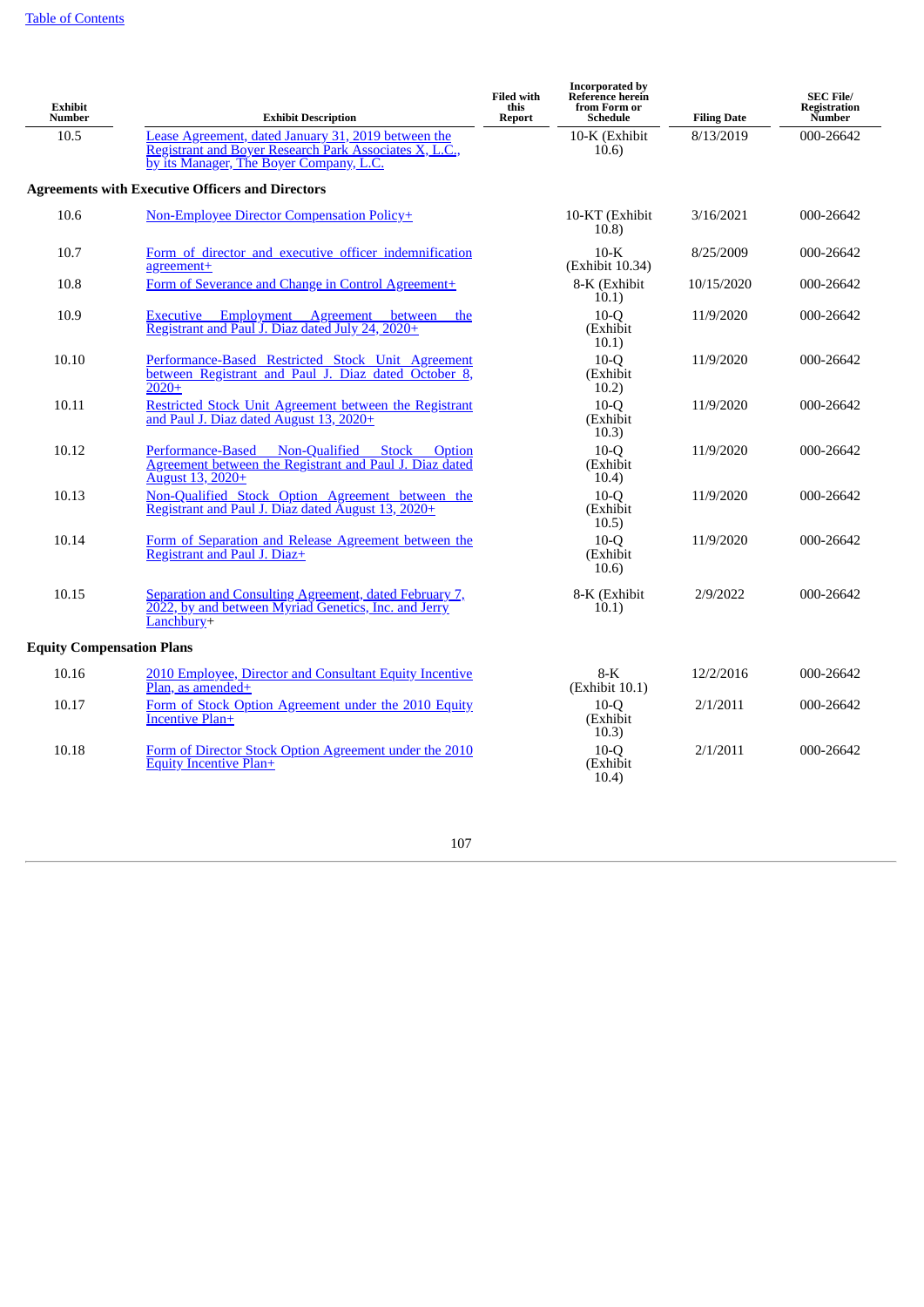| <b>Exhibit</b><br>Number | <b>Exhibit Description</b>                                                                                                                                                                                                                                                | <b>Filed with</b><br>this<br><b>Report</b> | <b>Incorporated by</b><br>Reference herein<br>from Form or<br><b>Schedule</b> | <b>Filing Date</b> | <b>SEC File/</b><br><b>Registration</b><br>Number |
|--------------------------|---------------------------------------------------------------------------------------------------------------------------------------------------------------------------------------------------------------------------------------------------------------------------|--------------------------------------------|-------------------------------------------------------------------------------|--------------------|---------------------------------------------------|
| 10.19                    | 2017 Employee, Director and Consultant Equity Incentive<br>Plan, as amended+                                                                                                                                                                                              |                                            | $8-K$<br>(Exhibit 10.1)                                                       | 12/7/2020          | 000-26642                                         |
| 10.20                    | Form of Restricted Stock Unit Agreement under the 2017<br>Equity Incentive Plan+                                                                                                                                                                                          |                                            | $10-K$<br>(Exhibit 10.11)                                                     | 8/13/2020          | 000-26642                                         |
| 10.21                    | Amended and Restated 2012 Employee Stock Purchase<br>Plan+                                                                                                                                                                                                                |                                            | $10-Q$<br>(Exhibit 10.1)                                                      | 11/4/2021          | 000-26642                                         |
| 10.22                    | 2013 Executive Incentive Plan, as amended+                                                                                                                                                                                                                                |                                            | $8-K$<br>(Exhibit 10.2)                                                       | 12/1/2017          | 000-26642                                         |
| <b>Credit Agreement</b>  |                                                                                                                                                                                                                                                                           |                                            |                                                                               |                    |                                                   |
| 10.23                    | Amendment No. 3, dated February 22, 2021, to the Credit<br>Agreement, dated December 23, 2016, among the<br>Company, the lenders from time to time party thereto, and<br>JPMorgan Chase Bank, N.A., as administrative agent, as<br>amended July 31, 2018 and May 1, 2020. |                                            | $8-K$<br>(Exhibit 10.1)                                                       | 2/23/2021          | 000-26642                                         |
| <b>Merger Agreements</b> |                                                                                                                                                                                                                                                                           |                                            |                                                                               |                    |                                                   |
| 10.24                    | <b>Agreement and Plan of Merger among the Registrant,</b><br>Myriad Merger Sub, Inc., Assurex Health, Inc. and Fortis<br>Advisors LLC, dated as of August 3, 2016.                                                                                                        |                                            | $10-o$<br>(Exhibit 10.1)                                                      | 11/2/2016          | 000-26642                                         |
| 10.25                    | <b>Agreement and Plan of Merger among the Registrant,</b><br>Cinnamon Merger Sub, Inc., a wholly owned subsidiary<br>of Myriad, Inc., Counsyl, Inc., and Fortis Advisors, dated<br>as of May 25, 2018.                                                                    |                                            | 10-K (Exhibit<br>10.18                                                        | 8/24/2018          | 000-26642                                         |
| Other                    |                                                                                                                                                                                                                                                                           |                                            |                                                                               |                    |                                                   |
| 21.1                     | List of Subsidiaries of the Registrant                                                                                                                                                                                                                                    | X                                          |                                                                               |                    |                                                   |
| 23.1                     | Consent of Independent Registered Public Accounting<br>Firm (Ernst & Young LLP)                                                                                                                                                                                           | X                                          |                                                                               |                    |                                                   |
| 24.1                     | Power of Attorney (included in the signature page hereto)                                                                                                                                                                                                                 | X                                          |                                                                               |                    |                                                   |
| 31.1                     | Certification of Chief Executive Officer pursuant to<br>Section 302 of the Sarbanes-Oxley Act of 2002                                                                                                                                                                     | X                                          |                                                                               |                    |                                                   |
| 31.2                     | Certification of Chief Financial Officer pursuant to<br>Section 302 of the Sarbanes-Oxley Act of 2002                                                                                                                                                                     | X                                          |                                                                               |                    |                                                   |
| 32                       | Certification pursuant to Section 906 of the Sarbanes-<br>Oxley Act of 2002                                                                                                                                                                                               | $\mathbf X$                                |                                                                               |                    |                                                   |
|                          |                                                                                                                                                                                                                                                                           |                                            |                                                                               |                    |                                                   |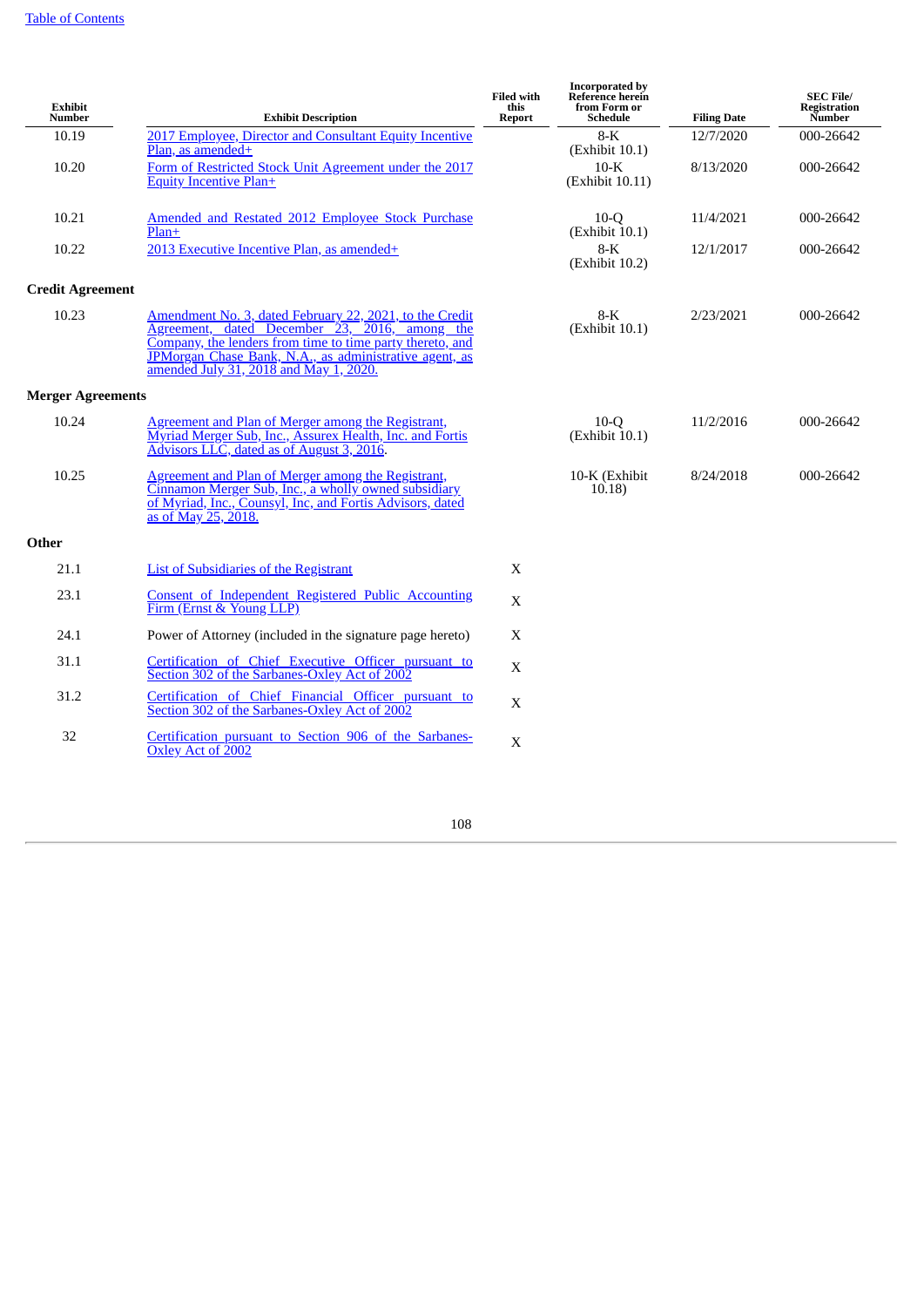| Exhibit<br>Number | <b>Exhibit Description</b>                                                                                                                                                                                                                                                                                                                                                                                                                                                                                                                                                                                                       | <b>Filed with</b><br>this<br>Report | <b>Incorporated by</b><br>Reference herein<br>from Form or<br><b>Schedule</b> | <b>Filing Date</b> | <b>SEC File/</b><br>Registration<br>Number |
|-------------------|----------------------------------------------------------------------------------------------------------------------------------------------------------------------------------------------------------------------------------------------------------------------------------------------------------------------------------------------------------------------------------------------------------------------------------------------------------------------------------------------------------------------------------------------------------------------------------------------------------------------------------|-------------------------------------|-------------------------------------------------------------------------------|--------------------|--------------------------------------------|
| 101               | The following materials from Myriad Genetics, Inc.'s<br>Annual Report on Form 10-K for the year ended<br>December 31, 2021, formatted in XBRL (eXtensible<br>Business Reporting Language): (i) Consolidated Balance<br>Sheets, (ii) Consolidated Statements of Comprehensive<br>Income, (iii) Consolidated Statements of Stockholders'<br>Equity, (iv) Consolidated Statements of Cash Flows, and<br>(v) Notes to Consolidated Financial Statements. Inline<br>XBRL Instance Document - Instance Document does not<br>appear in the Interactive Data File because its XBRL tags<br>are embedded within the Inline XBRL document. | X                                   |                                                                               |                    |                                            |
| 104               | Cover Page Interactive Data File (embedded within the<br>Inline XBRL document)                                                                                                                                                                                                                                                                                                                                                                                                                                                                                                                                                   | X                                   |                                                                               |                    |                                            |

(+) Management contract or compensatory plan arrangement.

# **Item 16. FORM 10-K SUMMARY**

None.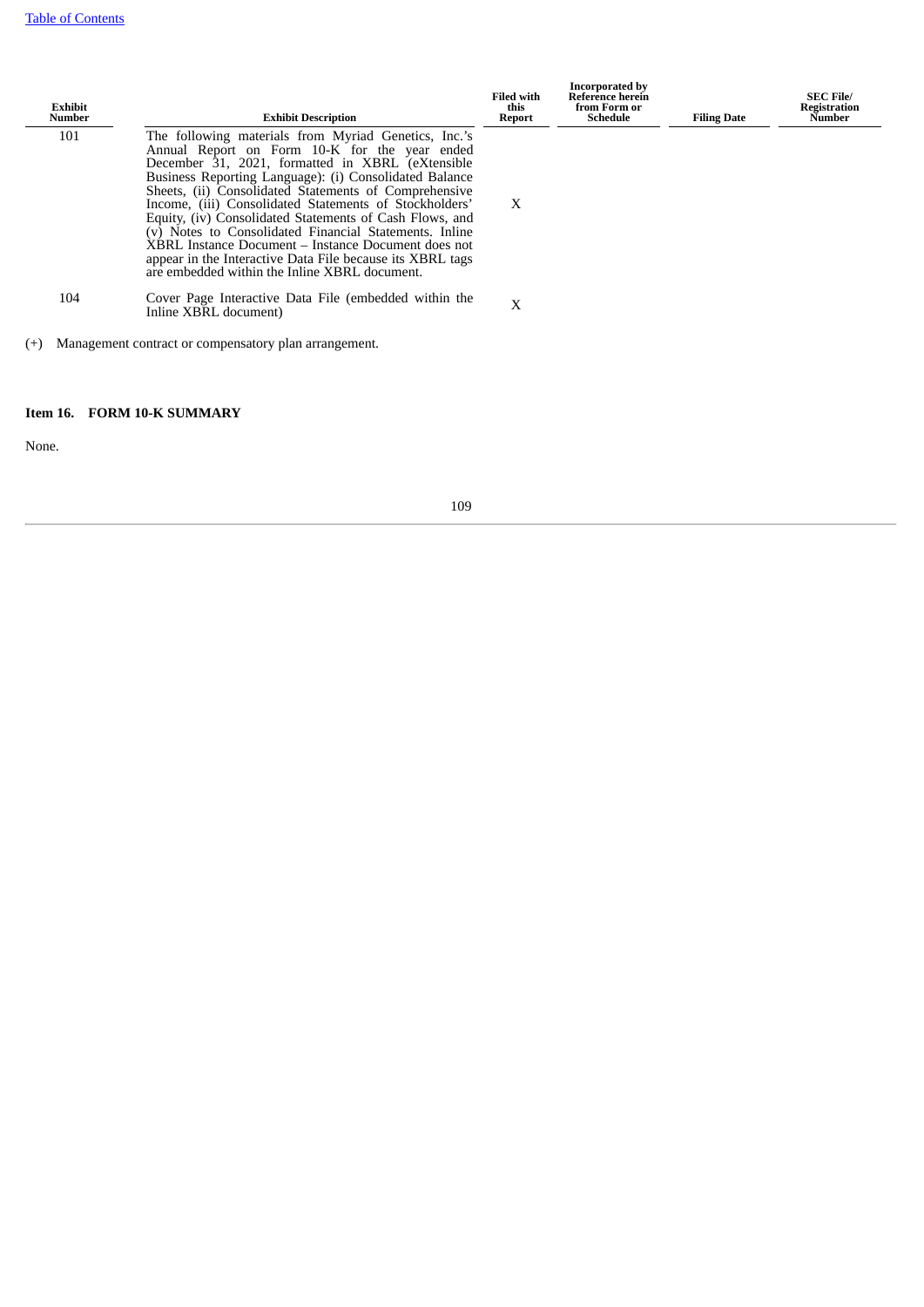### **SIGNATURES**

Pursuant to the requirements of Section 13 or 15(d) of the Securities Exchange Act of 1934, the Registrant has duly caused this report to be signed on its behalf by the undersigned, thereunto duly authorized, on February 25, 2022**.**

### **MYRIAD GENETICS, INC.**

By: /s/ Paul J. Diaz

**Paul J. Diaz President and Chief Executive Officer**

#### **Power of Attorney**

KNOW ALL PERSONS BY THESE PRESENTS, that each person whose signature appears below constitutes and appoints Paul J. Diaz and R. Bryan Riggsbee and each of them, as his or her true and lawful attorneys-in-fact and agents, each with the full power of substitution, for him or her and in his or her name, place or stead, in any and all capacities, to sign any and all amendments to this Annual Report on Form 10-K, and to file the same, with all exhibits thereto and other documents in connection therewith, with the Securities and Exchange Commission, granting unto said attorneys-in-fact and agents, and each of them, full power and authority to do and perform each and every act and thing requisite and necessary to be done in and about the premises, as fully to all intents and purposes as he or she might or could do in person, hereby ratifying and confirming all that said attorneys-in-fact and agents, or their or his substitute or substitutes, may lawfully do or cause to be done by virtue hereof.

Pursuant to the requirements of the Securities Exchange Act of 1934, this report has been signed below by the following persons on behalf of the registrant and in the capacities indicated below and on the dates indicated.

110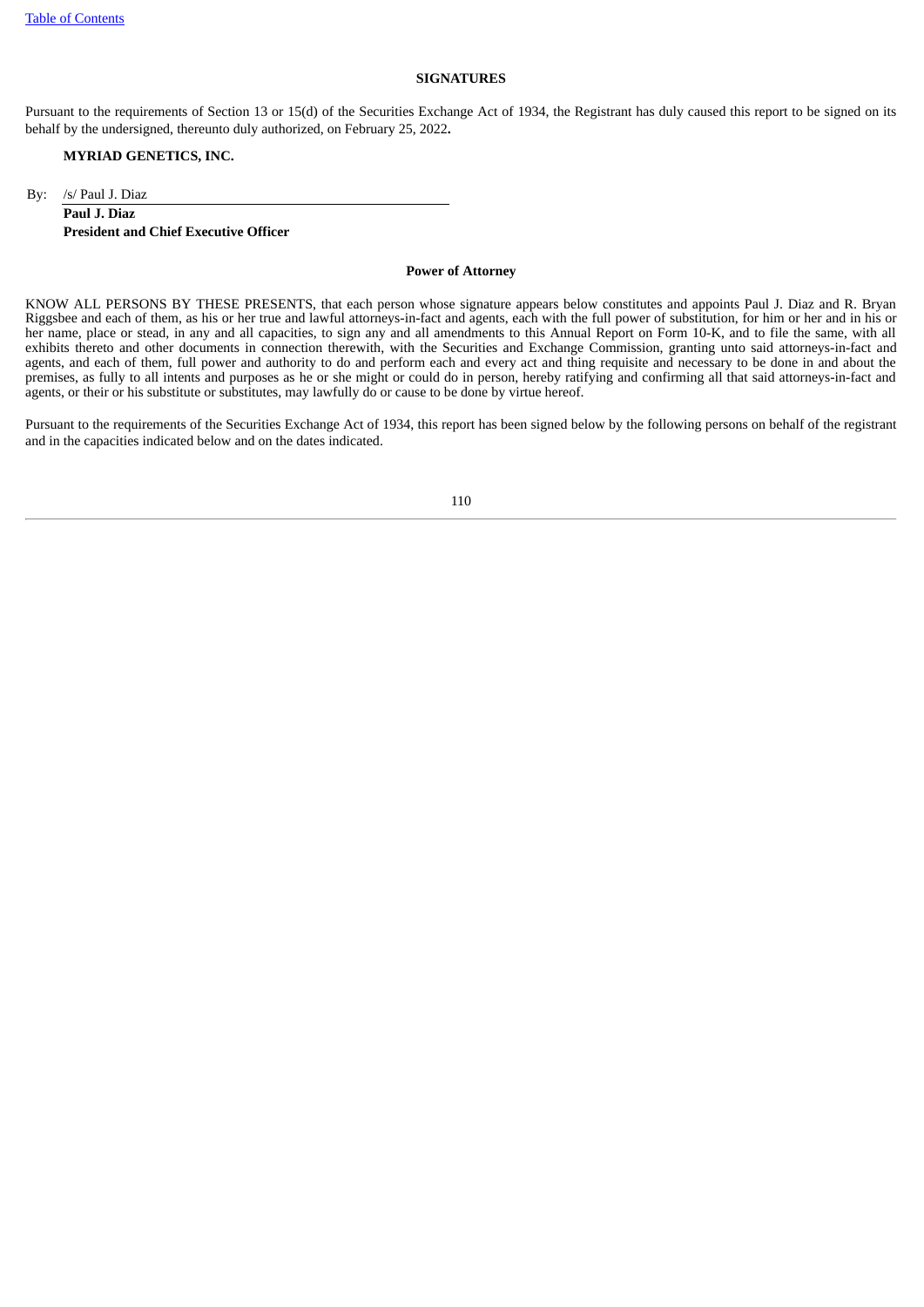| Signatures                |                                                               | <b>Title</b>                                                                     | Date              |  |
|---------------------------|---------------------------------------------------------------|----------------------------------------------------------------------------------|-------------------|--|
| Bv:                       | /s/ Paul J. Diaz                                              | President, Chief Executive Officer and Director<br>(Principal Executive Officer) | February 25, 2022 |  |
| $\rm\,By:$                | Paul J. Diaz<br>/s/ R. Bryan Riggsbee<br>R. Bryan Riggsbee    | Chief Financial Officer (Principal Financial and<br><b>Accounting Officer)</b>   | February 25, 2022 |  |
| By:                       | /s/ S. Louise Phanstiel<br><b>S. Louise Phanstiel</b>         | Chair of the Board                                                               | February 25, 2022 |  |
| By:                       | /s/ Heiner Dreismann<br>Heiner Dreismann, Ph.D.               | <b>Director</b>                                                                  | February 25, 2022 |  |
| By:                       | /s/ Rashmi Kumar<br>Rashmi Kumar                              | <b>Director</b>                                                                  | February 25, 2022 |  |
| By:                       | /s/ Dennis Langer<br>Dennis Langer, M.D., J.D.                | <b>Director</b>                                                                  | February 25, 2022 |  |
| By:                       | /s/ Lee N. Newcomer<br>Lee N. Newcomer, M.D.                  | <b>Director</b>                                                                  | February 25, 2022 |  |
| Bv:                       | /s/ Colleen F. Reitan<br><b>Colleen F. Reitan</b>             | <b>Director</b>                                                                  | February 25, 2022 |  |
| By:                       | /s/ Daniel M. Skovronsky<br>Daniel M. Skovronsky, M.D., Ph.D. | <b>Director</b>                                                                  | February 25, 2022 |  |
| $\mathbf{B} \mathbf{v}$ : | /s/ Daniel K. Spiegelman<br>Daniel K. Spiegelman              | <b>Director</b>                                                                  | February 25, 2022 |  |

111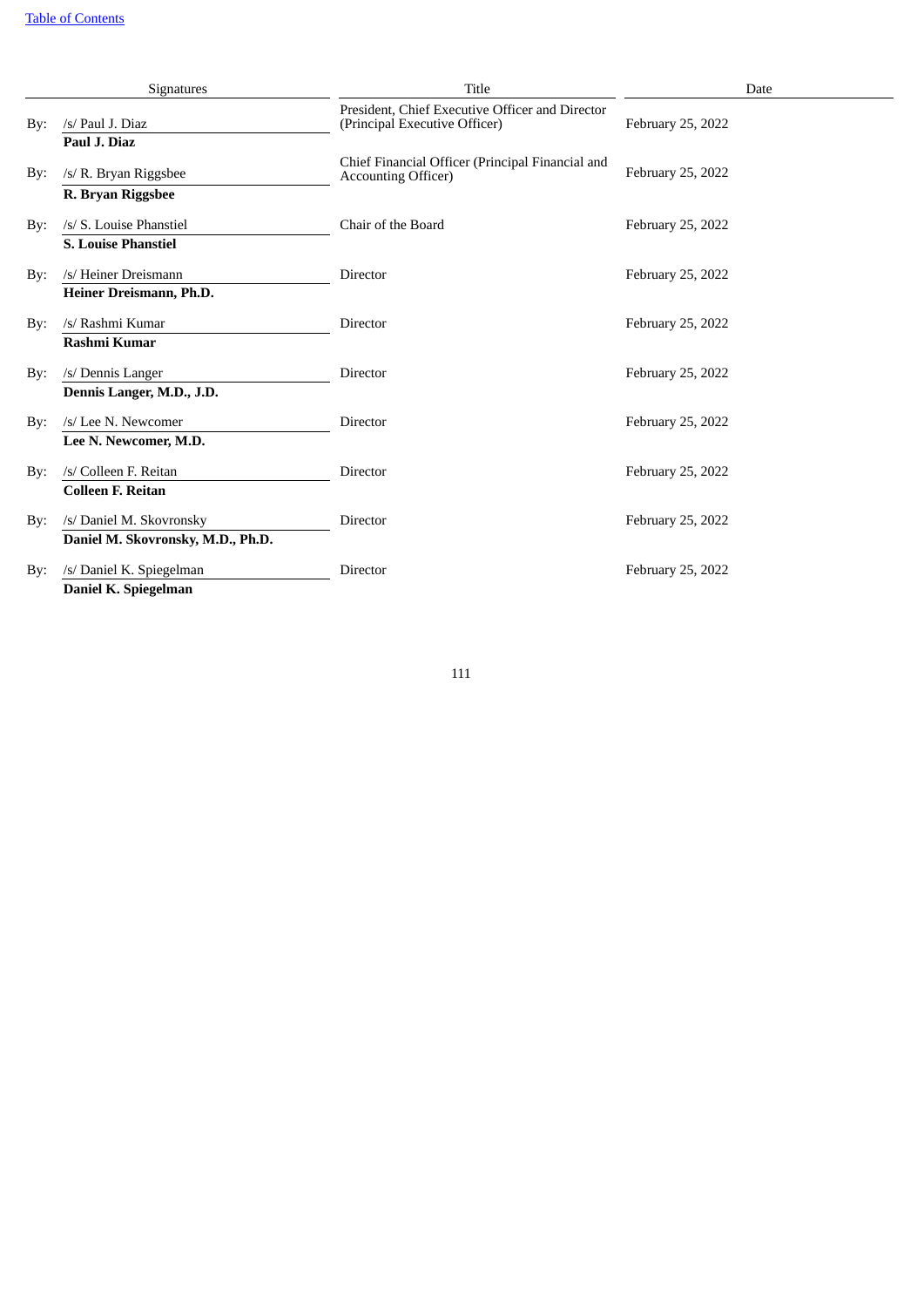| <b>Company Name</b>                            | IST OF SUBSIDIARIES OF MIRIAD OEI<br>Jurisdiction of Incorporation |
|------------------------------------------------|--------------------------------------------------------------------|
| Myriad Genetic Laboratories, Inc. <sup>1</sup> | Delaware                                                           |
| Assurex Health, Inc. <sup>1</sup>              | Delaware                                                           |
| Crescendo Bioscience, LLC <sup>2</sup>         | Delaware                                                           |
| Myriad Women's Health, Inc <sup>1</sup>        | Delaware                                                           |
| Myriad GmbH <sup>4</sup>                       | Germany                                                            |
| Myriad Services GmbH <sup>3</sup>              | Germany                                                            |
| Myriad Genetics Espana SL <sup>1</sup>         | Spain                                                              |
| Myriad Genetics SAS <sup>3</sup>               | France                                                             |
| Myriad Genetics S.r.l. <sup>1</sup>            | Italy                                                              |
| Myriad Genetics GmbH <sup>3</sup>              | Switzerland                                                        |
| Myriad Genetics LTD <sup>3</sup>               | <b>United Kingdom</b>                                              |
| Myriad Genetics Canada Corp <sup>3</sup>       | Canada                                                             |
| Myriad Genetics B.V. <sup>1</sup>              | Netherlands                                                        |
| Myriad Genetics Australia PTY LTD <sup>3</sup> | Australia                                                          |
| Myriad International GmbH <sup>4</sup>         | Germany                                                            |
| Assurex Health, Ltd <sup>5</sup>               | Canada                                                             |
| Myriad Genetics GK <sup>1</sup>                | Japan                                                              |
|                                                |                                                                    |

# **LIST OF SUBSIDIARIES OF MYRIAD GENETICS, INC.**

1 – A wholly-owned subsidiary of Myriad Genetics, Inc., a Delaware corporation.

2 – Crescendo Bioscience, LLC is owned by Myriad Genetics, Inc. and Myriad Genetics GK.

3 – A wholly-owned subsidiary of Myriad Genetics B.V.

4 – A wholly-owned subsidiary of Myriad Services GmbH

5 – A majority owned subsidiary of Assurex Health, Inc.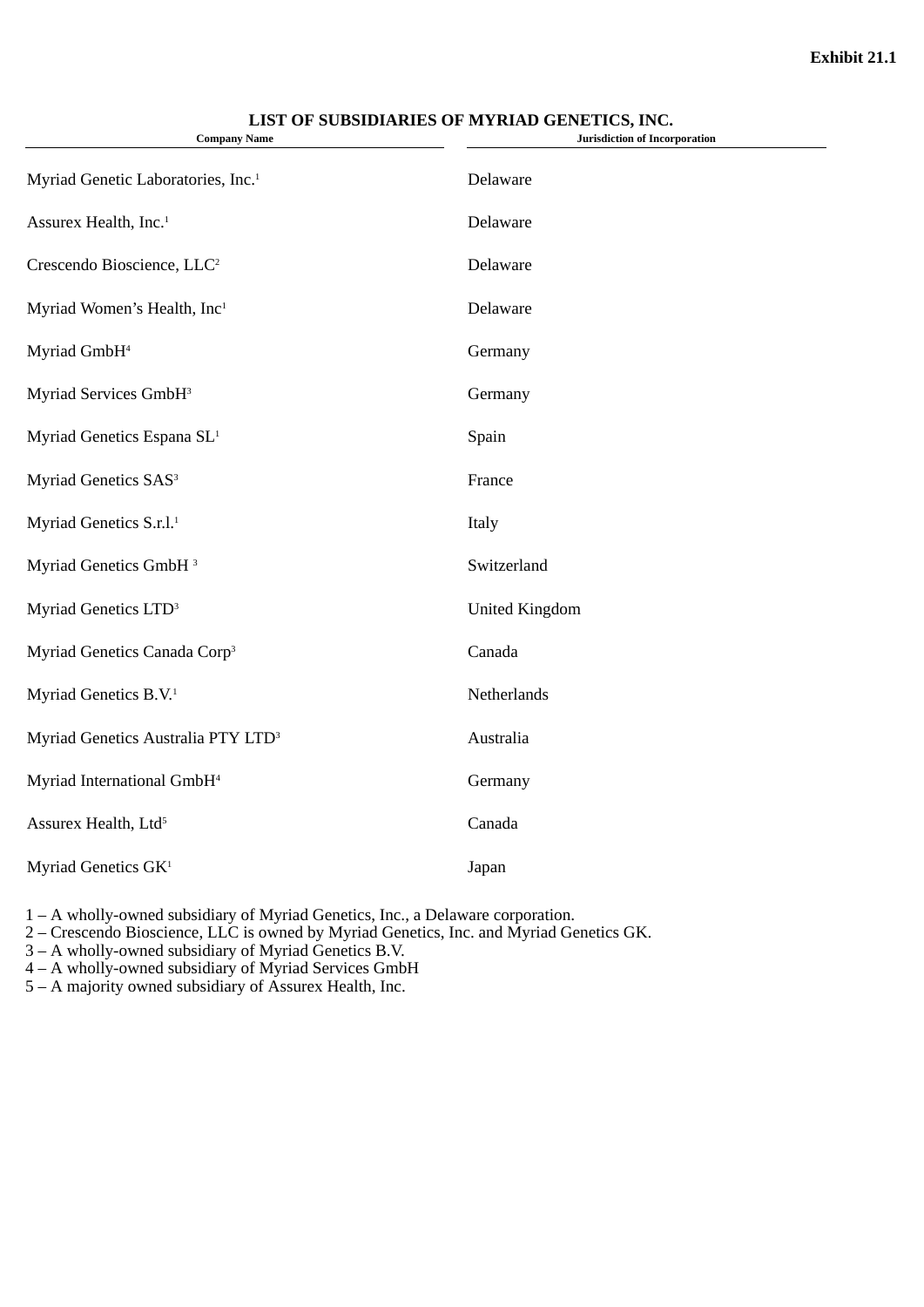# **Consent of Independent Registered Public Accounting Firm**

We consent to the incorporation by reference in the following Registration Statements of Myriad Genetics, Inc.:

- 1. Registration Statement on Form S-8 (File No. 333-245718) pertaining to the Myriad Genetics, Inc. Non-Qualified Stock Option Agreement, Performance-Based Non-Qualified Stock Option Agreement, Restricted Stock Unit Agreement, and Performance-Based Restricted Stock Unit Agreement
- 2. Registration Statement on Form S-8 (File No. 333-222913, File No. 333-229574, File No. 333-236324, File No. 333-254337) pertaining to the Myriad Genetics, Inc. 2017 Employee, Director and Consultant Equity Incentive Plan, as amended,
- 3. Registration Statement on Form S-8 (File No. 333-185325) pertaining to the Myriad Genetics, Inc. 2012 Employee Stock Purchase Plan,
- 4. Registration Statements on Form S-8 (File No.'s 333-171994, 333-179281, 333-185325, 333-193767, 333-209354 and 333-215959) pertaining to the Myriad Genetics, Inc. 2010 Employee, Director and Consultant Equity Incentive Plan, as amended, and
- 5. Registration Statements on Form S-8 (File No.'s 333-115409, 333-120398, 333-131653, 333-140830, 333-150792, 333-157130 and 333-164670) pertaining to the Myriad Genetics, Inc. 2003 Employee, Director and Consultant Stock Option Plan, as amended;

of our reports dated February 25, 2022 with respect to the consolidated financial statements of Myriad Genetics, Inc. and the effectiveness of internal control over financial reporting of Myriad Genetics, Inc. included in this Annual Report (Form 10-K) of Myriad Genetics, Inc. for the year ended December 31, 2021.

/s/ Ernst & Young LLP

Salt Lake City, UT

February 25, 2022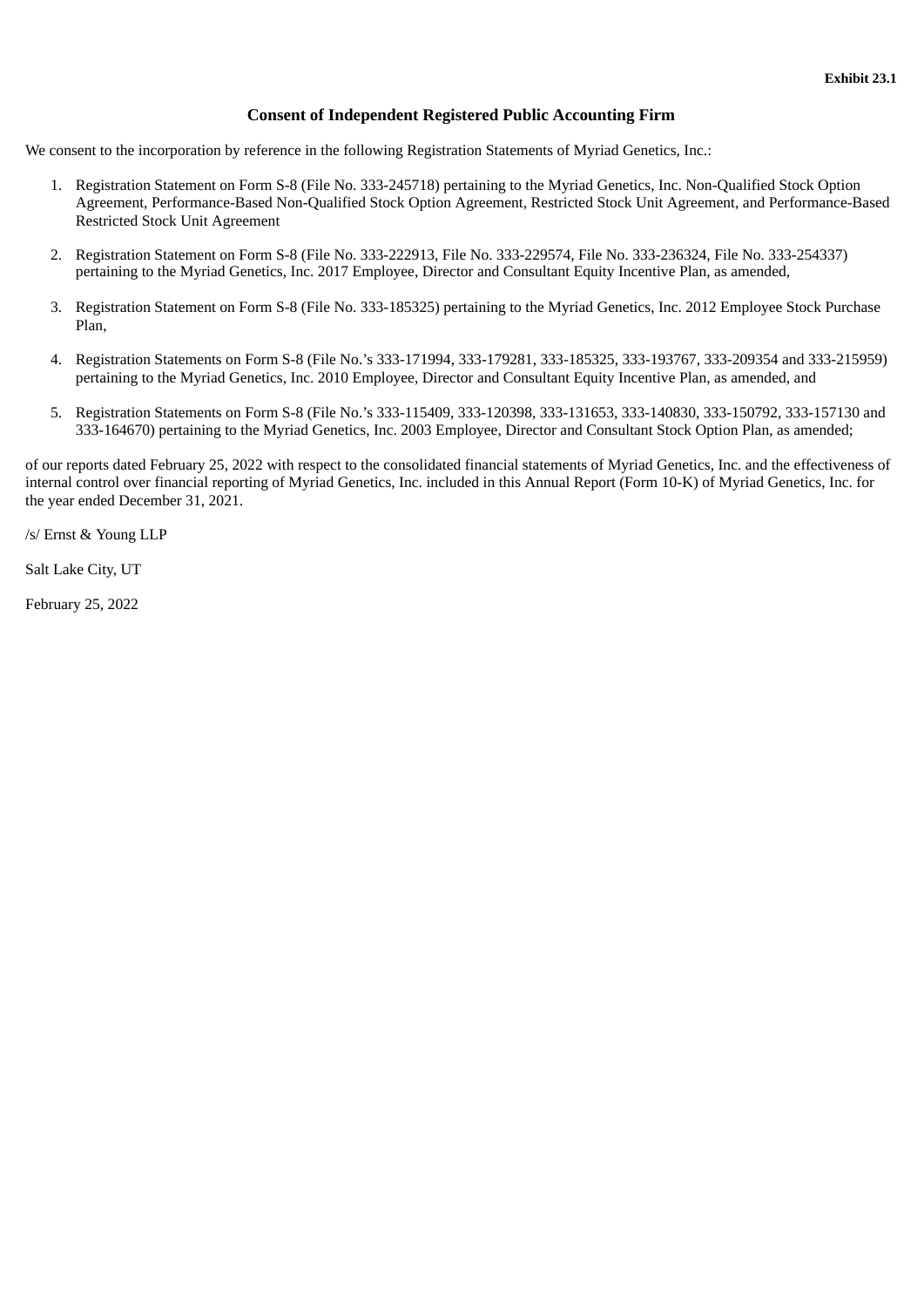## **SARBANES-OXLEY SECTION 302 CERTIFICATION**

I, Paul J. Diaz, certify that:

- 1. I have reviewed this annual report on Form 10-K of Myriad Genetics, Inc.;
- 2. Based on my knowledge, this report does not contain any untrue statement of a material fact or omit to state a material fact necessary to make the statements made, in light of the circumstances under which such statements were made, not misleading with respect to the period covered by this report;
- 3. Based on my knowledge, the financial statements, and other financial information included in this report, fairly present in all material respects the financial condition, results of operations and cash flows of the registrant as of, and for, the periods presented in this report;
- 4. The registrant's other certifying officer(s) and I are responsible for establishing and maintaining disclosure controls and procedures (as defined in Exchange Act Rules 13a-15(e) and 15d-15(e)) and internal control over financial reporting (as defined in Exchange Act Rules 13a-15(f) and 15d- $15(f)$ ) for the registrant and have:
	- a) designed such disclosure controls and procedures, or caused such disclosure controls and procedures to be designed under our supervision, to ensure that material information relating to the registrant, including its consolidated subsidiaries, is made known to us by others within those entities, particularly during the period in which this report is being prepared;
	- b) designed such internal control over financial reporting, or caused such internal control over financial reporting to be designed under our supervision, to provide reasonable assurance regarding the reliability of financial reporting and the preparation of financial statements for external purposes in accordance with generally accepted accounting principles;
	- c) evaluated the effectiveness of the registrant's disclosure controls and procedures and presented in this report our conclusions about the effectiveness of the disclosure controls and procedures, as of the end of the period covered by this report based on such evaluation; and
	- d) disclosed in this report any change in the registrant's internal control over financial reporting that occurred during the registrant's most recent fiscal quarter (the registrant's fourth fiscal quarter in the case of an annual report) that has materially affected, or is reasonably likely to materially affect, the registrant's internal control over financial reporting; and
- 5. The registrant's other certifying officer(s) and I have disclosed, based on our most recent evaluation of internal control over financial reporting, to the registrant's auditors and the audit committee of the registrant's board of directors (or persons performing the equivalent functions):
	- a) all significant deficiencies and material weaknesses in the design or operation of internal control over financial reporting which are reasonably likely to adversely affect the registrant's ability to record, process, summarize and report financial information; and
	- b) any fraud, whether or not material, that involves management or other employees who have a significant role in the registrant's internal control over financial reporting.

Date: February 25, 2022

/s/ Paul J. Diaz Paul J. Diaz President and Chief Executive Officer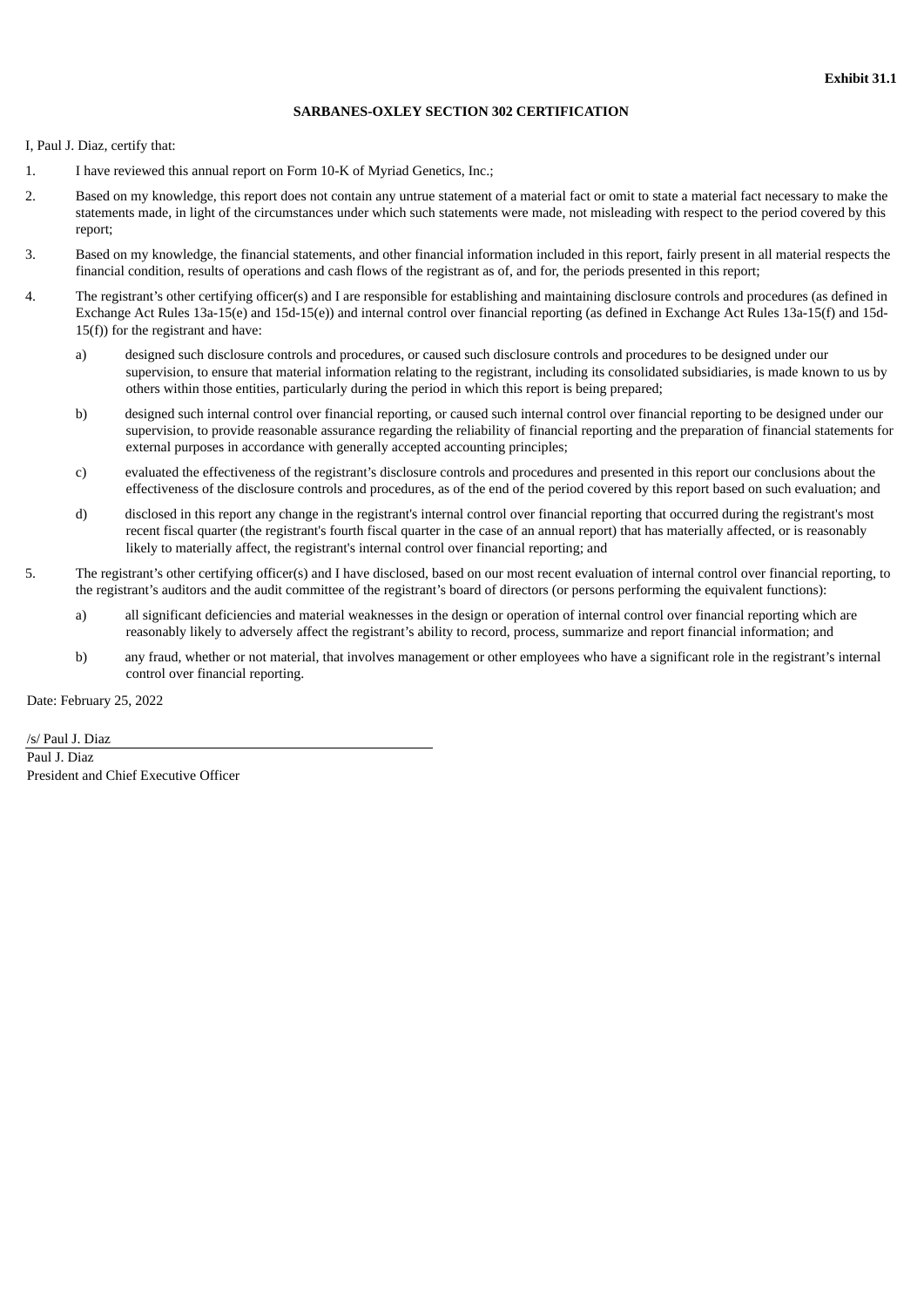## **SARBANES-OXLEY SECTION 302 CERTIFICATION**

I, R. Bryan Riggsbee, certify that:

- 1. I have reviewed this annual report on Form 10-K of Myriad Genetics, Inc.;
- 2. Based on my knowledge, this report does not contain any untrue statement of a material fact or omit to state a material fact necessary to make the statements made, in light of the circumstances under which such statements were made, not misleading with respect to the period covered by this report;
- 3. Based on my knowledge, the financial statements, and other financial information included in this report, fairly present in all material respects the financial condition, results of operations and cash flows of the registrant as of, and for, the periods presented in this report;
- 4. The registrant's other certifying officer(s) and I are responsible for establishing and maintaining disclosure controls and procedures (as defined in Exchange Act Rules 13a-15(e) and 15d-15(e)) and internal control over financial reporting (as defined in Exchange Act Rules 13a-15(f) and 15d- $15(f)$ ) for the registrant and have:
	- a) designed such disclosure controls and procedures, or caused such disclosure controls and procedures to be designed under our supervision, to ensure that material information relating to the registrant, including its consolidated subsidiaries, is made known to us by others within those entities, particularly during the period in which this report is being prepared;
	- b) designed such internal control over financial reporting, or caused such internal control over financial reporting to be designed under our supervision, to provide reasonable assurance regarding the reliability of financial reporting and the preparation of financial statements for external purposes in accordance with generally accepted accounting principles;
	- c) evaluated the effectiveness of the registrant's disclosure controls and procedures and presented in this report our conclusions about the effectiveness of the disclosure controls and procedures, as of the end of the period covered by this report based on such evaluation; and
	- d) disclosed in this report any change in the registrant's internal control over financial reporting that occurred during the registrant's most recent fiscal quarter (the registrant's fourth fiscal quarter in the case of an annual report) that has materially affected, or is reasonably likely to materially affect, the registrant's internal control over financial reporting; and
- 5. The registrant's other certifying officer(s) and I have disclosed, based on our most recent evaluation of internal control over financial reporting, to the registrant's auditors and the audit committee of the registrant's board of directors (or persons performing the equivalent functions):
	- a) all significant deficiencies and material weaknesses in the design or operation of internal control over financial reporting which are reasonably likely to adversely affect the registrant's ability to record, process, summarize and report financial information; and
	- b) any fraud, whether or not material, that involves management or other employees who have a significant role in the registrant's internal control over financial reporting.

Date: February 25, 2022

/s/ R. Bryan Riggsbee R. Bryan Riggsbee Chief Financial Officer